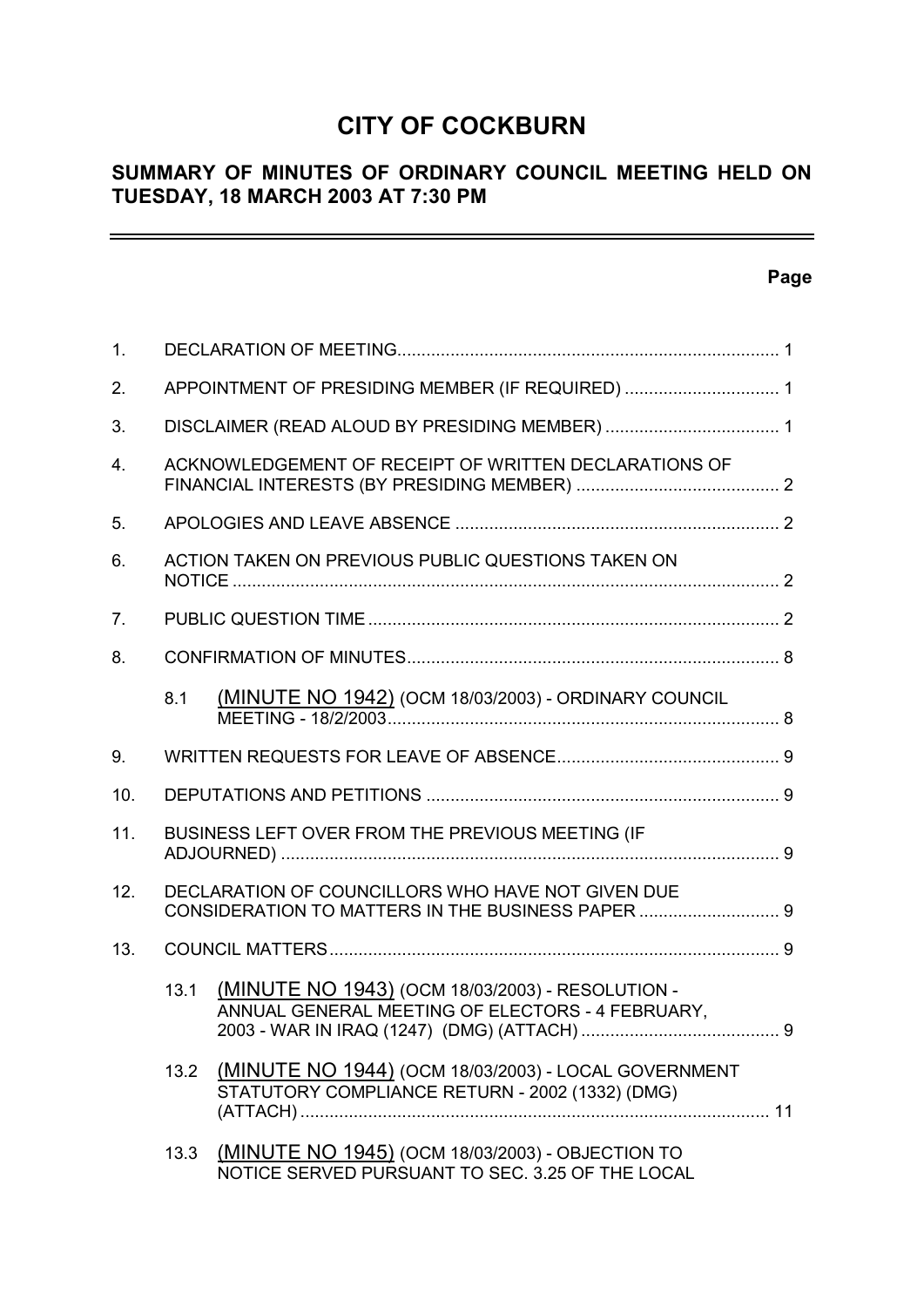|     |      | GOVERNMENT ACT, 1995 - KINCARDINE HOLDINGS PTY LTD -<br>38 BRIGGS STREET, SOUTH LAKE (5516736) (DMG) (ATTACH) 12                                                                                                                                                                    |  |
|-----|------|-------------------------------------------------------------------------------------------------------------------------------------------------------------------------------------------------------------------------------------------------------------------------------------|--|
|     | 13.4 | (MINUTE NO 1946) (OCM 18/03/2003) - ANNUAL GENERAL<br>MEETING OF ELECTORS MOTION - COUNCIL LAND - CIVIC<br>CENTRE SITE - ROCKINGHAM ROAD/COLEVILLE CRESCENT,                                                                                                                        |  |
| 14. |      |                                                                                                                                                                                                                                                                                     |  |
|     | 14.1 | (MINUTE NO 1947) (OCM 18/03/2003) - CLOSURE OF HOPE<br>ROAD, BIBRA LAKE, EPA BULLETIN 1088, FEBRUARY 2003                                                                                                                                                                           |  |
|     | 14.2 | (MINUTE NO 1948) (OCM 18/03/2003) - PERTH AIRPORTS<br>MUNICIPALITIES GROUP - RECONSIDERATION OF                                                                                                                                                                                     |  |
|     | 14.3 | (MINUTE NO 1949) (OCM 18/03/2003) - RESERVE 43701<br>MANAGEMENT ORDER REVOCATION (2211988) (KJS) (ATTACH)  29                                                                                                                                                                       |  |
|     | 14.4 | (MINUTE NO 1950) (OCM 18/03/2003) - PROPOSED<br>STRUCTURE PLAN FOR PORT COOGEE MARINA (3209006)                                                                                                                                                                                     |  |
|     | 14.5 | (MINUTE NO 1951) (OCM 18/03/2003) - PROPOSAL TO<br>ESTABLISH A MARKET GARDEN - LOT 902 (327) WATTLEUP<br>ROAD, WATTLEUP - OWNER: V & S CECIC - APPLICANT: JOE<br>GIANOLI C/- SOUTHSIDE REALTY ON BEHALF OF QUANG GIAU<br>LE & THI THAN TUC PHAN HOA TRAN (4411498) (CP) (ATTACH) 34 |  |
|     | 14.6 | (MINUTE NO 1952) (OCM 18/03/2003) - CITY OF ARMADALE<br>TOWN PLANNING SCHEME NO. 2 - AMENDMENT NO. 185 -<br>ERADE VILLAGE CONCEPT - PT LOT 114 WARTON ROAD AND<br>PT LOT 3 NICHOLSON ROAD, FORRESTDALE (9154) (VM)                                                                  |  |
|     | 14.7 | (MINUTE NO 1953) (OCM 18/03/2003) - SINGLE DWELLING -<br>R- CODES VARIATIONS - LOT 380 (44) KOORALBYN VALLEY<br>CRESCENT, JANDAKOT - OWNER: GM & V BUKTENICA -<br>APPLICANT: SUMMIT HOMES (5518149) (CP) (ATTACH) 44                                                                |  |
|     | 14.8 | (MINUTE NO 1954) (OCM 18/03/2003) - PROPOSED<br>DEMOLITION OF JANDAKOT WOOL SCOURING BUILDINGS AND<br>SITE REMEDIATION - LOT 1 & 5 PARKES STREET AND (NO. 1)<br>PARKES STREET, JANDAKOT (4412998) (4313401) (MR)                                                                    |  |
|     | 14.9 | (MINUTE NO 1955) (OCM 18/03/2003) - PROPOSED<br>CONCRETE BATCHING PLANT - LOT 42 SPEARWOOD AVENUE,                                                                                                                                                                                  |  |
|     |      | 14.10 (MINUTE NO 1956) (OCM 18/03/2003) - PROPOSED SINGLE                                                                                                                                                                                                                           |  |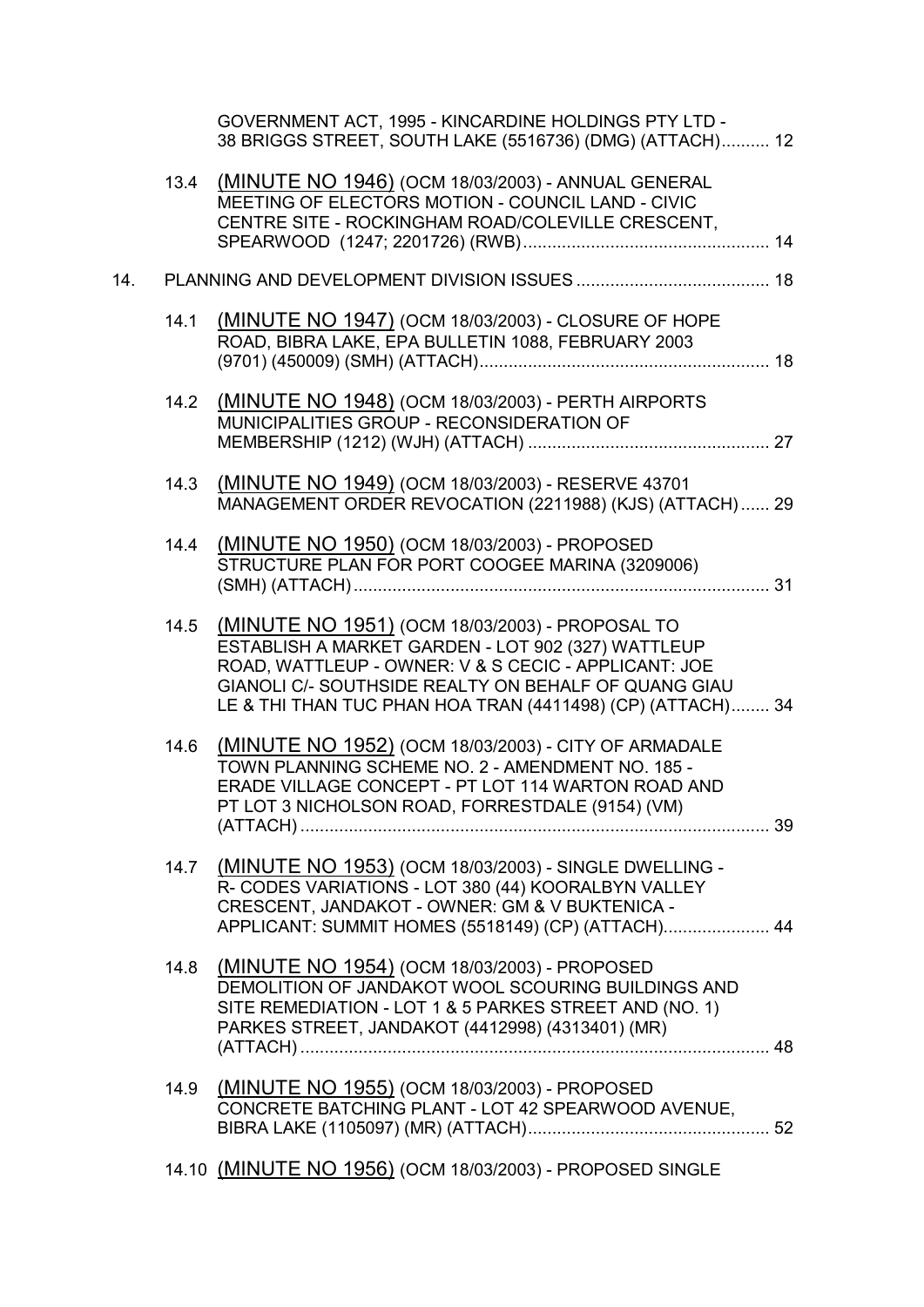|     |      | HOUSE - LOT 205 (NO. 10) RICHARDSON ROAD, COOGEE                                                                                                                                                               |  |
|-----|------|----------------------------------------------------------------------------------------------------------------------------------------------------------------------------------------------------------------|--|
|     |      | 14.11 (MINUTE NO 1957) (OCM 18/03/2003) - PROPOSED<br>STRUCTURE PLAN - LOT 458/501 (EASTERN PORTION)<br>RUSSELL ROAD, SUCCESS - OWNER: IAN DAVIE (UNDER<br>CONTRACT TO AUSTRALAND) - APPLICANT: TAYLOR BURRELL |  |
| 15. |      |                                                                                                                                                                                                                |  |
|     | 15.1 | (MINUTE NO 1958) (OCM 18/03/2003) - LIST OF CREDITORS                                                                                                                                                          |  |
|     | 15.2 | (MINUTE NO 1959) (OCM 18/03/2003) - VARIOUS DEBTS -                                                                                                                                                            |  |
| 16. |      |                                                                                                                                                                                                                |  |
|     | 16.1 | (MINUTE NO 1960) (OCM 18/03/2003) - ENTRY STATEMENT<br>SIGNAGE/ARTWORK - PHOENIX ROAD, SPEARWOOD (2201177;                                                                                                     |  |
|     | 16.2 | (MINUTE NO 1961) (OCM 18/03/2003) - TENDER NO. 01/2003 -<br>PURCHASE OF THREE (3) 6 X 4 SIDE LOADING 23M3 REFUSE                                                                                               |  |
|     | 16.3 | (MINUTE NO 1962) (OCM 18/03/2003) - STOCK ROAD<br>TRAFFIC LIGHTS FILTER ARROWS - ANNUAL GENERAL                                                                                                                |  |
|     | 16.4 | (MINUTE NO 1963) (OCM 18/03/2003) - FRESHWATER PARK                                                                                                                                                            |  |
|     |      | 16.5 (MINUTE NO 1964) (OCM 18/03/2003) - PROPOSED TRAFFIC<br>TREATMENT AT PROGRESS DRIVE, NORTH LAKE (450691) (SL)                                                                                             |  |
| 17. |      |                                                                                                                                                                                                                |  |
|     | 17.1 | (MINUTE NO 1965) (OCM 18/03/2003) - RECREATION                                                                                                                                                                 |  |
|     | 17.2 | (MINUTE NO 1966) (OCM 18/03/2003) - SOUTH LAKE LEISURE                                                                                                                                                         |  |
| 18. |      |                                                                                                                                                                                                                |  |
| 19. |      | MOTIONS OF WHICH PREVIOUS NOTICE HAS BEEN GIVEN  100                                                                                                                                                           |  |
| 20. |      | NOTICES OF MOTION GIVEN AT THE MEETING FOR CONSIDERATION                                                                                                                                                       |  |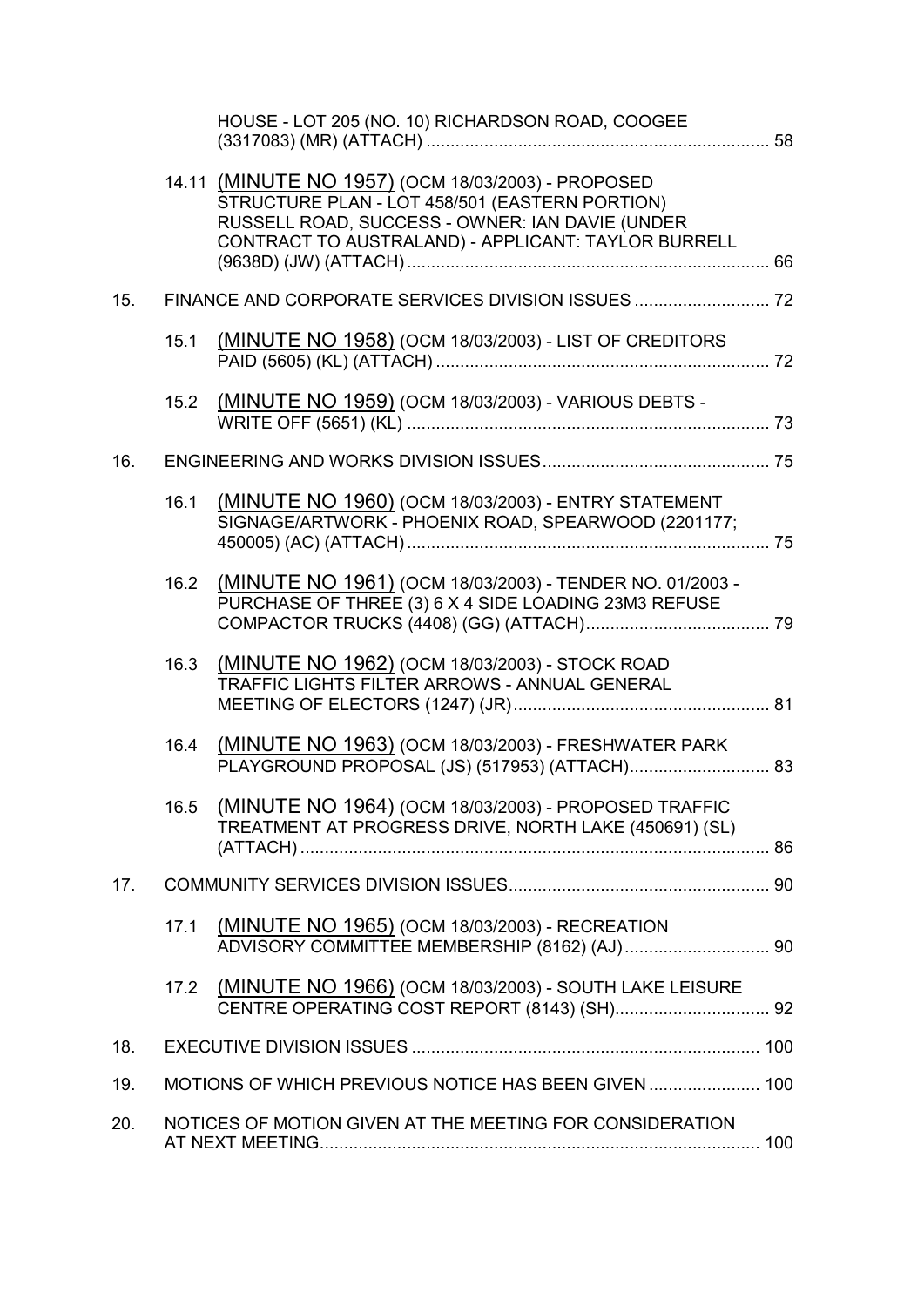| 21. | NEW BUSINESS OF AN URGENT NATURE INTRODUCED BY DECISION                                                                                                    |     |
|-----|------------------------------------------------------------------------------------------------------------------------------------------------------------|-----|
|     | 21.1 (MINUTE NO 1967) (OCM 18/03/2003) - COOGEE BEACH -<br>ESTABLISHMENT OF CAFE/KIOSK - RESERVE 46664 -<br>APPOINTMENT OF A PROJECT MANAGER (3319158) 101 |     |
| 22. | MATTERS TO BE NOTED FOR INVESTIGATION, WITHOUT DEBATE 101                                                                                                  |     |
| 23. |                                                                                                                                                            |     |
| 24. | (MINUTE NO 1968) (OCM 18/03/2003) - RESOLUTION OF COMPLIANCE                                                                                               |     |
|     |                                                                                                                                                            | 102 |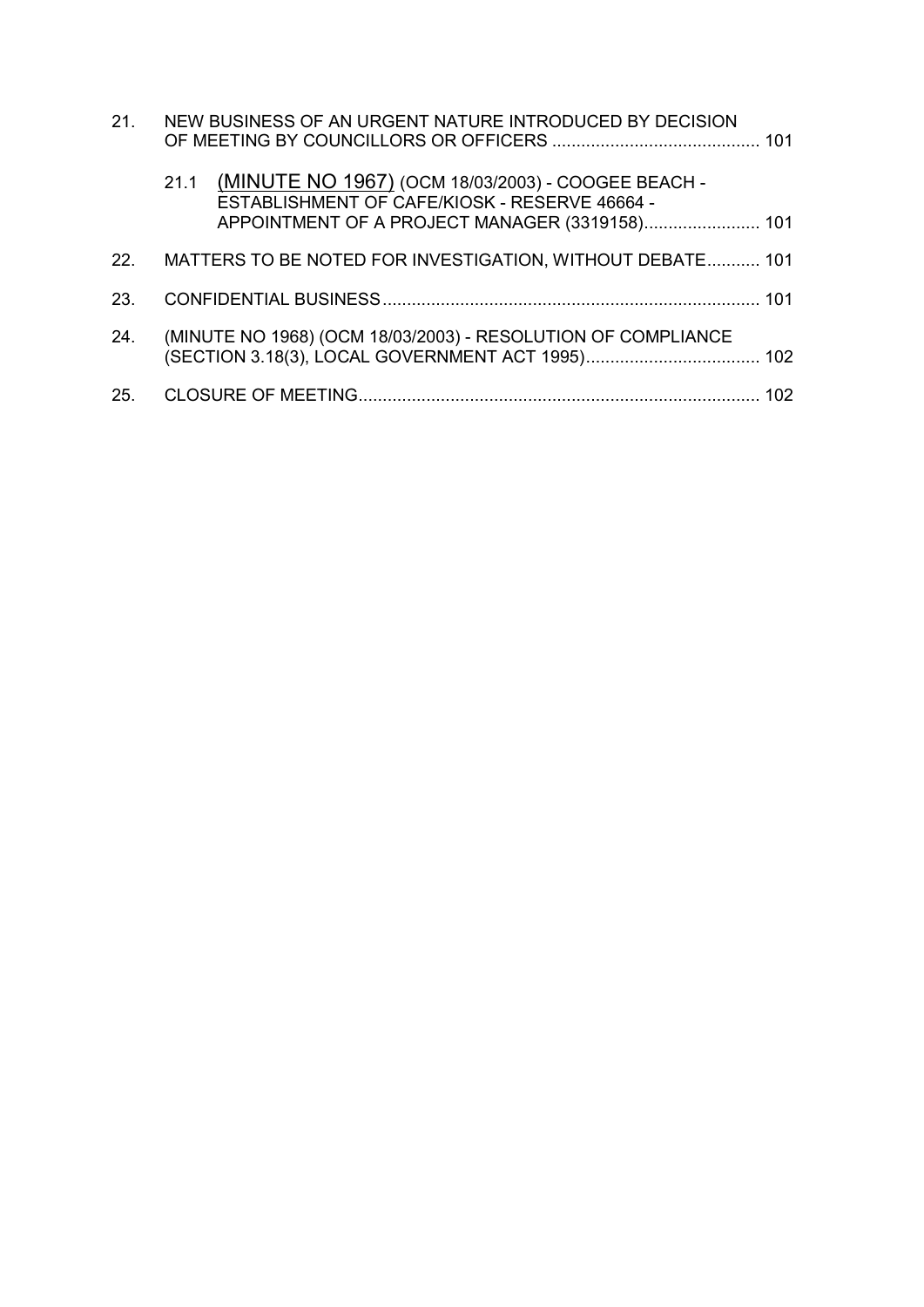# **CITY OF COCKBURN**

# **SUMMARY OF MINUTES OF ORDINARY COUNCIL MEETING HELD ON TUESDAY, 18 MARCH 2003 AT 7:30 PM**

#### **PRESENT:**

#### **ELECTED MEMBERS**

| Mr R Graham         | Deputy Mayor |
|---------------------|--------------|
| Ms A Tilbury        | Councillor   |
| Mr I Whitfield      | Councillor   |
| Mr A Edwards        | Councillor   |
| Mr L Humphreys      | Councillor   |
| Mrs N Waters        | Councillor   |
| Mr M Reeve-Fowkes - | Councillor   |
| Mrs V Oliver        | Councillor   |

## **IN ATTENDANCE**

| <b>Acting Chief Executive Officer</b>  |
|----------------------------------------|
| Director, Finance & Corporate Services |
| Director, Planning & Development       |
| Director, Engineering & Works          |
| <b>Manager, Community Services</b>     |
| Secretary to Chief Executive Officer   |
| <b>Communications Manager</b>          |
|                                        |

# **1. DECLARATION OF MEETING**

The Presiding Member declared the meeting open at 7.30pm.

## **2. APPOINTMENT OF PRESIDING MEMBER (If required)**

Nil.

## **3. DISCLAIMER (Read aloud by Presiding Member)**

Members of the public, who attend Council Meetings, should not act immediately on anything they hear at the Meetings, without first seeking clarification of Council's position. Persons are advised to wait for written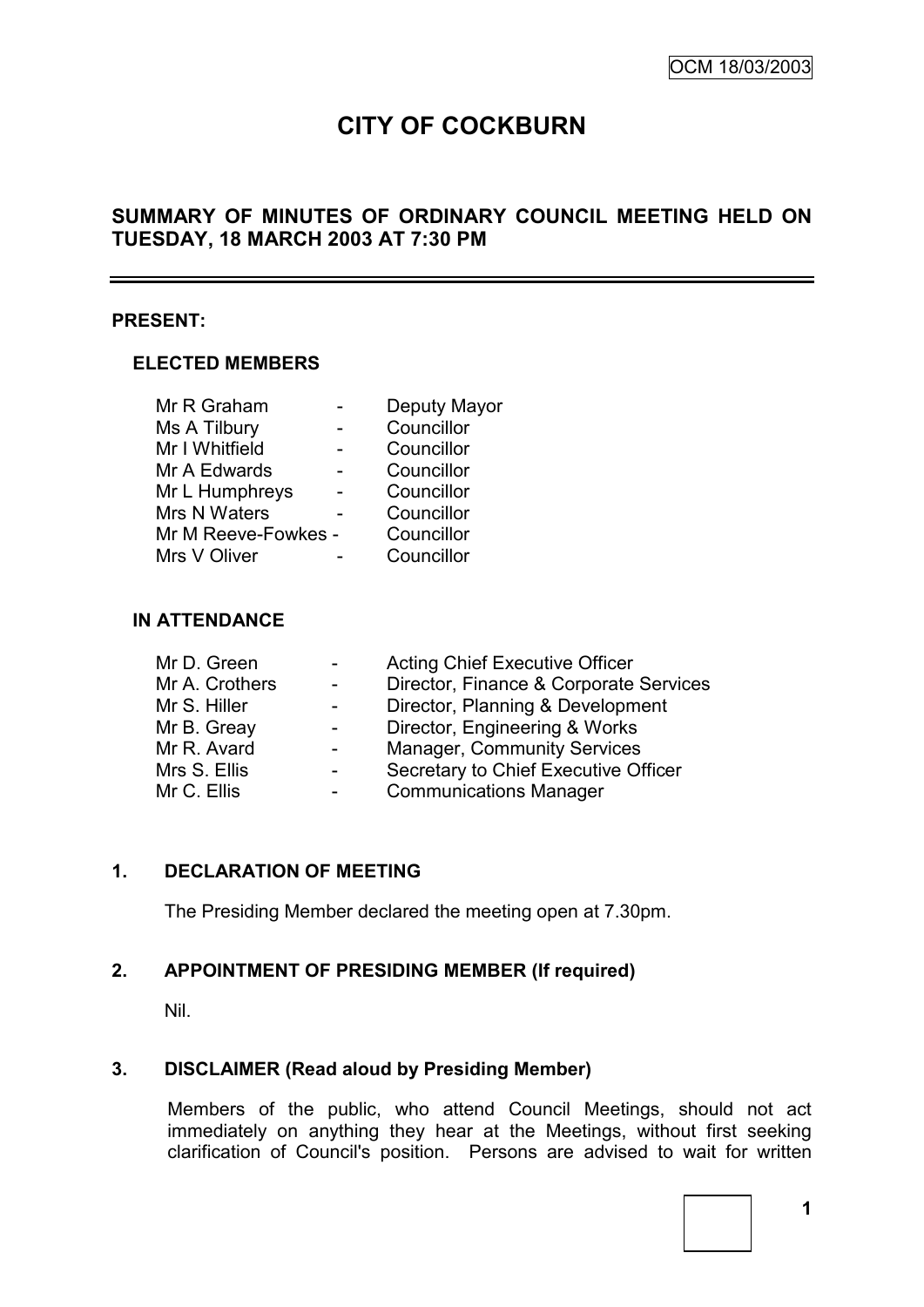advice from the Council prior to taking action on any matter that they may have before Council.

## **4. ACKNOWLEDGEMENT OF RECEIPT OF WRITTEN DECLARATIONS OF FINANCIAL INTERESTS (by Presiding Member)**

Written advice of financial interest has been received from Clr Waters and Clr Whitfield in regards to item 17.2 which will be read aloud at the appropriate time.

# **5. APOLOGIES AND LEAVE ABSENCE**

Mayor S. Lee (Apology) Clr K. Allen (Apology) Mr R. Brown (Apology)

# **6. ACTION TAKEN ON PREVIOUS PUBLIC QUESTIONS TAKEN ON NOTICE**

Nil

# **7. PUBLIC QUESTION TIME**

**Shirley Ross,** Coogee - The Presiding Member advised that an emailed letter has been received from Mrs Ross regarding the issue of Council"s Circus Policy and requesting the letter be read aloud at tonight's meeting, even though she acknowledges the matter is not one for consideration on tonight"s agenda. Whilst he did not read the letter, its intent was to urge Elected Members to rescind Council"s current policy which allows circuses with exotic animals to perform in Cockburn, when the matter comes before Council for consideration.

**Mary Peck,** Coolbellup – The Presiding Member read a letter received from Mrs Peck regarding Sea Swap which asked the following questions:

"I would like some responses to the following questions and areas of concern I currently have about the Sea Swap in Western Australia – in MY neighbourhood.

A report in the Boston Globe on 15 November 1999 stated that the US Department of Defense "is the world"s biggest polluter.

- **Q1.** What guarantees have the US Government given that it will work within Australian environmental laws and this appalling situation is not repeated in Western Australia?
- 

**2**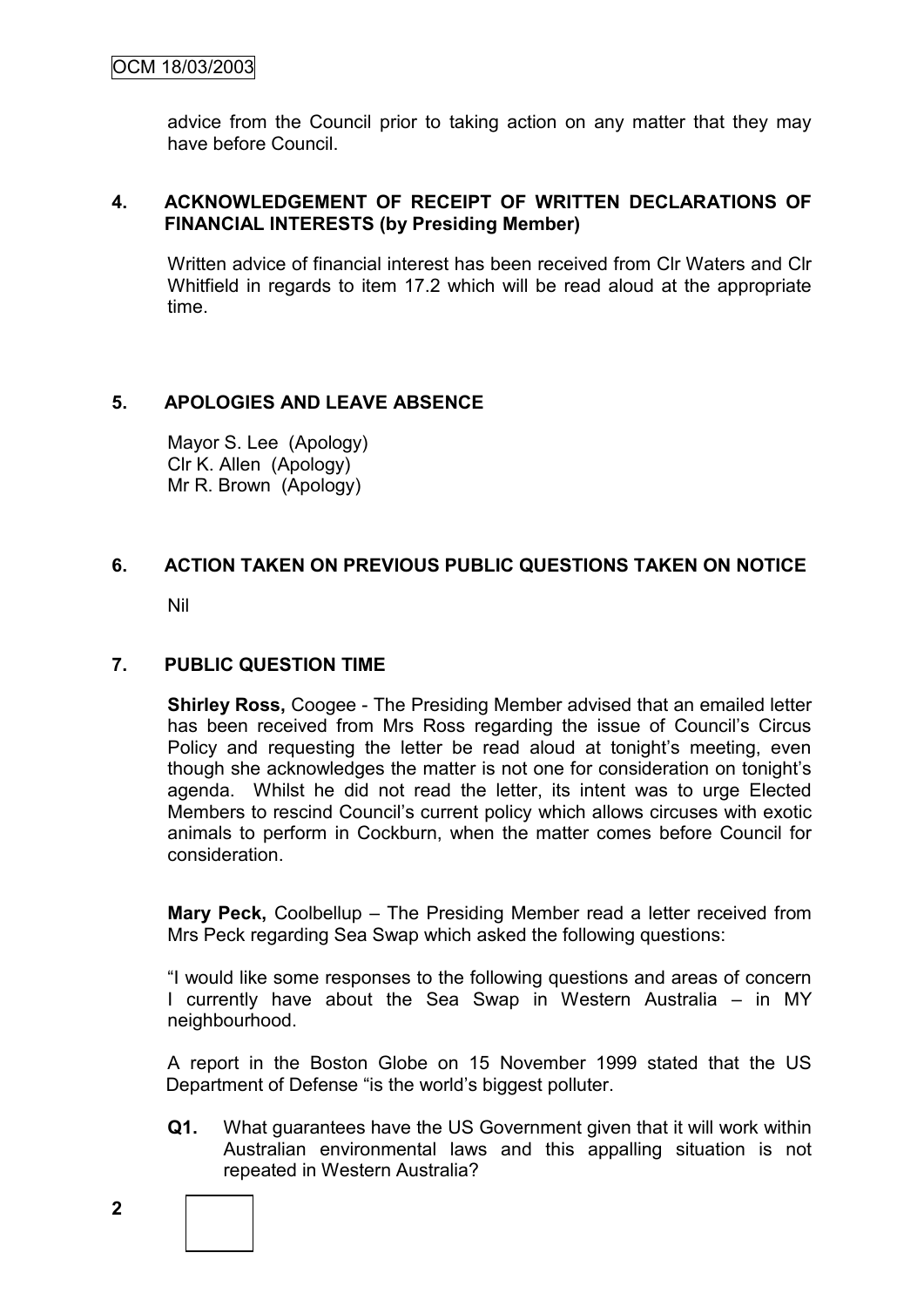- **A.** This would not appear to be relevant as the Sea Swap Programme does not contemplate the establishment of US Bases in Western Australia. Any pollution concerns associated with the programme would, presumably, relate to shipping waterways only, in which case the relevant State Government agencies would be responsible for monitoring.
- **Q2**. If the Sea Swap is going to be a permanent feature in Western Australia, will the US Government advise when it is carrying nuclear weapons/ammunition on its ships?
- **A.** The US Government is not required to advise the City of Cockburn, or any other local government, of the contents of its ships. This is a matter for the Federal Government.
- **Q3.** The City of Cockburn has a policy of being "nuclear free zone" does this policy still stand?
- **A.** Council was a member of the WA Branch of the Australian Nuclear Free Zone Secretariat and provided delegates to this organisation, until it was disbanded in the mid 1990"s. In 2001, Council was invited to join the newly founded Local Government Nuclear Free Zones and Toxic Industries Secretariat. Council subsequently resolved to subscribe to this organisation, primarily because of its concerns with noxious industries being established in the District.
- **Q4**. Does the Cockburn Council have an emergency plan in place with regard to a nuclear accident/biological accident/ammunitions explosion?
- **A.** No. Such matters would be the responsibility of the State Emergency Services, although lower level accidents which occur locally (eg: chemical spillage) are covered under a Local Emergency Management Plan.
- **Q5**. Can the Cockburn Council provide more details about what could happen to Cockburn Sound? If the Sound is going to be dredged how will this affect the substantial housing development and canal development at Port Coogee?
- **A.** It is understood that under the Sea Swap Programme, no dredging of Cockburn Sound, or any other water, is requested, desired or necessary.
- **Q6**. Is the Council aware of the social and environmental costs in Vieques, Puerto Rico and the closed Clark Air Base in the Phillipines [sic]?
- **A.** No we are not.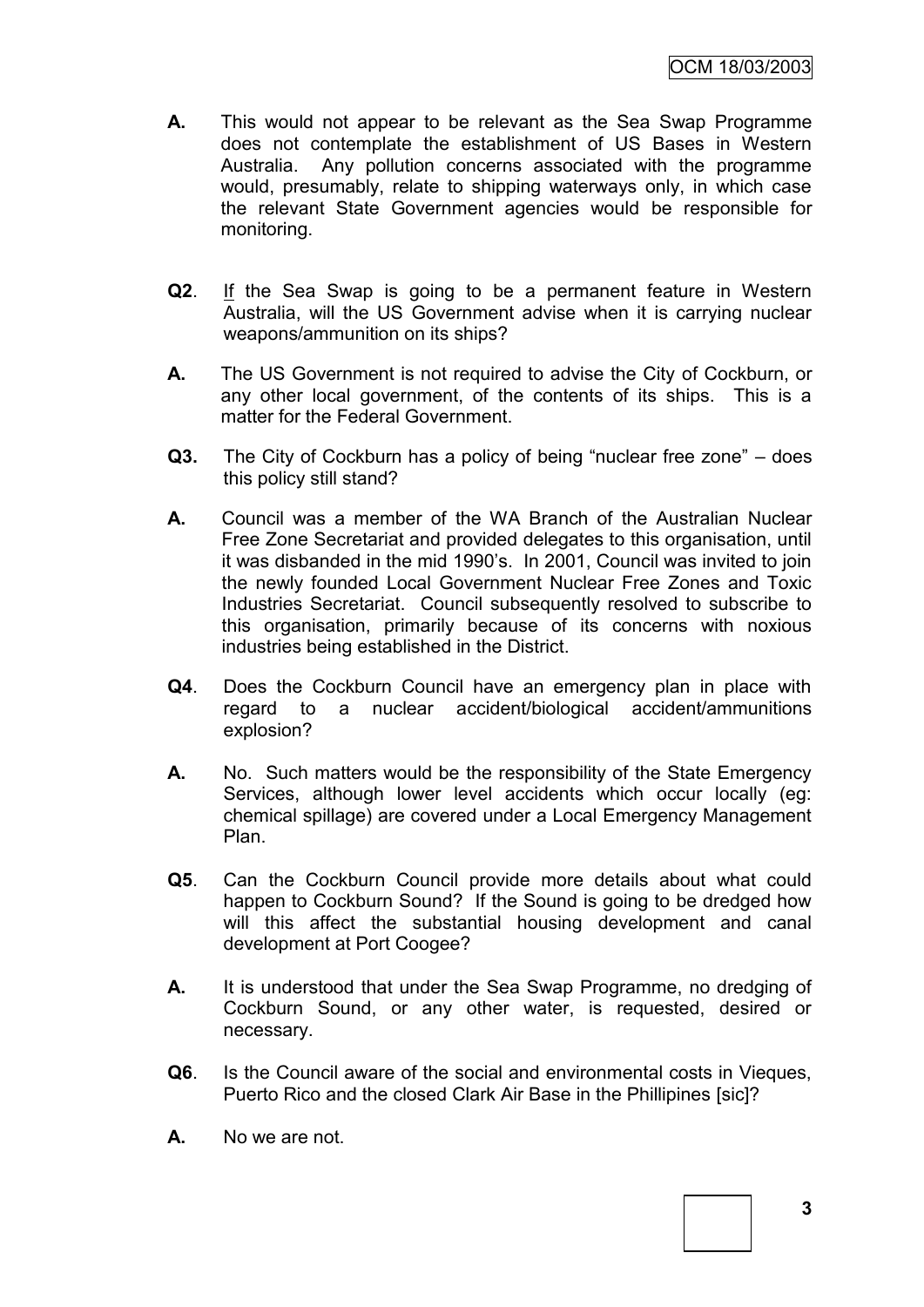- **Q7**. What amount of research was conducted by the City of Cockburn with this proposal?
- **A.** None. The Sea Swap proposal is not one which requires any approvals or permission by the City of Cockburn or any other local government.

**Patrick Thompson**, Edeline Street Spearwood, commented on the provision of glass bus shelters on Rockingham Road. He stated that since the bus stops on Rockingham Road were changed from concrete to glass, they have been smashed almost every week for the last three years. Although the glass is cleaned up very quickly, some is left in the sand nearby which can be dangerous. He also mentioned that the glass shelters may shelter some rain but offer no protection from the sun.

Director Engineering & Works advised that the bus shelters are the Council"s responsibility. Various bus shelter designs were considered before Adshell was the chosen supplier however, if the current design is not effective, this can be reconsidered given Mr Thompson's comments.

**John Billingham**, Hamilton Hill stated that he had heard that the premises at 22 Frederick Road were to be used for the "Great Mates" crisis accommodation. He said that in the past, they had had problems with vandalism etc so the premises was closed down and the surrounding residents were told that it would only be used for residential purposes in the future. He asked what was happening.

Manager Community Services responded that as of today"s correspondence, Council had been informed that the Frederick Road premises was not to be used for that program but that an alternative venue was being sourced and if a location is found, there would be consultation with the local residents.

**Ray Lees,** ratepayer mentioned that at the Meeting of Electors he raised the issue of the clean up of the Coogee Beach Hotel but noticed it was not on the agenda.

Acting Chief Executive Officer explained that only motions carried at an Electors Meeting are required to be formally considered by Council. The matter of the hotel and its unsightly look was referred to the officers for investigation who have had discussions with Main Roads but he was not aware of the situation to date.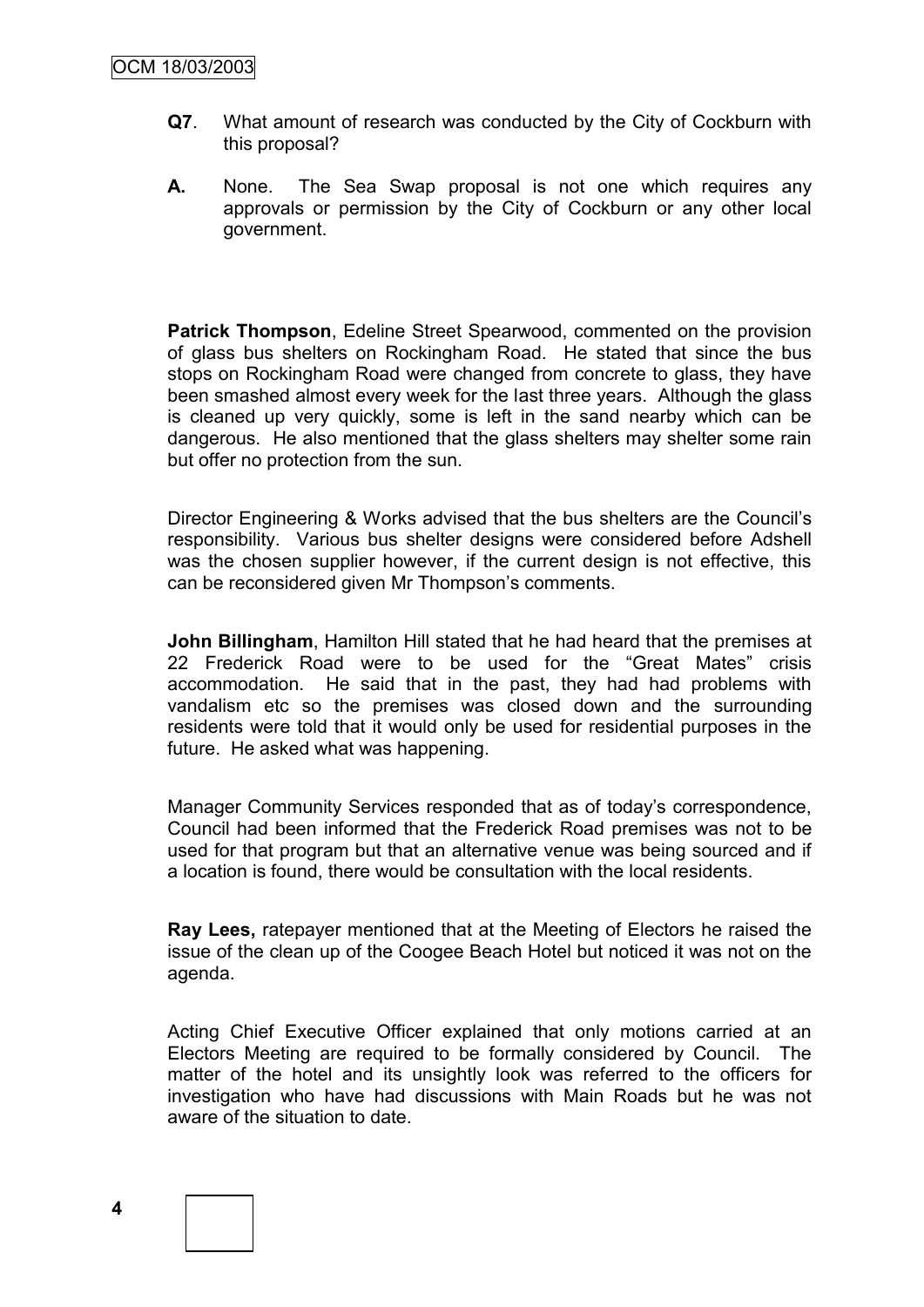**Ron Heath**, Frederick Road Hamilton Hill, tabled a petition consisting of 33 individual letters objecting to the proposed crisis accommodation nearby. He asked if the final decision would be made by Council.

Director Planning & Development advised that Council has not received a planning application at this time. If a decision of Council was required, it would be placed on the agenda however it may be a decision that is made by officers under delegated authority.

**Rosemary Fielder**, Edeline Street Spearwood, advised that the incidences of graffiti had increased lately in her street and that even though it is cleaned up quickly, it soon returns. She recalled answering a survey a few months ago on the issue of security patrols and felt that patrols would help with this matter but has heard nothing since and asked what was happening in that regard.

Deputy Mayor Graham responded that he was pleased to hear the graffiti was cleaned up quickly.

Manager Community Services added that the Administration has been conducting a survey of random people as well as advertising calling for public submissions on security patrols. The findings will be included in a report to Council in the near future.

**Andrew Sullivan**, representing the Coogee Coastal Action Coalition regarding agenda item 14.3, felt that the proposed road closures were premature and seem to pre-empt the outcome of both the MRS Amendment and the Council"s consideration of the TPS Amendment. He believed the community is justified in questioning why Council is rushing forward with the closures and now this transfer of the foreshore reserve before the community has been asked for its views on the development proposal. He asked the following questions:-

- How does the Council know that the community will agree with the proposal that Ocean Road will need to be closed or relocated as part of the redevelopment of the Port Catherine site?
- How does the Council know that the community wants the existing beaches and sand dunes, which form part of the foreshore reserve, to be handed back to the WAPC as proposed by Council in this resolution?
- Will the Council consider deferring these road closures and reserve transfers until after the MRS Amendment, the TPS Amendment and the Structure Plan have been fully considered and finalised so that the community can participate in the coming consultation process without

**5**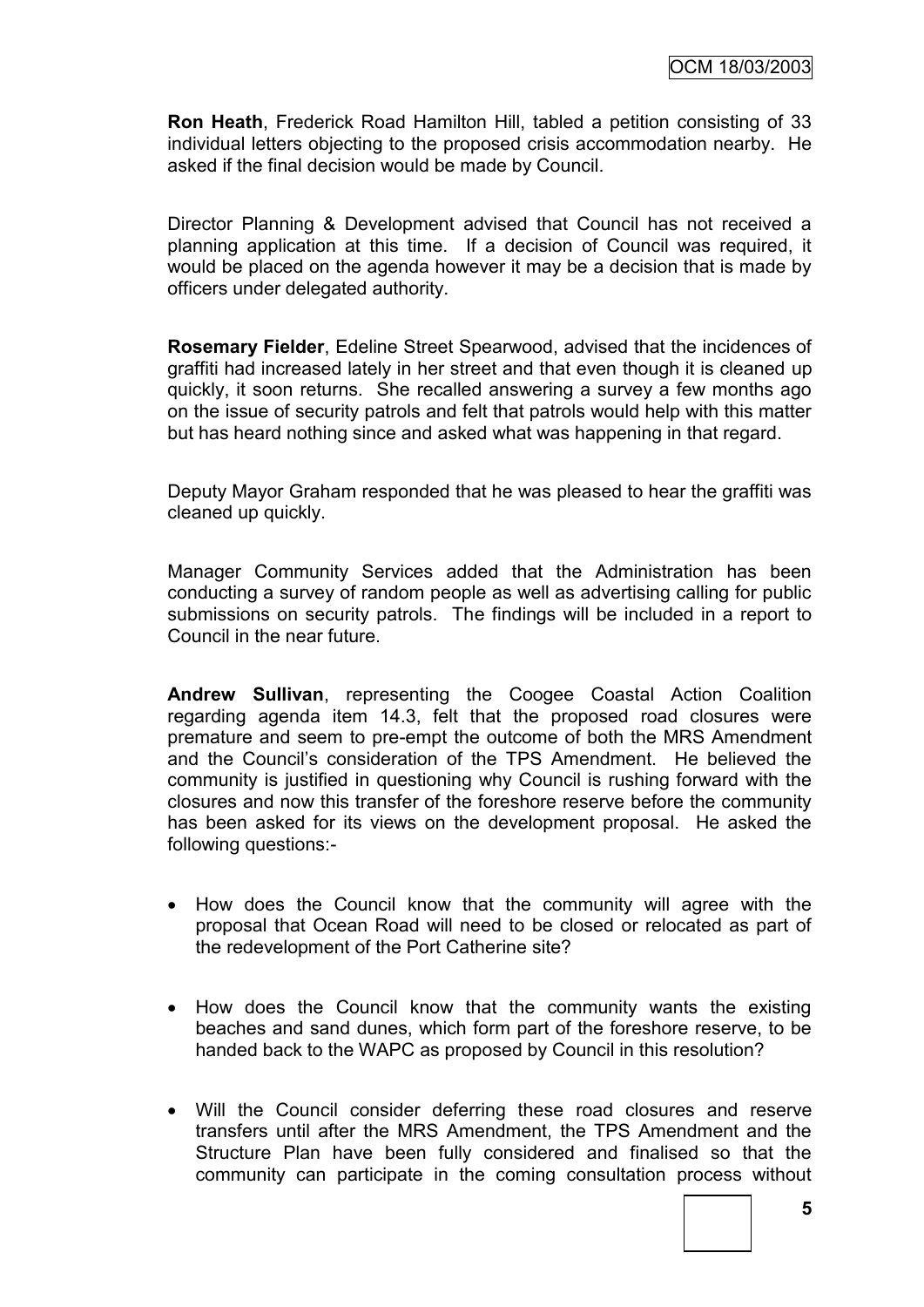being hindered by the perception that the Council has already decided the outcomes?

 Will the Council provide more detailed information about the timing and purpose of these road closures and foreshore reserve transfers to the community through the local newspapers?

The Presiding Member advised that the questions will be taken on notice and a written response provided.

**Bert Renner**, March Street Spearwood, commented in regard to an earlier speaker's comments about security patrols, that the number of offences has increased in Beeliar since the patrols began.

**Ron Brooks**, representing the owners of 12A Richardson Road Coogee, believed that they would have an enormous loss of amenity and views if the application for 10 Richardson Road was approved as it is. They accept that the applicant has the right to develop his property and that there will be some loss of amenity and views. They concur with the officers recommendation regarding the reduction in height however moving the building forward is not acceptable. He suggested that Council consider amending Special Condition 5. so the front setback be reduced to 6 metres measured from the main wall of the building with the portico projecting into the front setback as per the residential design codes. He also stated that if there were any concerns, Mr Ellis would be happy to meet with the applicants to resolve the matter.

**Joe Branco**, representing North Lake Residents Association, in regards to item 14.2, mentioned that his Association and the associations in the area, have met over the last year and one of the outcomes was the community's concerns about environmental issues and their desire to see Hope Road closed and also look at other ways of making the park better. Although they would also like to see consultation if Council decides to delete Hope Road to allow people to put forward their ideas on what they would like to see done to the area. By closing Hope Road, Council is taking away the possibility of any future development of a pseudo Roe Highway. The EPA has stated that the area should be placed back to its environmental state by suggesting that Hope Road be downgraded or deleted. He was in favour of that although the Association requested that community consultation take place. He asked Council to seriously consider taking the decision to delete it but opening discussion to the community for more consultation.

**David Winter**, representing Jandakot Wool Scourers, commented that it was difficult for him to ask a question on a matter on the agenda when he could not obtain a copy.



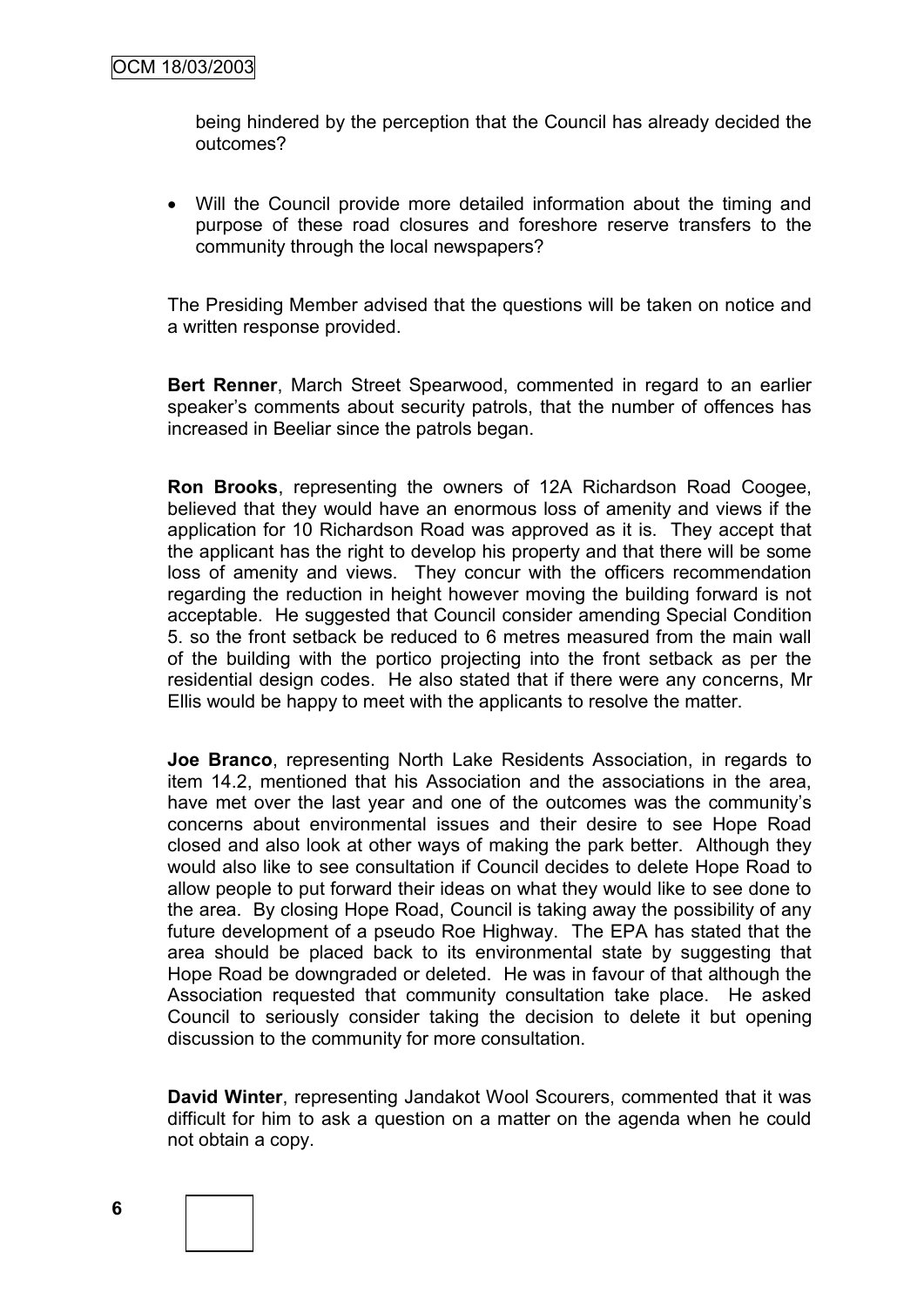Deputy Mayor Graham responded that the agendas were available on Council"s Website and at the three libraries on the Wednesday prior to a Council meeting.

**Patrick Thompson**, in regards to item 13.4, commented that he was at the AGM of Electors where a number of gentlemen spoke with pride about the Council land. As a group, a motion was passed that the land be held but upon reading the agenda, the officer"s recommendation is to take no action on the basis that such a decision would not be binding. The feeling of the meting at that time was that this land should be held. He suggested that if it was a case of rewording the AGM"s motion to make it suitable, then he asked that a decision be deferred and the motion be rewritten with the appropriate wording to make it suitable for the desired outcome.

Mr Thompson said the same applied to item 13.1. He strongly objected to motions that were passed by the electors to reflect the community's wishes, being ignored by the staff when submitting the matter to Council. He stated that Councillors needed to be reminded that they were in place to represent the wishes of the ratepayers and they should therefore, support the motions moved at the AGM.

The Presiding Member responded that Elected Members do represent the people of Cockburn and are very proud to do so and he believed that most of the community thought they were doing a very good job. He explained that motions passed at an AGM, under the Local Government Act, are not binding according to law.

The Acting Chief Executive Officer explained that the AGM can pass any resolution it wishes but those items are then required to come before Council for it to formally consider. There are certain things councils can and cannot do and the two resolutions Mr Thompson referred to, were examples of that. On the issue of Council"s land, there is a very distinct legal application that the City of Cockburn cannot sustain and that is trying to be explained in 13.4. Council does not want to mislead anyone by make a decision it cannot sustain.

**Andrew Sullivan** representing Coogee Coastal Action Coalition, in regards to item 14.4, stated that the Coalition had mixed feelings on the proposal to advertise the Structure Plan. The group is concerned that this will be the only chance the community will have to comment on this massive redevelopment and therefore, Council needs to extend every opportunity to the community to be informed about the proposal and to understand that alternatives can and should be considered. He requested that Council ensure the consultation process is fully endorsed and has a degree of independence from the developers marketing machine. On that basis, he asked Council to consider the following: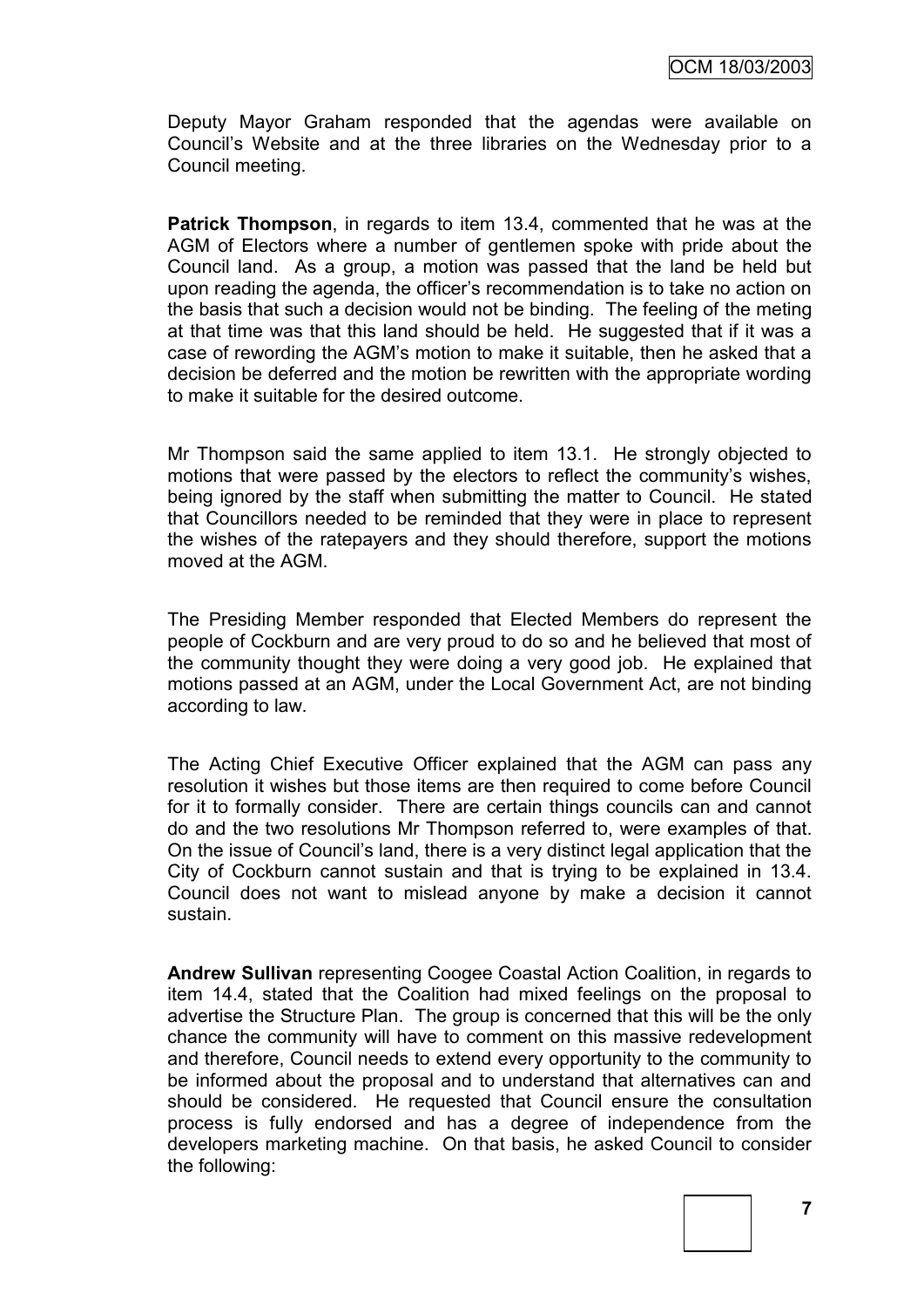- Will the consultation phase provide the opportunity for the community to describe to the Council, what they would prefer to see at the Port Catherine site rather than just telling the Council what they hate about the privatised canal development proposal?
- Will the Council release a copy of the officers' assessment report on the Structure Plan prior as part of the consultation phase?
- Will the Council ensure that the advertising period for the Structure Plan is at least 90 days to ensure that sufficient time is available for the community to be fully informed about the proposal prior to making comments?
- Will the Council include as part of the conditions of approving the advertising of the Structure Plan, that the procedures for advertising the Structure Plan and the methodology for the community consultation be further considered and endorsed by Council prior to the commencement of this advertising process? Will the Council also require, as part of the community consultation process, independent workshops to be conducted that enable the community to explore alternatives to the single option proposal that is presented in the developer"s Structure Plan?

Deputy Mayor Graham advised that Council will take Mr Sullivan's comments into consideration when deliberating the matter.

# **8. CONFIRMATION OF MINUTES**

## **8.1 (MINUTE NO 1942) (OCM 18/03/2003) - ORDINARY COUNCIL MEETING - 18/2/2003**

## **RECOMMENDATION**

That the Minutes of the Ordinary Council Meeting held on Tuesday, 18 February 2003 be confirmed as a true and accurate record.

## **COUNCIL DECISION**

MOVED Clr I Whitfield SECONDED Clr A Tilbury that the recommendation be adopted.

**CARRIED 8/0**

**8**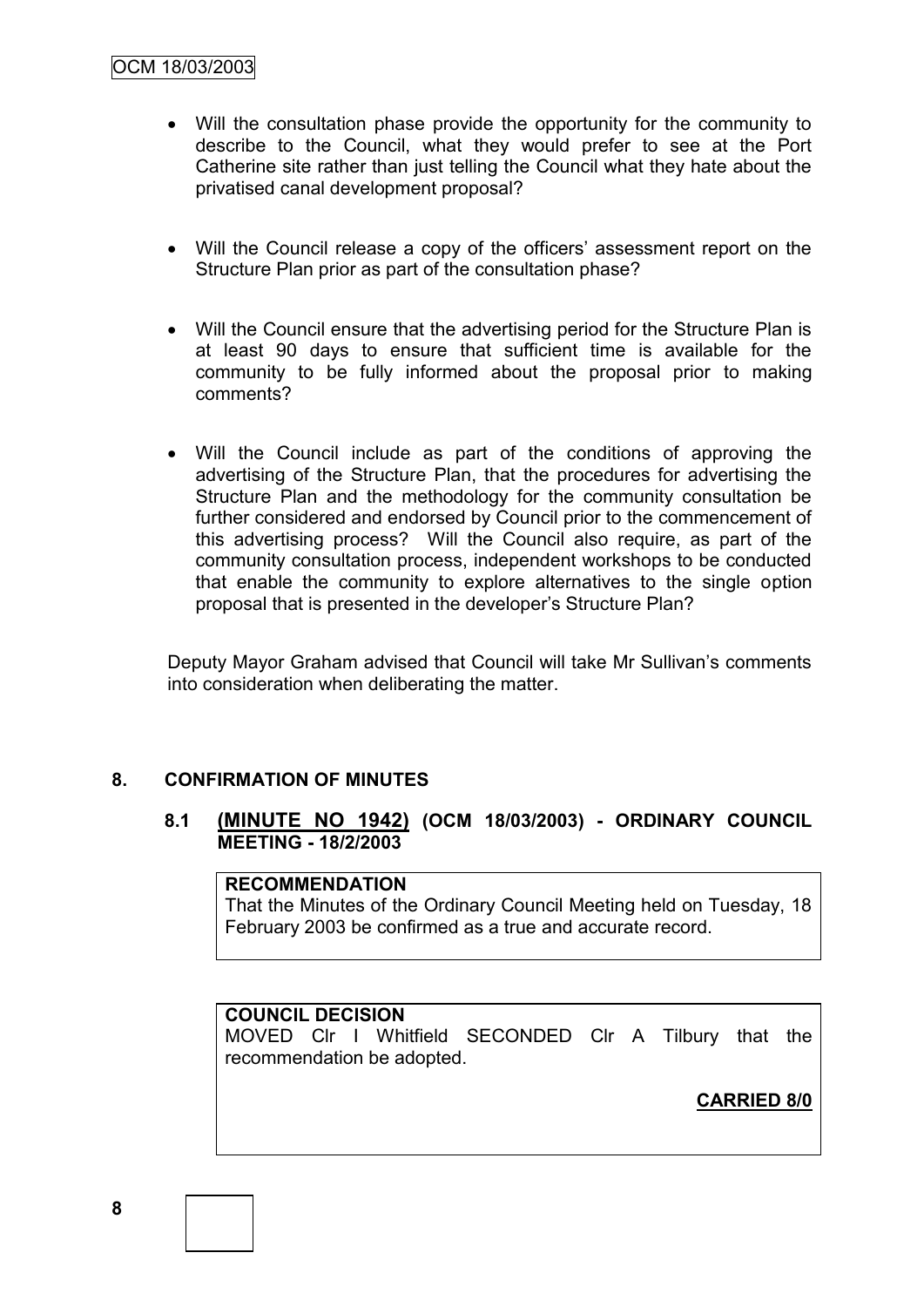## **9. WRITTEN REQUESTS FOR LEAVE OF ABSENCE**

Nil

#### **10. DEPUTATIONS AND PETITIONS**

Clr Tilbury tabled a petition that reads "*We the undersigned wish to convey to the Cockburn City Council our opposition to their decision to allow circuses with animals to use Council or private land whether or not for the purpose of using animals in the circus. We wish to see the ban reinstated and become Council policy on the use of all public or private land for animal circuses."*

#### **11. BUSINESS LEFT OVER FROM THE PREVIOUS MEETING (If adjourned)**

Nil

## **12. DECLARATION OF COUNCILLORS WHO HAVE NOT GIVEN DUE CONSIDERATION TO MATTERS IN THE BUSINESS PAPER**

Nil

#### **13. COUNCIL MATTERS**

## **13.1 (MINUTE NO 1943) (OCM 18/03/2003) - RESOLUTION - ANNUAL GENERAL MEETING OF ELECTORS - 4 FEBRUARY, 2003 - WAR IN IRAQ (1247) (DMG) (ATTACH)**

#### **RECOMMENDATION**

That Council not adopt a position on the war in Iraq however, the resolution of the Annual Electors Meeting be forwarded to the Federal Member for Fremantle, Carmen Lawrence, MP and the Western Australian Local Government Association.

#### **COUNCIL DECISION**

MOVED Clr M Reeve-Fowkes SECONDED Clr A Edwards that the recommendation be adopted.

**CARRIED 8/0**

## **Background**

The Annual General Meeting (AGM) of Electors was held on 4 February 2003.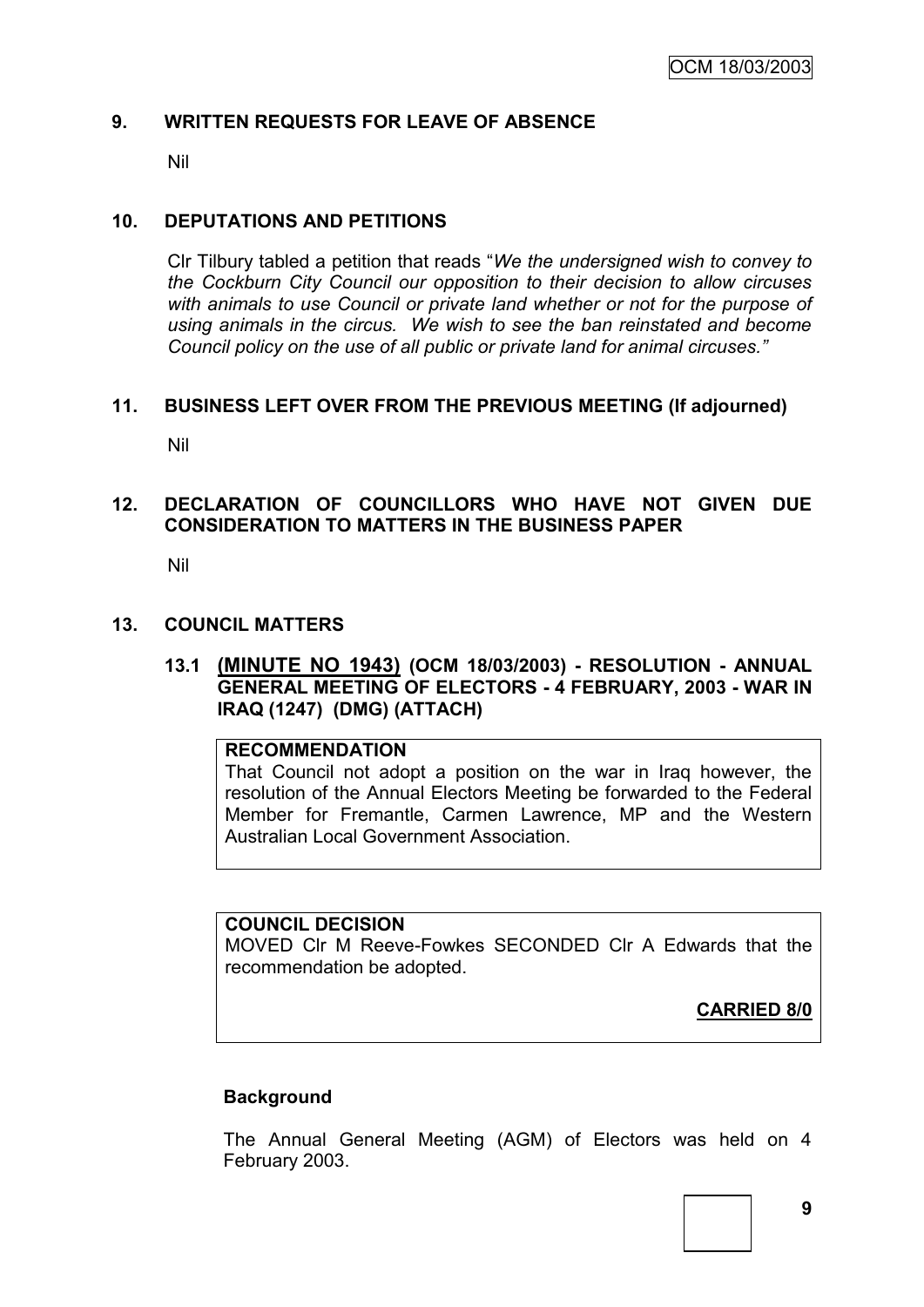# **Submission**

At the AGM, the following resolution was carried:-

"That the City of Cockburn does not support the War in Iraq"

Council is required to consider all resolutions passed by the AGM.

## **Report**

Whilst it is acknowledged that there are concerns within the community about Australia"s involvement as part of a potential future international military conflict in Iraq, such matters are not within the jurisdiction of local government to influence. Issues such as this are a national responsibility and can only be decided upon by the Federal Government. Therefore it is recommended that Council not formally adopt a position on this issue.

Despite this, enquiries have been made with the W.A. Local Government Association (WALGA) on whether it has been approached by any other Councils on this matter. Coincidentally, a related motion was considered by the South East Metro Zone of the Association, as per the attachment. The motion was subsequently lost and replaced with a broader perspective which embraced the effects of major catastrophes and disasters upon local communities. This position then includes a broad spectrum of disastrous events which could adversely impact on one, or many, communities and include a role for local governments to assume in such circumstances.

This position is considered far more positive and effective than a simply framed "conscience" motion serving no tangible purpose.

Anti war campaigners would be better served lodging objections to any Australian involvement in the Iraqi conflict with their Federal Member(s) of Parliament.

However, as WALGA acts as the peak body for local government in this State, a copy of the resolution could be provided to it. **Strategic Plan/Policy Implications**

N/A

## **Budget/Financial Implications**

N/A

## **Legal Implications**

Section 5.33 of the Local Government Act, 1995, requires decisions made at Electors Meetings to be formally considered by Council.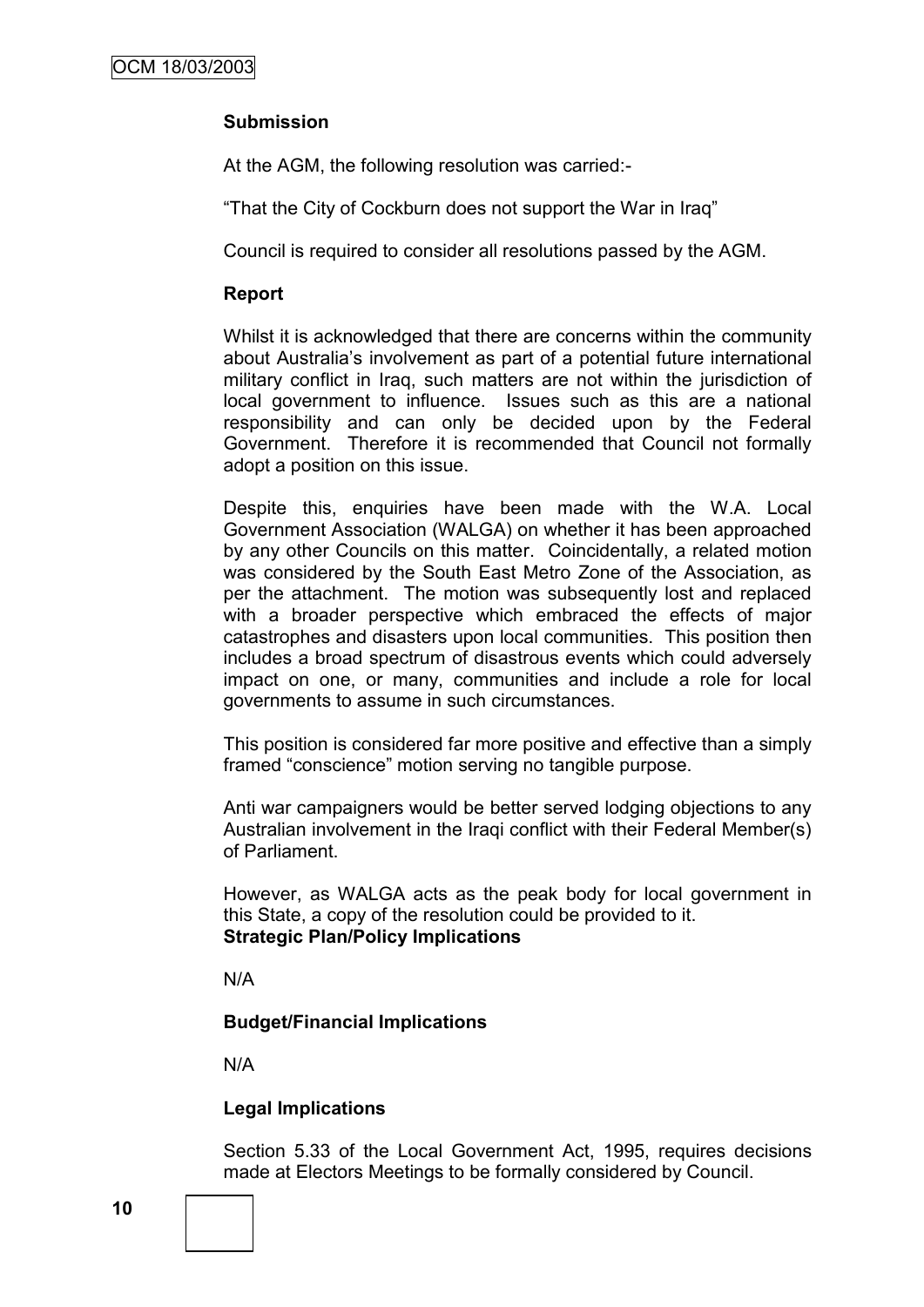## **Community Consultation**

Refer "Westpoll" figures – February 3-4, attached.

#### **Implications of Section 3.18(3) Local Government Act, 1995**

Military matters and issues of national defence are the responsibility of the Federal Government.

## **13.2 (MINUTE NO 1944) (OCM 18/03/2003) - LOCAL GOVERNMENT STATUTORY COMPLIANCE RETURN - 2002 (1332) (DMG) (ATTACH)**

## **RECOMMENDATION**

That Council adopts the Local Government Compliance Audit Return for the period 1 January 2002 to 31 December 2002, as presented.

# **COUNCIL DECISION**

MOVED Clr M Reeve-Fowkes SECONDED Clr A Edwards that the recommendation be adopted.

**CARRIED 8/0**

## **Background**

Since 2000, completion of this Return has been mandatory for all local governments in this state.

#### **Submission**

To adopt the Return in its submitted form.

#### **Report**

The annual Compliance Audit Return is to be presented to, and adopted by, a meeting of Council.

Following adoption by Council, a certified copy of the Return, signed by the Mayor and Chief Executive Officer, along with a copy of the relevant section of the Council Minutes, is required to be submitted to the Director General, Department of Local Government.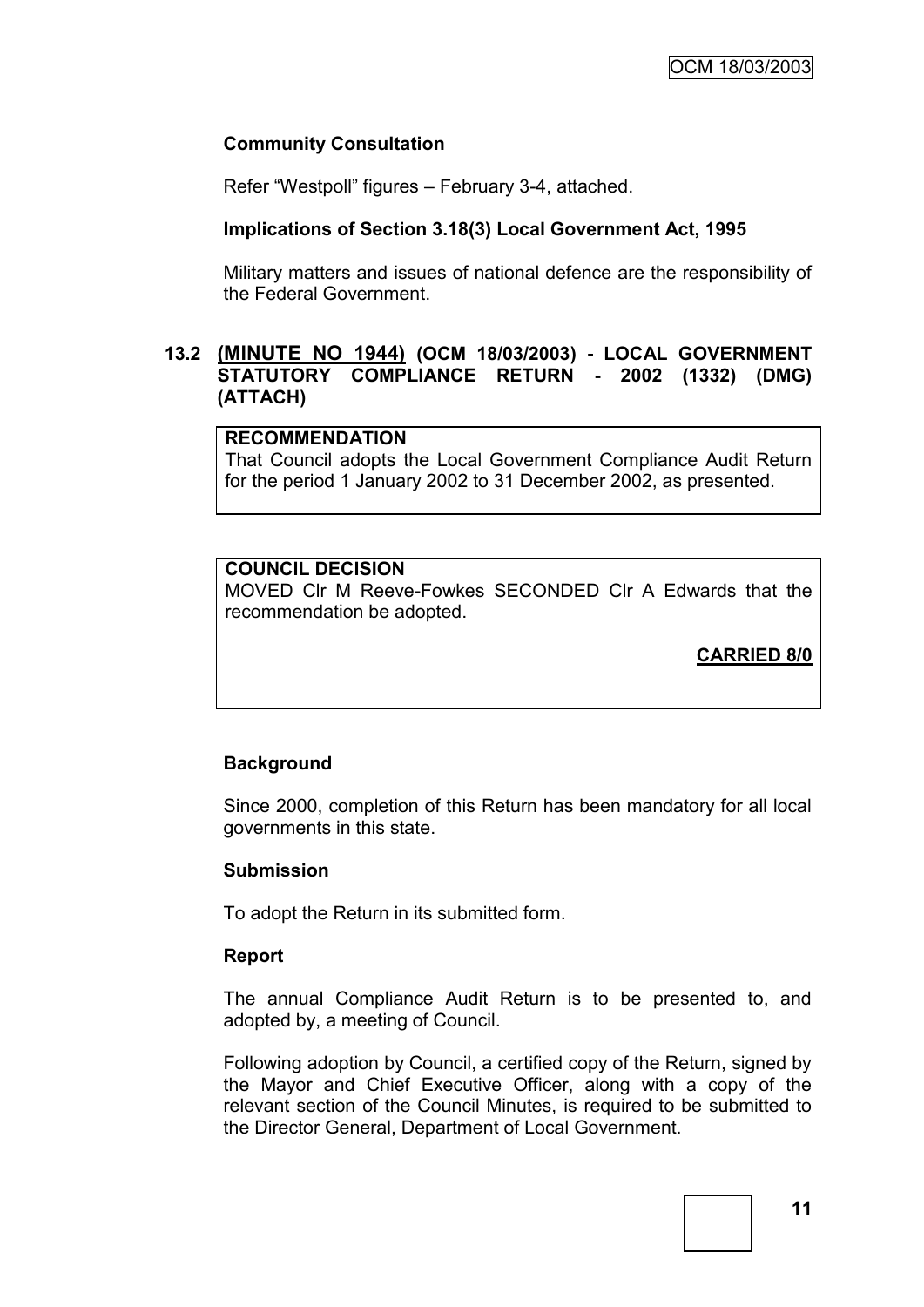Although the 2002 Return does not reflect full compliance, issues identified as requiring attention have been subject to internal process modification to ensure that there is no repetition of the matters which have been identified this year.

In any case, the Return indicates a conformity rating in excess of 96% for the year.

#### **Strategic Plan/Policy Implications**

Key Result Area "Managing your City" refers.

#### **Budget/Financial Implications**

N/A

#### **Legal Implications**

Local Government (Audit) Amendment Regulations, 1999 (Regs 14 & 15) refer.

## **Community Consultation**

N/A

**Implications of Section 3.18(3) Local Government Act, 1995**

Nil.

## **13.3 (MINUTE NO 1945) (OCM 18/03/2003) - OBJECTION TO NOTICE SERVED PURSUANT TO SEC. 3.25 OF THE LOCAL GOVERNMENT ACT, 1995 - KINCARDINE HOLDINGS PTY LTD - 38 BRIGGS STREET, SOUTH LAKE (5516736) (DMG) (ATTACH)**

## **RECOMMENDATION**

That Council revoke the decision objected to by the owners of 38 Briggs Street, South Lake, to remove all overgrown vegetation from the land and substitute a Notice requiring the removal of all disused materials on the land, not otherwise in keeping with the natural vegetation.

# **COUNCIL DECISION**

MOVED Clr M Reeve-Fowkes SECONDED Clr A Edwards that the recommendation be adopted.

**CARRIED 8/0**

**12**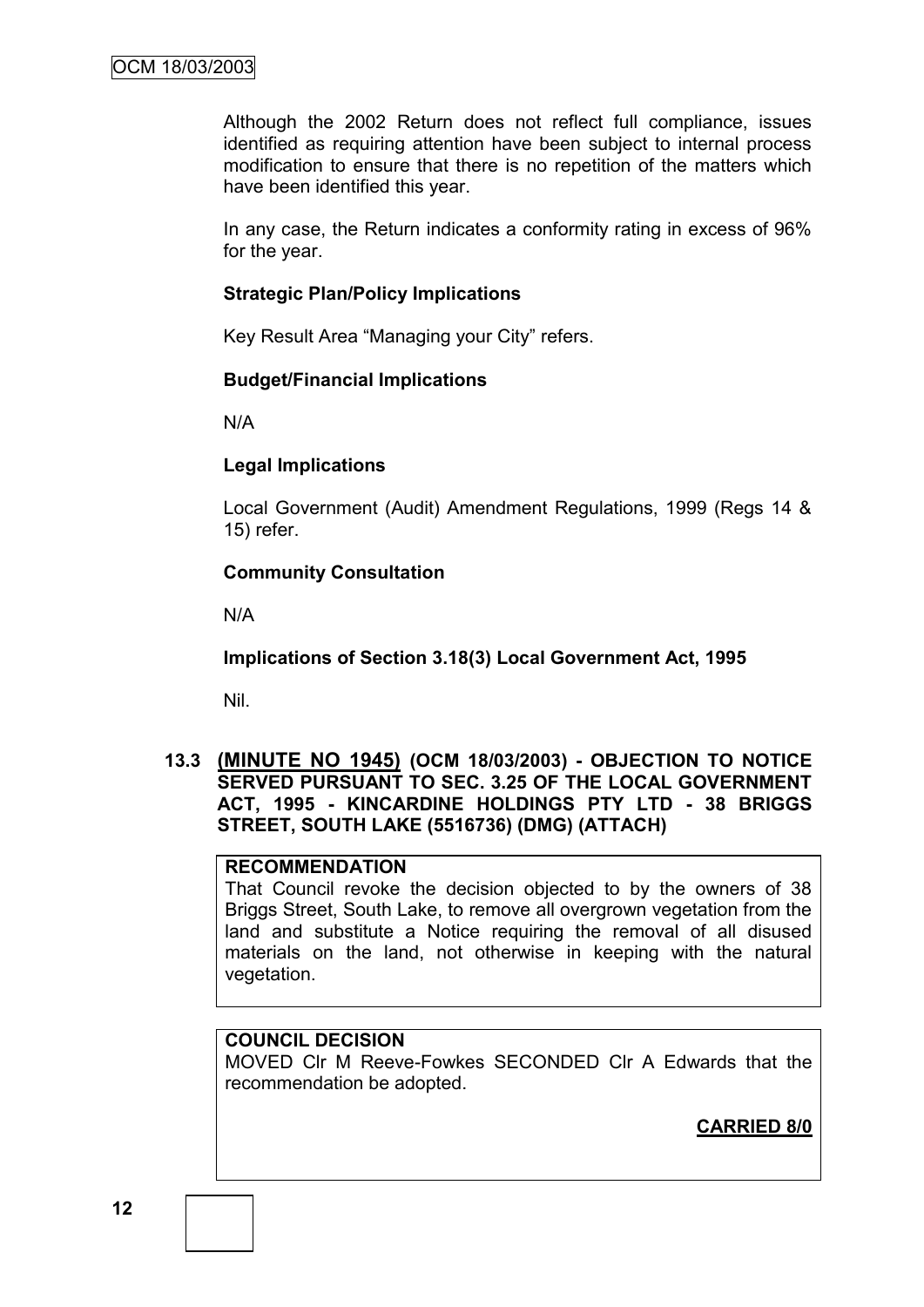# **Background**

As a result of an increase in complaints received by Council on the unsightly state of some properties within the District, a programme aimed at identifying properties deemed as unacceptable and having the concerns rectified, was initiated.

The programme was notified to the public through the local newspapers and, more recently 'Cockburn Soundings', explaining the primary reason for this action was to promote Council"s Mission Statement and encourage conformity throughout the District with its ideals.

From that point on, properties were identified as being sub-standard through a number of sources, being reports from either members of the public, Elected Members or staff.

Affected property owners were originally sent a letter seeking their cooperation in addressing the concerns highlighted.

If, following a period of time allowed for remediation works to be undertaken, the property was still unsightly, the owner of the property was served with a Notice pursuant to Sec. 3.25 of the Act, requiring specific works to be undertaken to correct the identified problem. Should the recipient of the Notice disagree with its requirements, an Objection or Appeal against the decision may be lodged, pursuant to Sec. 9.5 or Sec. 9.7 of the Act.

## **Submission**

An objection has been lodged by the owner of 38 Briggs Street, South Lake against the Notice requiring the removal of unsightly vegetation from the property.

## **Report**

The property at 38 Briggs Street, South Lake was identified as containing unsightly material during a routine inspection of the District. A letter requesting the removal of unsightly vegetation was sent to the landowner however, no action was taken and subsequently, a Notice requiring the removal of the vegetation from the property was sent.

The owner has lodged an objection against the requirement citing the land is a broad acre lot containing natural vegetation not uncommon to other similar sized properties in the District. Upon inspection of the property, it is difficult to imagine how the landowner could remove the vegetation without removing a substantial number of thriving trees and bushes which have obviously been located on the property for many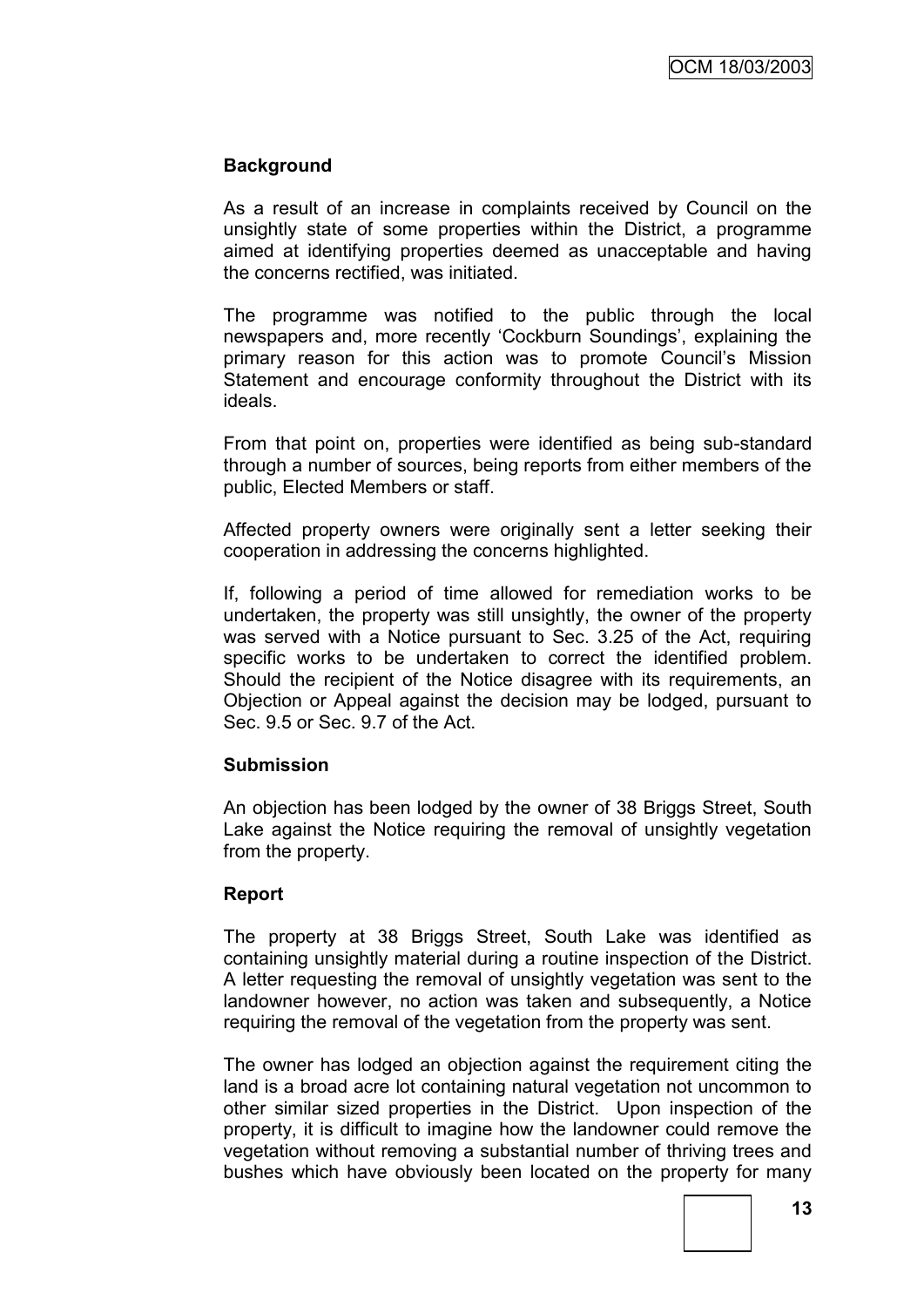years. Only a large scale clear felling operation would satisfy the requirements of the original Notice.

While acknowledging that there is some untidy tracts of overgrown vegetation on the property, it is doubtful whether selective cosmetic clearing would raise the overall standard of appearance.

However, there are signs of disused materials (tin, iron etc) which have either been dumped on the site in the past or are the result of past dilapidated structures which have since fallen into disrepair. This material is unsightly and should be removed. This requirement should be able to be undertaken with minor effort by the landowner and a Notice should be issued to this effect. Once the offending material is removed, it is considered that the land in its otherwise natural state, will be left in an acceptable state.

#### **Strategic Plan/Policy Implications**

Council"s Mission Statement "To make the district of the City of Cockburn the most attractive place to live, work and visit in the Perth Metropolitan Area" refers.

#### **Budget/Financial Implications**

Any costs incurred by Council in ensuring compliance with the Notice will be recoverable from the owner.

## **Legal Implications**

Part 3 Division 3 Subdivision 2 and 3 and Part 9 Division 1 of the Local Government Act, 1995, refers.

#### **Community Consultation**

Advertising of the programme to target unsightly properties was undertaken through local newspapers and more recently, "Cockburn Soundings".

#### **Implications of Section 3.18(3) Local Government Act, 1995**

Nil

## **13.4 (MINUTE NO 1946) (OCM 18/03/2003) - ANNUAL GENERAL MEETING OF ELECTORS MOTION - COUNCIL LAND - CIVIC CENTRE SITE - ROCKINGHAM ROAD/COLEVILLE CRESCENT, SPEARWOOD (1247; 2201726) (RWB)**

**RECOMMENDATION** That Council: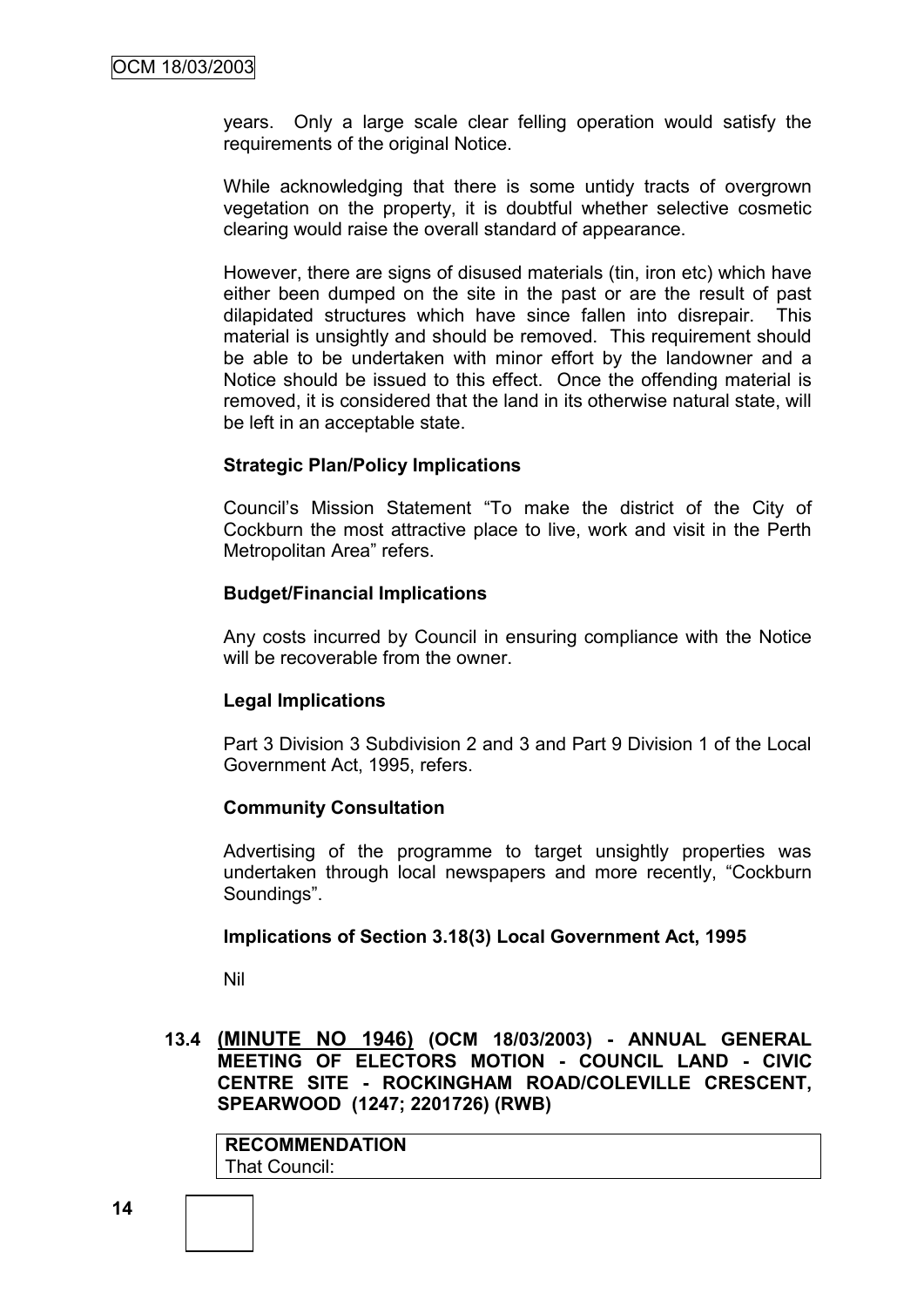- (1) take no action to guarantee "*that the land on which the current Council building is located on, should never be sold and kept in perpetuity for the people of the City of Cockburn*", as such a decision would not be binding on a future Council; and
- (2) advise Mr Evas of the Council decision.

## **COUNCIL DECISION**

MOVED Clr L Humphreys SECONDED Clr N Waters that Council:

- (1) acknowledges that the land on which the current Council building is located is of such historical significance that it should be kept in perpetuity for Civic/Community purposes;
- (2) recognises it is not possible to provide a guarantee to this effect, as such a decision would not be binding on a future Council; and
- (3) advise Mr Evas of the Council decision.

**CARRIED 8/0**

## **Explanation**

Although it is recognised that it is not possible to bind a future Council to never relinquishing the subject land, it is appropriate for Council to acknowledge the history and importance of the land and that it would be ideal to retain it for the benefit of the community in future.

## **Background**

A report was presented to Council in February 2001, proposing to rezone the land on which the Civic Centre is located to "commercial". The primary intention of the item related to the Civic Centre Hall, however all the land comprised in Lot Pt 20 on the corner of Rockingham Road and Coleville Crescent, was included to provide for future flexibility should Council so require.

Council deferred the proposal to enable public consultation and advice from pioneers of the district who had knowledge about the history of the site. It was noted that the land had significant history and "*Councillors should be made aware of the facts relating to the history of the site*."

In August 2001, Council determined :-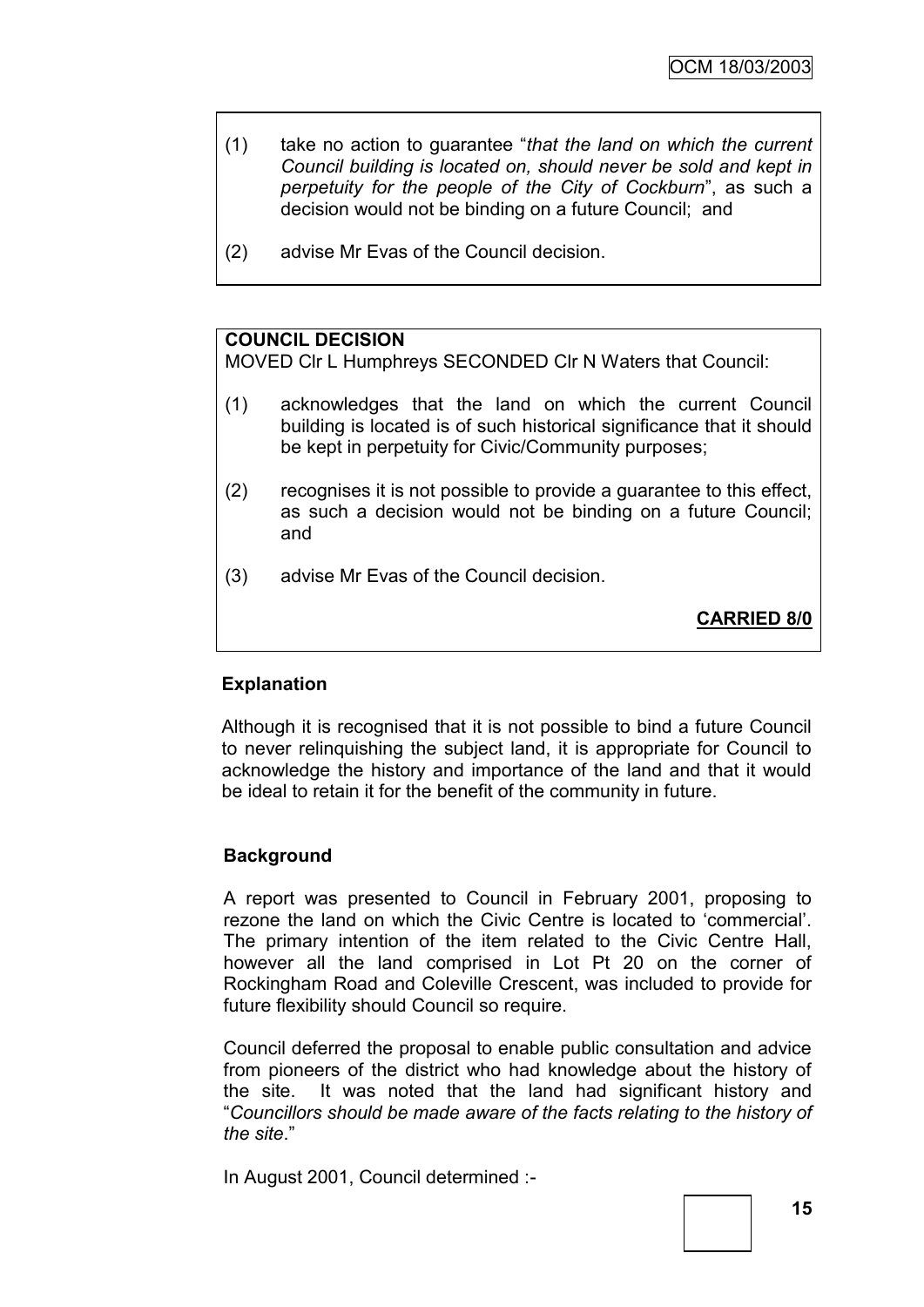- "*(1) as part of its forward planning, authorise the CEO to investigate the acquisition of suitable land within the Thomsons Lake Regional Centre, to accommodate Council's future needs;*
- *(2) at this stage, maintain the Administration Centre within Spearwood; and*
- *(3) require that a report be submitted to a future Council meeting, outlining the findings of the investigations together with recommendations on the possible acquisition of land.*

#### *CARRIED 10/0*

*Explanation: Council is not prepared to commit to relocating its administration centre to Thomsons Lake Regional Centre. It is of the view however, that land should be secured to enable a future Council to determine the extent of presence at the Regional Centre*. "

There has been discussion between Elected Members and Mr Srdarov and Mr Evas, former members of the now defunct Spearwood Fruitgrowers and Market Gardeners Association. A number of letters have been exchanged between Council and Messrs Srdarov and Evas.

It can be seen that Council intends to provide the opportunity for a future Council to make a decision on the extent of a Council presence at the Regional Centre.

#### **Submission**

At the Annual General Meeting of Electors held on 4 February 2003, the following resolution was carried:

"*that the Council guarantee that the land that the current Council building is located on, should never be sold and kept in perpetuity for the people of the City of Cockburn, as was originally intended.*"

#### **Report**

In 1963, the formed Spearwood District Fruitgrowers and Market Gardeners Association transferred, by way of sale to the Shire of Cockburn, "*all its estate and interests in all that piece of land being portion of Cockburn Sound Location 400 and being Lot 1 on Plan 4709 and being the whole of the land comprised in Certificate of Title Volume 952 Folio 11*."

The land was transferred for the sum of five hundred pounds (£500).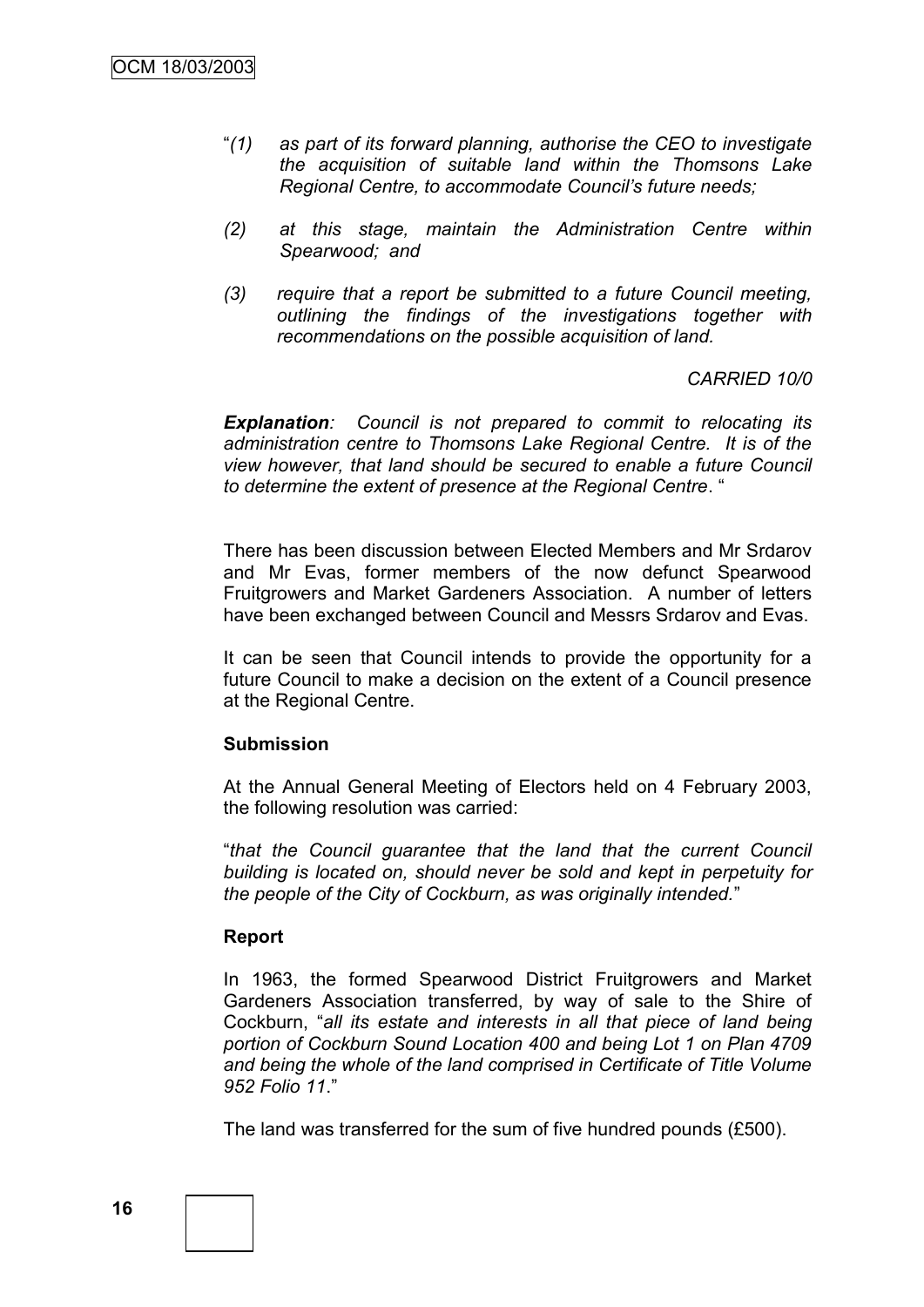The subject area comprises of the land that the Administration Centre, Library, Bowling Club and carpark is situated, excluding the Civic Centre Hall and staff carpark (this land was purchased in 1969).

Accompanying the transfer of the land from the Association was a Deed dated 8 July 1963. The Deed required Council to lease to the Spearwood Rovers Soccer Club, an area of land where the Bowling Club is presently sited.

An agreement dated 8 July 1963, with the Soccer Club was also entered into providing for a 21 year lease.

In December 1965, the above lease was surrendered and replaced by another lease for land basically relating to the existing Civic Centre carpark. This was to allow for the Bowling Club to be developed.

In 1973, the Soccer Club, then known as the Cockburn United Sports and Leisure Club, agreed to move to new premises at Hamilton Road (Beale Park).

The Bowling Club was not involved with the original land transfer in 1963.

The 1963 agreement also provided that subject to ratepayers approval, the Council would raise a loan for the construction of a suitable hall in keeping with the district"s requirement within three(3) years of the transfer. Council later constructed the Civic Centre Hall on adjacent land.

The requirements of the 1963 Deed relating to the Soccer Club and hall have long been extinguished.

The current Council"s position is that it does not have any plans for the sale of the land which the current Civic buildings are located on. It has reached agreement with the Health Department, for the sale of some adjacent land for the establishment of a dental clinic.

Any Council decision to "guarantee" that the former Spearwood Fruitgrowers and Market Gardeners Association land will "never be sold and kept in perpetuity for the people of Cockburn…" would not be binding on any future Council.

As an indication that this Council has no intention of disposing of the land, Council recently replaced the reticulation system serving the grounds; is in the process of extending the library; is in the process of upgrading the civic courtyard; and has provided for the refurbishment of the Council Chambers/ Reception Room, including the provision of a lift.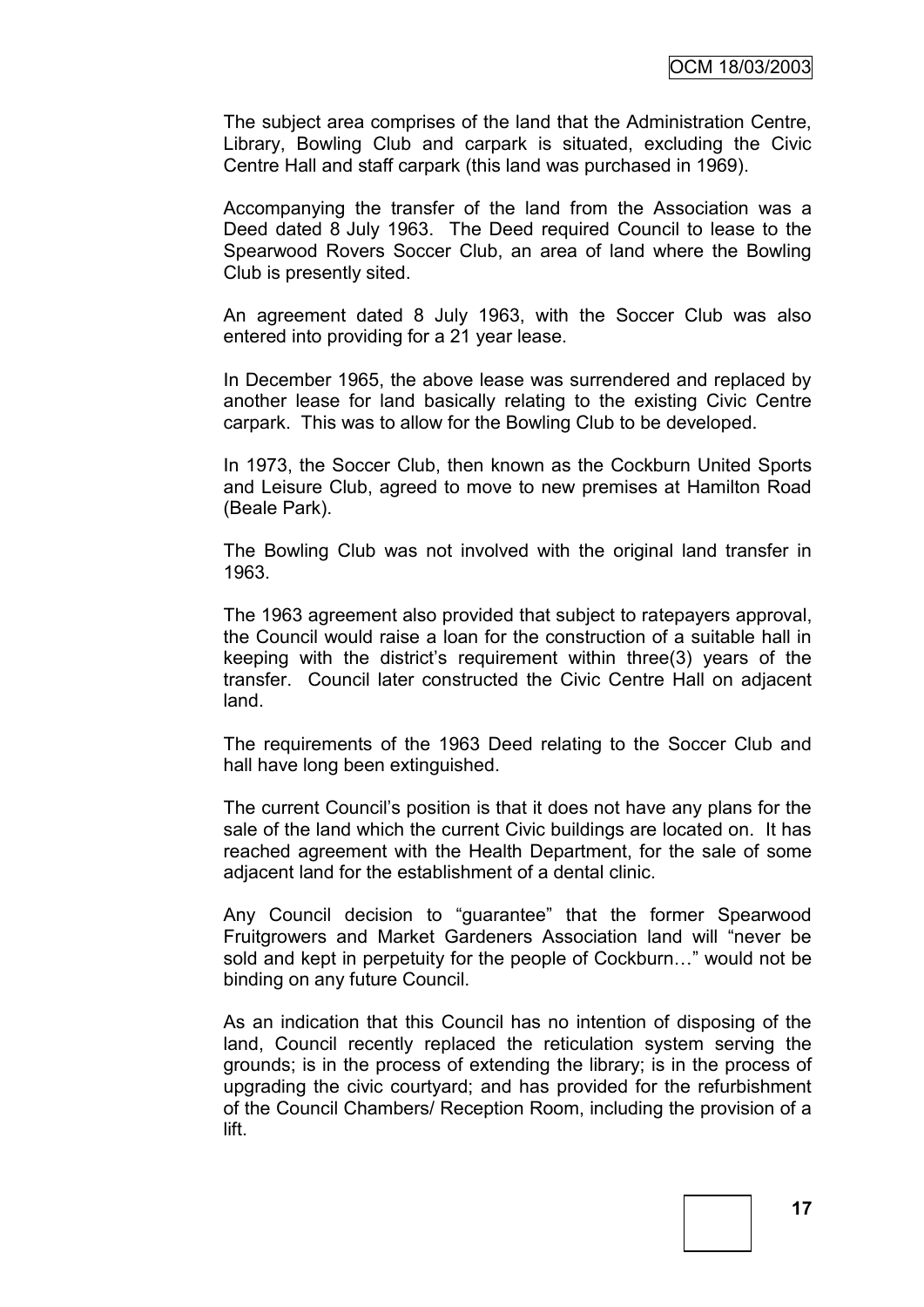Future decisions of Council with regard to the Council owned land at Rockingham Road/Coleville Crescent, will need to be made in the best interests of the community appropriate to the time.

# **Strategic Plan/Policy Implications**

Managing Your City

■ To conduct Council business in open public forums and to manage Council affairs by employing publicly accountable practices.

Planning Your City

■ To ensure that the planning of the City is based on an approach which has the potential to achieve high levels of convenience for its citizens.

## **Budget/Financial Implications**

The land is held in freehold and represents a substantial asset to Council.

## **Legal Implications**

A Council resolution to "guarantee" the land will be held, is not binding.

#### **Community Consultation**

Consultation has only been undertaken with former members or persons associated with the defunct Spearwood Fruitgrowers and Market Gardeners Association.

#### **Implications of Section 3.18(3) Local Government Act, 1995**

Nil

## **14. PLANNING AND DEVELOPMENT DIVISION ISSUES**

**14.1 (MINUTE NO 1947) (OCM 18/03/2003) - CLOSURE OF HOPE ROAD, BIBRA LAKE, EPA BULLETIN 1088, FEBRUARY 2003 (9701) (450009) (SMH) (ATTACH)**

# **RECOMMENDATION**

That Council:-

- (1) receive the report;
- (2) close Hope Road, between the Wetlands Education Centre and Progress Drive, in order to remove the only major barrier to the terrestrial fauna movement between North Lake and Bibra Lake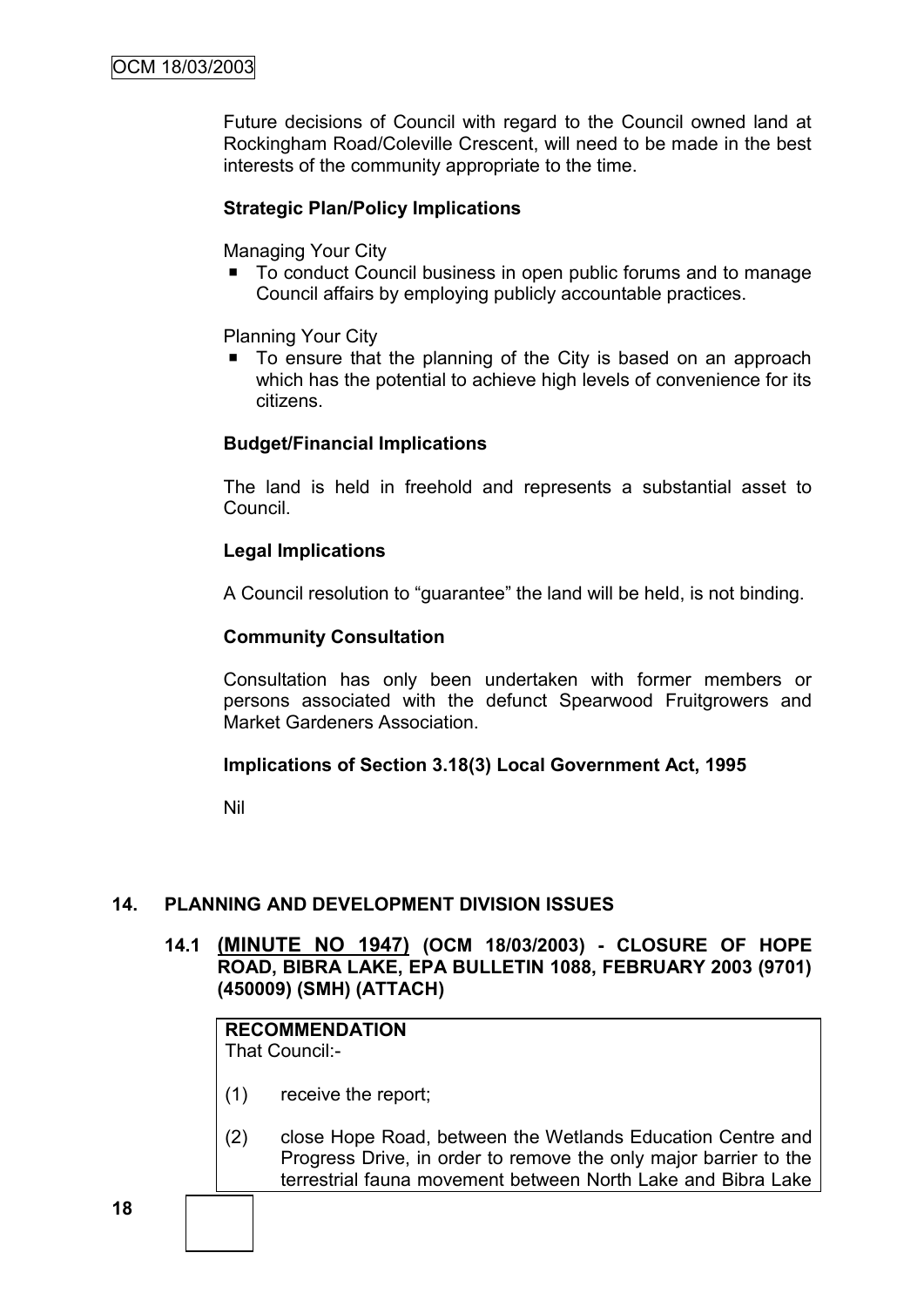(Bulletin 1088 pp13);

- (3) initiate the closure of Hope Road and Dixon Road between Progress Drive and the entrance to the Wetlands Education Centre to all traffic, under Section 58 of the Land Administration Act, and the road pavement be removed and the land rehabilitated so that the North Lake and Bibra Lake Reserves can be directly connected to form one continuous area of Region Open Space;
- (4) advise the Minister for Planning and Infrastructure that in the event that the Roe Highway Stage 8 reservation is deleted from the Metropolitan Region Scheme, that the reserve be included in the Parks and Recreation Reserve to protect the regionally important upland vegetation, as described in the Environmental values associated with the alignment of Roe Highway (Stage 8) advice on pages 10, 11, 13 and 16 of EPA Bulletin 1088, dated February 2003.

# **COUNCIL DECISION**

MOVED Clr A Tilbury SECONDED Clr I Whitfield that Council:-

- (1) receive the report;
- (2) acknowledge that EPA Bulletin 1088 recommends Hope Road be downgraded to strengthen ecological linkages between North Lake and Bibra Lake;
- (3) write to the EPA, clarifying the intended meaning of "downgrading" as expressed in para 63 of EPA Bulletin 1088;
- (4) survey residents of North Lake and Bibra Lake localities using a letter-box drop survey form, to provide an opportunity for community comment on whether Hope Road should remain open or be closed;
- (5) provide an information sheet, along with the survey in (4), outlining benefits and disadvantages of closing Hope Road; and
- (6) advise the Minister for Planning and Infrastructure that in the event that the Roe Highway Stage 8 reservation is deleted from the Metropolitan Region Scheme, that the reserve be included in the Parks and Recreation Reserve to protect the regionally important upland vegetation as described in the Environmental values associated with the alignment of Roe Highway (Stage 8) advice on pages 10, 11, 13 and 16 of EPA Bulletin 1088 dated February 2003.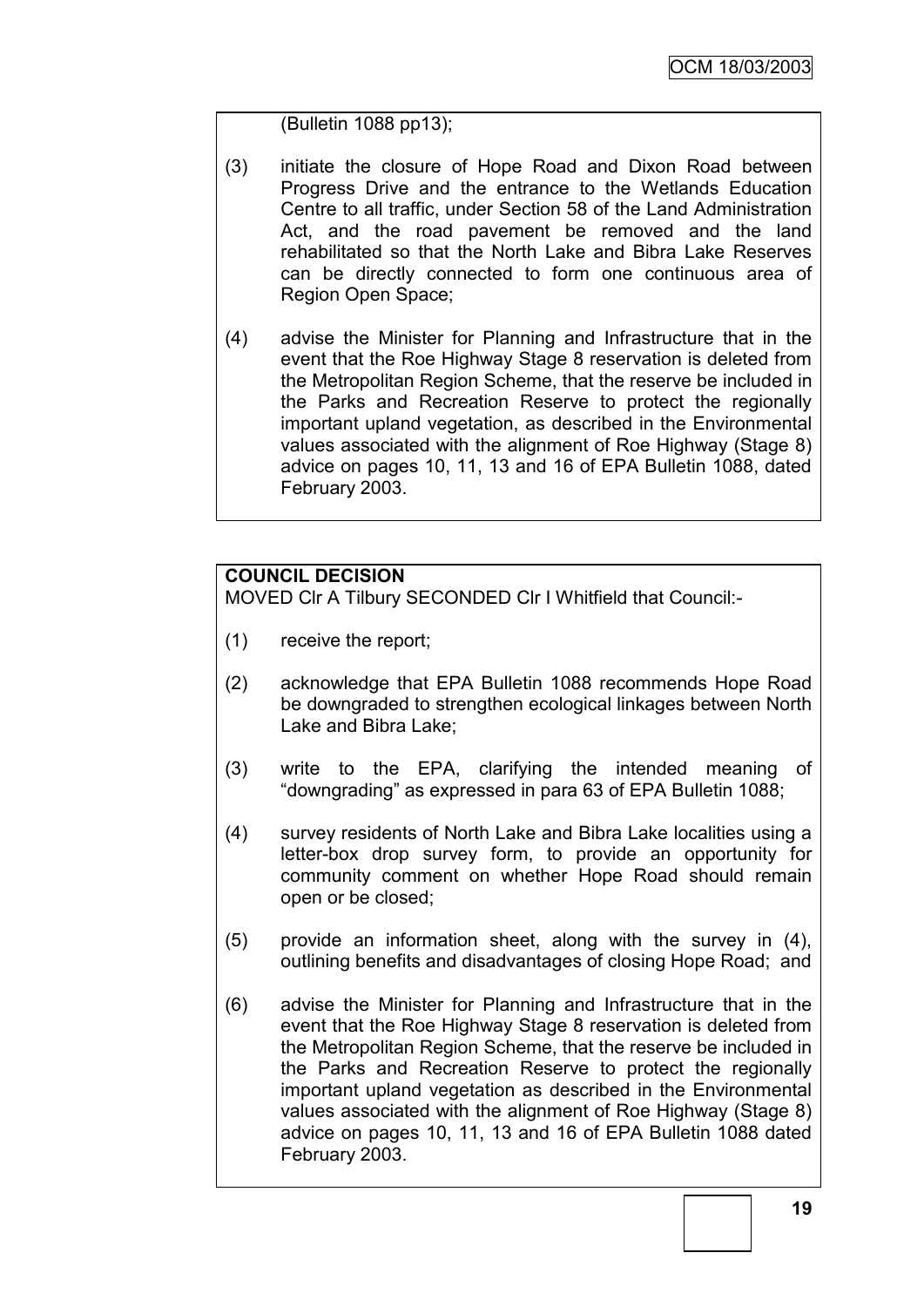# **Explanation**

The meaning of 'downgrading' in the EPA Bulletin is unclear and needs to be clarified before it is relied upon in the decision-making process. Council believes it needs to consult residents before making a decision to close Hope Road.

# **Background**

Council at its meeting held on 20 March 2001 resolved that:-

"*Council write to the State Hon. Minister for Transport, local members of the Legislative Assembly, the Legislative Council and the local member of the House of Representatives, expressing opposition to the*  construction of Stage 8 of the proposed Roe Highway, given that it *would impact adversely upon environmentally sensitive wetlands areas between North Lake and Bibra Lake."*

This is the Council"s current position.

On 19 February 2002, the Council considered a report on the possible impacts on local roads without the Roe Highway Stage 8 and it was resolved that Council:-

"*Await the outcome of the Hon. Minister for Planning and Infrastructure's Freight Planning Congress before considering the future of Farrington Road, Hope Road and Dixon Road."*

The outcome of the Freight Planning Congress workshops was published in August 2002.

The outcome was fed into the Metropolitan Freight Network Review. This review is incomplete. The Local Impact Committees continue to meet, and final decisions have not yet been made about the future of the local road system.

However, the State Government has:-

- decided to build Roe Highway Stage 7.
- initiated an amendment No. 1055/33 to the MRS to delete the Fremantle Eastern Bypass reservation and reclassify the land to urban.

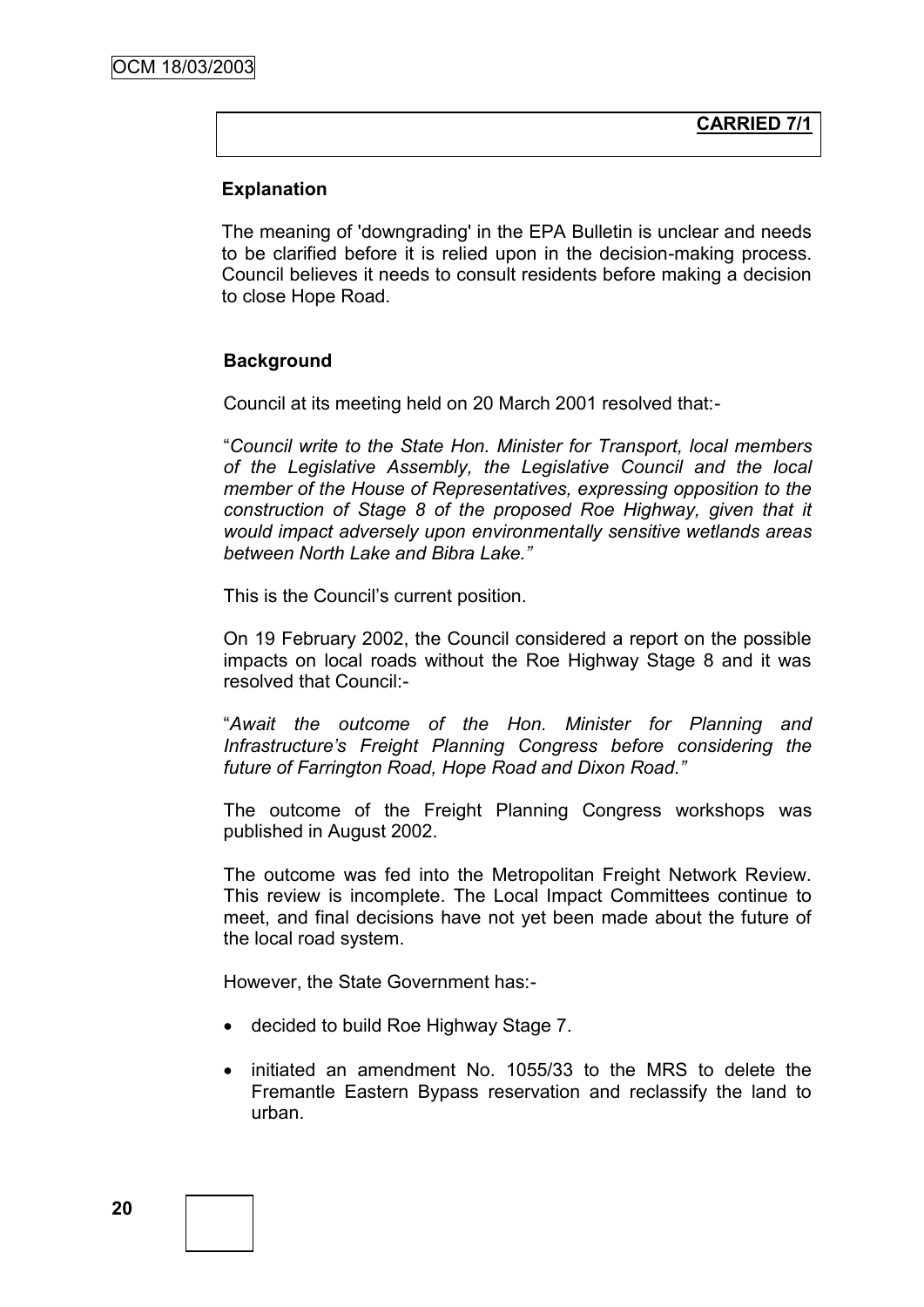completed an evaluation of the environmental values associated with the Roe Highway Stage 8, published in EPA Bulletin 1088 in February 2003.

The purpose of this report is to comment on the EPA advice and address the final conclusion made in Bulletin 1088, which is:-

"…,*it is recommended that consideration be given to downgrading the eastern section of Hope Road, which currently runs through the subject area, with further rehabilitation to strengthen the ecological linkages within the area."*

The Council is the only authority which can consider the future of Hope Road, as it is a local road vested in the care and control of the Council.

The officer"s report prepared for the Council meeting held on 19 February 2002, recommended the permanent closure of Dixon Road and Hope Road, but the Council decided to defer the matter until the outcome of the Freight Planning Congress was known.

The outcome of the Freight Planning Congress did not make any recommendations about the future of Dixon or Hope Road.

#### **Submission**

The purpose of the EPA report is described as:-

"*Following a request from the Minister for Planning and Infrastructure, the Minister for the Environment and Heritage sought advice from the Environmental Protection Authority (EPA) in late August 2002 pursuant to Section 16(j) of the Environmental Protection Act 1986 in relation to the alignment for Stage 8 of Roe Highway. Specifically, the Minister for the Environment and Heritage sought the EPA's confirmation of the environmental values that would be impacted if Stage 8 of Roe Highway were to be constructed.*

*This EPA report provides environmental advice on the key environmental values associated with the alignment of Roe Highway Stage 8 and likely impacts arising if construction was undertaken.*

*This advice is issued by the EPA under Section 16 of the Environmental Protection Act 1986 and does not constitute a formal assessment or approval by the EPA. The purpose of the advice is to provide independent guidance on environmental issues to government at a stage when formal assessment by the EPA under Part IV of the Environmental Protection Act 1986 is not possible. There is no right of appeal against Section 16 advice."*

The conclusion of the report is as follows:-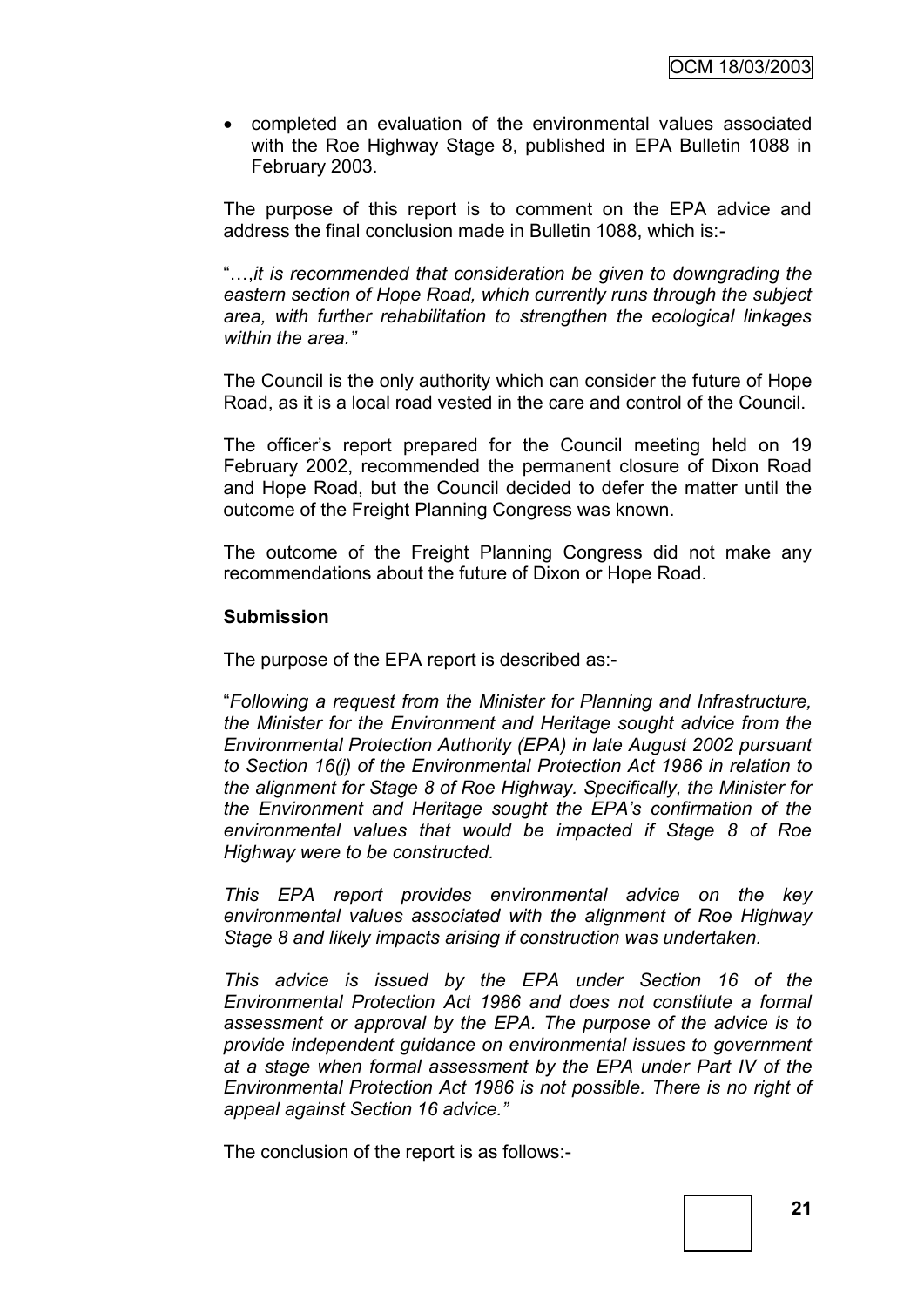"*This report provides advice on the key environmental values that would be impacted by construction of a highway within the alignment of Roe Highway Stage 8.*

*The area within and adjacent to the alignment where it bisects Beeliar Regional Park is considered to be of high conservation value and significance due to the ecological linkages it provides and the wetland, vegetation, faunal, ecological, aboriginal and social values that are represented. In addition to directly impacting on the wetland, vegetation and faunal values, the construction and operation of a highway through the area will also lead to further severance of these ecological linkages, reducing the area's viability and long-term management.*

*As well as the direct impacts of the construction of a road, there would also be a significant increase in traffic moving through the area. The current projections for the number of vehicles that would travel through this area as a result of construction and operation of Roe Highway Stage 8 is estimated to be approximately 40,000. This would have a significant impact on the area's wetlands, vegetation, fauna and ecological linkage. Construction and operation of a highway would also significantly impact on the fauna movement through the area due to the significant barrier it would pose as well as the potential for increased road kills. There is also the potential for spillages due to the significant increase in freight moving through the area.*

*Accordingly, the EPA concludes that any proposal for the construction of the alignment of Roe Highway Stage 8 through the Beeliar Regional Park would be extremely difficult to be made environmentally acceptable. It is accepted that through design and construction there is the potential to manage and minimise the potential impacts to a certain extent. However, the EPA is of the opinion that the overall impacts of construction within the alignment, or any alignment through Beeliar Regional Park in the vicinity of North Lake and Bibra Lake, would lead to the ecological values of the area as a whole being diminished in the long-term. Every effort should be made to avoid this.*

*It is recommended that other alternatives to direct freight through the general area, which do not involve the clearing and filling of wetlands within the Beeliar Regional Park, be pursued.*

*Any associated upgrading and/or changes within the existing road and rail network would require the careful management of impacts associated with social amenity and risk in order to ensure that residences and sensitive land uses within the general area are not significantly impacted.*

*The EPA recommends that if a decision is made on environmental and planning grounds not to proceed with Roe Highway Stage 8, the road reserve be removed from the MRS and the area bounded by the*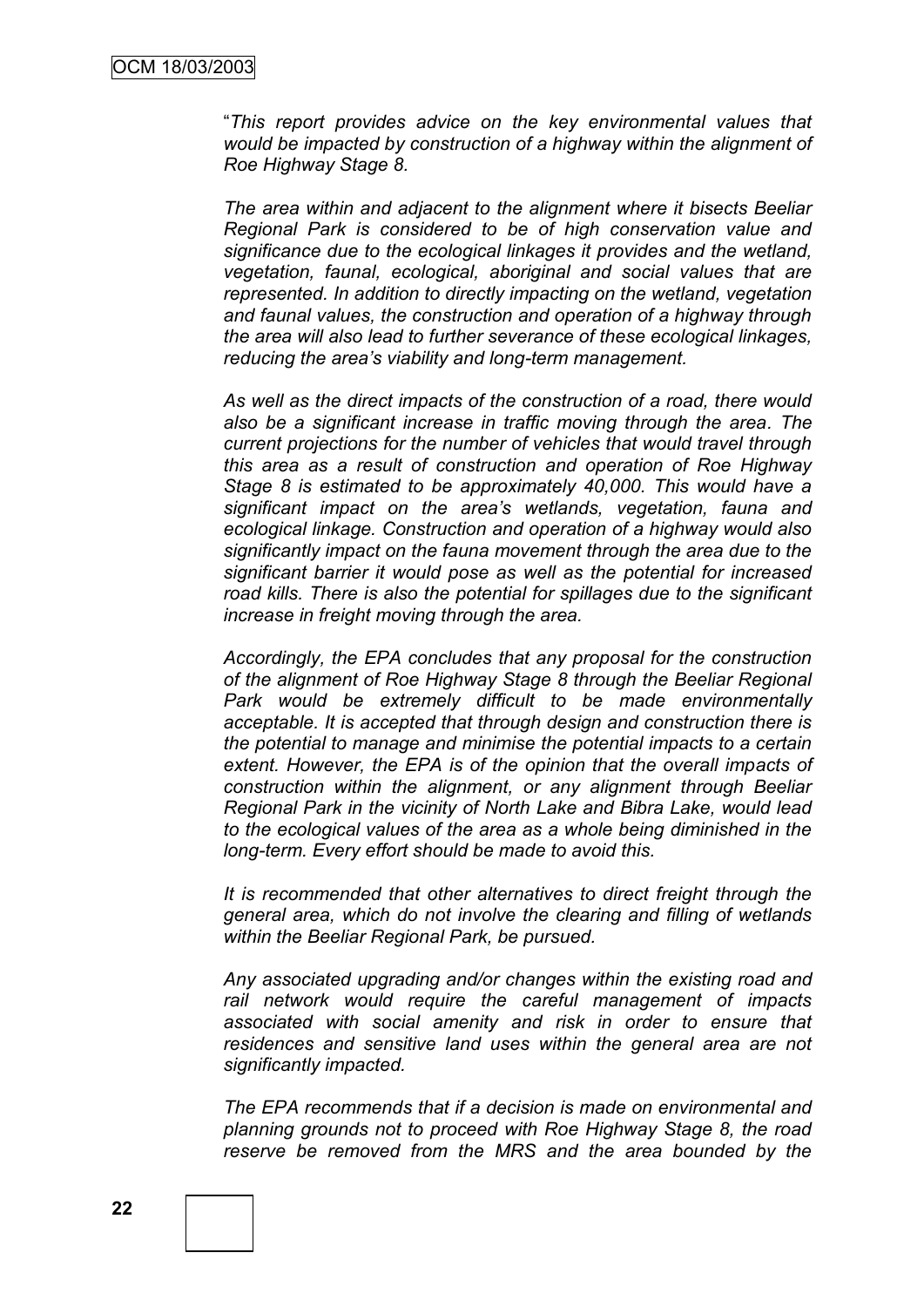*Beeliar Regional Park be reserved as Parks and Recreation in the MRS and incorporated into the Regional Park.*

*Additionally, it is recommended that consideration be given to downgrading the eastern section of Hope Road, which currently runs through the subject area, with further rehabilitation to strengthen the ecological linkages within the area."*

#### **Report**

An assessment of the EPA Bulletin 1088 is attached to the Agenda.

The EPA advice is superficial and contains no research or validated data. It uses a number of references contained in Appendix 1 to the report, some published, others unpublished and ranging from 1976 through to 2002.

All of the 15 publications referred to have been produced by State agencies or consultants, except for one document produced by the North Lake Residents Association (Inc) unpublished in 2001. This relates to the Association opposition to the proposed Roe Highway Stage 8 through the Beeliar Regional Park.

Although there is no right of appeal in relation to an EPA 16(j) advice, it is important that the Council is made aware of its limitations, particularly when the advice is being accepted in the community as the "final word" on the environmental acceptability of building Roe 8.

Environmental considerations are only one consideration, albeit an important consideration, in the decision to build a strategically important regional road, such as the Roe Highway. Obviously traffic considerations are fundamental to any decision made.

In the conclusion the EPA recommends that "…*if a decision is made on environmental and planning grounds not to proceed with Roe Highway Stage 8, the road reserve be removed …"* This clearly implies that the EPA accepts that the environmental considerations are not the only determinate.

The Roe and Reid Highway "ring" road was planned to serve the metropolitan region from Hillarys in the north to the port in the south, a distance of around 58 kilometres. Roe 8 and the Fremantle Eastern Bypass represent the final 12 kilometres or 20% of the system.

The EPA addresses the key environmental values that could be impacted on by building Roe 8 in its existing alignment, and was undertaken without considering road design or alternatives to the alignment of the existing MRS reservation.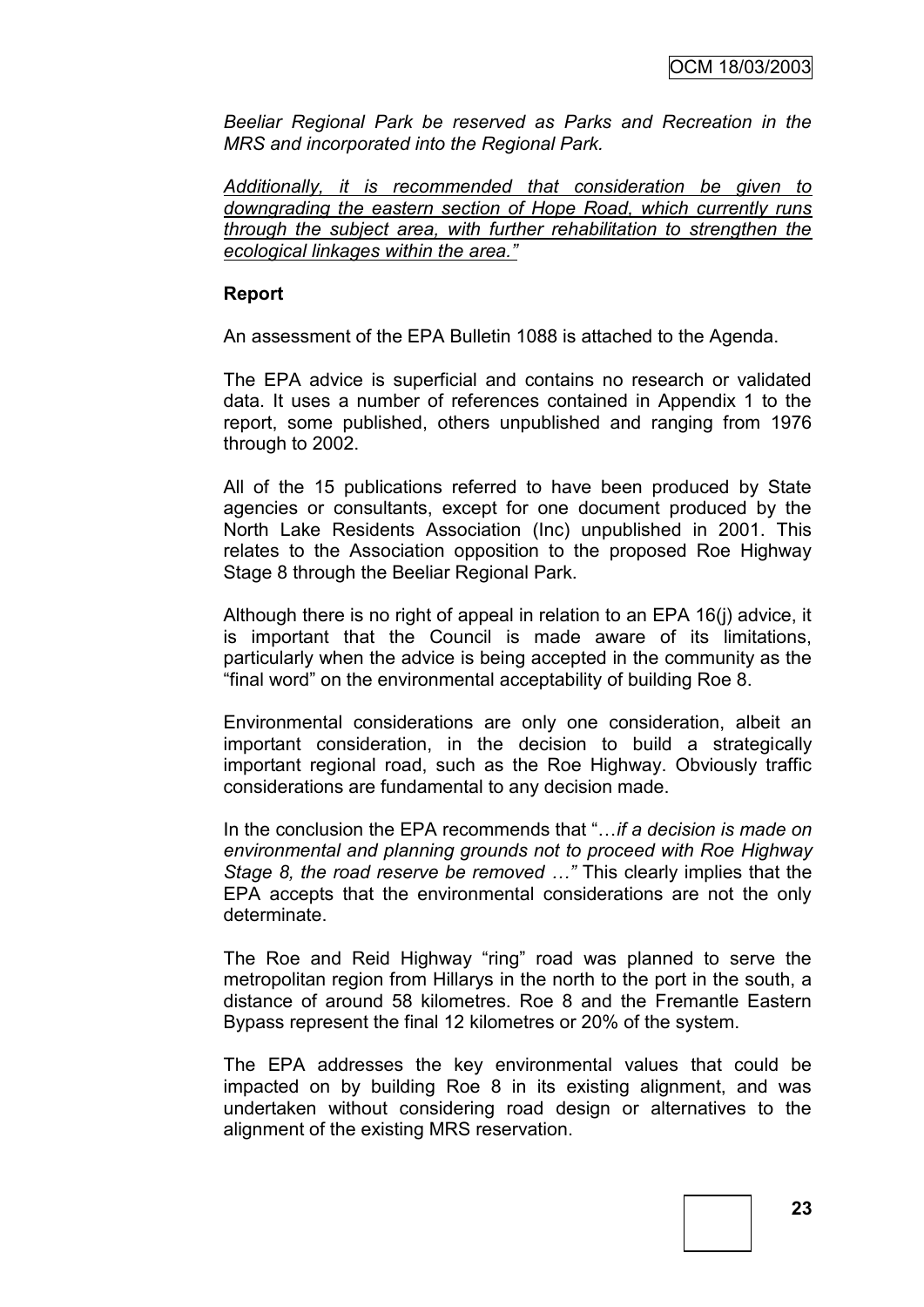The report contains incorrect information and makes uncollaborated assumptions on the detrimental impact that Roe 8 "will" have on the environmental values of the area, should it be constructed. The 16(j) advice is very general, and could not be used as the basis of determining the likely environmental impacts of a road designed to be environmentally acceptable.

The report does say *"It is accepted that through design and construction there is the potential to manage and minimise the potential impacts to a certain extent."* The qualification is not quantified therefore the "extent" is uncertain.

Given that the Council has already resolved not to support Roe 8 because of the potential impacts on Bibra Lake and North Lake, it is likely that the Council will support the conclusions drawn by the EPA, but this has implications for the Council in respect to other roads within the Beeliar Regional Park, that may need to be constructed or duplicated in the future.

One of the important aspects of the EPA advice is that it includes an assessment of the Karrakatta and Bassendean vegetation complexes west of Progress Drive (pp10 and 11) and is perceived as being regionally significant, and this would be adversely impacted on by Roe 8. This is important because it means that the upland vegetation should be retained, and this can only be achieved if it remains undeveloped.

However, the report falls short, in concluding the road reserve west of Progress Drive be reserved for Parks and Recreation under the MRS, and confines the recommendation to only that part of the reserve within the Beeliar Regional Park be included in the Parks and Recreation Reserve (pp17).

Never-the-less, the statements relating to the regional significance of the upland vegetation contained on pages 10, 11, 13 and 16 of the Bulletin, clearly indicate that the construction of Roe 8, through the reserve west of Progress Drive, would have a significant effect on the flora and fauna located within it.

Should the State Government and the Council accept the advice given in EPA Bulletin 1088, then the Council should consider recommending to the Minister for Planning and Infrastructure that in the event of the Roe 8 reservation being deleted from the Metropolitan Region Scheme, the land be reserved for Parks and Recreation in order to protect the regionally significant upland vegetation within the reserve identified by the EPA.

In relation to Hope Road, the report says that "*The area also maintains a high degree of ecological integrity despite some historical and current degradation, with the only major barrier to terrestrial fauna movement being Hope Road."* (pp13)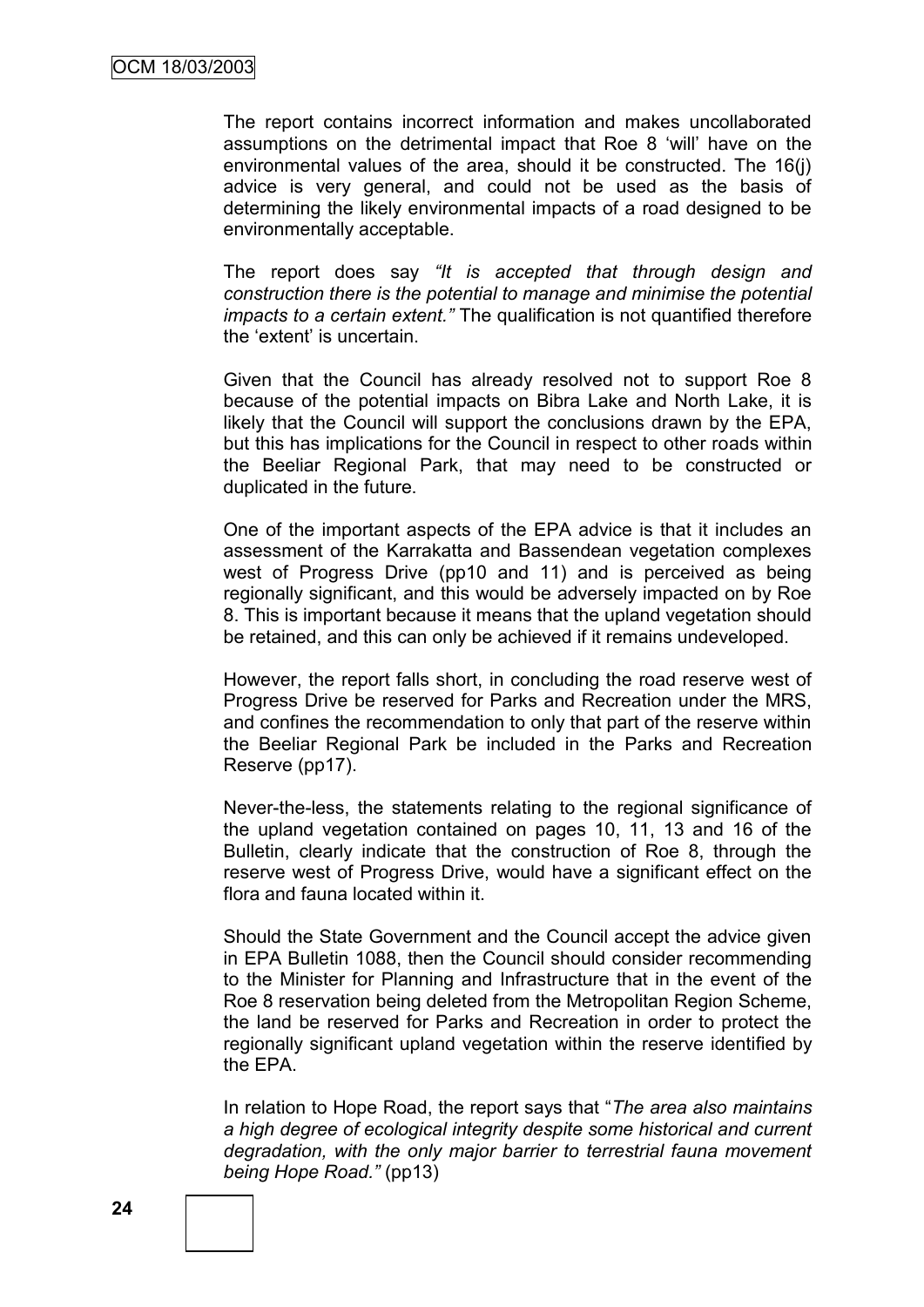In the conclusion to the report, the EPA recommends that consideration be given to down grade Hope Road to strengthen the ecological linkages within the area.

EPA recommendation to downgrading Hope Road appears to have its origins in the community survey conducted by the North Lake Residents Association (Inc) Action Committee published in October 2001, where 84% of those surveyed agreed that Hope Road should be down graded to a local road to reduce road kill and enhance the bushland.

In order to clarify what the conclusion relating to the eastern section of Hope Road meant in terms of its "downgrading", the matter was discussed with a senior officer in the Department of Environment, Water and Catchment Protection (DEWCP) who was not sure, but could mean closing the road to public access between North Lake and Bibra Lake, to achieve the outcomes for terrestrial fauna movement and to enable ecological linkages between the wetlands. This cannot occur if the road is retained.

Currently Hope Road is a minor local road. Its characteristics are:-

- a 2 lane bitumen road
- a pavement width of 7m
- built to a rural standard (ie no kerb and water table)
- carries 4400 vehicles per day (vpd) of which 3% is commercial vehicles (2001)
- average traffic speed of 72 kph (designated speed limit 70 kph)
- the vpd indicates local rather than district usage.

Hope Road has only two connections, one at each end, being Bibra Drive in the east and Progress Drive in the west.

It is not clear what is meant by the "eastern" section of Hope Road given that all of Hope Road, between Bibra and Progress Drives is in the subject area.

Along its route it only has a minor driveway connection to the Wetlands Education Centre and associated facilities.

The road is already at the lowest level in the hierarchy and therefore to downgrade it further would mean closure to through traffic.

Closure is also the only way that adequate rehabilitation can take place to strengthen the ecological linkages within the area, as recommended by the EPA.

The closure of Hope Road in the low lying section between Progress Drive and the Wetlands Education Centre is recommended with the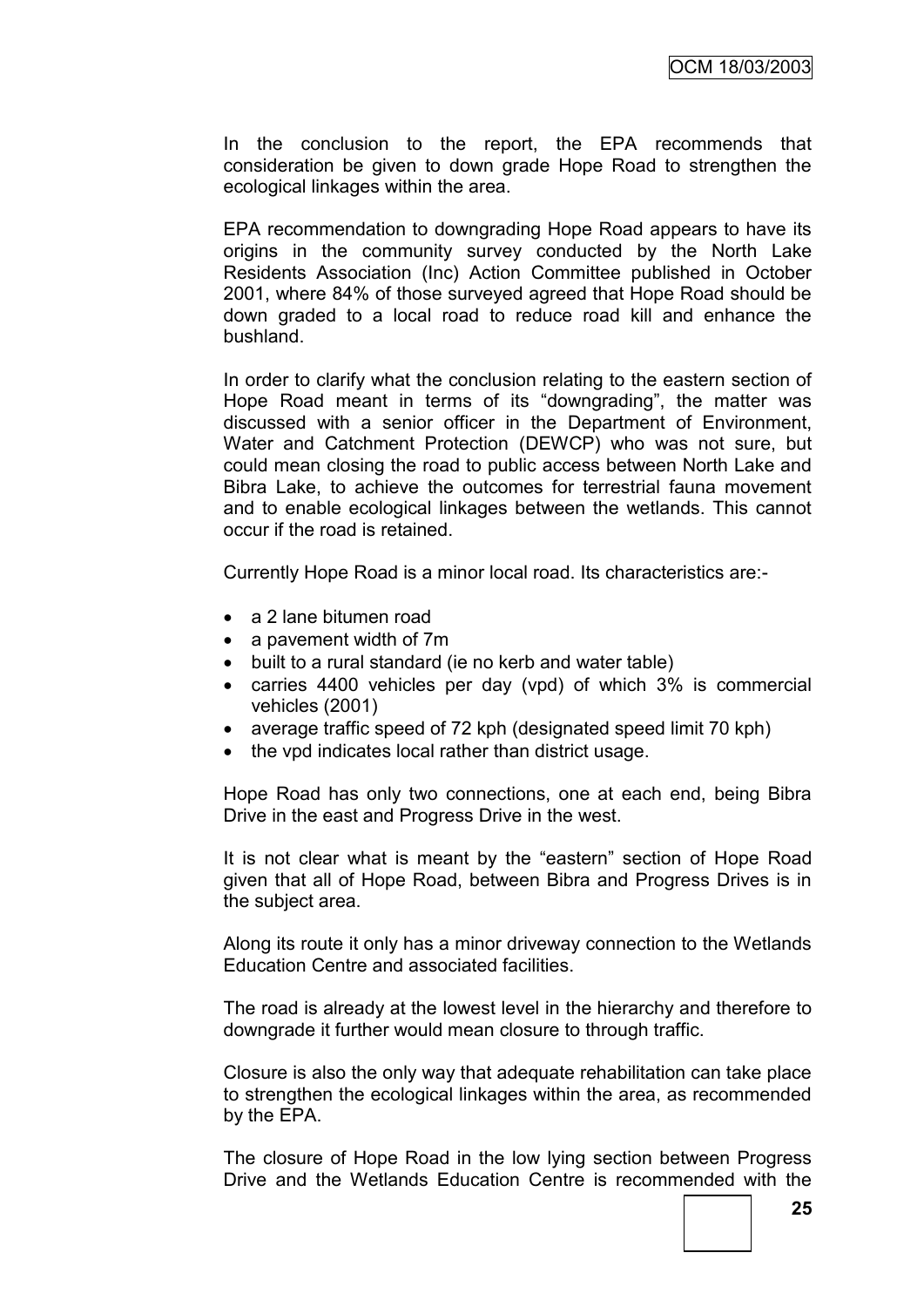existing road pavement being removed, the ground ripped and revegetated with plant species endemic to the area.

This would allow the flora and fauna to reconnect, and eliminate the potential for road kill.

Access to the Wetlands Education Centre would be maintained from Bibra Drive in the east.

Regardless of the future of the Roe Highway Stage 8, the closing of Hope Road is a desirable action to take in order to maintain the environmental values contained in the EPA Bulletin in relation to this road crossing. This is because Hope Road is built on the ground and acts as a barrier in the low lying section between North Lake and Bibra Lake Reserves.

Dixon Road is a vacant road reserve that connects to Hope Road from the north. Dixon Road has never been constructed and if Hope Road is closed, Dixon Road should be closed simultaneously.

Except for the recommendation relating to Hope Road, the Environmental value assessment relating to the existing Roe 8 MRS alignment undertaken by the EPA is not a valid or acceptable basis upon which any decision could be made about the environmental impacts that a highway crossing may have on the North Lake and Bibra Lake reserves. Moreover, environmental considerations are only one important consideration (pp17 Bulletin 1088) in determining the future of strategically important public infrastructure.

#### **Strategic Plan/Policy Implications**

The Corporate Strategic Plan Key Result Areas which apply to this item are:-

- 1. Managing Your City
	- *"To deliver services and to manage resources in a way that is cost effective without compromising quality."*
- 3. Conserving and Improving Your Environment
	- *"To conserve the quality, extent and uniqueness of the natural environment that exists within the district."*
	- *"To ensure that the development of the district is undertaken in such a way that the balance between the natural and human environment is maintained."*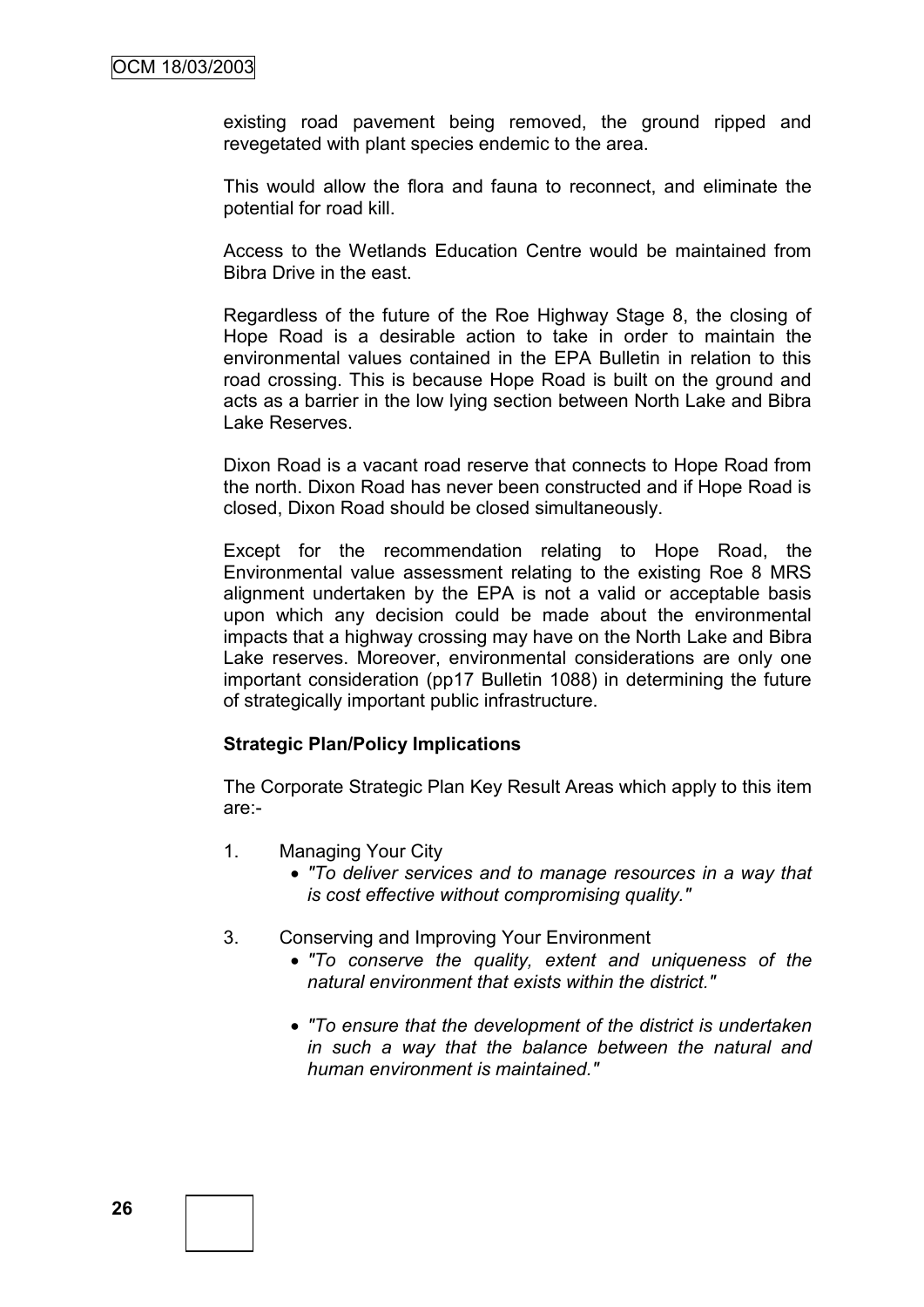# **Budget/Financial Implications**

Following the closure of Hope Road, the Council would need to meet the cost of removing the existing road pavement and to revegetate the vacated road reserve.

## **Legal Implications**

The permanent closure of a public road is provided for under Section 58 of the Land Administration Act.

## **Community Consultation**

The closure of a public road involves referrals to various government agencies and provides for public submissions.

## **Implications of Section 3.18(3) Local Government Act, 1995**

Nil.

## **14.2 (MINUTE NO 1948) (OCM 18/03/2003) - PERTH AIRPORTS MUNICIPALITIES GROUP - RECONSIDERATION OF MEMBERSHIP (1212) (WJH) (ATTACH)**

# **RECOMMENDATION**

That Council:-

- (1) resolve to confirm its withdrawal from membership of the Perth Airports Municipalities Group and decline the invitation of the Perth Airports Municipalities Group Chairman to rejoin the group; and
- (2) advise the Perth Airports Municipalities Group accordingly.

## **COUNCIL DECISION**

MOVED Clr N Waters SECONDED Clr V Oliver that the recommendation be adopted.

**CARRIED 8/0**

# **Background**

The Perth Airports Municipalities Group (PAMG) is constituted primarily *"…to provide a forum for meaningful discussion on issues which affect*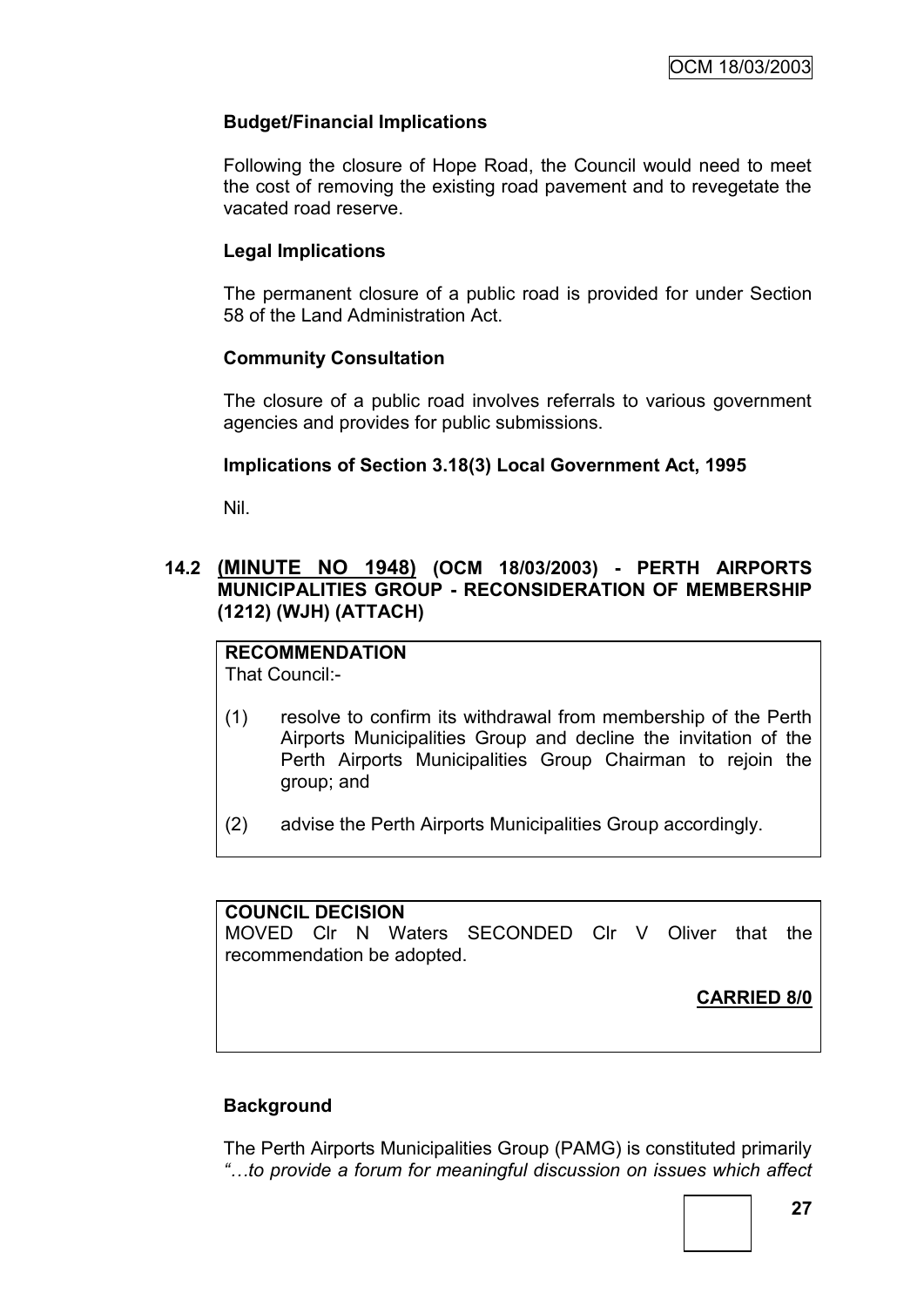*the Perth International Airport and Jandakot Airport and their environs and to investigate, report and formulate recommendations in respect of matters affecting or likely to affect the development of these airports*  and to monitor their use and environmental impact on neighbouring *communities."*

The City of Cockburn was a member of PAMG for at least 7 years.

At the Ordinary Meeting of Council held on 15 October 2002, Council resolved to:-

- "(1) *withdraw from membership of the Perth Airports Municipalities Group; and*
- *(2) advise the Perth Airports Municipalities Group accordingly".*

#### **Submission**

On 18 December 2002, the Mayor, Councillor Reeve-Fowkes and the Principal Environmental Health Officer met with Mayor Passeri (Chairperson of PAMG) and Juliette Gillan (City of Belmont Planning Officer) to discuss the benefits of continued participation in PAMG. Following this on 12 February 2003, a fax was received from Mayor Passeri to Mayor Lee (copy attached) asking for reconsideration of Council"s withdrawal from PAMG and pointing out constitutional provisions regarding the appointment of delegates and the benefits of continued membership.

## **Report**

Having considered discussions held on 18 December 2002,and the content of Mayor Passeri"s fax the Principal Environmental Health Officer holds firm to the view expressed in his report of October 2002 as follows:

- 1. The business dealt with by the PAMG is predominately Perth Airport related and not relevant to the City of Cockburn.
- 2. In recent years, the Jandakot Airport Community Consultative Committee (JACC) has provided a more relevant forum for addressing matters related to Aircraft noise and airport related issues affecting the City of Cockburn.

It is therefore recommended that Council confirm its withdrawal from membership of the Perth Airports Municipalities Group.

Should Council prefer to rejoin PAMG the following alternative recommendation may be useful for consideration:

"That Council: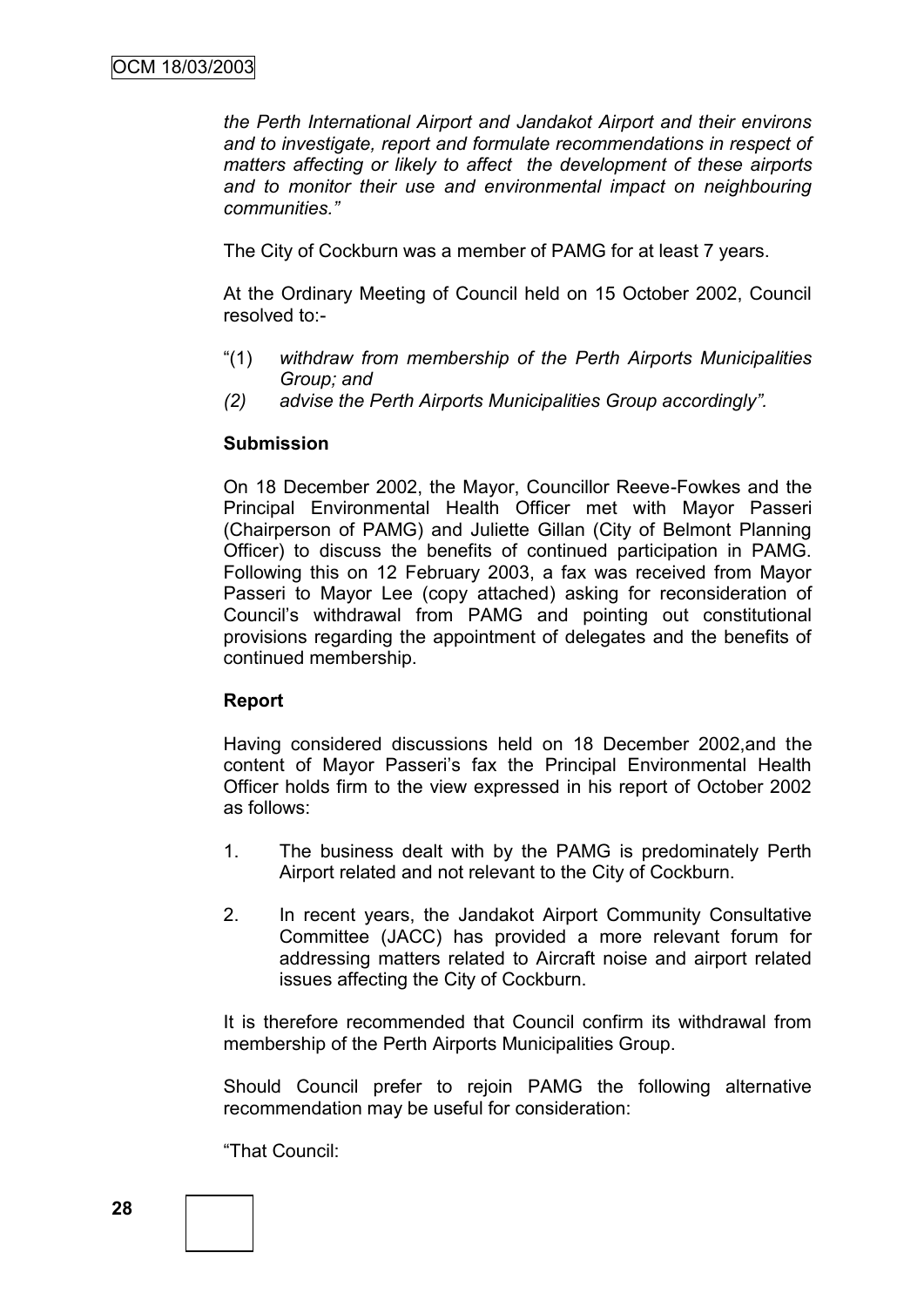- (1) renew its membership of the Perth Airports Municipalities Group;
- (2) nominate Councillor \_\_\_\_\_\_\_\_\_\_\_\_\_\_\_\_ as delegate and Councillor as Deputy Delegate: and
- (3) advise the Perth Airports Municipalities Group accordingly."

# **Strategic Plan/Policy Implications**

The Corporate Strategic Plan Key Result Areas which apply to this item are:-

- 1. Managing Your City
	- *"To deliver services and to manage resources in a way that is cost competitive without compromising quality."*

# **Budget/Financial Implications**

N/A

**Legal Implications**

Nil.

# **Community Consultation**

N/A

# **Implications of Section 3.18(3) Local Government Act, 1995**

Nil.

# **14.3 (MINUTE NO 1949) (OCM 18/03/2003) - RESERVE 43701 MANAGEMENT ORDER REVOCATION (2211988) (KJS) (ATTACH)**

# **RECOMMENDATION**

That Council:-

- (1) support the transfer of the southern portion of Reserve 43701 to the Western Australian Planning Commission; and
- (2) advise the Department of Land Administration that it has no objection to the revocation of the Management Order for the southern portion of Reserve 43701.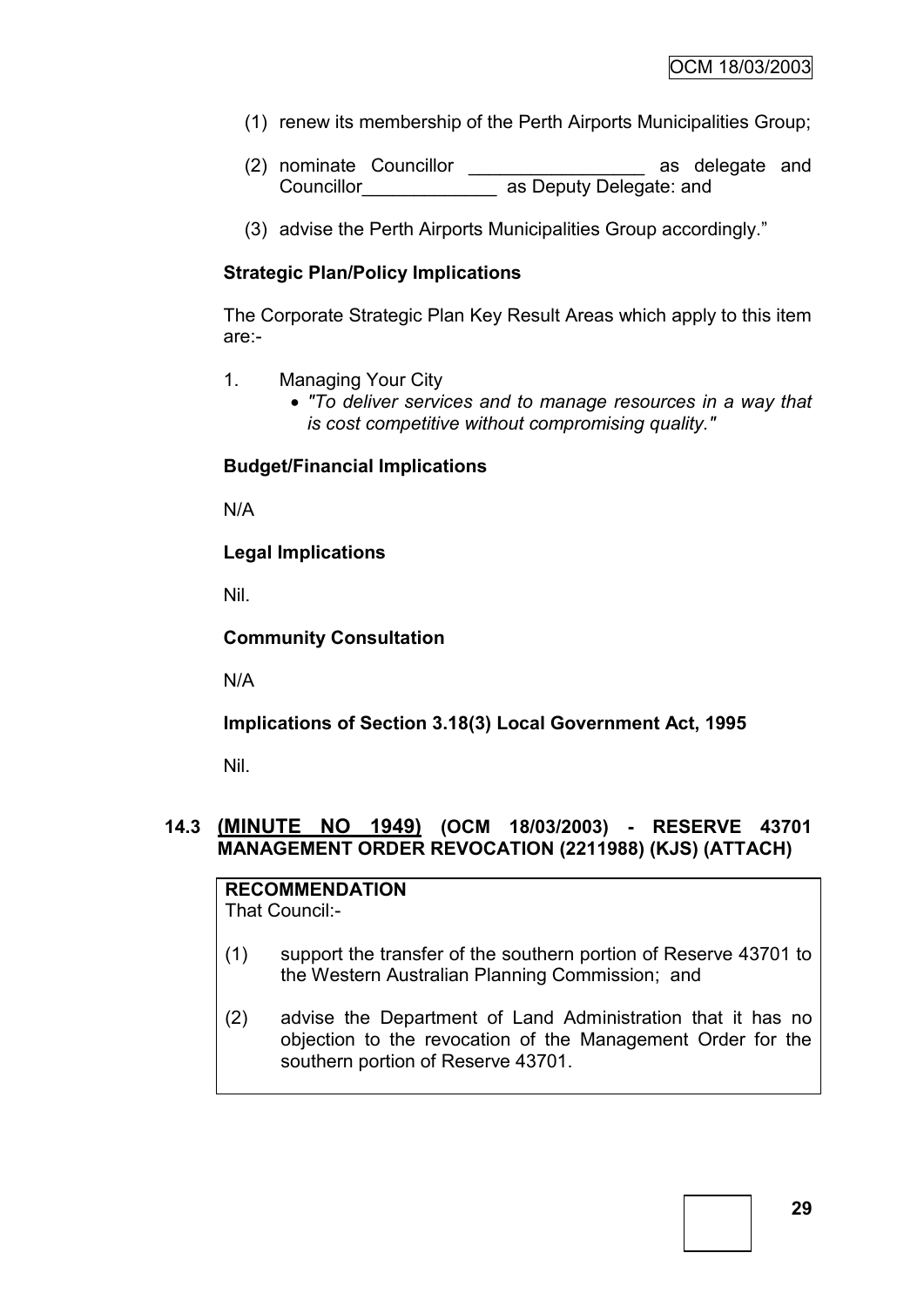## **COUNCIL DECISION**

MOVED Clr N Waters SECONDED Clr V Oliver that the recommendation be adopted.

# **CARRIED 8/0**

## **Background**

Reserve 43701 is a reserve for the purpose of Foreshore Management currently managed by the City of Cockburn.

#### **Submission**

The Department of Land Administration has written to Council requesting agreement to the revocation and the transfer of the land to the Western Australian Planning Commission of the southern portion of Reserve 43701.

#### **Report**

The revocation and the transfer as proposed will assist the Western Australian Planning Commission manage the Port Catherine (Port Coogee) Development.

The reserve is in two parts. The southern portion of the proposed Port Catherine (Coogee), if development proceeds, will become residential lots. The northern portion of Reserve 43701 is not affected by the development. Officers at the Department of Land Administration have confirmed that it should stay in its current form.

## **Strategic Plan/Policy Implications**

The Corporate Strategic Plan Key Result Areas which apply to this item are:-

- 2. Planning Your City
	- *"To ensure that the development will enhance the levels of amenity currently enjoyed by the community."*

## **Budget/Financial Implications**

N/A

## **Legal Implications**

Nil.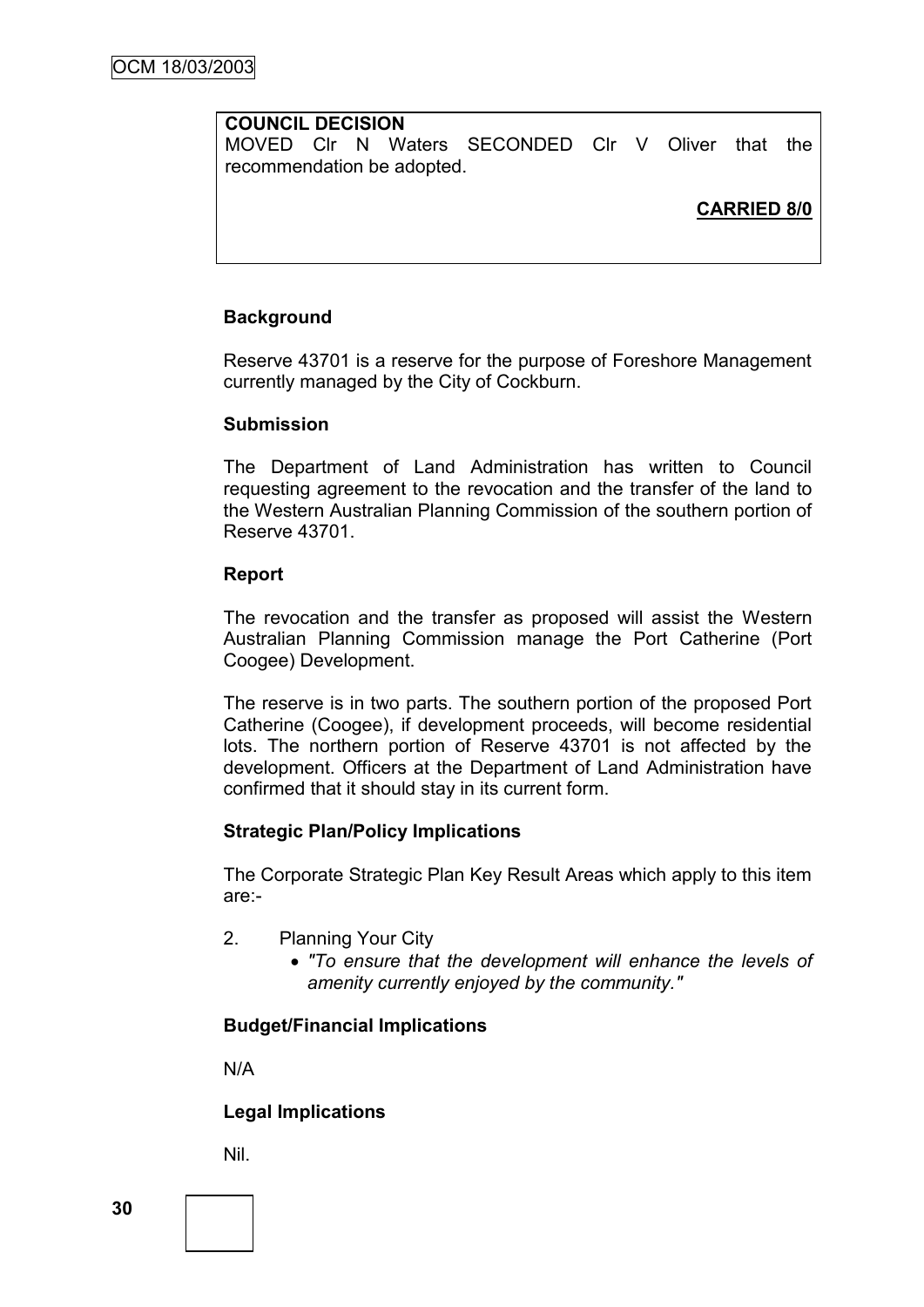# **Community Consultation**

N/A

**Implications of Section 3.18(3) Local Government Act, 1995**

Nil.

# **14.4 (MINUTE NO 1950) (OCM 18/03/2003) - PROPOSED STRUCTURE PLAN FOR PORT COOGEE MARINA (3209006) (SMH) (ATTACH)**

# **RECOMMENDATION**

That Council:-

- (1) receive the report;
- (2) subject to the applicant agreeing in writing that Clause 6.2.8 of Town Planning Scheme No. 3 will not apply until the WAPC has granted approval to advertise Amendment No. 3 to Town Planning Scheme No. 3:-
	- 1. advertise the Port Catherine (Port Coogee) Local Structure Plan dated December 2002 for public comment during the advertising of Amendment No. 3 to Town Planning Scheme No. 3 relating to Port Coogee, granted by the Western Australian Planning Commission;
	- 2. require the Planning and Development Division to prepare a report on the proposed Local Structure Plan for Port Coogee and include comments and recommendations on any public and agency submissions received during the public advertising period relating to the Structure Plan, for the Council"s consideration;
	- 3. advertise the Structure Plan in accordance with the provisions of Clause 6.2 of Town Planning Scheme No. 3 with the close of the public submission period to coincide with the close of the public comment period for Amendment No. 3;
- (3) upon acceptance by the applicant to (2) above, advise the Western Australian Planning Commission of the Council"s decision accordingly.

| <b>COUNCIL DECISION</b> |  |  |  |                                                   |  |  |  |  |  |
|-------------------------|--|--|--|---------------------------------------------------|--|--|--|--|--|
|                         |  |  |  | MOVED CIr N Waters SECONDED CIr V Oliver that the |  |  |  |  |  |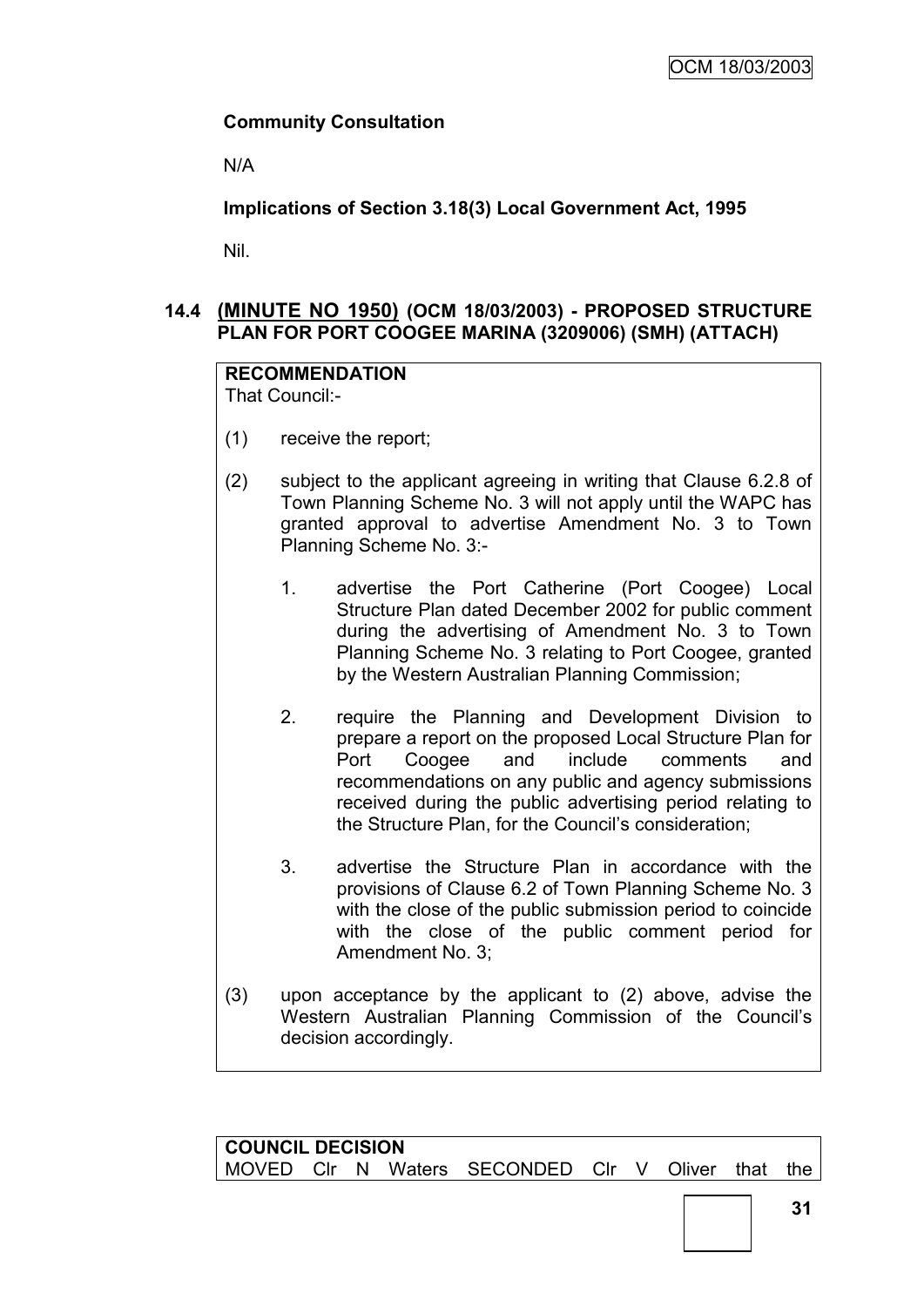recommendation be adopted.

**CARRIED 8/0**

# **Background**

The Council, at its meeting held on 21 January 2003, considered an application from Port Catherine Developments Pty Ltd to amend the scheme to provide for the Port Coogee Marina, in accordance with the MRS Amendment 1010/33 and to consider the proposed Structure Plan for adoption.

The Council resolved to initiate Amendment No. 3 to its Town Planning Scheme No. 3, but did not consider the proposed Structure Plan.

In relation to the Structure Plan, the Council explained that it needed time to consider the proposal in greater detail before proceeding further.

On 25 February 2003, an information session on the Structure Plan was held between the Elected Members and senior staff to discuss issues and matters relating to the plan. No decisions were made or directions given at the information session, except that it was generally agreed that the matter be brought back to Council and it be advertised for public comment at the same time that Amendment No. 3 to Town Planning Scheme No. 3 was undertaken.

## **Submission**

The submission under consideration is the Port Catherine (Port Coogee) Local Structure Plan dated December 2002, and prepared for Port Catherine Developments Pty Ltd by Taylor Burrell, Bowman Bishaw Gorham and Sinclair Knight Merz.

The Elected Members have each received a complete copy of the Local Structure Plan report. When the amendment to the Town Planning Scheme is published for public comment, the report and plans will become available to the public.

## **Report**

Following the information session conducted on 25 February 2003, the Structure Plan, as submitted, be advertised for public comment in accordance with Clause 6.2 of the Council"s TPS No. 3.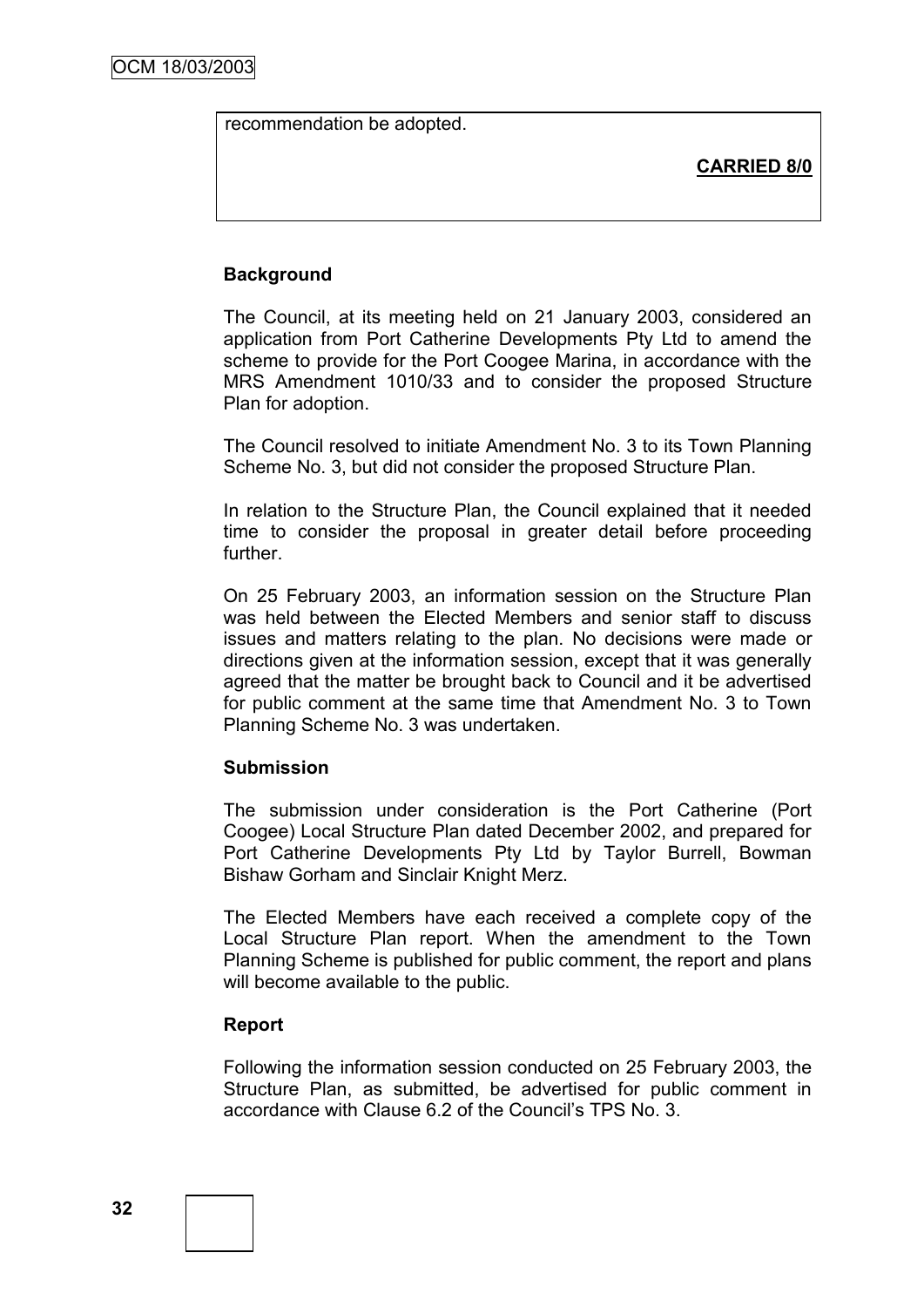The advertising of the Structure Plan is to be undertaken at the same time as the advertising of Amendment No. 3 (Port Coogee) to TPS No. 3, with the closing date for public submissions being the same.

During the advertising period, the Planning and Development Division will assess the Structure Plan proposals as the basis of a report to Council.

At the conclusion of the public comment period for both Amendment No. 3 and the Structure Plan, the Planning and Development Division is to combine its technical report with a report on the public and agency submissions received on the Structure Plan, in order to provide a combined set of comments and recommendations.

The report is to have due regard for the issues and matters raised by Councillors at the information session held on 25 February 2003.

Under Clause 6.2.8 of TPS No. 3, the Council is required to advertise the Structure Plan within 60 days of it being received, which in this case is unlikely to be achieved. The Clause however, does allow the Council and the applicant to agree in writing to an extension of time.

In the circumstances, it would be desirable for the Council and the applicant to agree to an indefinite extension, related to the WAPC granting approval to advertise Amendment No. 3 to TPS No. 3, because at this time, it is not known when this will occur, but most likely beyond 60 days.

The WAPC should be advised of the Council decision.

### **Strategic Plan/Policy Implications**

The Corporate Strategic Plan Key Result Areas which apply to this item are:-

- 1. Managing Your City
	- *"To deliver services and to manage resources in a way that is cost effective without compromising quality."*
- 2. Planning Your City
	- *"To ensure that the planning of the City is based on an approach which has the potential to achieve high levels of convenience for its citizens."*
	- *"To ensure that the development will enhance the levels of amenity currently enjoyed by the community."*
- 3. Conserving and Improving Your Environment
	- *"To ensure that the development of the district is undertaken in such a way that the balance between the natural and human environment is maintained."*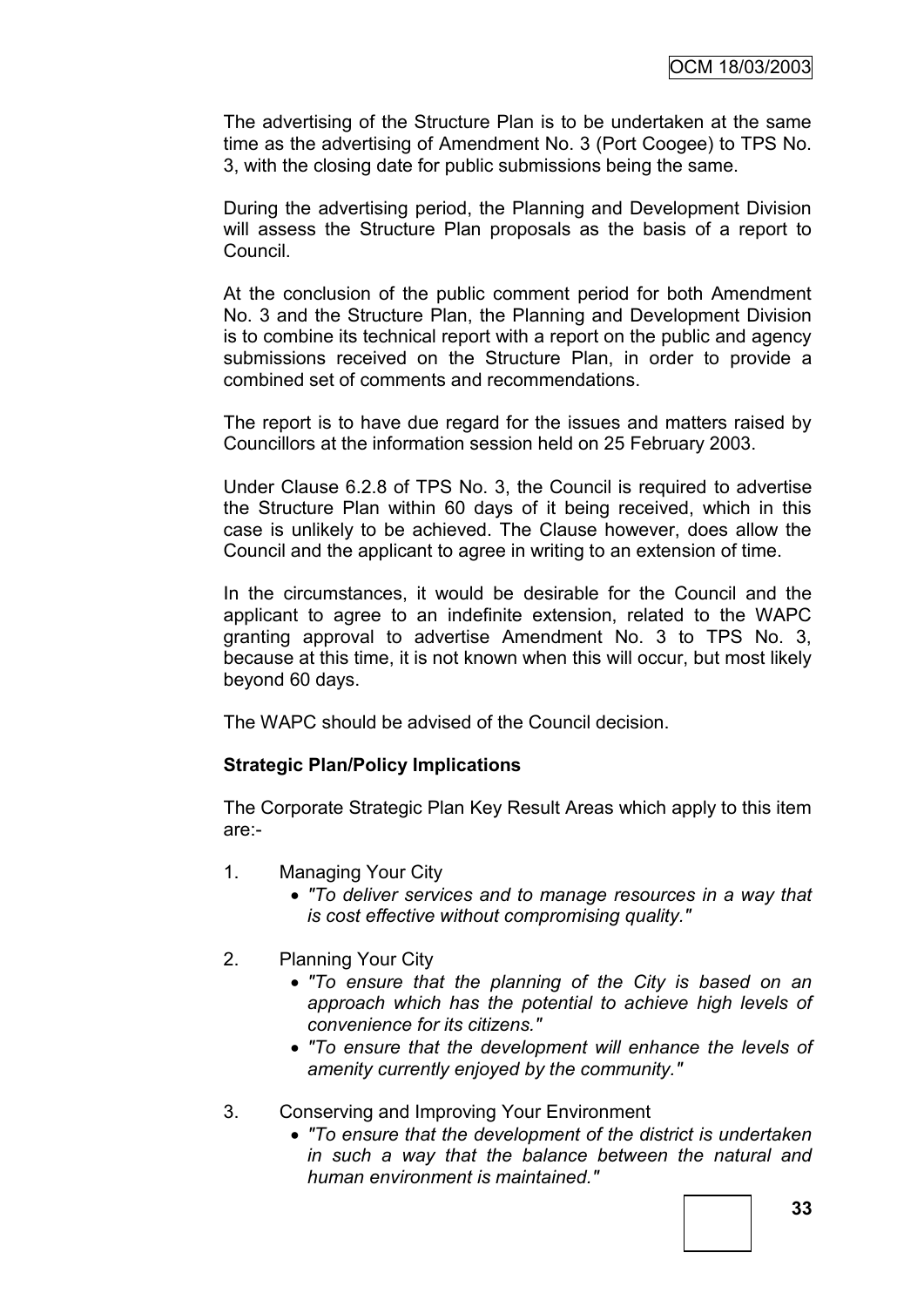- 4. Facilitating the needs of Your Community
	- *"To facilitate and provide an optimum range of community services."*

### **Budget/Financial Implications**

N/A

### **Legal Implications**

The provisions of Clause 6.2 of TPS No. 3 apply.

### **Community Consultation**

Clause 6.2.8 requires proposed Structure Plans to be advertised for a minimum of 21 days.

### **Implications of Section 3.18(3) Local Government Act, 1995**

Nil.

### **14.5 (MINUTE NO 1951) (OCM 18/03/2003) - PROPOSAL TO ESTABLISH A MARKET GARDEN - LOT 902 (327) WATTLEUP ROAD, WATTLEUP - OWNER: V & S CECIC - APPLICANT: JOE GIANOLI C/- SOUTHSIDE REALTY ON BEHALF OF QUANG GIAU LE & THI THAN TUC PHAN HOA TRAN (4411498) (CP) (ATTACH)**

**RECOMMENDATION** That Council:-

(1) approve the application to establish a market garden on Lot 902 (327) Wattleup Road, Wattleup subject to the following conditions:

**Standard Conditions:** 

- 1. Development may be carried out only in accordance with the terms of the application as approved herein and any approved plan.
- 2. Nothing in the approval or these conditions shall excuse compliance with all relevant written laws in the commencement and carrying out of the development.
- 3. No person shall install or cause or permit the installation of outdoor lighting otherwise than in accordance with the requirements of Australian Standard AS 4282 - 1997 "Control of the Obtrusive Effects of Outdoor Lighting".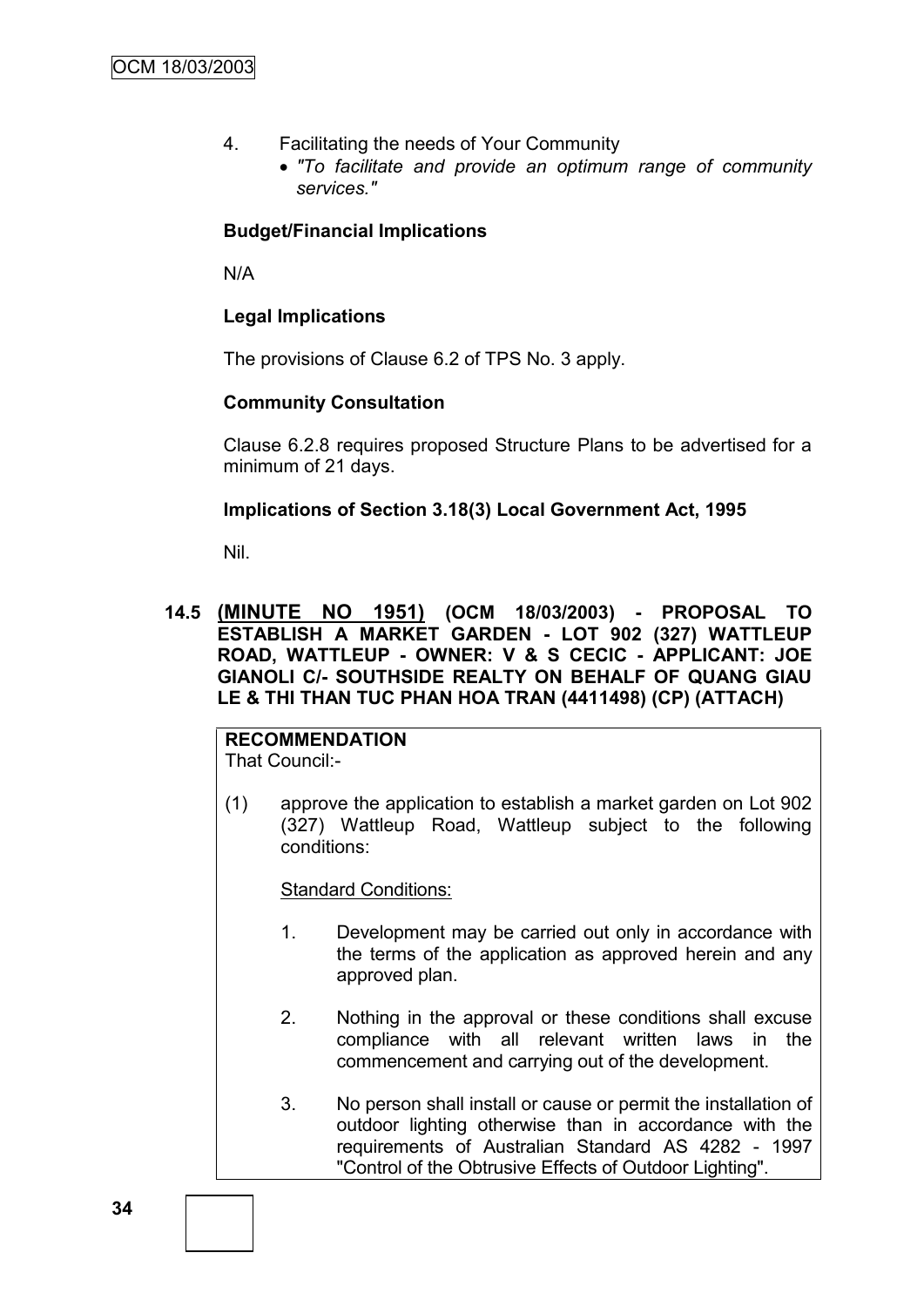- 4. Only wholesale sales being permitted from the premises or site.
- 5. The carrying on of the development must not cause a dust nuisance to neighbours.
- 6. The vehicle access and hardstand/parking area shall be constructed and maintained to the satisfaction of the Council, with stormwater disposed of on-site.

## Special Conditions:

- 7. The application of sprays shall be in accordance with the "Code of Practice for the use of agricultural and veterinary chemicals in Western Australia" dated October 2002 – copy attached.
- 8. A solid screen fence 1.8m high shall be erected along the common boundary with Lot 901 Wattleup Road in the location identified on the attached approved plan.
- 9. A Nutrient and Irrigation Management Plan is to be submitted in accordance with the Department of Environment, Water and Catchment Protection requirements as described in the Water Quality Protection Note *Nutrient and Irrigation Management Plans* to the satisfaction of the Council.

### Footnotes:

- 1. This approval is issued by the Council under its Town Planning Scheme, and approvals or advice by other agencies may be required, and it is the responsibility of the applicant to ensure that all other approvals/advice are issued prior to commencing development or use of the land, and a copy of the approval/advice should be provided to the Council.
- 2. The development is to comply with the *Environmental Protection Act 1986* which contains penalties where noise limits exceed the prescribed by the *Environmental Protection (Noise) Regulations 1997*.
- 3. A copy of the Water Quality Protection Note *Nurseries and Garden Centres* is attached for assistance in preparing the Nutrient and Irrigation Management Plan required in Special Condition 9.
- 4. The proposal is located within the Cockburn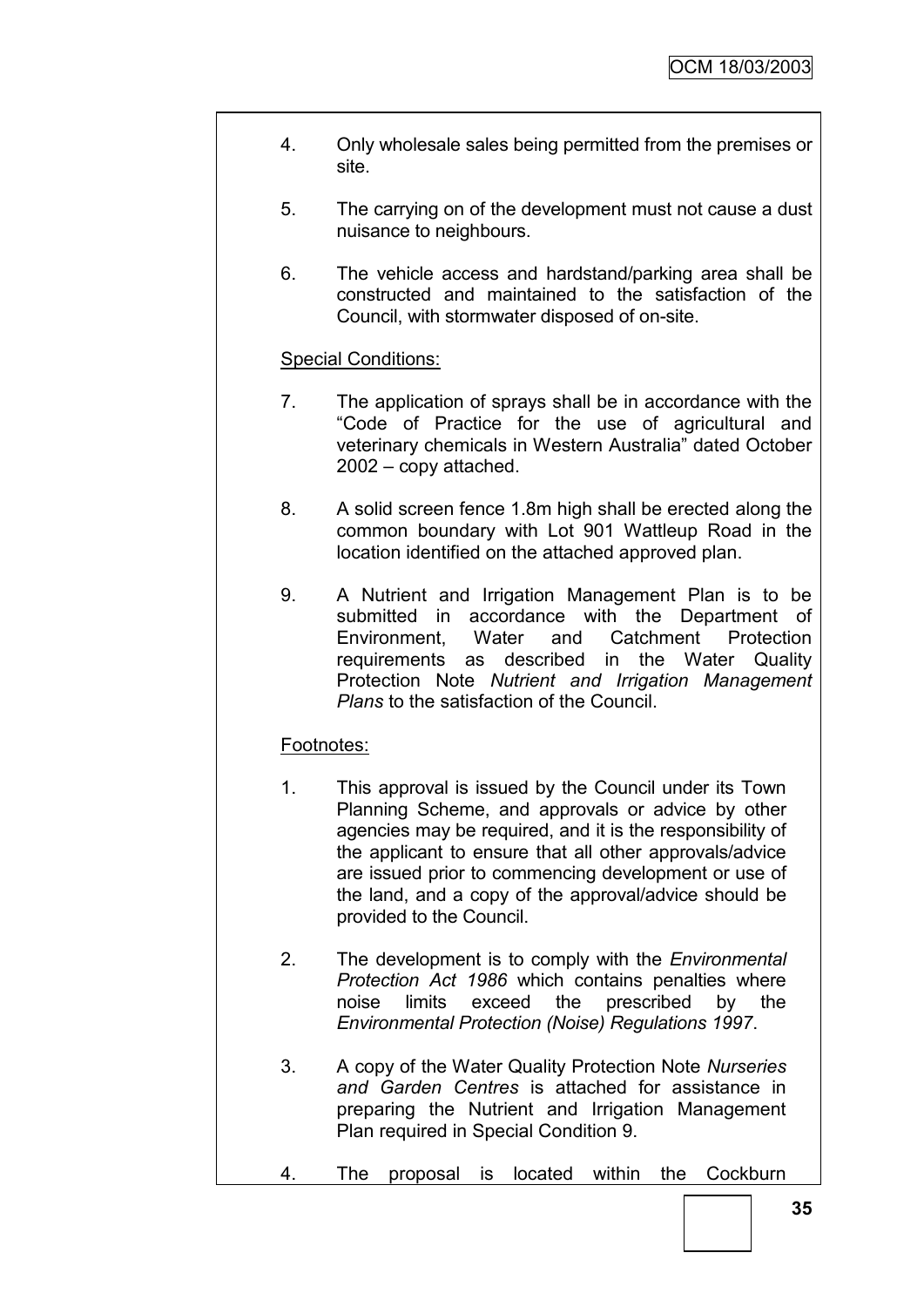|     |                                                                                                                                                                      | Groundwater Area under the Rights in Water and<br>Irrigation Act 1914. The proponent is encouraged to<br>contact the Allocation section of the Department of<br>Environment, Water and Catchment Protection at the<br>Kwinana Peel Region Office for more detailed<br>information on water licensing as it relates to this<br>property. |
|-----|----------------------------------------------------------------------------------------------------------------------------------------------------------------------|-----------------------------------------------------------------------------------------------------------------------------------------------------------------------------------------------------------------------------------------------------------------------------------------------------------------------------------------|
|     | 5 <sub>1</sub>                                                                                                                                                       | The applicant s reminded of the Local Law 5.10 of the<br>City of Cockburn (Local Government Act) Local Laws<br>2000, which states:                                                                                                                                                                                                      |
|     |                                                                                                                                                                      | An owner or occupier of land or premises, from which any<br>sand or dust is released or escapes, whether by means<br>of wind, water or any other cause, commits an offence.                                                                                                                                                             |
| (2) | issue a Schedule 9 Notice of Determination on Application for<br>Planning Approval and an MRS Form 2 Notice of Approval valid<br>for 24 months to the applicant; and |                                                                                                                                                                                                                                                                                                                                         |
| (3) |                                                                                                                                                                      | advise those who made submission of the Council's decision.                                                                                                                                                                                                                                                                             |

# **COUNCIL DECISION** MOVED Clr N Waters SECONDED Clr V Oliver that the recommendation be adopted. **CARRIED 8/0**

### **Background**

| ZONING:     | MRS:                                   | Rural |
|-------------|----------------------------------------|-------|
|             | DZS:                                   | Rural |
| l LAND USE: | Dwelling an shed on rural pasture land |       |
| l LOT SIZE: | 1.9431ha                               |       |
| USE CLASS:  | Use not listed                         |       |

## **Submission**

It is proposed to re-establish a commercial market garden on the subject property. It is understood from the applicant that the property had been used as a market garden for about 27 years, but which ceased operating approximately 2 years ago. Under Town Planning Scheme No.3, a fresh development application is required in order for the market garden to re-establish.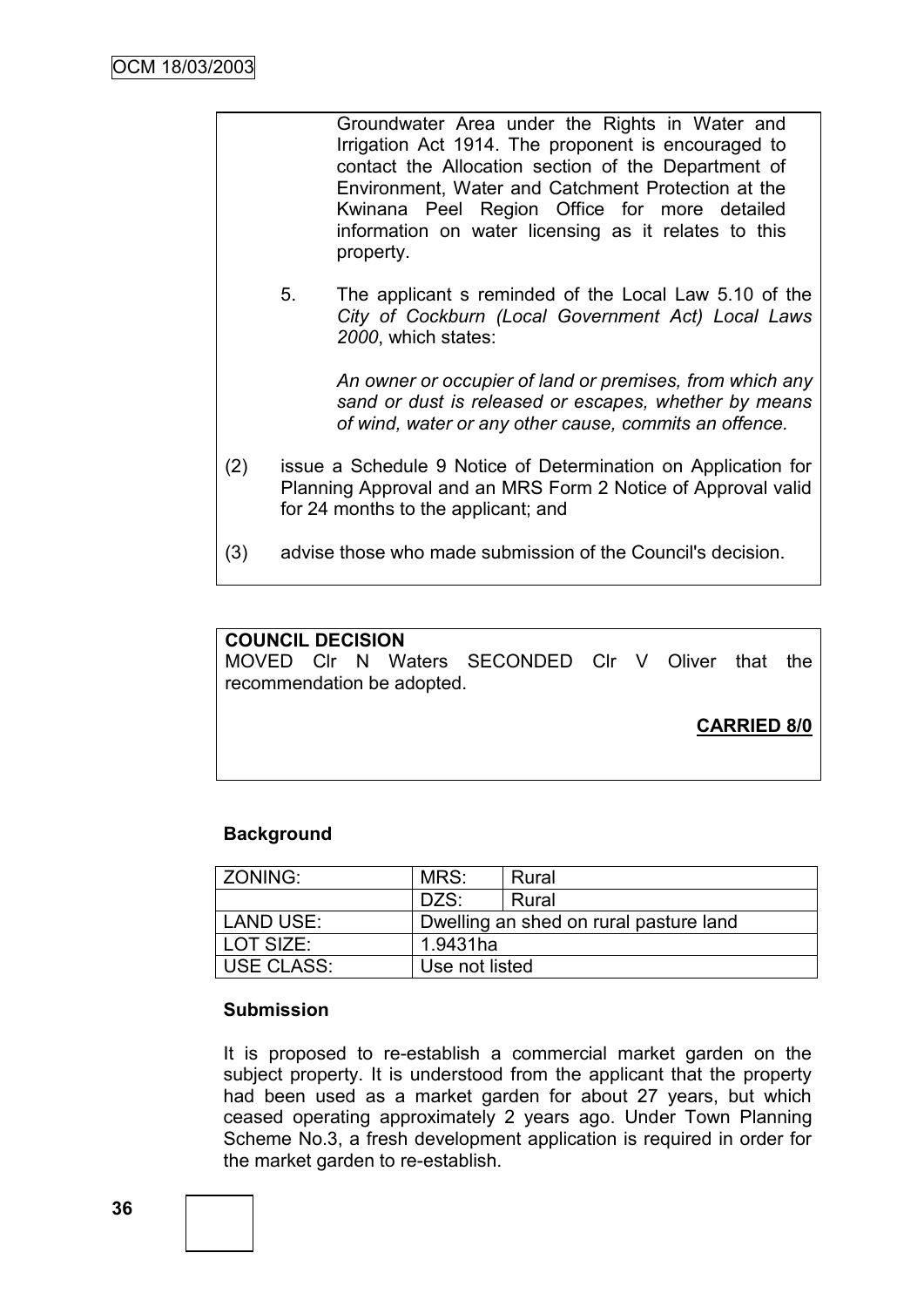It is proposed to cultivate about 1.8ha of the site and grow the following crops:

- Snow peas
- Capsicums
- Chinese vegetables
- Swedes
- Turnips
- Beetroots
- Tomatoes.

The applicant has submitted that pesticides and fertilizers will be applied to the land, but in minimum quantities recommended by suppliers to minimise groundwater contamination. There is an existing water bore on site.

The operation will entail the use of tractors, rotary hoe, tractor-mounted forklift, utility vehicle and/or truck to transport the produce to buyers. It is also possible the applicant may wish to establish a cool store in the future, but no further information on this matter has been provided.

The property is currently the subject of an offer and acceptance, with the transfer pending on the outcome of this process.

The application documents and site plan are contained in the agenda attachments.

### **Report**

The application was advertised for comment whereupon 6 submissions were received, of which three were received late. One submission opposed the application, while the other submissions did not, but raised issues for the Council to consider such as the following:

- The potential for spray drift and impact on nearby properties:
- The potential for dust from farm equipment operation affecting nearby houses;
- The provision of on-site parking and the need for speed controls along Wattleup Road;
- The need for a Nutrient and Irrigation Management Plan to be prepared and possible amending of any existing groundwater license.

The submission opposing the application was on the basis that the current proposal "could cause implications on re-zoning of the land in the future and therefore cause problems for other land owners who wish to sell or develop". The concerns expressed are not considered to be valid as Town Planning Scheme 3 was only recently gazetted and is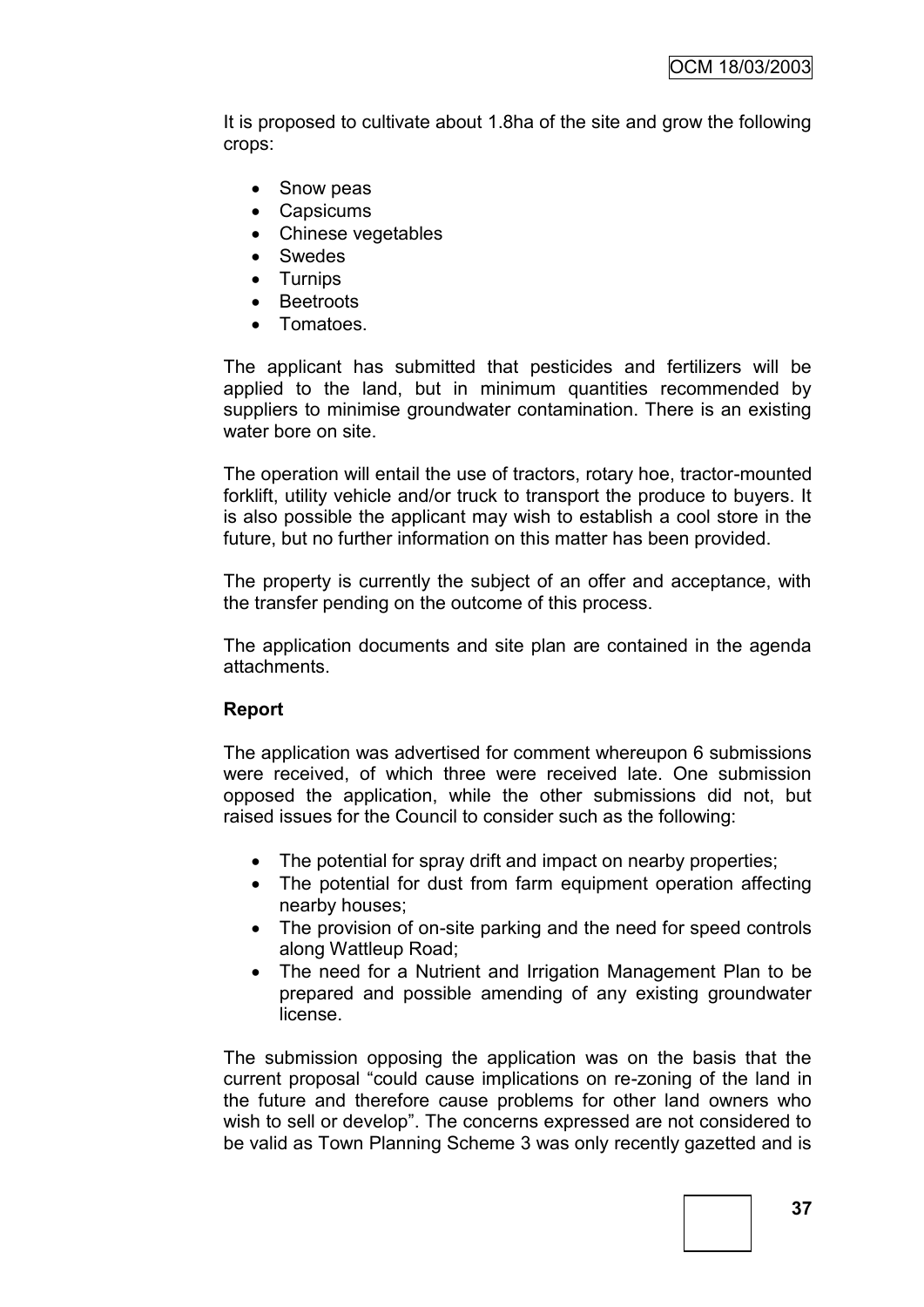not due for review for another 5 years, at which time any re-zoning will be in accordance with any strategy the Council may have for the area.

Although the site is zoned "Rural" in the City"s Town Planning Scheme No.3, the use defined as "Agriculture – Intensive" is inexplicably classified as a "use not listed". Fundamentally, it is considered that the market garden is an appropriate use for the zone, but that control needs to be exerted over the potential adverse effects the activity may have on the environment.

The following is an assessment of the potential environmental effects of the proposed market garden:

Dust and Spray Drift: The likelihood of a dust nuisance being generated once crops have been planted with reticulation operating is considered to be low. There is potential for dust to be generated however in the initial cultivation stage. In this regard, the Council"s Local Laws include provisions on activities or businesses that emit dust, fumes, smoke, light or odour, with which the proponents will need to comply or face enforcement action.

The application of chemical sprays should be in accordance with the Agriculture WA "Code of Practise for Use of Agricultural and Veterinary Chemicals in Western Australia". Compliance with these best practise principles will minimise the likelihood of spray drift affecting other properties. This may be incorporated as a condition of approval.

Given the proximity of the market garden to the dwelling on the adjoining Lot 901 (321) Wattleup Road and the concerns raised in submissions, it is considered appropriate to require the construction of a solid screening fence along the common boundary as indicated on the attached plan.

Traffic: It has been indicated that approximately 4 truck movements could be expected to be generated per week. The site has a large, formed hardstand area in front of the existing shed, which is sufficient to accommodate truck manoeuvring and car parking. Adequate sight distance exists along Wattleup Road at the entrance of the site to ensure traffic safety will not be compromised.

Finally, if it is intended by the proponent to incorporate a cool store as part of this application, it is recommended they provide further information on the nature and effects of the cool store (such as the noise of cooling systems on nearby residents) for the Council to consider at or prior to the Council meeting that will decide this application.

In conclusion, it is recommended the application be approved subject to the conditions listed above.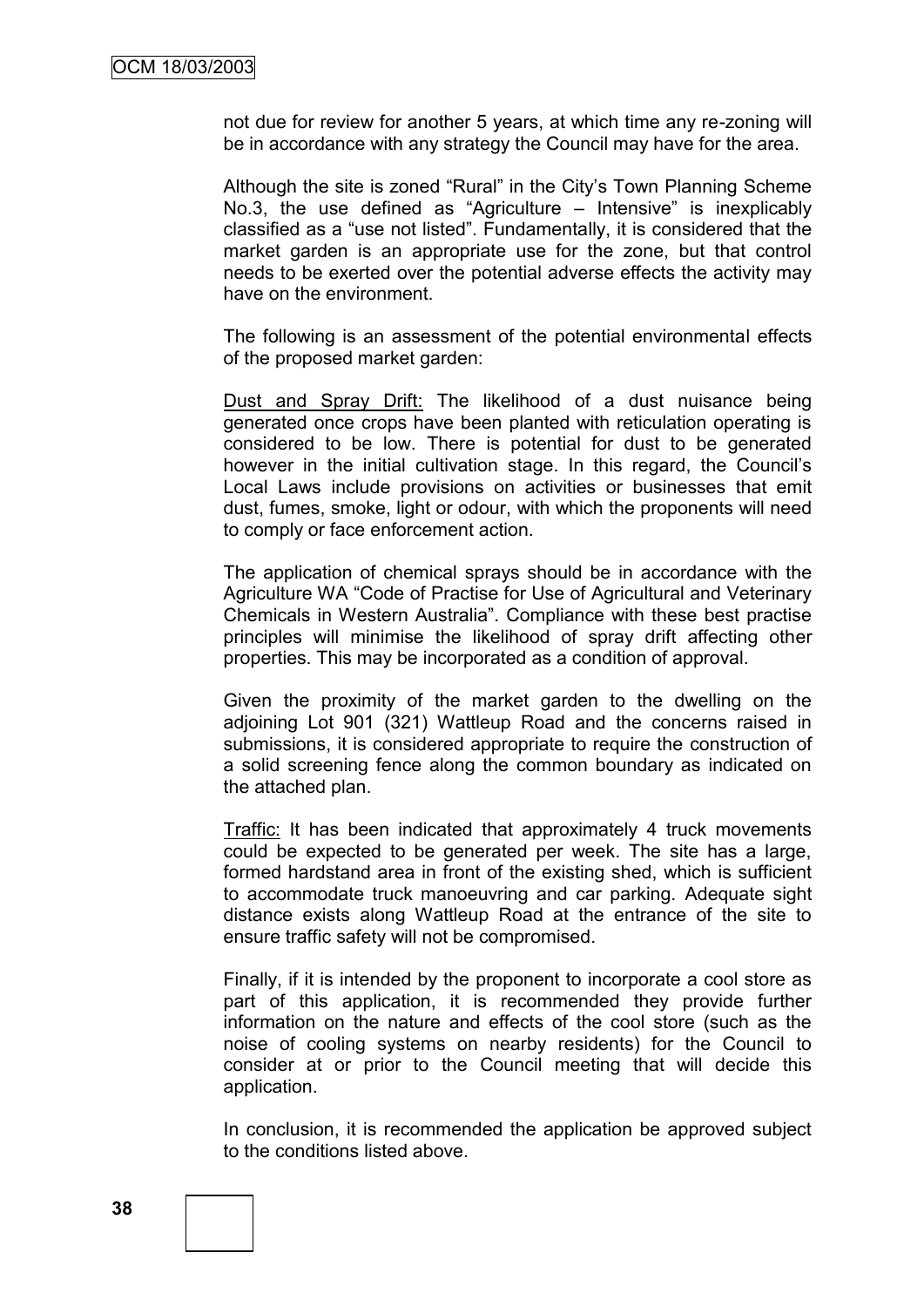## **Strategic Plan/Policy Implications**

The Corporate Strategic Plan Key Result Areas which apply to this item are:-

- 1. Planning Your City
	- *"To ensure that the planning of the City is based on an approach which has the potential to achieve high levels of convenience for its citizens."*
	- *"To ensure that the development will enhance the levels of amenity currently enjoyed by the community."*
- 3. Conserving and Improving Your Environment
	- *"To conserve the quality, extent and uniqueness of the natural environment that exists within the district."*
	- *"To ensure that the development of the district is undertaken in such a way that the balance between the natural and human environment is maintained."*

The Planning Policies which apply to this item are:-

APD17 Standard Development Conditions and Footnotes

### **Budget/Financial Implications**

Nil

**Legal Implications**

Nil

### **Community Consultation**

Application advertised for comment.

### **Implications of Section 3.18(3) Local Government Act, 1995**

Nil.

### **14.6 (MINUTE NO 1952) (OCM 18/03/2003) - CITY OF ARMADALE TOWN PLANNING SCHEME NO. 2 - AMENDMENT NO. 185 - ERADE VILLAGE CONCEPT - PT LOT 114 WARTON ROAD AND PT LOT 3 NICHOLSON ROAD, FORRESTDALE (9154) (VM) (ATTACH)**

## **RECOMMENDATION**

That Council:-

- (1) receive the report;
- (2) support the City of Armadale Scheme Amendment No. 185 and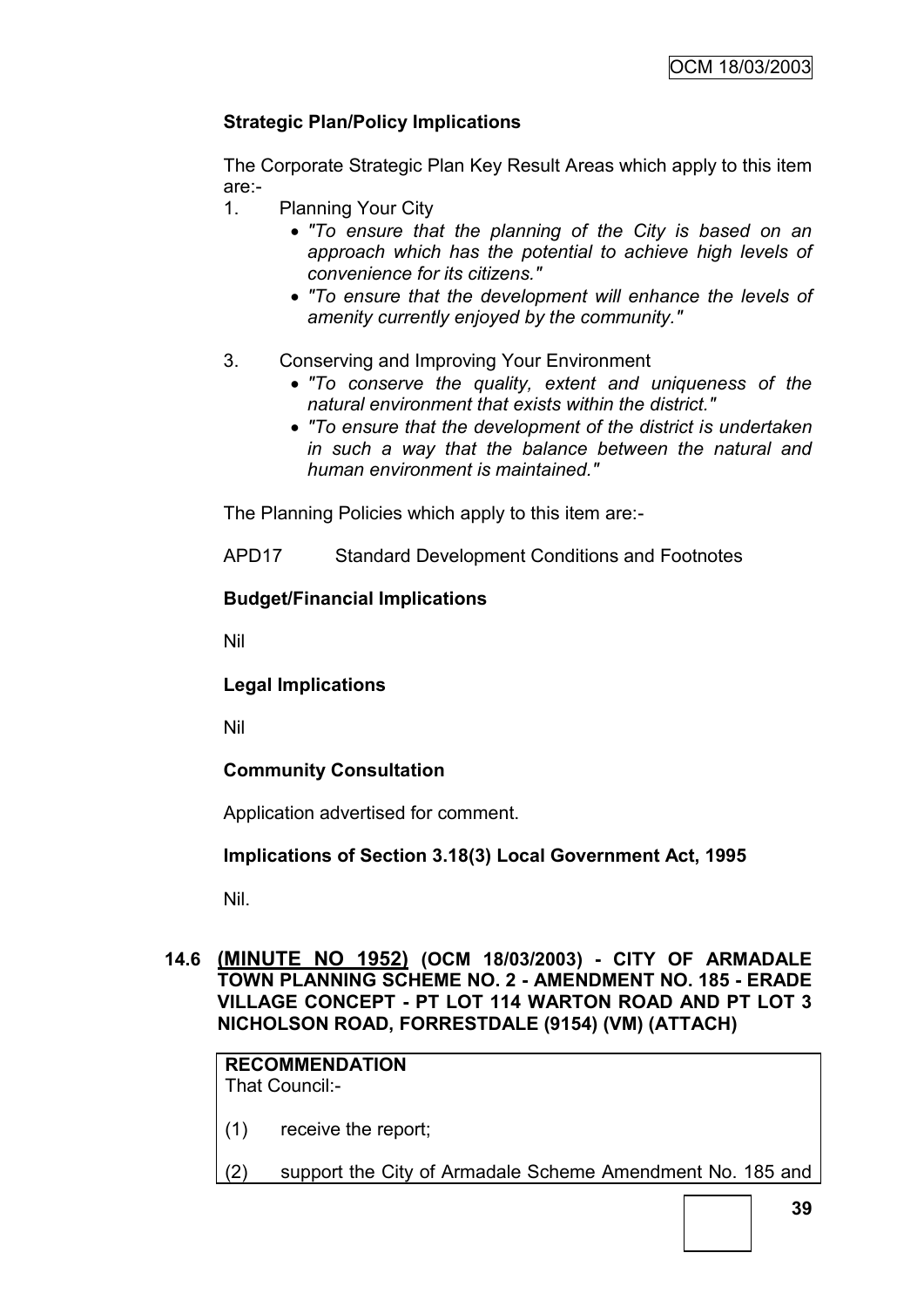associated Structure Plan as proposed by Development Planning Strategies subject to:-

- 1. The Metropolitan Region Scheme Amendment No. 1028/33, which proposes to rezone the site from Rural to Urban being finalised by the Hon Minister;
- 2. The Urban Water Management Strategy (UWMS) prepared by the Department of Environment, Water and Catchment Protection being approved by the Environmental Protection Authority and Western Australian Planning Commission;
- 3. The proposed stormwater drainage and management techniques to incorporate principles of water sensitive urban design such as nutrient stripping basins;
- 4. The proposed buildings to be setback 10 metres from Warton Road and the setback area to be landscaped to provide a soft edge to the adjacent Resource zoned land in the City of Cockburn Town Planning Scheme No. 3;
- 5. The proposed service station located within the Commercial Precinct to incorporate Best Practice Environmental measures such as groundwater maintenance bores.

## **COUNCIL DECISION**

MOVED Clr N Waters SECONDED Clr V Oliver that the recommendation be adopted.

**CARRIED 8/0**

## **Background**

The City of Armadale, in a letter dated 28 January 2003, requested comments from the City on a proposed Scheme Amendment No. 185 and associated Structure Plan for Pt Lot 114 Warton Road and Pt Lot 3 Nicholson Road, Forrestdale. The City of Armadale has called for public submissions, which close on 12 March 2003, which has been extended to the City of Cockburn to 19 March 2003.

The City of Armadale, in requesting comments on the proposed Amendment from the City of Cockburn, has provided a background to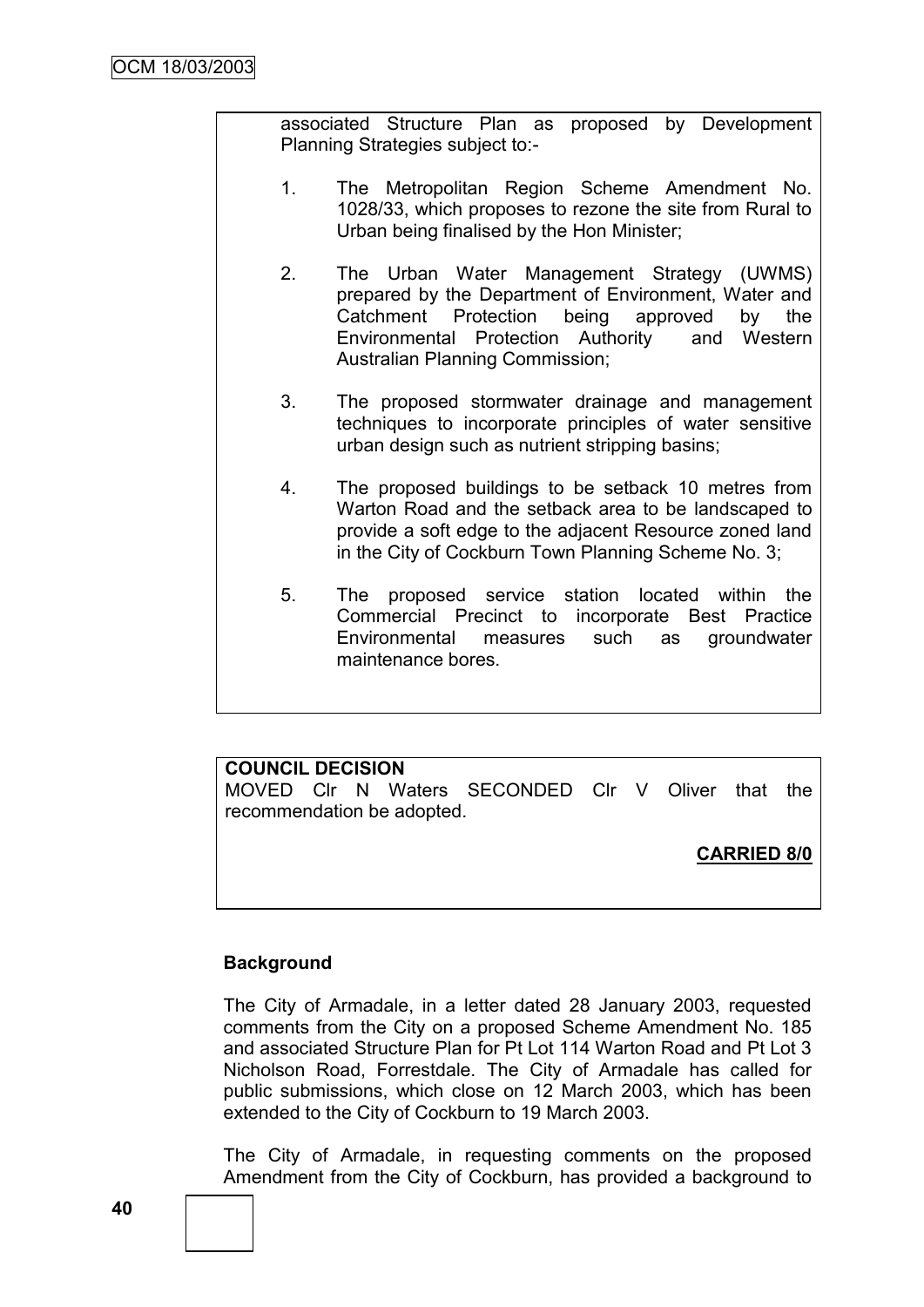the proposed development in particular the "ERADE Village". The City of Armadale advises the following:

*"At its meeting of December 1999, Council resolved to approve the Masterplan for the proposed Education, Research and Development and Employment (ERADE) Village on Lot 114 Warton Road, Forrestdale. This proposal is located within the District Structure Plan for the Southern River, Forrestdale, Brookdale and Wungong, released in January 2001 by the Western Australian Planning Commission, and represents an integral component of the Forrestdale Urban Planning Area.*

*Since the Masterplan was approved, approvals have subsequently been issued for the development of 30 incubator units, and for an incidental café/deli to service the village.*

*The subject land portion proposed to be rezoned is included within the Metropolitan Region Scheme Amendment No.1028/33, which proposes to rezone the site from Rural to Urban. It is expected that the MRS Amendment will be finalised by late September 2002, which would permit rezoning of the site for urban purposes under the City's Scheme."*

### **Submission**

Development Planning Strategies (the applicant) proposes to rezone a portion of Lot 114 Warton Road and a portion of Lot 3 Nicholson Road, Forrestdale, from General Rural to "Special Use" and "Residential – Development Area". The proposed rezoning will provide statutory controls for the City of Armadale"s TPS No. 2 for the development of the ERADE Village and neighbourhood centre.

The application proposes to incorporate the ERADE Village and neighbourhood centre within the same Special Use zone, incorporating a range of residential, commercial and other land uses, with the general positioning of land uses to be located through the proposed Structure Plan.

Attached to the Agenda is the proposed City of Armadale Special Use Development requirements and the ERADE Village Land Use Precinct Plan.

### **Report**

The proposed City of Armadale Scheme Amendment No. 185 is in essence a development in line with State and local governments initiatives for such a village, "ERADE Village", which incorporates research and development facilities, main street commercial attributes and associated residential components, therefore there is no basis for the Council to oppose the proposal.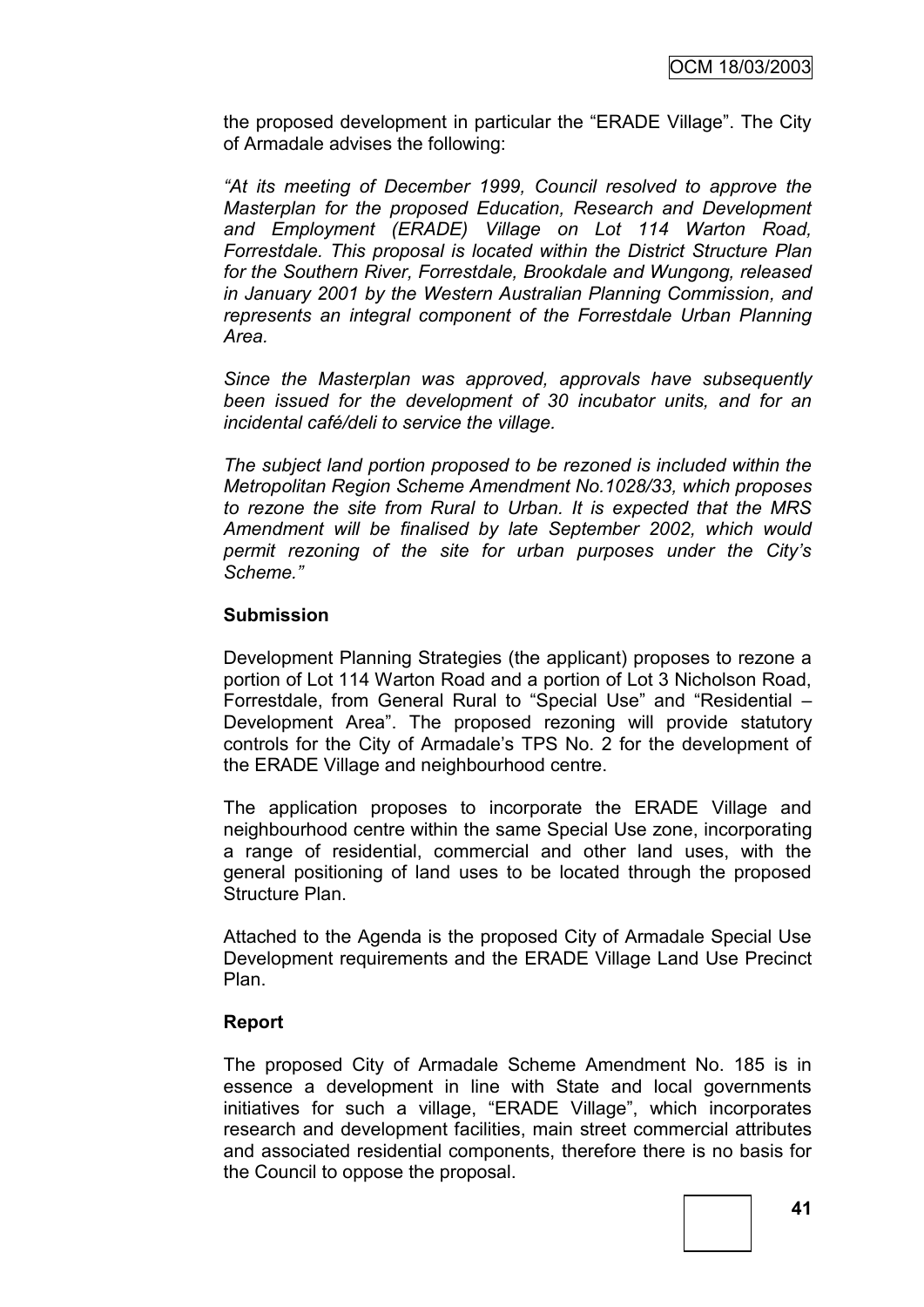The subject land is incorporated within MRS Amendment No. 1028/33 as proposal No. 40 rezoning the subject site from Rural to Urban.

The proposed MRS Amendment was presented to the City of Armadale Ordinary Meeting in September 2001. At the meeting, the City of Armadale resolved to advise the WAPC that the City of Armadale supports the MRS Amendment 1028/33 and particularly proposal No. 40 for the CY O"Connor ERADE (Education Research and Development Employment) Village.

The extent of the MRS Amendment does not include the portion of Lot 114 containing the proposed ERADE Village Incubators and the existing Immunogenetics Research Foundation. However, it was considered that this portion should be included within the Special Use zone, as it is an integral component of the ERADE Village. Therefore the proposed Amendment No. 185 includes portion of Lot 114.

The TPS No. 2 Special Use zoning has been applied throughout the City of Armadale on sites which are zoned Urban and Rural under the MRS. The proposed Special Use zone seeks to ratify a use which has been approved over the site by the City of Armadale through the ERADE Village Masterplan. The Structure Plan associated with the proposed Special Use zone provides the ability to limit the establishment of uses to those which are compatible with the MRS Rural zoning.

It is understood that the development will generate an attractive Village Centre with all necessary residential convenience facilities such as medical centres, shops, restaurants etc, which will be of benefit to surrounding residents, including those residing in the City of Cockburn who live in proximity to the development.

The proposal is considered appropriate for the area, however there are some considerations from the City of Cockburn that need to be accommodated such as:-

- The City supports the amendment only when the MRS Amendment No. 1028/33 is finalised by the Hon. Minister for Planning and Infrastructure.
- The amendment area is outside the Jandakot Groundwater Mound Catchment, however the impacts of the stormwater drainage of the accommodation and associated buildings, tennis courts and ovals, within the Business Incubators Precinct are to be managed appropriately, incorporating principles of water sensitive design measures, such as inclusion of nutrient stripping stormwater basins to ensure the Jandakot Groundwater Mound is protected given its proximity (ie: 20 metres away to the closest building).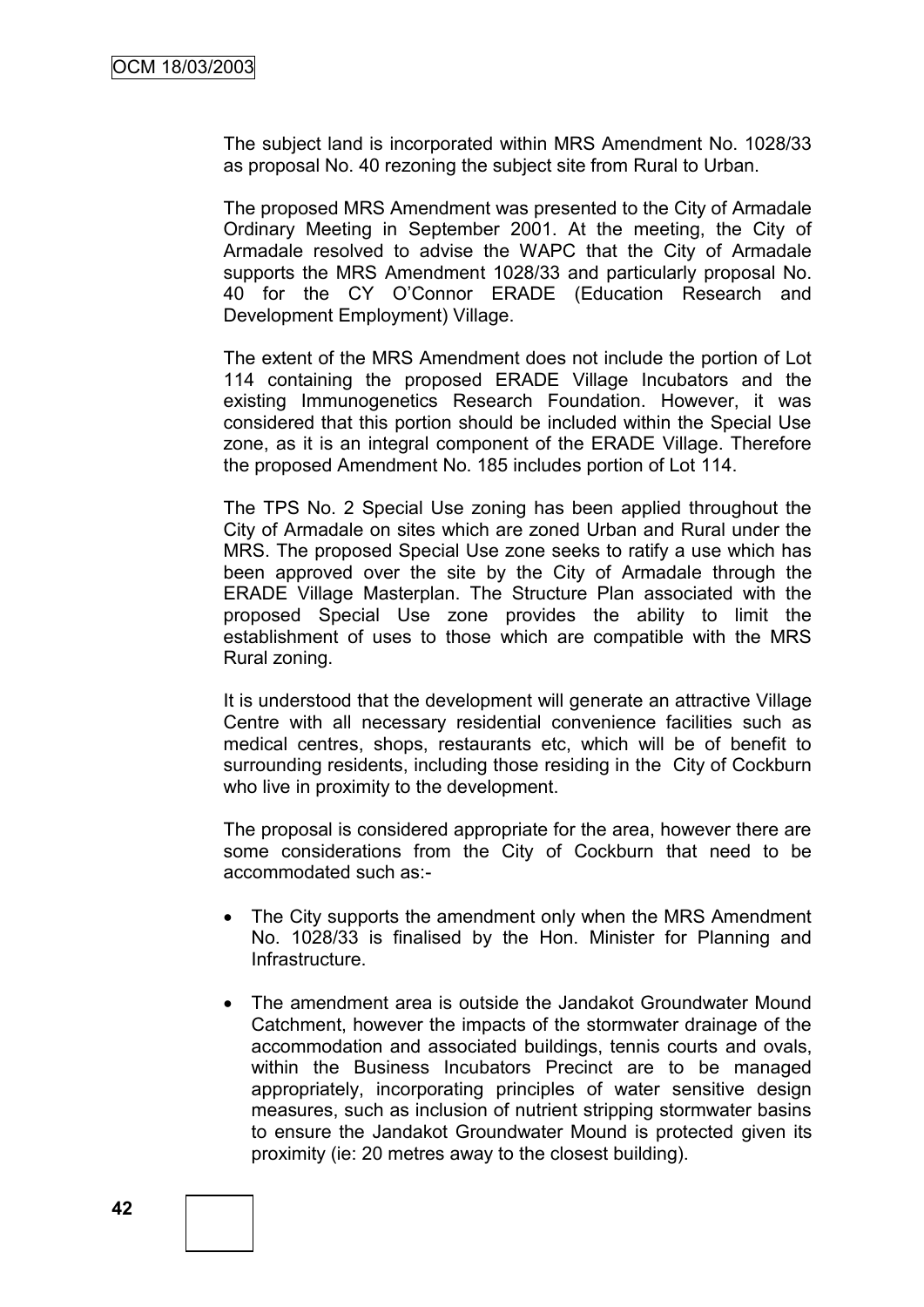- Within the district of the City of Cockburn, residents along Warton Road enjoy a rural lifestyle with large setback areas incorporating dense vegetation. To ensure the resource area landscaped attribute of the area is maintained along Warton Road, the proposed buildings of the ERADE Village future nursery expansion should be setback 10 metres and not 7.5 metres from Warton Road as illustrated, in line with the Resource zone setback.
- In addition, the proposed service station located along the main street commercial precinct should be conditional with environmental measures (eg: Groundwater maintenance bores) to ensure the groundwater is protected.

The Council Planning Department supports the City of Armadale in only proceeding with the proposal when the Urban Water Management Strategy (UWMS) prepared by DEWCP has been approved by the EPA and WAPC.

As part of the scheme amendment, the City of Armadale will specify land uses classification for the Special Use zone for the proposal. The City of Armadale will also introduce additional uses to the Special Use zone such as "Convention Centre", "Research Facility" and "Short Stay Accommodation".

The Council"s Planning Department does not have any objections to the proposed use classifications of the proposed amendment. However, the Planning Department provides the following consideration to the Research Facility use. The Research Facility use should be amended to include reference to incidental uses such as office, storage and shop sales as most Research Facilities will have those associated uses. To ensure the objectives of the Special Use zone and the Research Facilities are achieved, the City of Armadale should include a maximum floor area for incidental uses of the Research Facility use. Therefore the definition should read as:-

"*2. Research Facility: Premises used and designed for research purposes and may involve the keeping of animals for research purposes and may include incidental uses such as office, warehouse and storage to a maximum 25% of the total building area of the Research Facility."*

The Planning Department supports the City of Armadale"s decision to adopt the proposed Structure Plan for public advertising, subject to the provision of additional information and details land uses and layout of the ERADE Village Centre.

### **Strategic Plan/Policy Implications**

The Corporate Strategic Plan Key Result Areas which apply to this item are:-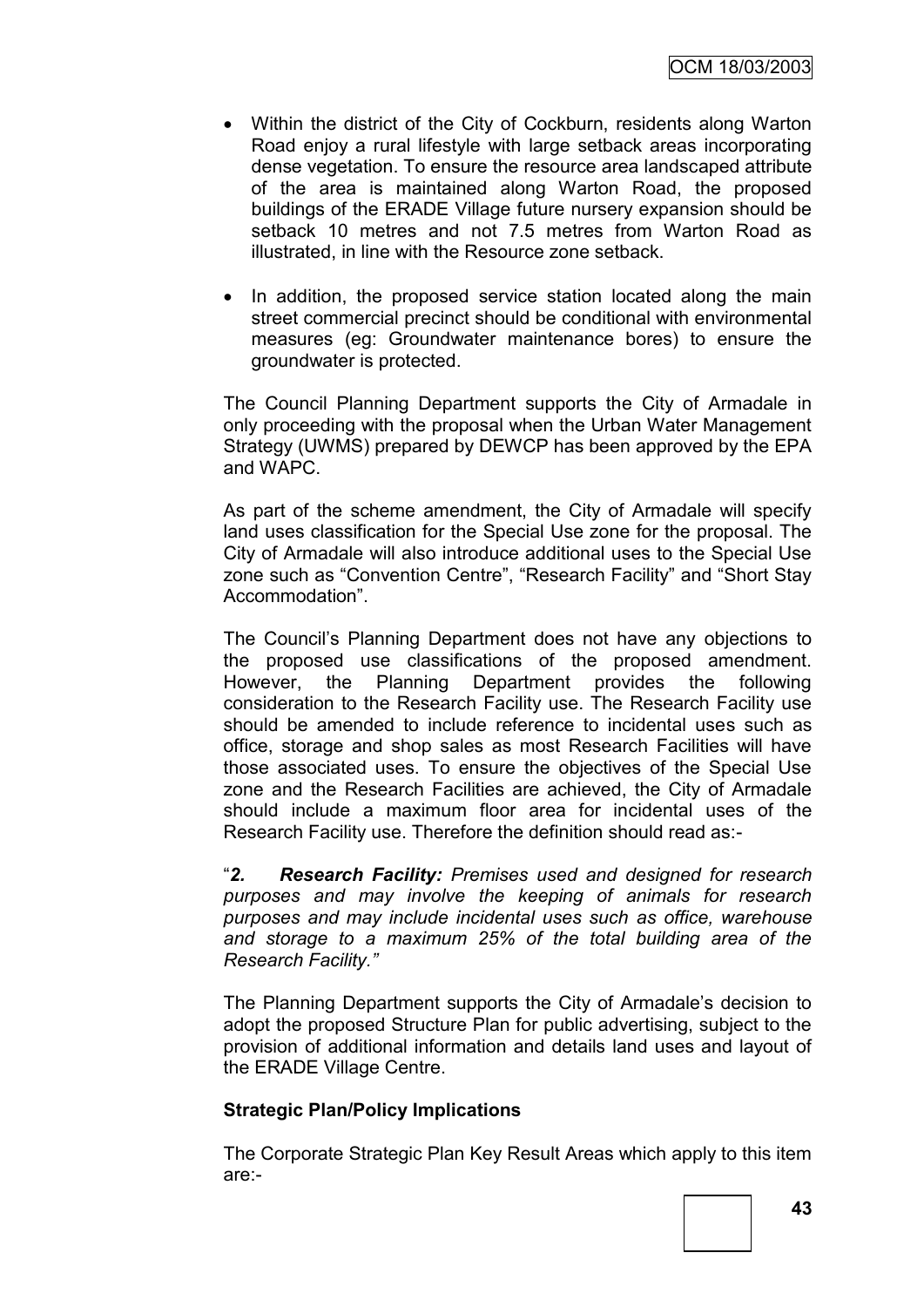- 2. Planning Your City
	- *"To ensure that the planning of the City is based on an approach which has the potential to achieve high levels of convenience for its citizens."*
	- *"To ensure that the development will enhance the levels of amenity currently enjoyed by the community."*
	- *"To foster a sense of community within the district generally and neighbourhoods in particular."*
- 3. Conserving and Improving Your Environment
	- *"To ensure that the development of the district is undertaken in such a way that the balance between the natural and human environment is maintained."*

The Planning Policies which apply to this item are:-

- APD20 Design Principles for Incorporating Natural Management Areas Including Wetlands and Bushlands in Open Space and / or Drainage Areas
- APD26 Control Measures for Protecting Water Resources in Receiving Environments

### **Budget/Financial Implications**

Nil.

**Legal Implications**

Nil.

**Community Consultation**

N/A.

**Implications of Section 3.18(3) Local Government Act, 1995**

Nil.

**14.7 (MINUTE NO 1953) (OCM 18/03/2003) - SINGLE DWELLING - R-CODES VARIATIONS - LOT 380 (44) KOORALBYN VALLEY CRESCENT, JANDAKOT - OWNER: GM & V BUKTENICA - APPLICANT: SUMMIT HOMES (5518149) (CP) (ATTACH)**

RECOMMENDATION That Council:-

(1) grant its approval for the development of a single dwelling (R-Codes Variations) on Lot 380 (No. 44) Kooralbyn Valley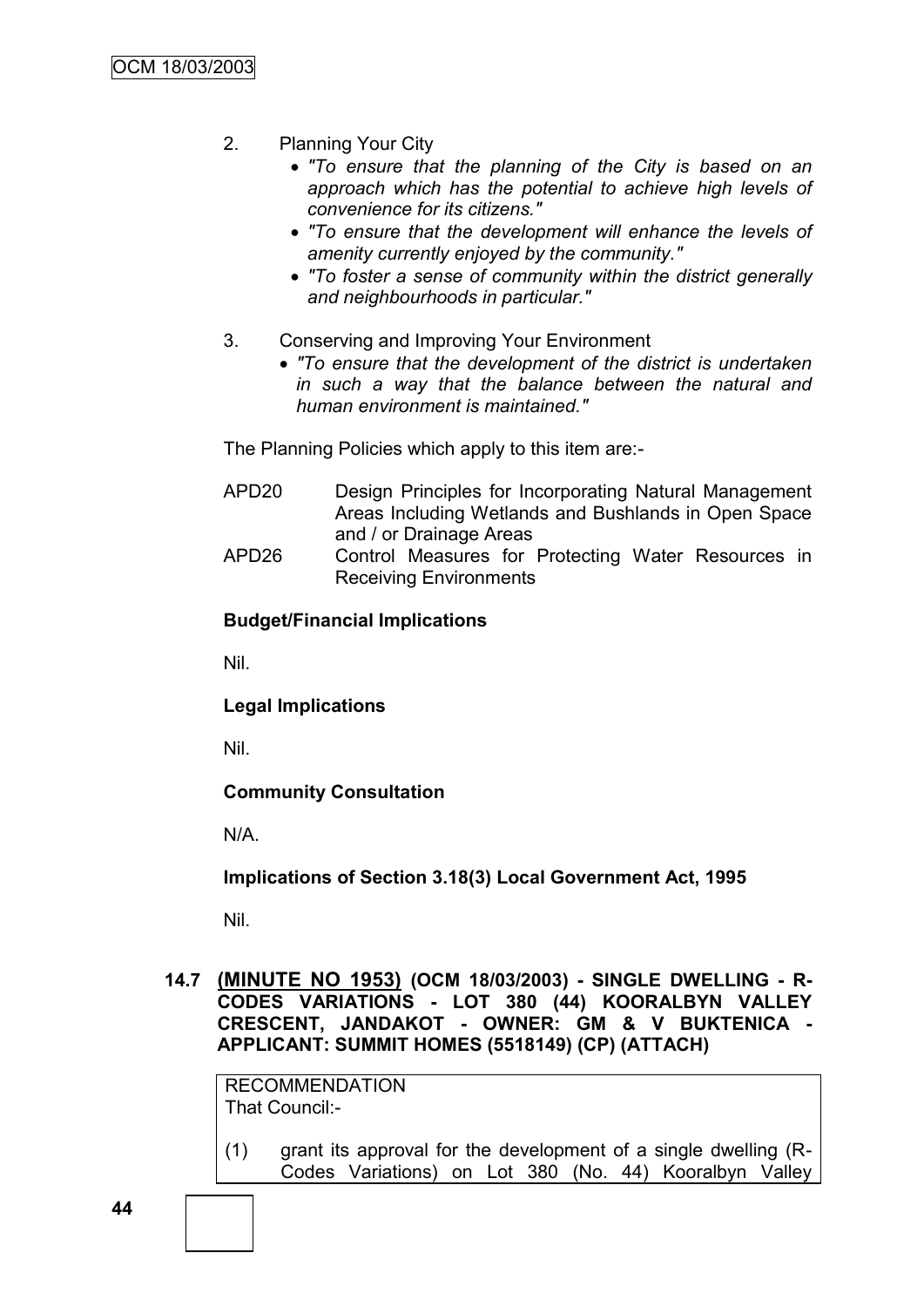Crescent, Jandakot, subject to the following conditions:

STANDARD CONDITIONS

- 1. The premises shall be kept in a neat and tidy condition at all times by the owner/occupier to the satisfaction of the Council.
- 2. Earthworks over the site and batters must be stabilised to prevent sand blowing, and appropriate measures shall be implemented within the time and in the manner directed by the Council in the event that sand is blown from the site.
- 3. All stormwater must be contained and disposed of onsite.
- (2) issue a Schedule 9 Notice of Determination on Application for Planning Approval valid for 24 months to the applicant; and
- (3) advise those who made a submission of Council's decision.

## **COUNCIL DECISION**

MOVED Clr N Waters SECONDED Clr V Oliver that the recommendation be adopted.

**CARRIED 8/0**

### **Background**

| <b>ZONING:</b>    | MRS:                    | l Urban                 |
|-------------------|-------------------------|-------------------------|
|                   |                         | TPS3:   Residential R20 |
| LAND USE:         | Vacant residential land |                         |
| LOT SIZE:         | 518m <sup>2</sup>       |                         |
| <b>USE CLASS:</b> | "P" Permitted           |                         |

### **Submission**

The applicant proposes to erect a single dwelling on the subject land that fails to comply with the Residential Design Codes of WA (the "R-Codes") in the following respects:

- A portion of the garage is less than 4.5m from the front boundary;
- The garage parapet wall is located 5m back from the front boundary, instead of 6m;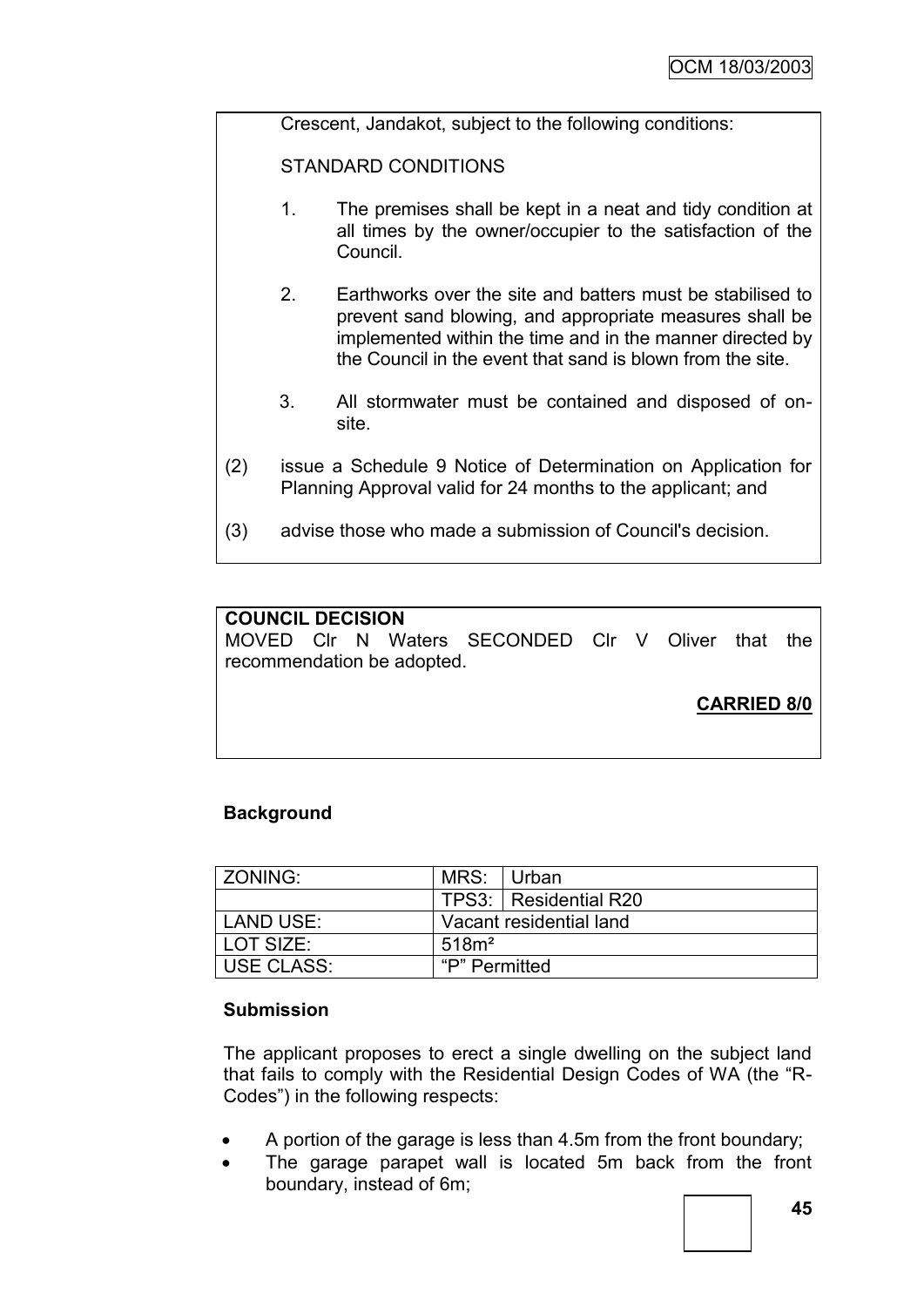A portion of the dwelling is located closer than 1.5m from the southern side boundary.

A locality map, a copy of the site plan and elevations is contained in the agenda attachments.

## **Report**

Comments were sought from the potentially affected landowners, being Lots 379 (46) and 381 (42) Kooralbyn Valley Crescent.

The landowners on the south side (Lot 381) have no objection to the proposal, while concerns were received from the owners of Lot 379 to the north. The concerns relate specifically to:

- The proposed parapet wall being located forward of the house on the adjoining Lot 379, blocking views from that house and creating overshadowing;
- Requesting the parapet wall is shifted back to align with the master bedroom of the house on Lot 379 (i.e. approximately 12m back from the front boundary).

In response to the concerns raised, the proponents have submitted the following points to note:

 The irregular shape of Lot 380 has forced the basic design of the house to be long and narrow and has been built back against the longest boundary, being the common boundary with Lot 379. It is for this reason, the garage has been set forward of the home, thus reducing the setback to 4.1m at its closest point to the street.

City Officer(s) inspected the property and consider the following points are also of relevance:

- Lot 379 is on the north side of Lot 380, therefore concerns about overshadowing of Lot 379 are unfounded;
- The house on Lot 379 is setback on the site considerably more than it needs to be. The effect of "enclosure" referred to in the submission is likely to be experienced on Lot 379 in any event, where the minimum R-Code setbacks are adhered to on adjoining land;
- Although the boundary parapet wall is located 1m closer to the street boundary than the R-Codes specify (at nil setback from the side boundary), the net difference in effect on streetscape and amenity of Lot 379 is minor.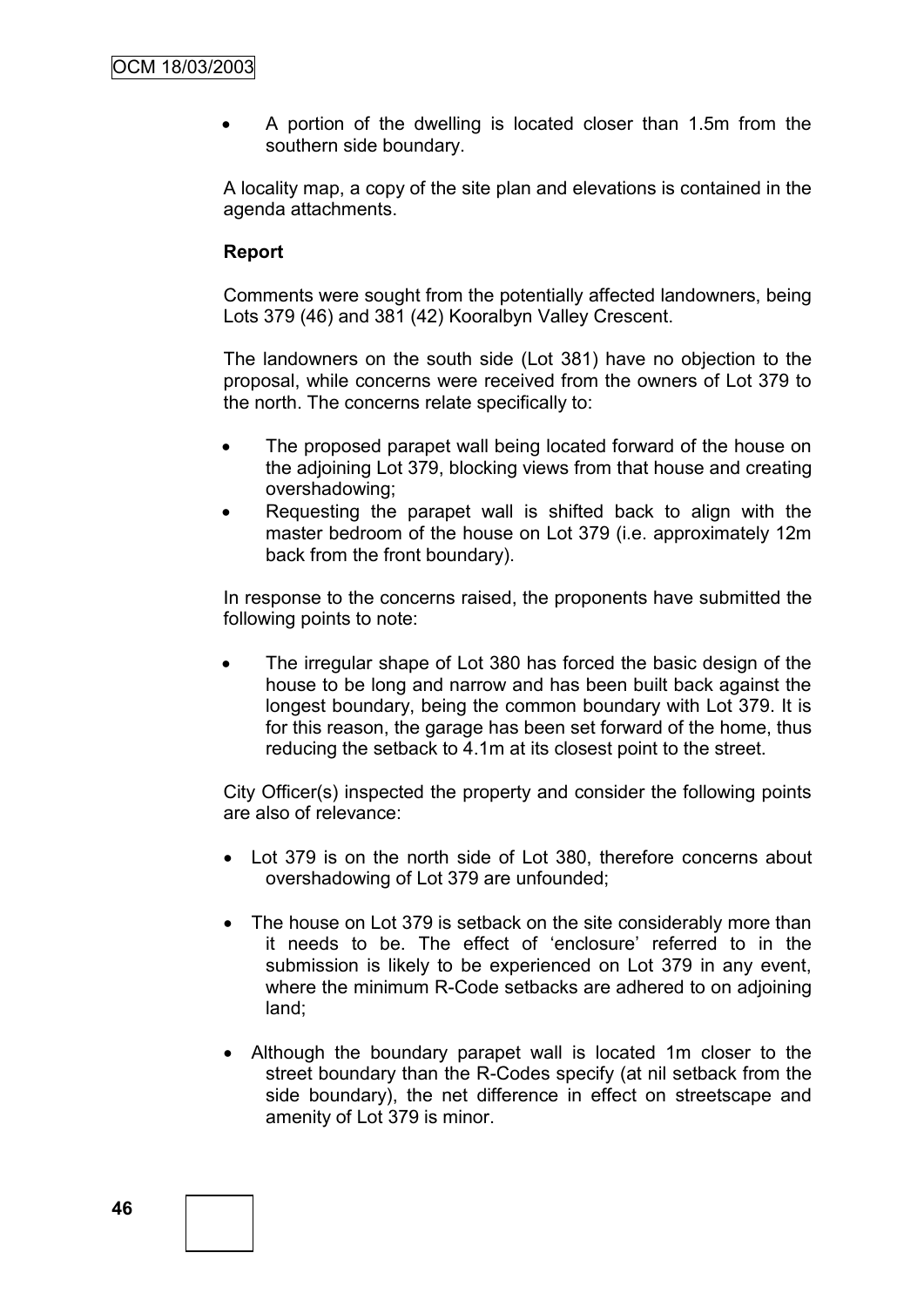• The constraints created by the shape of Lot 380 are such that justify varying the R-Codes on the basis that the following performance objective can be satisfied:

"*The setting back of garages and carports so as not to detract from the streetscape or appearance of dwellings, or obstruct views of dwellings from the street and vice versa*". (Element 2, P3)

The degree of building encroachment along the southern side boundary setback is very minor (0.6m at one point) and the agreement of the affected owner has been obtained. Notwithstanding this, it is the officer"s opinion that granting a variation will not be inconsistent with the following performance objective:

"*Buildings setback from boundaries other than street boundaries so as to:*

- *Provide adequate direct sun and ventilation to the building;*
- *Ensure adequate direct sun and ventilation being available to adjoining properties;*
- *Provide adequate direct sun to the building and appurtenant open spaces;*
- *Assist with protection of access to direct sun for adjoining properties;*
- *Assist in ameliorating the impacts of building bulk on adjoining properties; and*
- *Assist in protecting privacy between adjoining properties*" (Element 3, P2).

## **Strategic Plan/Policy Implications**

The Corporate Strategic Plan Key Result Areas, which apply to this item are:-

- 1. Managing Your City
	- *"To conduct Council business in open public forums and to manage Council affairs by employing publicly accountable practices."*
- 2. Planning Your City
	- *"To ensure that the planning of the City is based on an approach which has the potential to achieve high levels of convenience for its citizens."*
	- *"To ensure that the development will enhance the levels of amenity currently enjoyed by the community."*
- 3. Conserving and Improving Your Environment
	- *"To conserve the quality, extent and uniqueness of the natural environment that exists within the district."*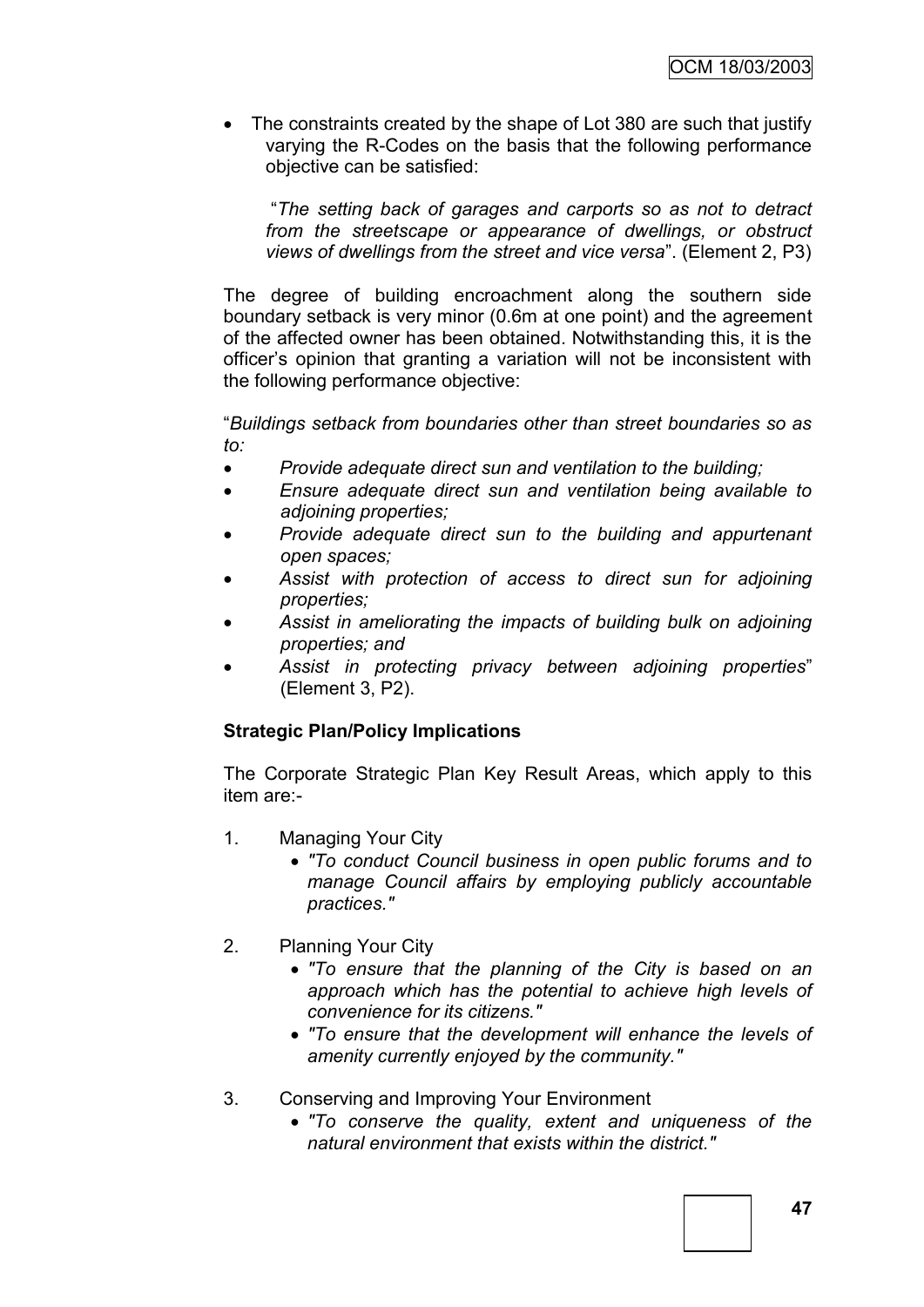- *"To conserve the character and historic value of the human and built environment."*
- *"To ensure that the development of the district is undertaken in such a way that the balance between the natural and human environment is maintained."*

The Planning Policies which apply to this item are:-

APD17 Standard Development Conditions And Footnotes

### **Budget/Financial Implications**

N/A

## **Legal Implications**

Nil

## **Community Consultation**

Comments provided by affected landowners.

## **Implications of Section 3.18(3) Local Government Act, 1995**

Nil.

## **14.8 (MINUTE NO 1954) (OCM 18/03/2003) - PROPOSED DEMOLITION OF JANDAKOT WOOL SCOURING BUILDINGS AND SITE REMEDIATION - LOT 1 & 5 PARKES STREET AND (NO. 1) PARKES STREET, JANDAKOT (4412998) (4313401) (MR) (ATTACH)**

## **RECOMMENDATION**

That Council:

(1) grant approval to the demolition of buildings and remediation of the site known as Jandakot Wool Scourers at 29 Parkes Street, Jandakot subject to the following conditions:-

STANDARD CONDITIONS:

- 1. Development may be carried out only in accordance with the terms of the application as approved herein and any approved plan.
- 2. Nothing in the approval or these conditions shall excuse compliance with all relevant written laws in the commencement and carrying out of the development.
- 3. No activities causing noise and/or inconvenience to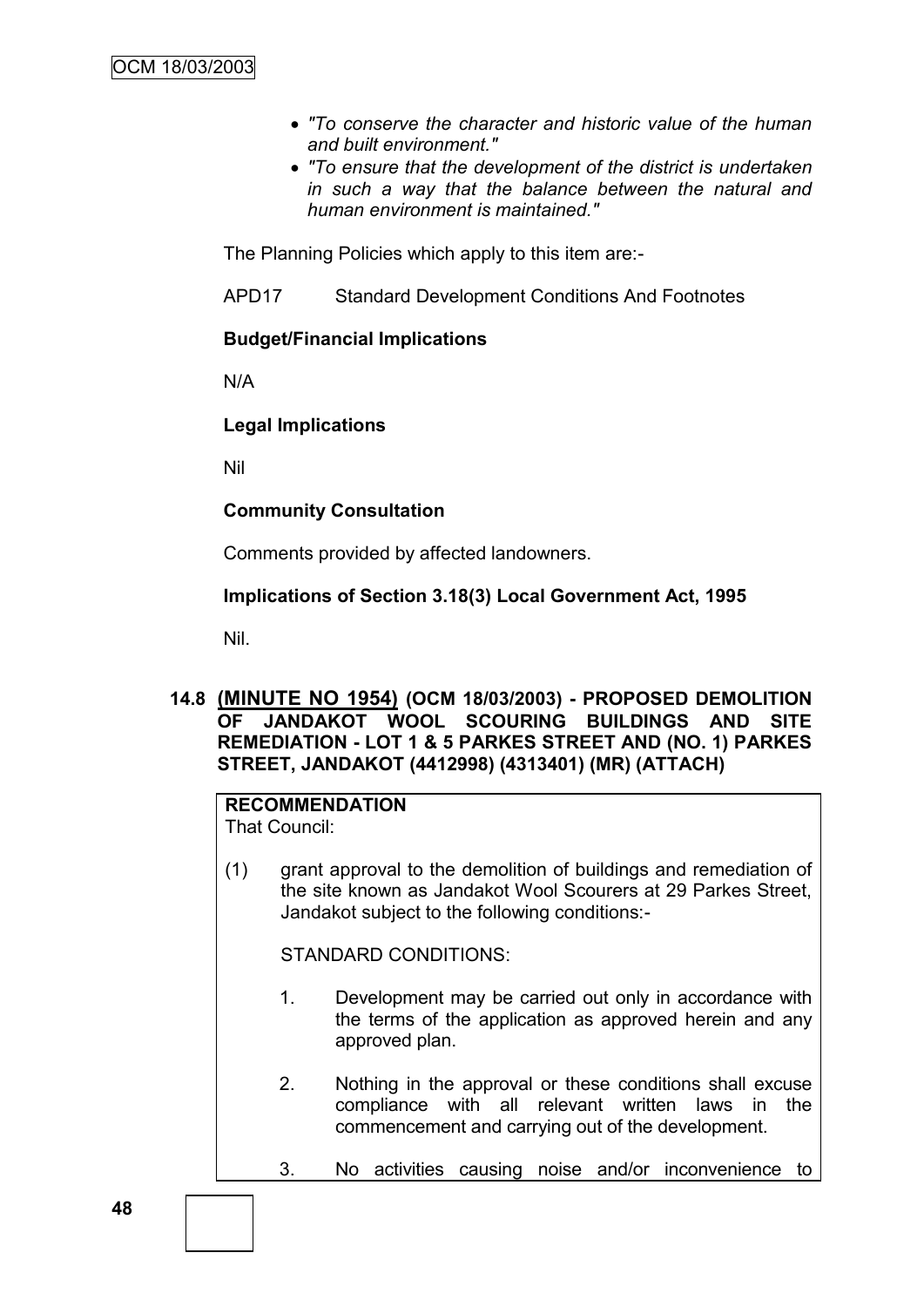neighbours being carried out after 7.00pm or before 7:00am, Monday to Saturday, and not at all on Sunday or Public Holidays.

- 4. The carrying on of the demolition and earthworks must not cause a dust nuisance to neighbours. The developer is required to submit a Dust Management Plan in accordance with the Council"s Guidelines for the Preparation of Dust Management Plans for development sites within the City of Cockburn. The plan is to be approved by the Council"s Principal Health Officer prior to the commencement of earthworks and complied with during the life of the development. The burning of vegetation is prohibited.
- 5. Earthworks over the site and batters must be stabilised to prevent sand or dust blowing, and appropriate measures shall be implemented within the time and in the manner directed by Council in the event that sand or dust is blown from the site.
- 6. All stormwater being contained and disposed of on-site.
- 7. The applicant engaging a suitably qualified practicing Engineer to certify that the whole of the lot subject to earthworks is suitable for development to the satisfaction of the Council prior to applying for subsequent development approval and a Building Licence.

### SPECIAL CONDITIONS

- 8. The removal of any soil or material deposited onto Hammond Road and Parkes Street being to the satisfaction of the City's Engineering Services.
- 9. The 1937 wool scouring plant (machinery) approx 2 x 8m being retained together with a plaque and relocated into a small building approved by Council, following the completion of earthworks. Explanatory text relating to history of the area must also be displayed.
- 10. No clearing of vegetation or earthworks is to occur within 50 metres of Lake Yangebup as depicted "in red" on the approved plans.
- 11. A maximum batter or slope of 1:6 being provided along the 50-metre perimeter described in special condition 10.
- 12. All contaminated soil and material must be removed from the site and disposed off in accordance with the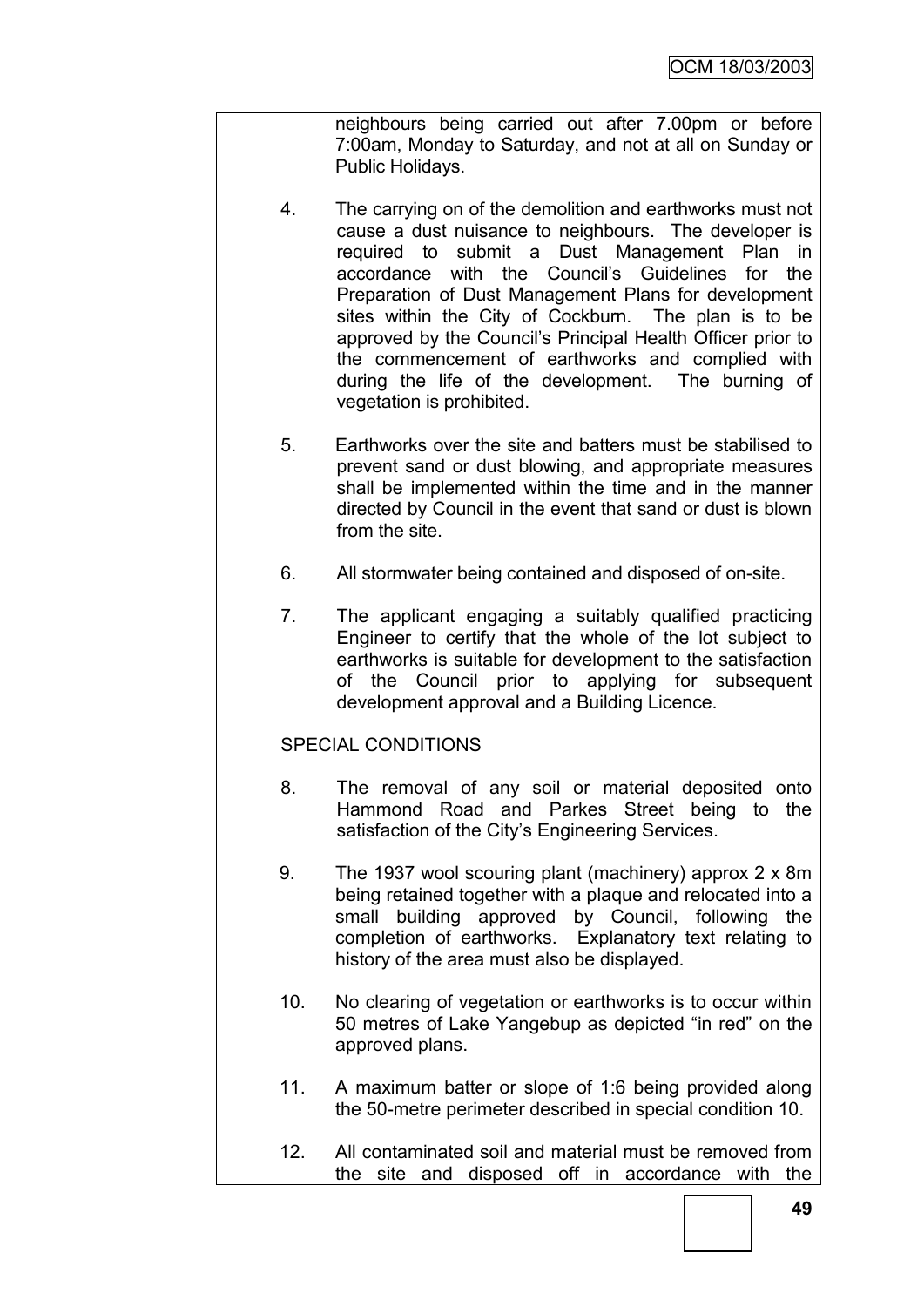specifications of the Department of Environmental Protection, to the satisfaction of the Council.

- 13. A final report prepared by a suitably qualified Environmental Consultant must be undertaken to outline the suitability of the site for mixed business development following the completion of site remediation and earthworks.
- (2) issue a Schedule 9 notice of approval accordingly.

## **COUNCIL DECISION**

MOVED Clr N Waters SECONDED Clr V Oliver that the recommendation be adopted.

**CARRIED 8/0**

### **Background**

| ZONING:          | MRS:                                                      | Urban                  |  |
|------------------|-----------------------------------------------------------|------------------------|--|
|                  |                                                           | DZS2:   Mixed Business |  |
| <b>LAND USE:</b> | <b>Existing Industrial Buildings and Settlement Ponds</b> |                        |  |
| APPLICANT:       | David Barnao & Co                                         |                        |  |
| OWNER:           | Jandakot Wool Scouring Co. Pty Ltd                        |                        |  |
| LOT SIZE:        | 27ha                                                      |                        |  |
| USE CLASS:       | Demolition - Use not Listed                               |                        |  |

### **Submission**

The applicant seeks approval from the Council to demolish the existing buildings and ponds to facilitate the environmental clean up of the site in accordance with the Department of Environmental Protection requirements.

The site remediation and earthworks are proposed over most of the 27ha site. Work involves the clearing of all vegetation from within the earthwork area and removal of topsoil to a stockpiled area. The volume of sludge to be excavated and respread as topsoil is  $16,000m^3$ . The volume of contaminates to be removed from the site is  $5,000 \text{ m}^3$ .

In the works specifications, the contractor is required to limit the movement of equipment and manpower to the minimum area necessary and protect all vegetation elsewhere on-site.

Dust control includes the following dust suppression measures:-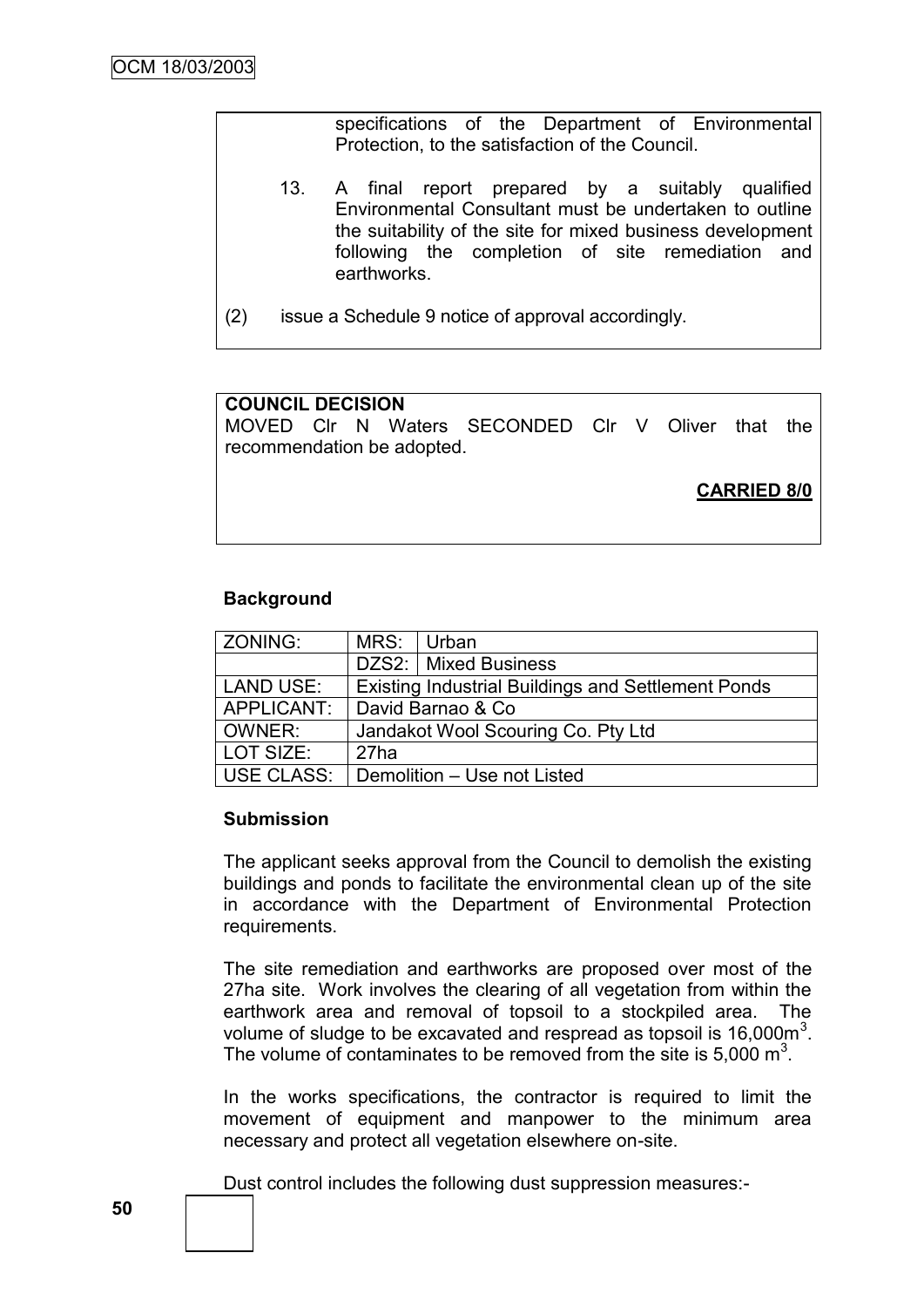Typical Working hours are:-

- Monday to Friday 7.00am 4.30pm
- $\bullet$  Saturday 7.00am 1.00pm
- Watering carts are capable of watering the whole of the works area including haulage roads and stockpiles. Provision has been made for extra water carts if necessary.
- Wind fencing is to be installed along Parkes Street, Hammond Road and Yangebup Road before the start of clearing.
- Cessation of works may occur due to strong wind conditions at the direction of the Superintendent and suppress dust as far as possible;
- Following completion of works, the topsoil is to be respread and the surface stabilised with hydromulch.

### **Report**

The Jandakot Wool Scourers is a place that has been entered onto the City"s Municipal Heritage Inventory as having historic, scientific and social significance. The wool scouring started on the site in 1927 and more recently, was decommissioned and relocated to the Kwinana Industrial Heavy Industrial strip. The Management Category of the Site is "C" which simply stated:-

*"Retain and conserve if possible: endeavour to conserve the significance of the place (historical, economic and social) through the provisions of the Town Planning Scheme: more detailed Heritage Assessment to be undertaken before approval given for any major redevelopment or demolition: photographically record the place prior to any major redevelopment or demolition. Possible future relocation has been suggested."*

In accordance with the above requirements, the City's Heritage Architect was engaged to undertake a more detailed heritage assessment of the place. The following summary was provided:-

*"The site is of social significance to the area. The buildings generally are typical industrial style extended and modified considerably mainly built over the years 1980-90.*

*There appears to be no reason why they should not be demolished.*

#### *It is suggested that:*

*The 1937 wool scouring plant (machinery) approx 2 x 8m should be retained together with a plaque.*

*The machinery could fit in a small building, or be part of a larger one when the site is developed. Explanatory text relating to history of the area could be displayed around it."*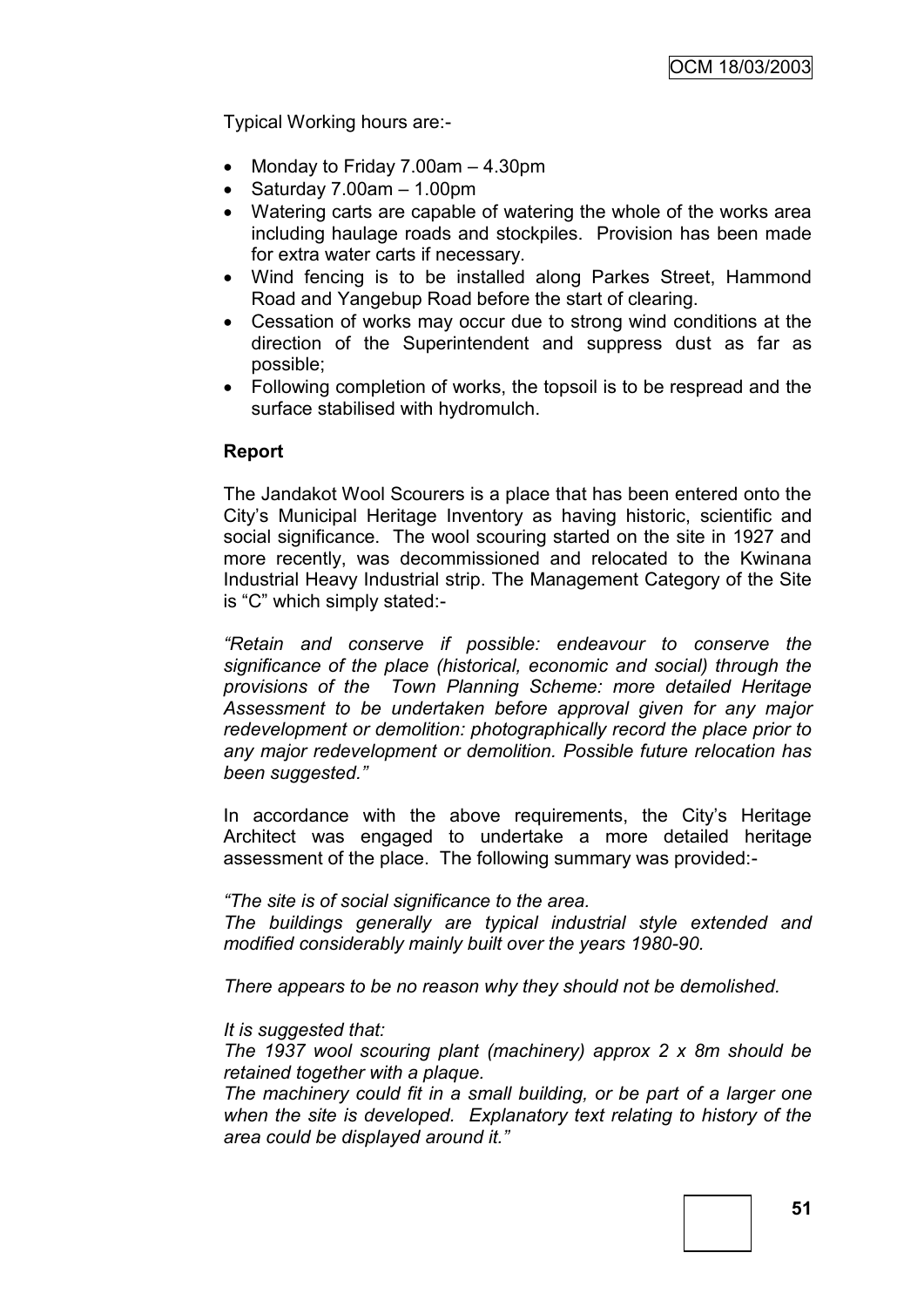The proposed demolition of the wool scouring buildings was also advertised for public comment in a display advertisement in the local newspapers circulating in the district. No submissions of objection were received.

There are no objections to the redevelopment of the site from a planning viewpoint, subject to the above heritage recommendation being implemented and the protection of fringe lake dependant vegetation that is not subject to the removal of contaminates.

### **Strategic Plan/Policy Implications**

The Corporate Strategic Plan Key Result Areas which apply to this item are:-

- 2. Planning Your City
	- *"To ensure that the planning of the City is based on an approach which has the potential to achieve high levels of convenience for its citizens."*

## **Budget/Financial Implications**

Council's decision is appealable. Legal representation will be required if an appeal is lodged with the Tribunal.

### **Implications of Section 3.18(3) Local Government Act, 1995**

Nil

## **14.9 (MINUTE NO 1955) (OCM 18/03/2003) - PROPOSED CONCRETE BATCHING PLANT - LOT 42 SPEARWOOD AVENUE, BIBRA LAKE (1105097) (MR) (ATTACH)**

# **RECOMMENDATION**

That Council:

(1) grant approval to the proposed concrete batching plant at Lot 42 Spearwood Avenue, Bibra Lake subject to the following conditions:-

STANDARD CONDITIONS:

- 1. Development may be carried out only in accordance with the terms of the application as approved herein and any approved plan.
- 2. Nothing in the approval or these conditions shall excuse compliance with all relevant written laws in the commencement and carrying out of the development.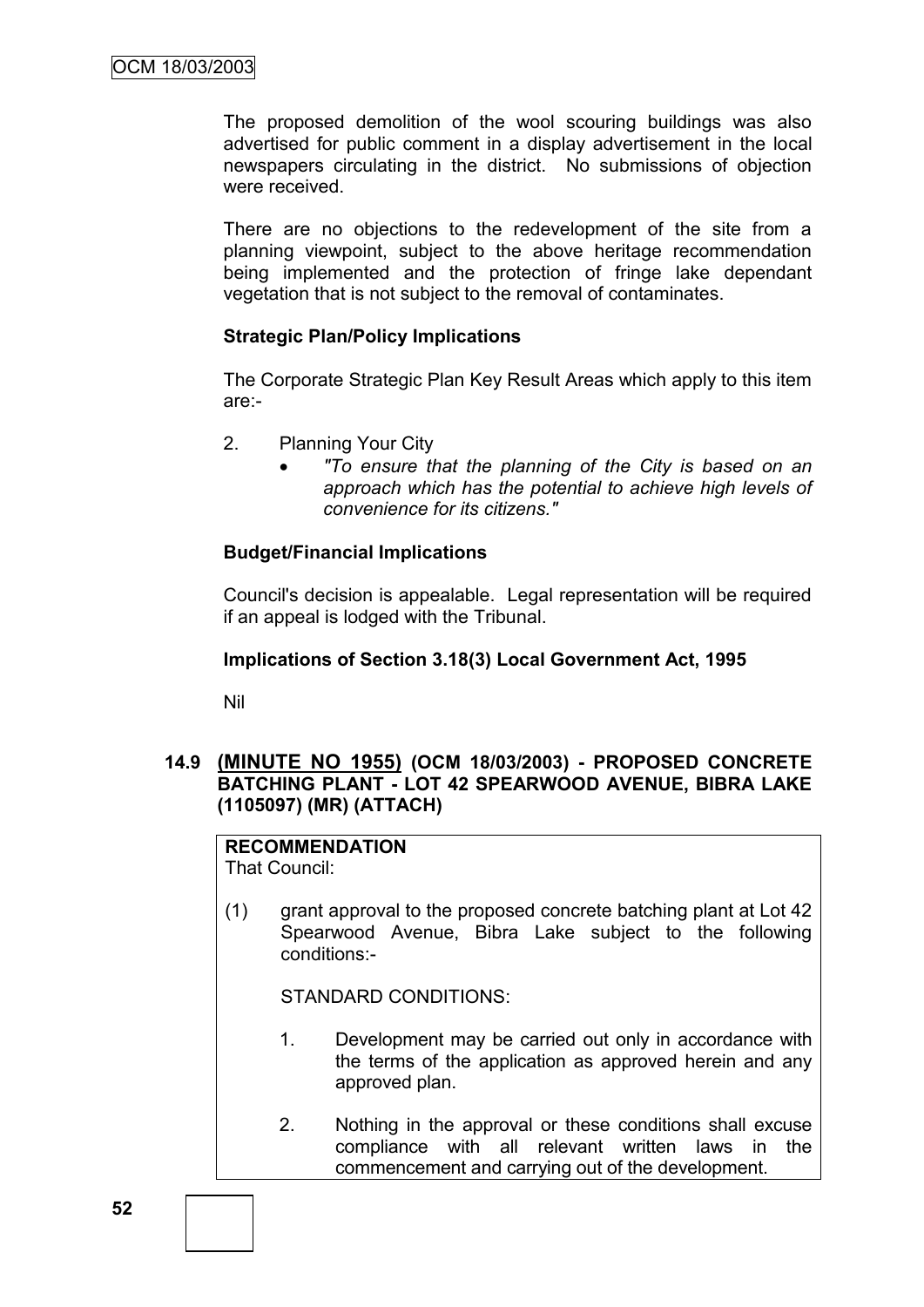- 3. The premises shall be kept in a neat and tidy condition at all times by the owner/occupier to the satisfaction of the Council.
- 4. The carrying on of the development must not cause a dust nuisance to neighbours. The developer is required to submit a Dust Management Plan in accordance with the Council"s Guidelines for the Preparation of Dust Management Plans for development sites within the City of Cockburn. The plan is to be approved by the Council"s Principal Health Officer prior to the commencement of earthworks and complied with during the life of the development. The burning of vegetation is prohibited.
- 5. Earthworks over the site and batters must be stabilised to prevent sand or dust blowing, and appropriate measures shall be implemented within the time and in the manner directed by Council in the event that sand or dust is blown from the site.
- 6. All stormwater being contained and disposed of on-site.
- 7. Stockpiles must be screened from view of the street and surrounding development by existing and/or proposed screen walls and proposed vegetation as approved by the Council.
- 8. A landscaping plan must be submitted to the Council and approved prior to applying for building licence and shall include the following:- (1) the location, number and type of existing and proposed trees and shrubs, including calculations for the landscaping area being in conformity with the City of Cockburn Greening Plan: (2) any lawns established; (3) any natural landscaped areas to be retained; (4) those areas to be reticulated or irrigated; and (5) verge treatments.
- 9. The verge area being landscaping to a minimum of a grass standard, reticulated and maintained to the satisfaction of the Council.
- 10. The landscaping installed in accordance with the approved detailed landscaping plan, must be reticulated or irrigated and maintained to the satisfaction of the Council.
- 11. All stormwater drainage shall be designed in accordance with the document entitled "Australian Rainfall and Runoff" 1987 (where amended) produced by the Institute of Engineers, Australia, and the design is to be certified by a

**53**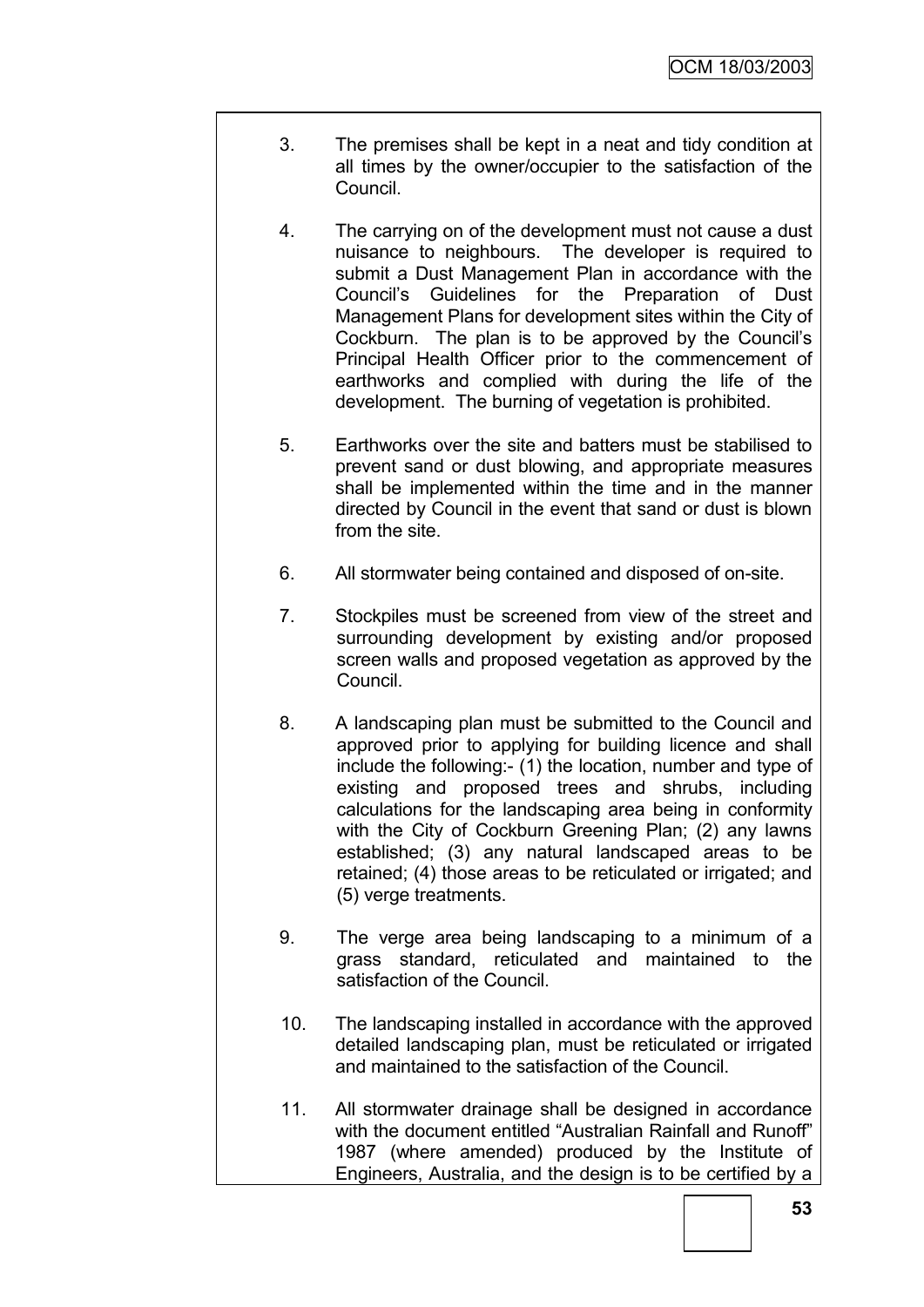suitably qualified practicing Engineer, to the satisfaction of the Council.

- 12. The parking bays, driveway/s and points of ingress and egress to be designed in accordance with the Australian Standard for Offstreet Carparking (AS2890) unless otherwise specified by this approval and are to be constructed, drained and marked in accordance with the design and specifications certified by a suitably qualified practicing Engineer and are to be completed prior to the development being occupied and thereafter maintained to the satisfaction of the Council.
- 13. Access onto the site shall be restricted to that shown on the plan approved by the Council.
- 14. An approved effluent disposal system to the satisfaction of the Council"s Health Service and/or Department of Health must be installed prior to the occupation of the site.

### SPECIAL CONDITIONS

15. The proposal must comply with the State Government Sewerage Policy for the Perth Metropolitan Region, by the provision of reticulated sewerage to service the lot at the cost of the applicant.

### FOOTNOTES

- 1. The proposal must comply with the State Government Sewerage Policy for the Perth Metropolitan Region, by the connection to reticulated sewerage to service the lot at the cost of the applicant, when the service becomes economically available.
- 2. The development is to comply with the requirements of the Building Code of Australia.
- 3. This approval is issued by the Council under its Town Planning Scheme, and approvals or advice from other agencies may be required, and it is the responsibility of the applicant to ensure that all other approvals/advice are issued prior to commencing development or use of the land, and a copy of the approval/advice should be provided to the Council.
- 4. The proposed septic installations must comply with the requirements of the Government Sewerage Policy and the *Health Act 1911.* Application for approval of the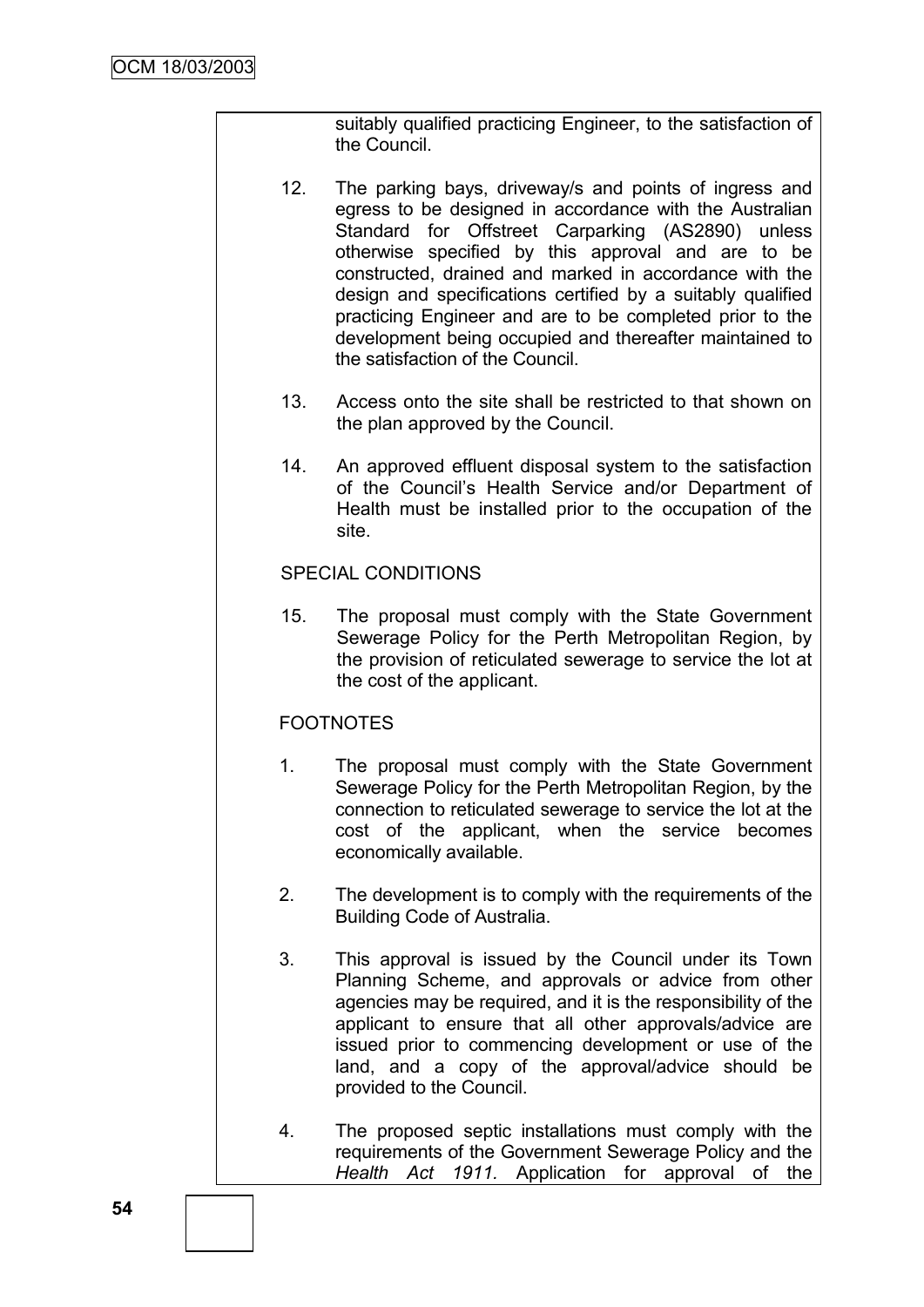construction of septic tanks is to be made to the Council"s Health Service.

(2) issue a Schedule 9 notice of approval accordingly.

### **COUNCIL DECISION**

MOVED Clr N Waters SECONDED Clr V Oliver that the recommendation be adopted.

## **CARRIED 8/0**

### **Background**

| ZONING:          | MRS:<br>Industry                              |  |  |
|------------------|-----------------------------------------------|--|--|
|                  | DZS2:   Industry                              |  |  |
| <b>LAND USE:</b> | vacant                                        |  |  |
| APPLICANT:       | <b>Walter Lukic</b>                           |  |  |
| OWNER:           | P.M.R Quarries Pty Ltd trustee Company for WA |  |  |
|                  | Limestone                                     |  |  |
| LOT SIZE:        | 1.07ha                                        |  |  |
|                  |                                               |  |  |

### **Submission**

The applicant seeks approval from the Council to develop a concrete batching plant on the site. The plant is intended to produce pre-mixed concrete. The process involves the weighed batch of cement, sand and aggregates, which is then transferred into trucks with the required amount of water added.

The applicant provided the following additional information:-

- The land is situated within the Bibra Lake Industrial Estate adjoining the Cocos Drive Industrial Park. The area is a developing general industrial estate. There are two other pre-mixed concrete batching plants developed in the estate including one directly opposite the subject site.
- The batching plant will use the latest industry standards, which will result in the development of a clean industry.
- The plant will employ in the order of 8 to 10 employees.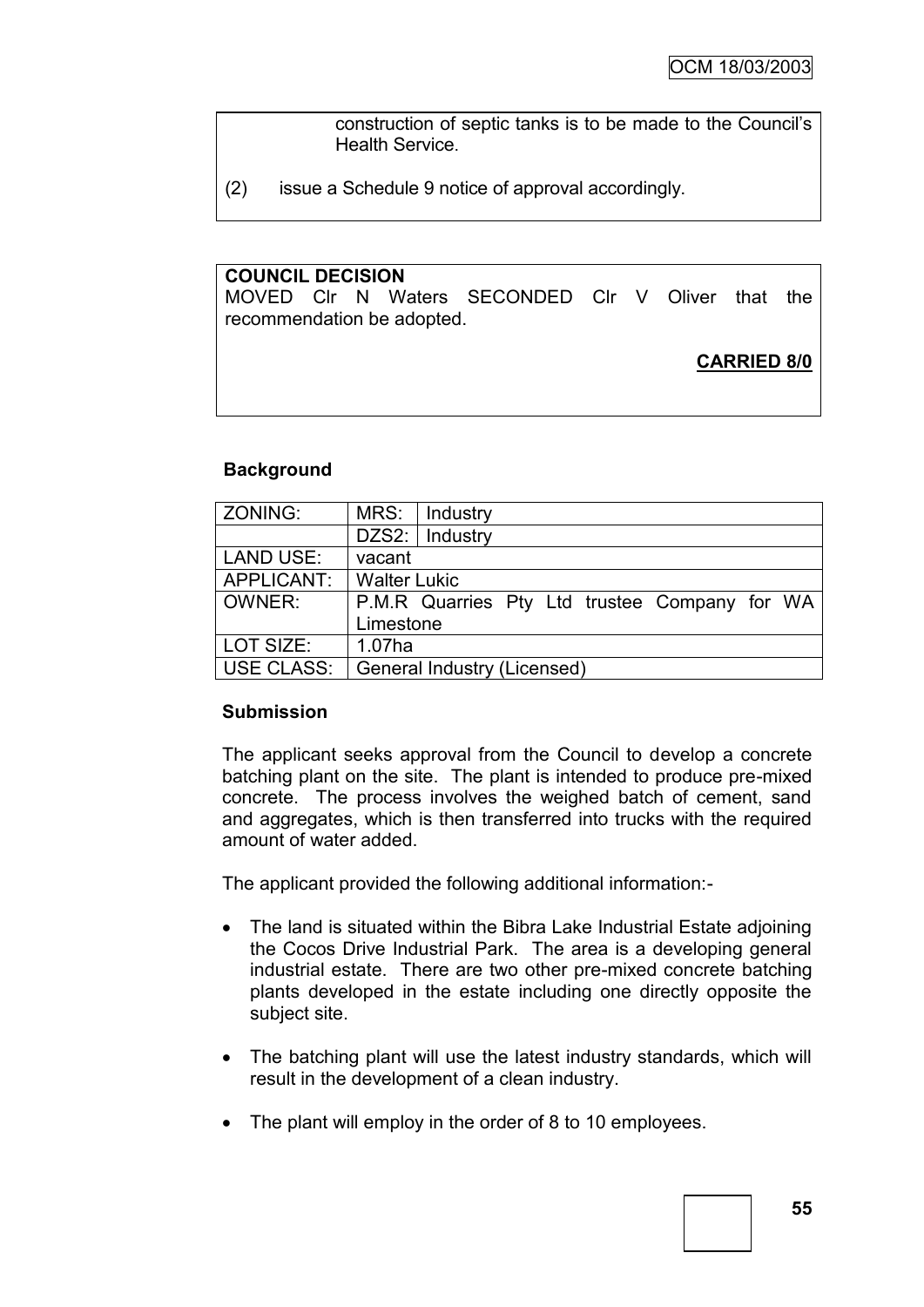- The batching plant will be about 19 metres high. Its narrow construction will not dominate the skyline of the lot and is similar to existing operations in the area.
- The plant is subject to the requirements of the Environmental Protection (Concrete Batching and Cement Products Manufacturing) Regulations 1998, that stipulates amongst other things, the minimisation of dust, product storage, cement silo cleaning systems, control of waste water and disposal of waste. This is a separate works approval to the development application. The proponent acknowledged that they must meet all statutory and environmental obligations.

### **Report**

The proposal is a General Industry (Licensed) use, which is not permitted unless the Council exercises its discretion by granting its approval. Accordingly, the Council can approve the proposal (with or without conditions) or refuse the proposal. The use is a Prescribed Premises – (Category No 77 in Schedule 1 of the Environmental Protection Regulations 1987 (page 59) – Concrete Batching or Cement Products Manufacturing. The proposal therefore must comply with environmental management practices outlined by the applicant.

The City"s Environmental Health Services assessed the proposal and consider that the main issues relate to dust, noise, waste water and solid waste.

### Dust

Dust is a major issue, particularly since the prevailing winds from the southwest will push dust in the direction of Spearwood Avenue. The applicant must submit a dust management plan indicating how dust will be controlled through from the deposit of sand, aggregate etc. in the production bins, through to the batching process and then the removal from the site. Furthermore they will have to include dust suppression methods for dry production remaining in-situ.

### Noise

The applicant needs to be aware of noise emissions which may emanate from the site during working hours. The position of the proposed development is approximately 1km from the nearest residential premises, however measures need to be undertaken to minimise noise impact on surrounding businesses. From past experience, the majority of noise complaints relating to batching plants were relating to the starting times, scraping of loader buckets along the asphalt when picking up aggregate and heavy vehicles entering and leaving the site where the premises was much closer to a residential area (200m). It is expected that there will not be any adverse impacts associated with noise being received to the closest residential area.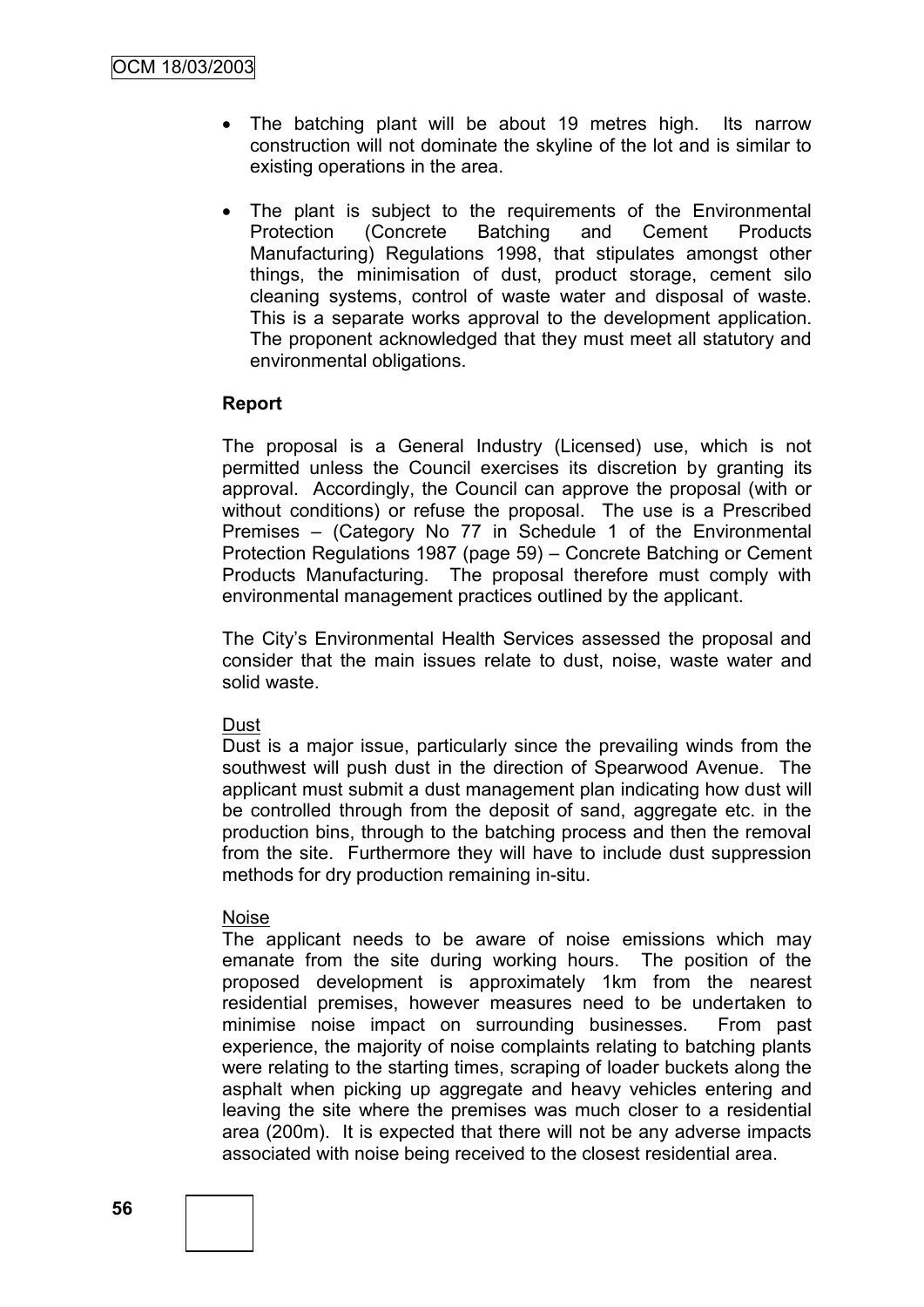### Waste Water

The applicant is incorrect in the statement that reticulated sewer is available to the property. The Water Corporation advised the City that the site is not connected to sewer and is not within any of the proposed sewer conversions for the next 5 years (ie up to 2008).

The State Government Sewerage Policy for the Perth Metropolitan Region 1995, contains specific measures to place greater emphasis on reticulated sewerage as a means of eliminating the health and environmental risks posed by septic systems both in Perth to assist in orderly development and redevelopment of land.

While the Government acknowledges that there have been improvements in the technology associated with on-site wastewater treatment, reticulated sewerage remains the most reliable and environmentally acceptable means of wastewater disposal. It also provides flexibility to accommodate changes in land uses. It is recommended that the site be connected to sewer when this service becomes economically available.

The applicant has proposed to employ between 8 to 10 people on site. An effluent disposal system comprising of two septic tanks and two six (6) metre leach drains are sufficient for up to 10 people in most cases.

Waste water from the batching works conducted on-site, including washing of machinery, trucks etc. is not permitted to enter the on-site effluent disposal system. A separate system must be installed on-site to cater for the volumes of process waste water envisaged.

### Solid Waste Water

Solid waste generated from the process will most likely be inert waste which should not cause any odour but should be screened from view.

### Town Planning Scheme No 3

The proposal complies with the requirements of TPS3 in respect to car parking, landscaping etc.

### **Strategic Plan/Policy Implications**

The Corporate Strategic Plan Key Result Areas which apply to this item are:-

- 2. Planning Your City
	- *"To ensure that the planning of the City is based on an approach which has the potential to achieve high levels of convenience for its citizens."*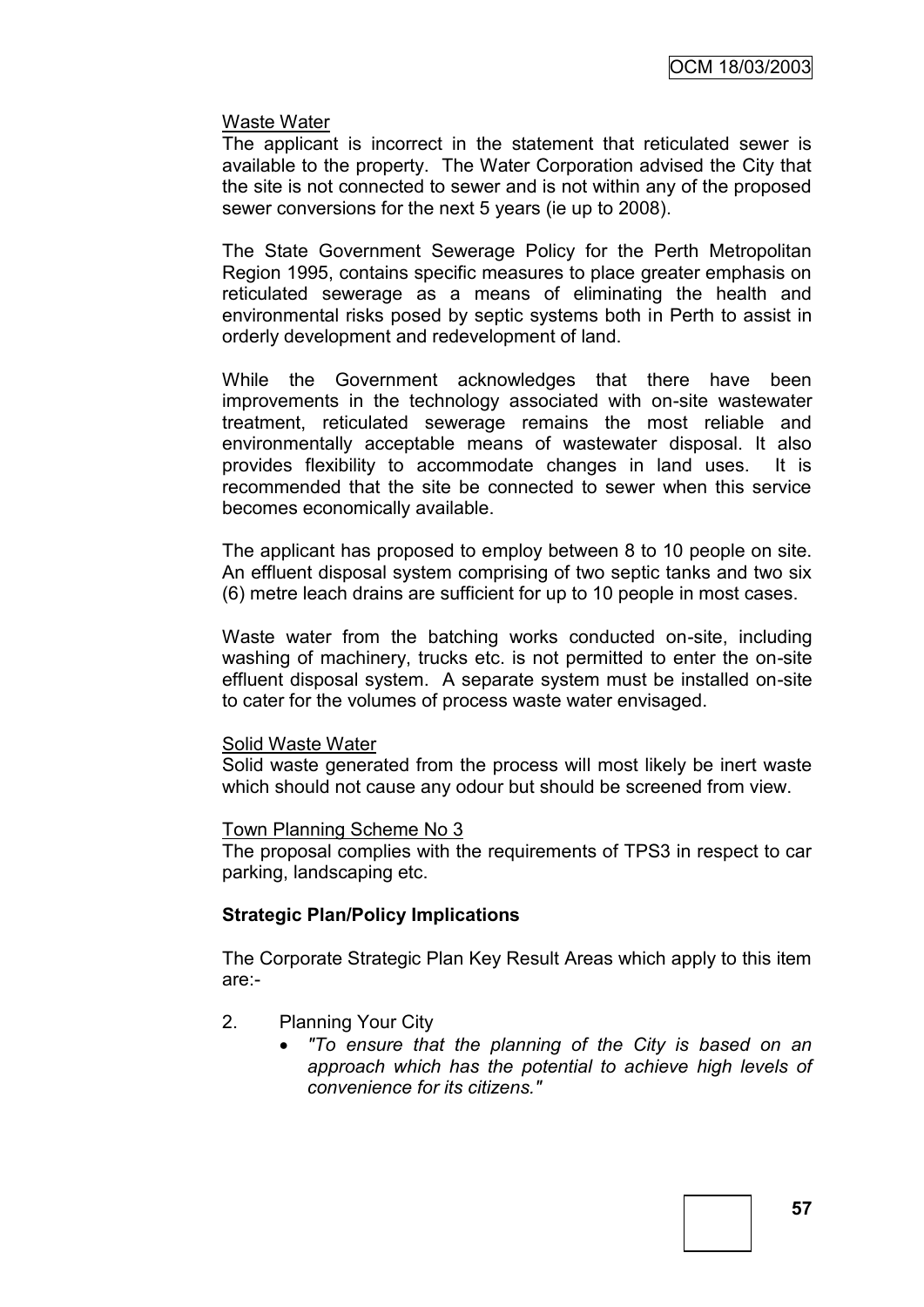## **Budget/Financial Implications**

Council's decision is appealable. Legal representation will be required if an appeal is lodged with the Tribunal.

### **Implications of Section 3.18(3) Local Government Act, 1995**

Nil.

## **14.10 (MINUTE NO 1956) (OCM 18/03/2003) - PROPOSED SINGLE HOUSE - LOT 205 (NO. 10) RICHARDSON ROAD, COOGEE (3317083) (MR) (ATTACH)**

#### **RECOMMENDATION** That Council:

- (1) request the applicant to amend the proposal to reduce the finished floor level of the ground floor to FFL 10.55 and reposition the house to a front setback of 5.5 metres average;
- (2) upon submission of amended plans complying with (1) above, delegate authority to the Principal Planner to approve the proposal for a single house – Lot 205 (No 10) Richardson Road, Coogee, subject to the following conditions:-

STANDARD CONDITIONS:

- 1. Development may be carried out only in accordance with the terms of the application as approved herein and any approved plan.
- 2. Nothing in the approval or these conditions shall excuse compliance with all relevant written laws in the commencement and carrying out of the development.
- 3. Retaining wall(s) being constructed in accordance with a suitably qualified Structural Engineer's design and a building licence being obtained prior to construction.
- 4. No activities causing noise and/or inconvenience to neighbours being carried out after 7.00pm or before 7:00am, Monday to Saturday, and not at all on Sunday or Public Holidays.

SPECIAL CONDITIONS

5. The ground floor FFL to be reduced to 10.55 and the front setback being reduced to a minimum of 5.5 metres.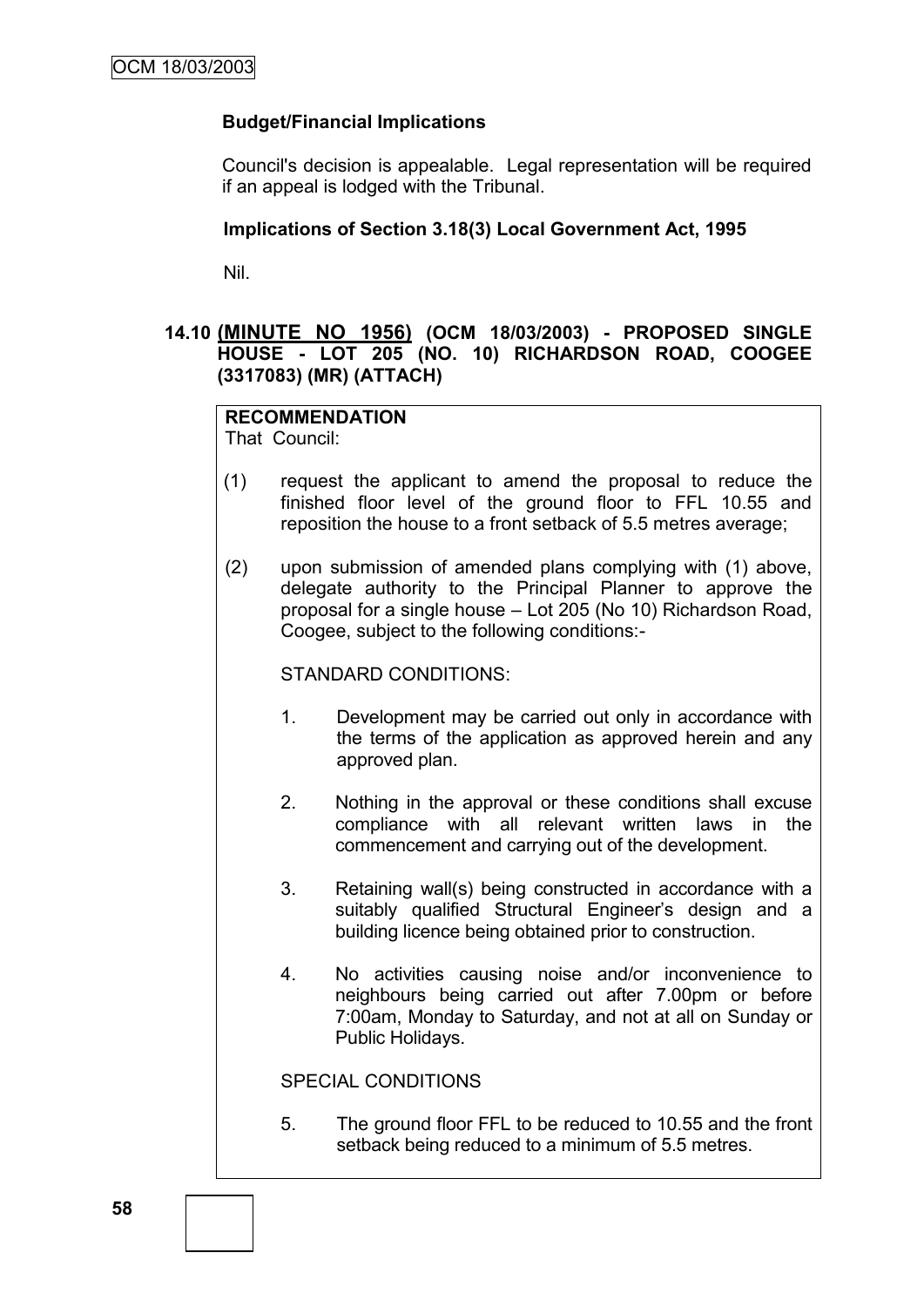6. Issue a Schedule 9 notice of approval accordingly.

## FOOTNOTE

1. The development is to comply with the requirements of the Building Code of Australia.

## **COUNCIL DECISION**

MOVED Clr L Humphreys SECONDED Clr V Oliver that Council:

- (1) request the applicant to amend the proposal to reduce the finished floor level of the ground floor to FFL 10.55 and reposition the house to a front setback of 5.5 metres average measured from the front wall of the house;
- (2) upon submission of amended plans complying with (1) above, delegate authority to the Principal Planner to approve the proposal for a single house – Lot 205 (No 10) Richardson Road, Coogee, subject to the following conditions:-

STANDARD CONDITIONS:

- 1. Development may be carried out only in accordance with the terms of the application as approved herein and any approved plan.
- 2. Nothing in the approval or these conditions shall excuse compliance with all relevant written laws in the commencement and carrying out of the development.
- 3. Retaining wall(s) being constructed in accordance with a suitably qualified Structural Engineer's design and a building licence being obtained prior to construction.
- 4. No activities causing noise and/or inconvenience to neighbours being carried out after 7.00pm or before 7:00am, Monday to Saturday, and not at all on Sunday or Public Holidays.

## SPECIAL CONDITIONS

- 5. The ground floor FFL to be reduced to 10.55 and the front setback being reduced to a minimum of 5.5 metres measured from the front wall of the house.
- 6. Issue a Schedule 9 notice of approval accordingly.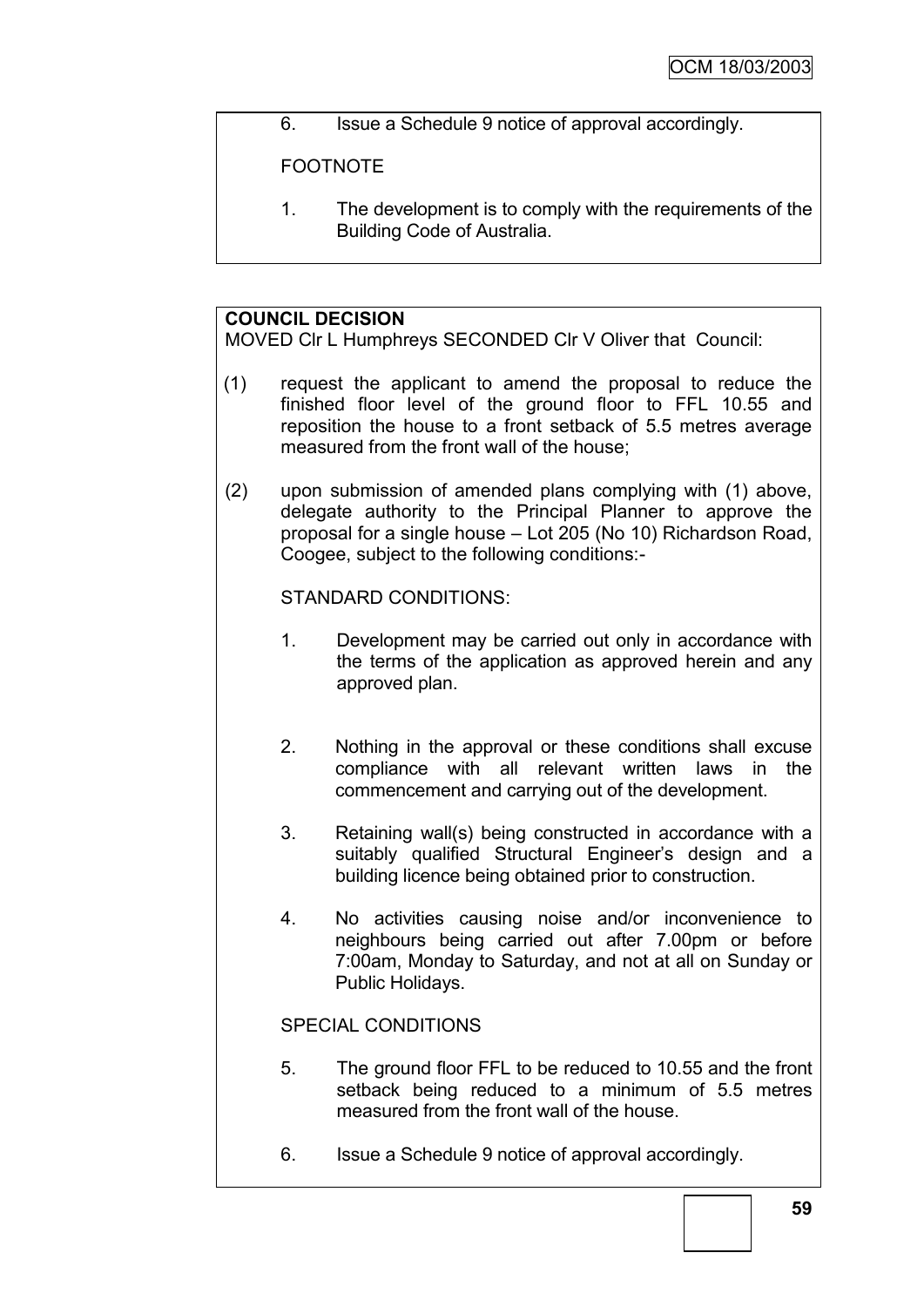### FOOTNOTE

1. The development is to comply with the requirements of the Building Code of Australia.

## **CARRIED 8/0**

### **Explanation**

The minor change to sub-recommendation (1) and Special Condition 5. should assist all concerned in retaining some views.

### **Background**

| ZONING:           | MRS:                       | Urban                         |  |
|-------------------|----------------------------|-------------------------------|--|
|                   |                            | DZS2:   Residential R20       |  |
| <b>LAND USE:</b>  | <b>Existing Dwelling</b>   |                               |  |
| APPLICANT:        |                            | <b>Zorzi Builders Pty Ltd</b> |  |
| OWNER:            |                            | Joseph Negulic                |  |
| LOT SIZE:         | 1023m <sup>2</sup>         |                               |  |
| <b>USE CLASS:</b> | Single House "P" Permitted |                               |  |

### **Submission**

The applicant seeks approval from the Council to demolish the existing dwelling and redevelop the property with a new residence. The applicant requested preliminary approval from the City's Building Services prior to the gazettal of the new Residential Design Codes on 4 October 2002. The applicant states:-

*"The proposed floor levels have been achieved because of the proposed undercroft garage. The design of the front facade is to give a two storey appearance from Richardson Road, the rear swimming pool/terrace area has been raised to give access from the main living area's to the rear yard. The terrace area has been lowered from the ground floor level to reduce the impact on affected neighbours."*

The applicant has provided the following comments which have been summarised in support of the proposal:-

- In absence of a local planning policy or scheme provisions, the Council should have regard to the desired height of buildings in the locality as outlined in the performance criterion of the Codes (3.7.1).
- Prior to the Residential Design Codes, it was not uncommon for the Council to approve three storey residences.

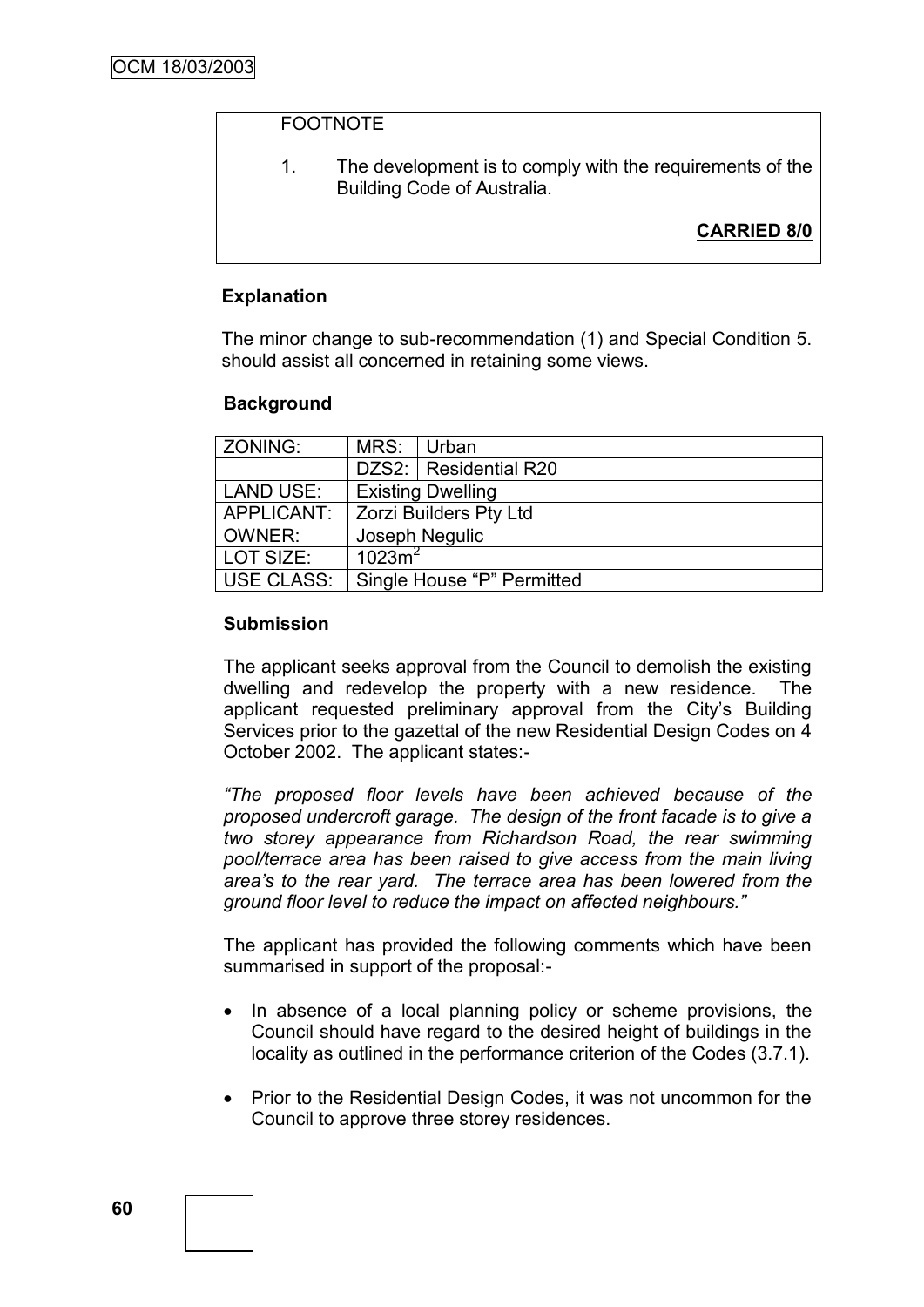- There is no effect on the direct sun to buildings and open spaces, daylight to major openings to habitable rooms or access to views of significance which is the performance criteria in this instance.
- The building would be 10.85m (not 13m) above natural ground level as the objector at 12A has stated. There is only 1.9m above the building height controls of the Codes.
- The building setbacks for all boundaries complies with the Codes so there is no requirement to move it closer to the street.
- The objection based on loss of views from 12A has no credibility as their residence is located to the eastern side of the adjoining lot and looks down a common driveway to the west. Whether it was a two storey house or three storey house at 10 Richardson Road, it would have the same effect on their property.
- The impact of the southern wall is reduced because the wall would be recessed to the upper floor, when combined with the driveway from the adjoining residence, the setbacks are about half of the width (10.4m to 11.9m) to a residential block from residence to residence. With these setbacks, it is considered that the protection of views enjoyed by the neighbours has been achieved.
- The applicant has also outlined an extensive background to submitting plans to Council on 28 August 2002, before the new Residential Design Codes were gazetted and the numerous discussions held with City Officers since then.
- The applicant believes that the performance criterion has been achieved and is consistent with the desired building height in the locality. It is requested that the Council grant planning approval for the residence on the above basis.

A copy of the applicant"s submission is attached to the report and should be read in conjunction with this report.

The submitted plans were amended following further consultation with Council Officers (refer to the attachment).

### **Report**

Council has the discretion to either approve the proposal (with or without conditions) or refuse the proposal.

The subject property is situated on the west side of Richardson Road, and has a pleasant aspect overlooking Cockburn Sound. The property contains an existing single storey residence that would be demolished in place of a two-storey residence with an undercroft garage. The locality itself is characterised by large houses of single and two-storey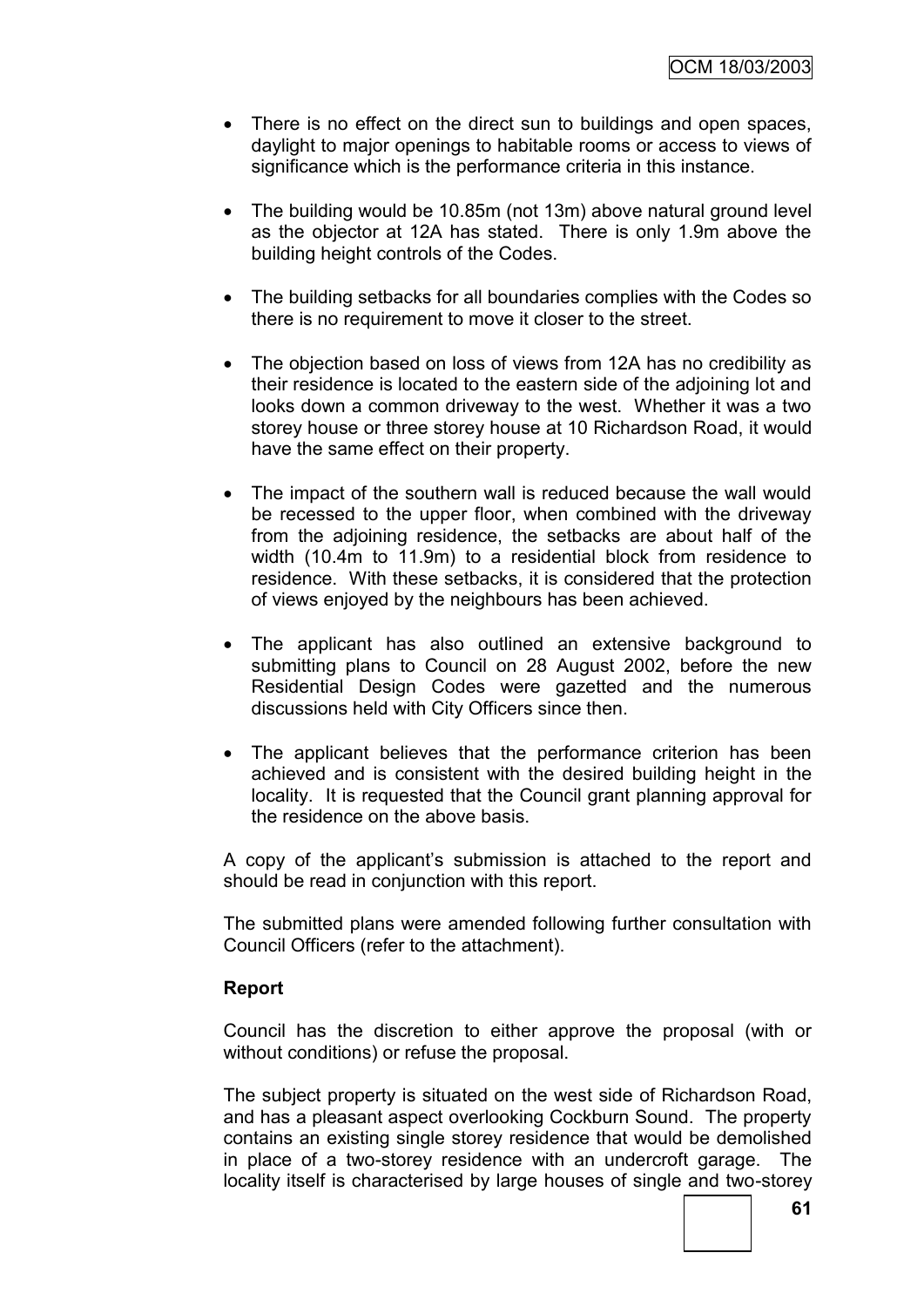construction, with the desire for an increasing number of three storey houses.

The subject lot has a gradual slope to the rear, with a cross fall from RL 9.98 on the left front corner to RL 8.54 in the left rear corner. The proposed undercroft garage with house above, effectively raises the finished floor level to RL 11.743 which is 3.2 metres higher than the lowest point on the property. As a consequence, the ground floor level of the house doesn"t have a good ratio of "cut to fill". The undercroft garage by comparison, has an FFL of 9m being no more than 1m below natural ground level. The finished floor level of the adjoining houses is 10.55 and 9.84m (12A). An average floor level between the two houses would be 10.19 in comparison with 11.743 proposed.

The Residential Design Codes were recently gazetted on 4 October 2002. The City has been advised by the Western Australian Planning Commission that all planning approval and building licence applications lodged with the City prior to 4 October 2002, but not determined by that date, are required to be determined under the new R-Codes. This is in accordance with the general principle of administrative law. That is the Council is required to make a decision in accordance with the laws that are in effect on the day the decision is made, not the laws that existed on the day the application was lodged.

The proposal represents a variation to the acceptable development requirements of Element 7 – Building Height Requirements of the Codes. Table 3 Category B Code requirements are outlined below:-

| Table 3 – Extract Maximum Building Heights (i) Area |          |                   |  |
|-----------------------------------------------------|----------|-------------------|--|
|                                                     | Required | Provided          |  |
| Top of external wall (roof<br>above) (ii)           | 6m       | 8.3 <sub>m</sub>  |  |
| Top of pitched roof (iii) (iv)                      | 9m       | 10.9 <sub>m</sub> |  |

The applicant has sought approval for a variation of the acceptable development requirements. Council has the discretion to approve or refuse the building height variation. Critical to the determination of this proposal, is for the Council to have due regard to the performance objectives of the Codes as follows:-

"3.7.1 Building height consistent with the desired height of buildings in the locality, and to recognise the need to protect the amenities of adjoining properties, including, where appropriate:

- *Adequate direct sun to buildings and appurtenant open spaces;*
- *Adequate daylight to major openings to habitable rooms; and*
- *Access to views of significance.* "

The proposal was referred to the surrounding neighbours for comment within 14 days. At the close of the submission period, three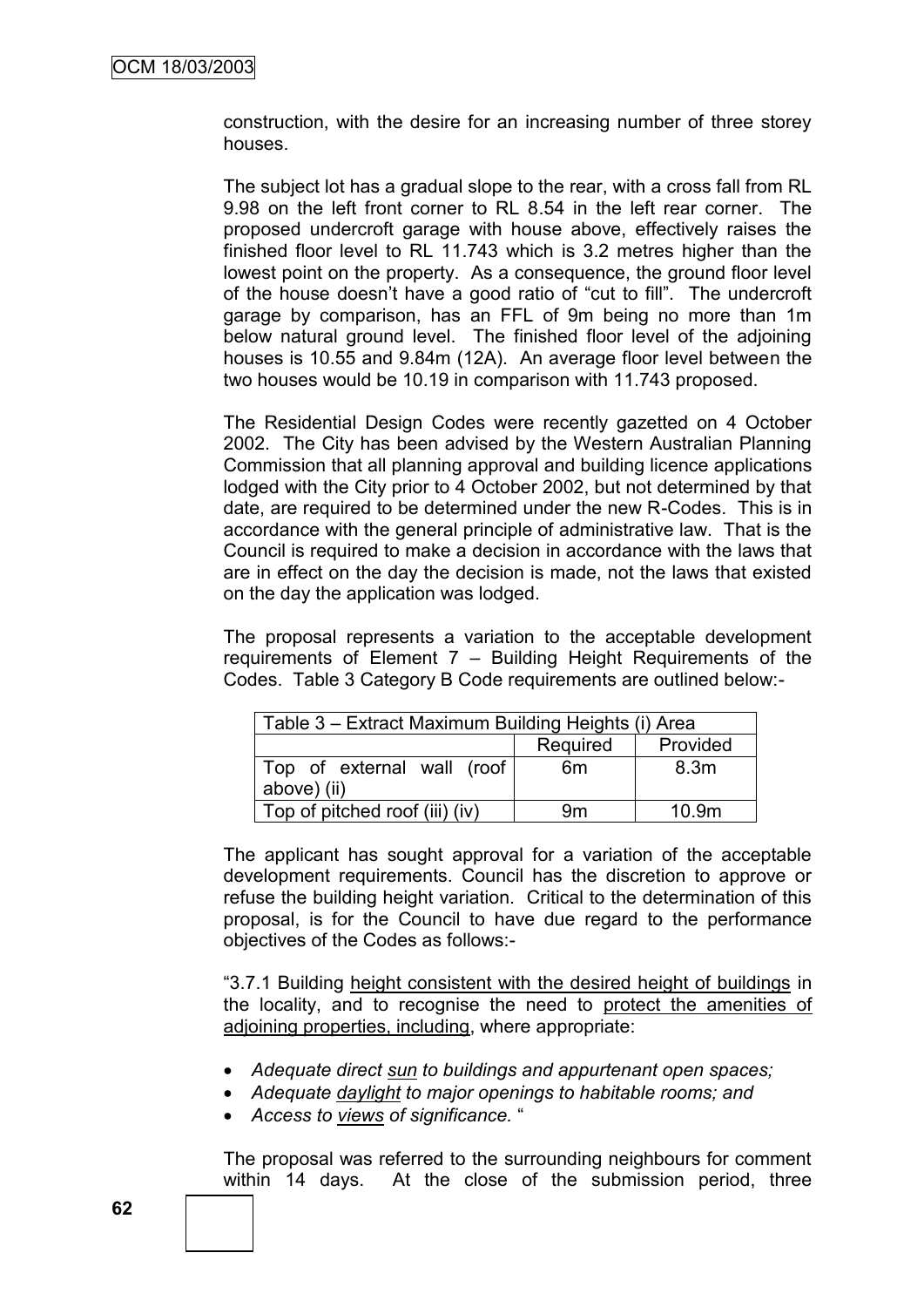submissions were received. Two submissions of objection were received and one submission of no objection. (12B Richardson Rd)

The concerns expressed by the side neighbour at 12A are summarised as follows:-

- The building height would exceed the requirements of the Codes and dominate over the adjoining living area.
- The performance criteria of the Codes identifies the need to protect the amenities of the adjoining properties where appropriate. The development would obliterate the views to Cockburn Sound and therefore does not comply with the Codes.
- The western portion of the ground floor is 2.5m above natural ground level which is unreasonable.
- Page 75 of the Codes requires designers to take into consideration the protection of views enjoyed by neighbours and in some cases, changing their designs which should be the case in this instance.
- The applicant should relocate the dwelling 5.5m from the front boundary (6m average) to increase the rear setback. This will preserve some views.
- Secondly the dwelling ground floor should be lowered to 1.25m above natural ground level. The height will still exceed the Codes but believe this is a fair compromise for both parties.

The objector had incorrectly stated that the house would be generally 12m high from natural ground level and up to 13m high but this is incorrect. (Refer to Table 3)

The neighbour at 9 Richardson Road expressed similar concerns as follows:-

- Excessive volume/scale, building will fill block and form a huge visual barrier, no garden or green relief.
- Over height limit. An exemption will encourage others and force/ encourage those in the back rows to apply to maintain their current views.
- Residents have paid a premium for blocks knowing the height was restricted to 6m. If Council changes this, they are responsible for a huge loss in value of properties.

Views have not traditionally been a valid planning consideration unless these are contained within a town planning scheme. Part 10 of TPS3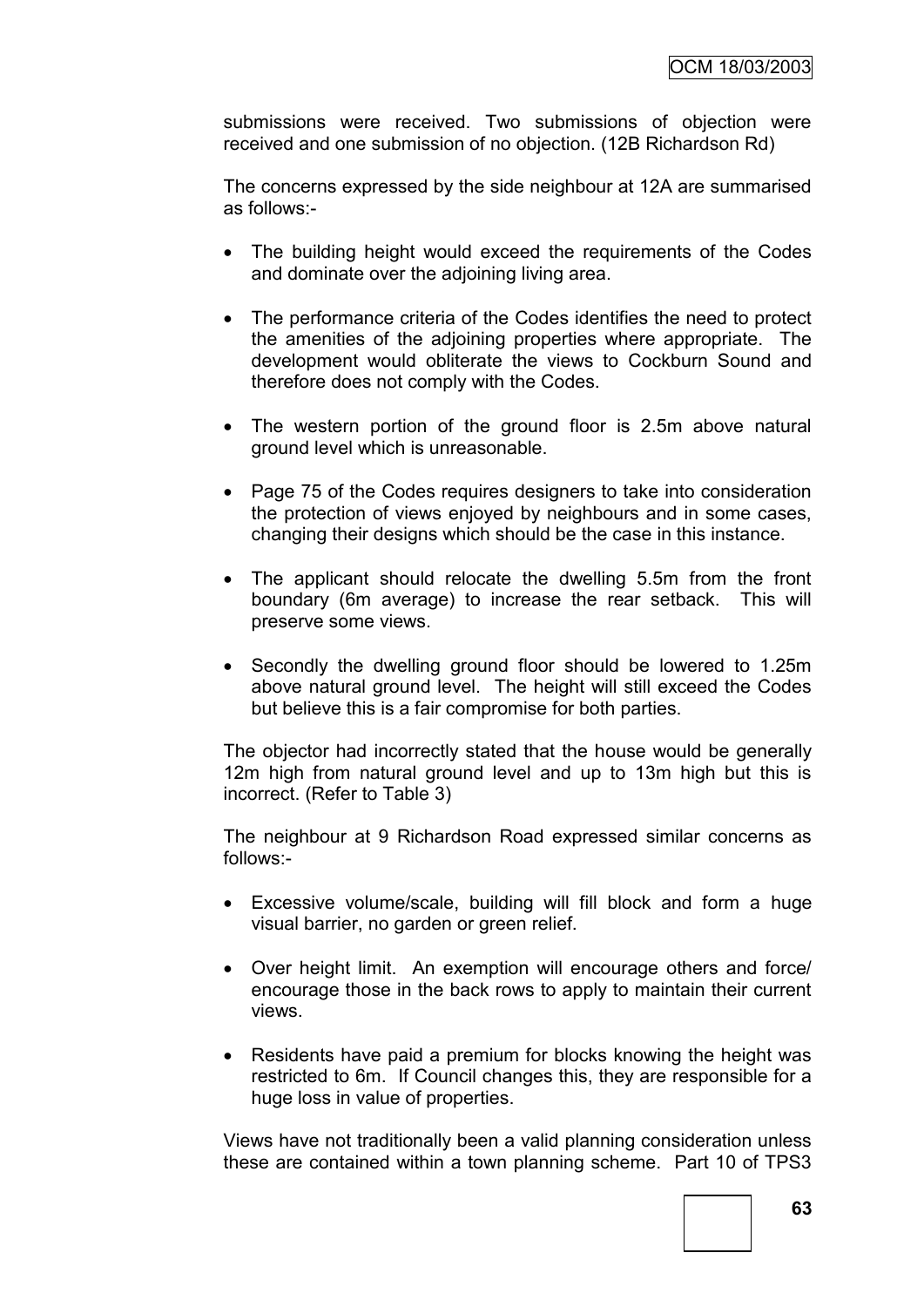doesn"t include any provisions relating to the protection of views but does allow the Council to have regard to the following matters:-

- *(i) the compatibility of the development within its setting;*
- *(o) the relationship of the proposal to develop on adjoining land or on the other land in the locality including but not limited to, the likely effect of the height, bulk, scale, orientation and appearance of the proposal."*

The height of the adjoining development is provided by comparison:-

|                        |                                       | Residence at Residence at 8   Proposed |                  |
|------------------------|---------------------------------------|----------------------------------------|------------------|
|                        | 12A Richardson                        | Richardson                             | House            |
| Top of external   5.4m |                                       | 6.3m                                   | 8.3 <sub>m</sub> |
| wall<br>(roof          |                                       |                                        |                  |
| above) (ii)            | difference $-2.9m$ difference $-2m$   |                                        |                  |
| Top of pitched 7.4m    |                                       | 9.3 <sub>m</sub>                       | 10.9m            |
| roof (iii) (iv)        |                                       |                                        |                  |
|                        | difference $-3.5m$ difference $-1.5m$ |                                        |                  |

From the above table, it is clearly demonstrated that the proposed house has a significant height difference from the adjoining development particularly from the grouped dwellings at 12A. The proposed building height has been justified on the basis that the proposal is consistent with the desired building height in the locality (2 and 3 storeys) but this is dependant upon satisfying the performance criteria of the Codes.

### *Adequate direct sun to buildings and appurtenant open spaces;*

A significant shadow over 10 metres in width would be cast over half of the adjoining lot (12A and 12B) at 12 noon on 21 June (winter solstice). This will reduce direct sun to buildings and open spaces. The impact on open spaces would be mainly experienced along the common driveway but also in the front courtyard to 12A and 12B and ground floor windows.

The proposal also fails to comply with Element 9 – Design for Climate of the Codes where development in the South-west of the State is to be designed so that its shadow cast at midday, 12 June onto any adjoining property does not exceed 25% of lot Coded R25 or lower. A detailed check revealed that almost half of the southern adjoining lot (12A & 12B) would be in shadow and therefore the proposal fails to comply with this standard.

Adequate daylight to major openings to habitable rooms.

There will also be a reduction in the daylight at 12 noon, 21 June to the ground floor habitable rooms to units 12A and 12B.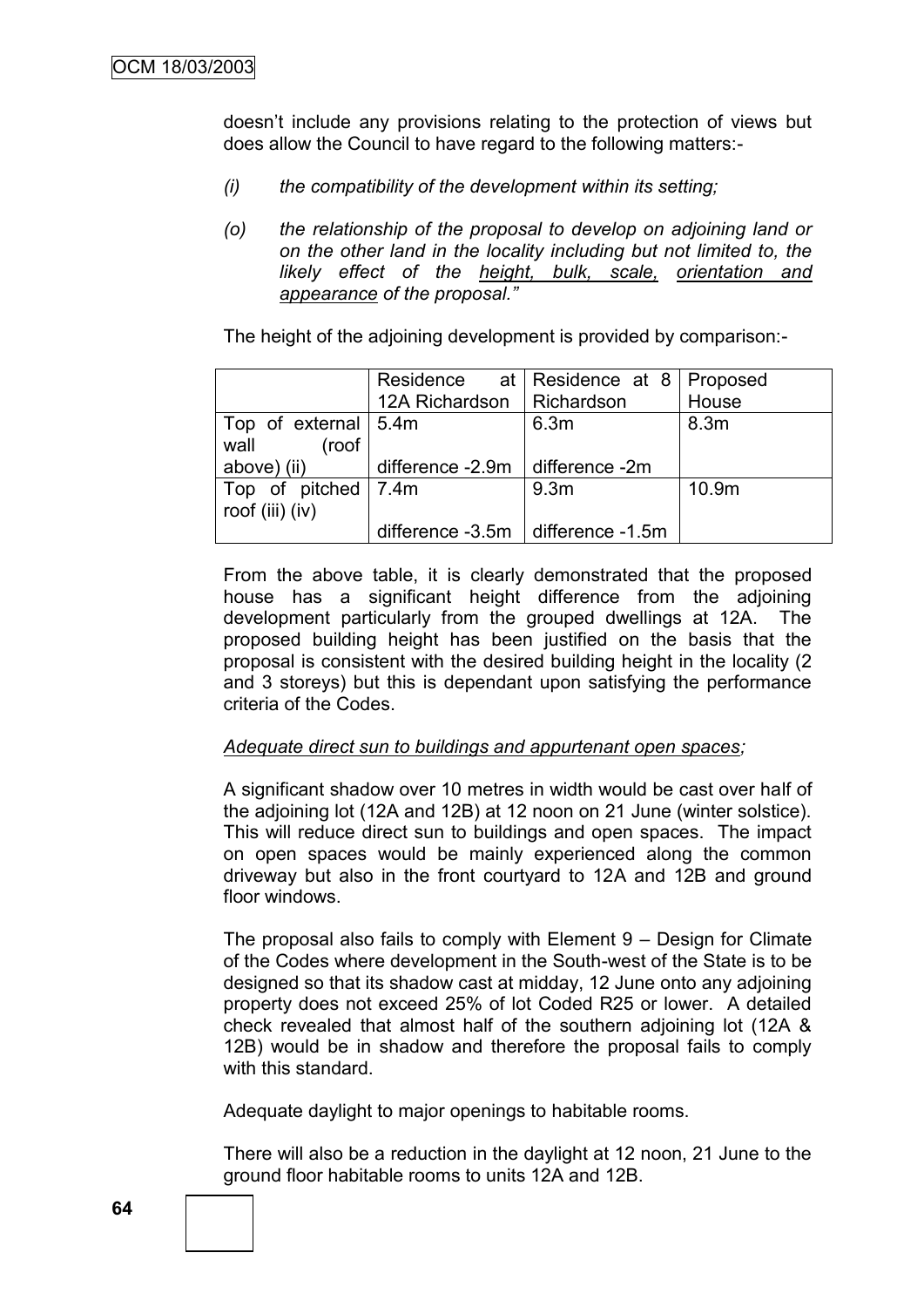### *Access to views of significance*

The proposal also doesn"t take into consideration the impact on the loss of views from 12A which is a valid consideration based on page 75 of the Codes which state:-

*"Because views are an important consideration of amenity enjoyed by people in certain areas, designers should take into account the desirability of protecting views enjoyed by neighbours and, in some cases, modify the design of dwellings accordingly.*

*While the Codes cannot guarantee the protection of views, Council's may exercise a degree of control by primary and secondary street setbacks and height controls – enhanced by Local Planning Policies as permitted under Element 2 and Element 7 respectfully."*

The loss of views from the neighbour on the opposite side of the road can"t be maintained given that a two-storey house is an "as of right" under the Codes. The increased height and bulk is a valid consideration however, where the building would be noticeably higher than the neighbouring houses.

The impact on the views to the adjoining owner at 12A and 12B is a reasonable proposition since their balconies are positioned in a manner that has an outlook down their common driveway and to the rear. Only a slight adjustment to building setback would maintain some of their current views that would be otherwise significantly diminished. This would not be at the loss of privacy to the subject lot. Views in this instance are a valid planning consideration since the adjoining development is designed and oriented to take advantage of its coastal outlook where adjustments to the proposed building can be made within the Codes. It is therefore appropriate and reasonable for the building to be positioned slightly closer to the front boundary to reduce the "funnel effect" of the extensive side boundary wall.

### **Conclusion**

In the absence of any Council Policy, it is recommended that the proposal be modified by reducing the FFL of the ground floor to no higher than 10.55. The proposal should also be setback a minimum of 5.5 metres from the front lot boundary to maintain better coastal aspects to the side neighbours. These measures will reduce the building height and bulk on the side neighbours and reduce the impact on their current level of amenity. In doing so, the proposed building design will not be substantially affected only refined by the changes proposed.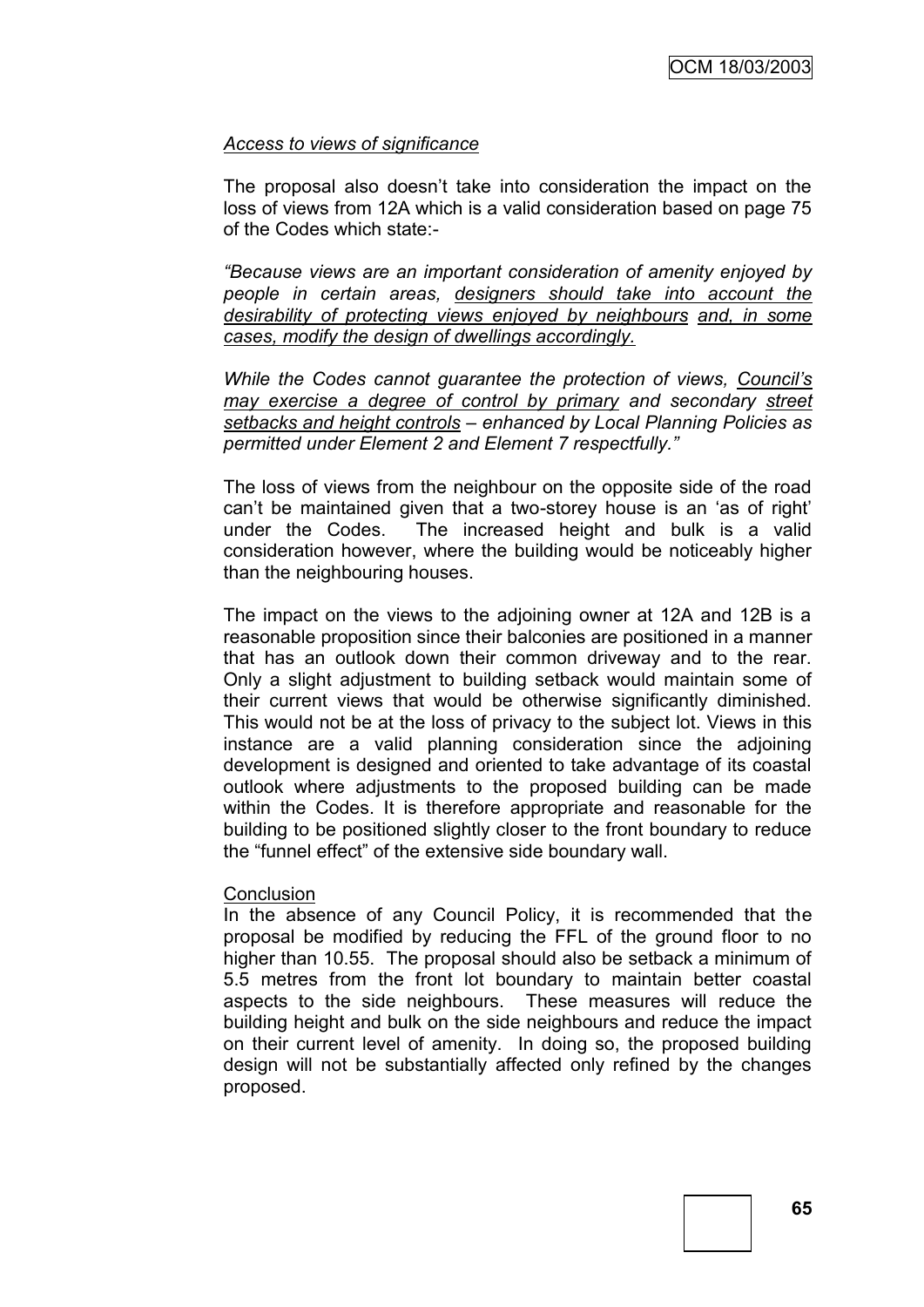## **Strategic Plan/Policy Implications**

The Corporate Strategic Plan Key Result Areas which apply to this item are:-

- 2. Planning Your City
	- *"To ensure that the planning of the City is based on an approach which has the potential to achieve high levels of convenience for its citizens."*

## **Budget/Financial Implications**

Council's decision is appealable. Legal representation will be required if an appeal is lodged with the Tribunal.

### **Implications of Section 3.18(3) Local Government Act, 1995**

Nil.

### **14.11 (MINUTE NO 1957) (OCM 18/03/2003) - PROPOSED STRUCTURE PLAN - LOT 458/501 (EASTERN PORTION) RUSSELL ROAD, SUCCESS - OWNER: IAN DAVIE (UNDER CONTRACT TO AUSTRALAND) - APPLICANT: TAYLOR BURRELL (9638D) (JW) (ATTACH)**

## **RECOMMENDATION**

That Council:

- (1) adopt the proposed Structure Plan for Lots 458 & 501 Hammond Road, Success dated 12 December 2002, subject to the following:
	- 1. Modification of the plan to indicate the elimination of the proposed service road next to the existing Russell Road, and the adjacent development layout being amended to the satisfaction of the Director of Planning and Development.
	- 2. Modification of the plan to indicate the incorporation of the existing Russell Road as part of the proposed road network in the event that future Russell Road being constructed.
	- 3. Modification of the plan to indicate higher density housing in the vicinity of the proposed Mixed Business/R40 lots and public open space.
	- 4. The Structure Plan report being amended to reflect the above requirements.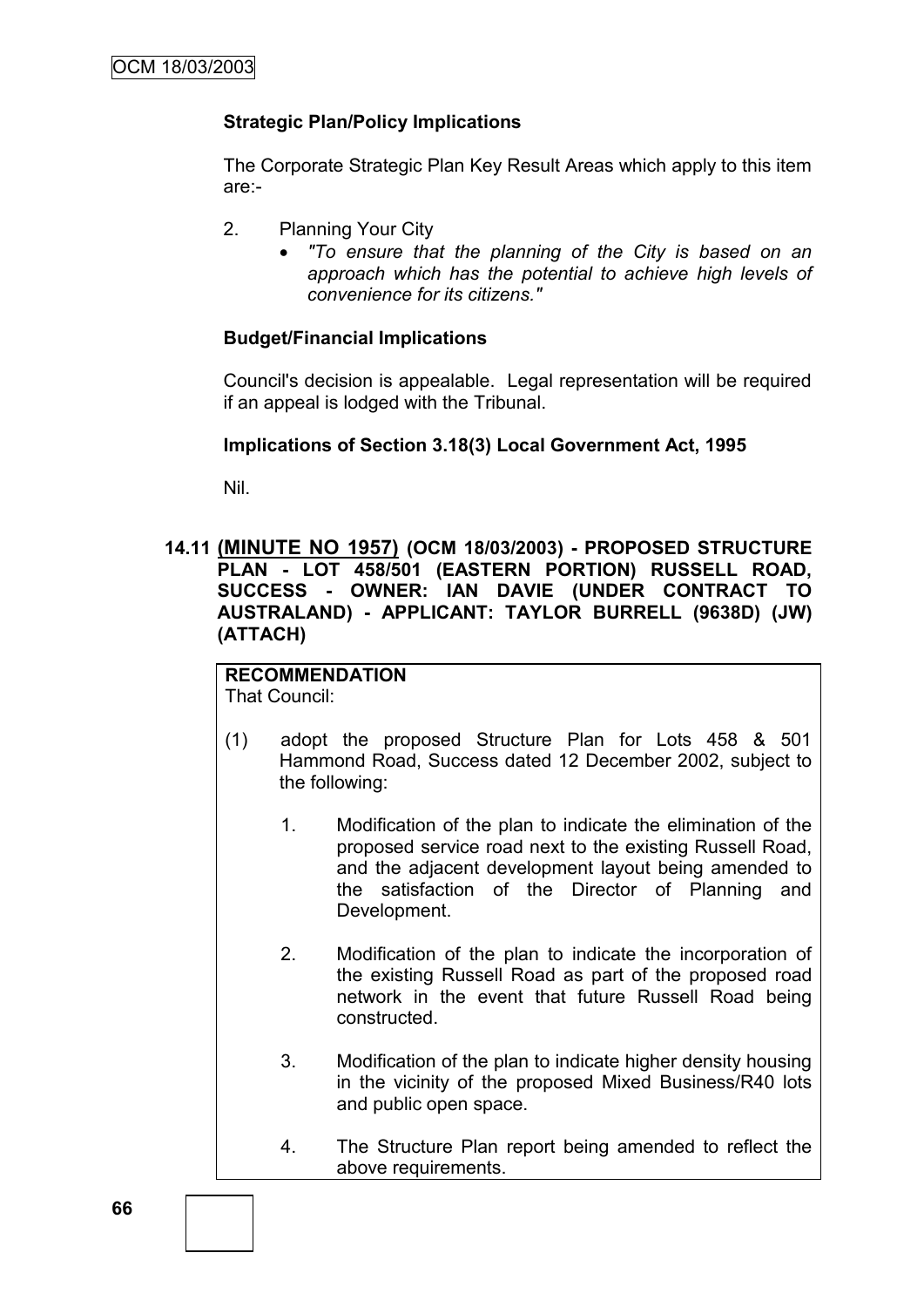- (2) request the applicant to explore the opportunity for rationalizing the public open space and the adjacent development layout by incorporating the drainage reserve 2054 Russell Road as part of the required POS provision;
- (3) advise the applicant that 8% public open space as proposed is accepted on the basis that the 2% cash in lieu is used to upgrade the adjoining reserve which Council proposes to have revested as a recreation area;
- (4) advise the applicant that the following requirements will need to be addressed through the subdivision process:
	- 1. The subdivider undertaking an assessment of soil conditions prevailing on the site to determine the extent and severity of any contamination that may have resulted from previous use of the land for market gardening and should contamination be evident, a Site Remediation and Validation Report shall be produced in consultation with the Department of Environmental, Water and Catchment Protection"s Contaminated Site Branch.
	- 2. The subdivider shall prepare and implement a Drainage and Nutrient Management Plan for the subdivision, which shall be consistent with the South Jandakot Drainage Management Plan and the Environmental Management Programme for the South Jandakot Drainage Scheme, and the draft Southern Suburbs District Planning Area-Russell Road Arterial Drain Scheme Report prepared by David Wills and Associates.
	- 3. The subdivider shall prepare a Public Open Space Development and Management Plan, which needs to provide landscaping, earth works, drainage and public amenity facilities. The Plan should reflect the use of native plants.
	- 4. The road reserves and pavements widths to be designed in accordance with Council Policy APD30 – "Road Reserve and Pavement Standards".
	- 5. Groundwater availability in this region may be limited and it is suggested the applicant liaise with the Water and Rivers Commission in this regard.
	- 6. Subdivision proposals for the subject land will attract conditions requiring contributions towards the construction of Hammond and Russell Road in accordance with Development Contribution Plan 2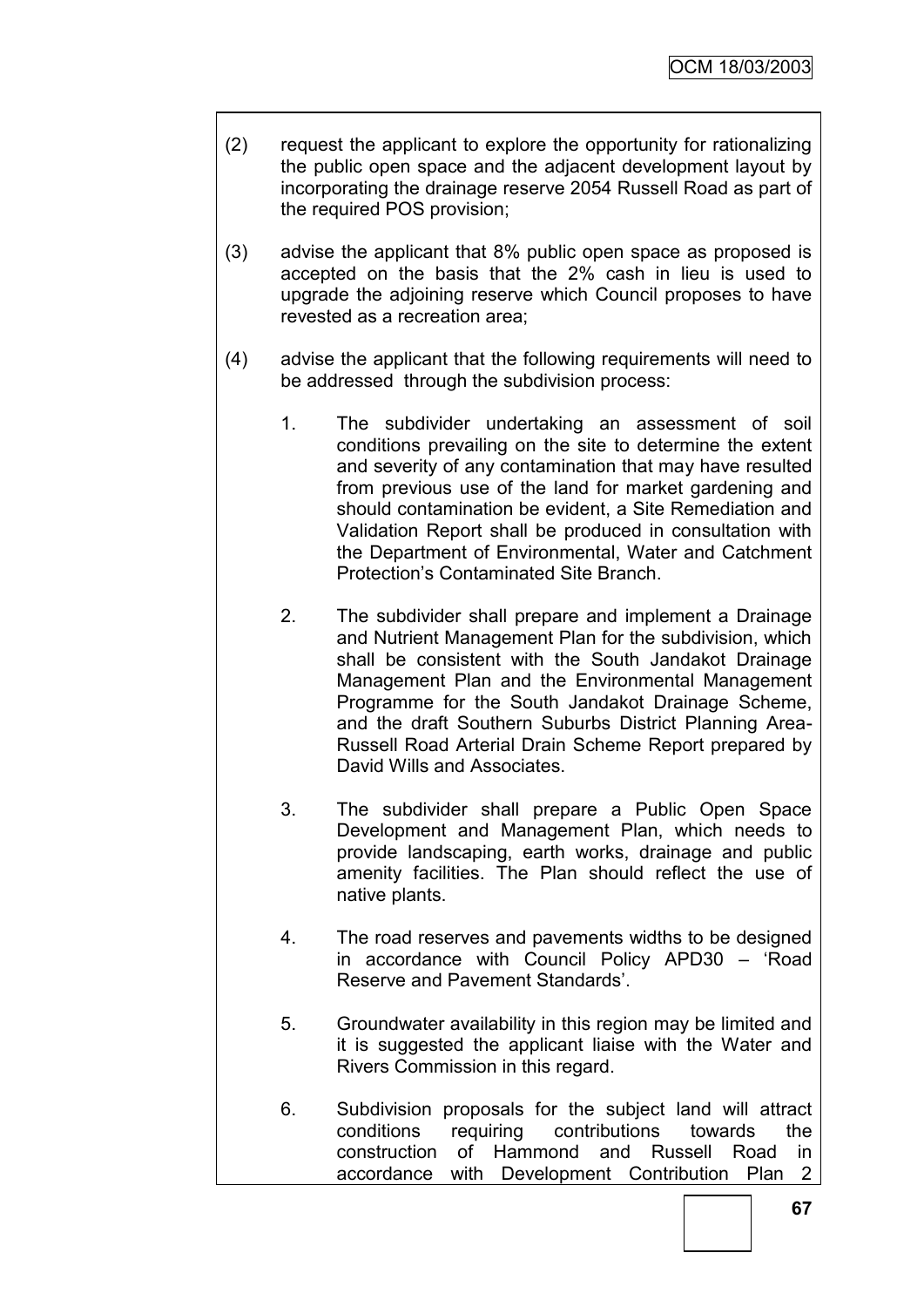(Success Lakes).

- 7. Detailed area plans are required to be prepared for all land indicated on the Structure Plan for Mixed Business development in accordance with the requirements of Council"s Planning Scheme. In addressing these requirements, particular attention needs to be paid to the interface of commercial and residential development, land use control, relationship with Russell Road, local road design, traffic, pedestrian and cyclist safety, site access and other associated engineering requirements.
- 8. Detailed area plans are required to be prepared for all laneway lots.
- 9. Subdivision proposals for land adjacent to future Hammond Road and existing Russell Road will need to address noise and safety issues associated with these roads, given their role as designated freight routes.
- (5) adopt the Schedule of Submissions as contained in the Agenda attachment;
- (6) request DOLA to change the vesting of that portion of reserve 2054 Russell Road not being acquired by Australand from Drainage to a reserve for Recreation and Drainage; and
- (7) advise the Western Australian Planning Commission and those persons who made a submission of Council"s decision.

## **COUNCIL DECISION**

MOVED Clr L Humphreys SECONDED Clr M Reeve-Fowkes that the recommendation be adopted.

## **CARRIED 8/0**

## **Background**

| MRS:     | Urban                               |
|----------|-------------------------------------|
| DZS:     | Development Zone and falls within   |
|          | Development Area 8, and Development |
|          | Contribution Area 2.                |
| Vacant   |                                     |
| 6.3374ha |                                     |
|          |                                     |
| N/A      |                                     |
|          |                                     |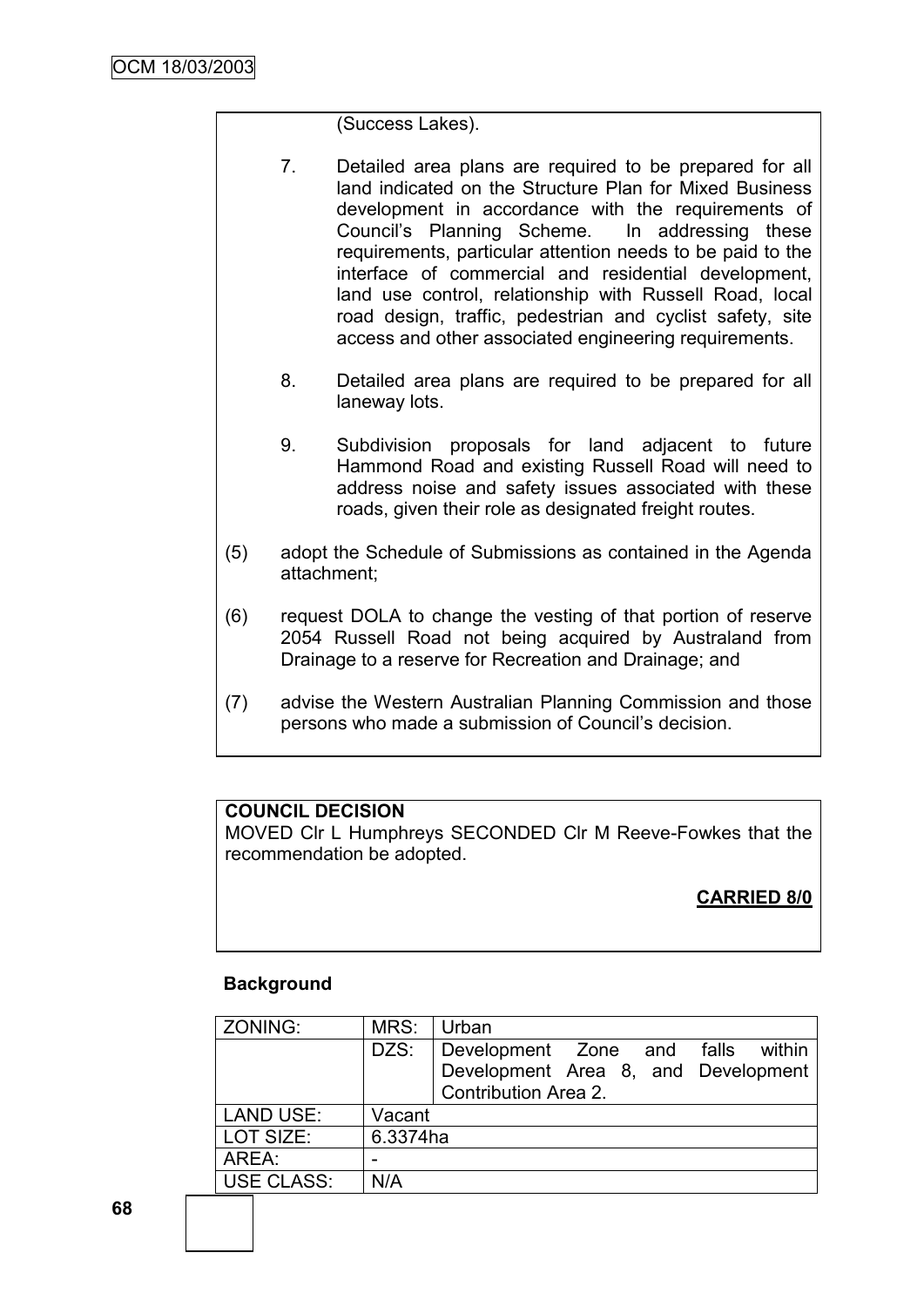This report concerns a proposed structure plan prepared by Taylor Burrell on behalf of Australand Holdings Ltd for land located within the Success Lakes Development area. (See agenda attachment A for proposal location details).

The subject land falls within the Southern Suburbs District Structure Plan (SSDSP) Stage 1 area. The Structure Plan was submitted in December 2002 for consideration. Staff, acting under the delegated authority of Council (APD 42), determined that the proposal was suitable to be advertised for public comment.

#### **Submission**

The submitted Structure Plan was prepared for the eastern portion of Lots 458 & 501 Hammond Road, Success. It proposes the development of a residential estate on approximately 6 hectares of land located north of the Frankland Springs Estate. (See agenda attachment B)

The structure plan area is primarily designated R20 residential uses, with the south-eastern corner designated Mixed Business/R40 in accordance with the Southern Suburbs District Structure Plan.

The structure plan proposal was advertised for public comment for a period of 28 days, with the comment period concluding on 7 February 2003. Owners of property near the subject land and various agencies and servicing authorities were invited to comment by letter. The local newspapers circulating in the locality carried advertisements of the proposal. A total of five submissions were received including comments from DPI, W&RC, Water Corporation, Alinta Gas, and Development Planning Strategies. A schedule of submissions and the recommended responses is included in the Agenda attachments.

Following the discussion between Council"s planning officers and the proponent, a revised structure plan was received on 25 February 2003, which shows the inclusion of the additional areas of R25 in the vicinity of the Mixed Business/R40 and public open space (see agenda attachment C). Further modifications including the treatment and use of existing Russell Road and possible extension of POS on drainage land to the south were discussed on 27 February and need to be reflected on a revised Local Structure Plan.

#### **Report**

The proposed Structure Plan is generally acceptable to the various agencies consulted and meets most planning criteria for a proposal of this type. There are however, two outstanding issues that require consideration as follows: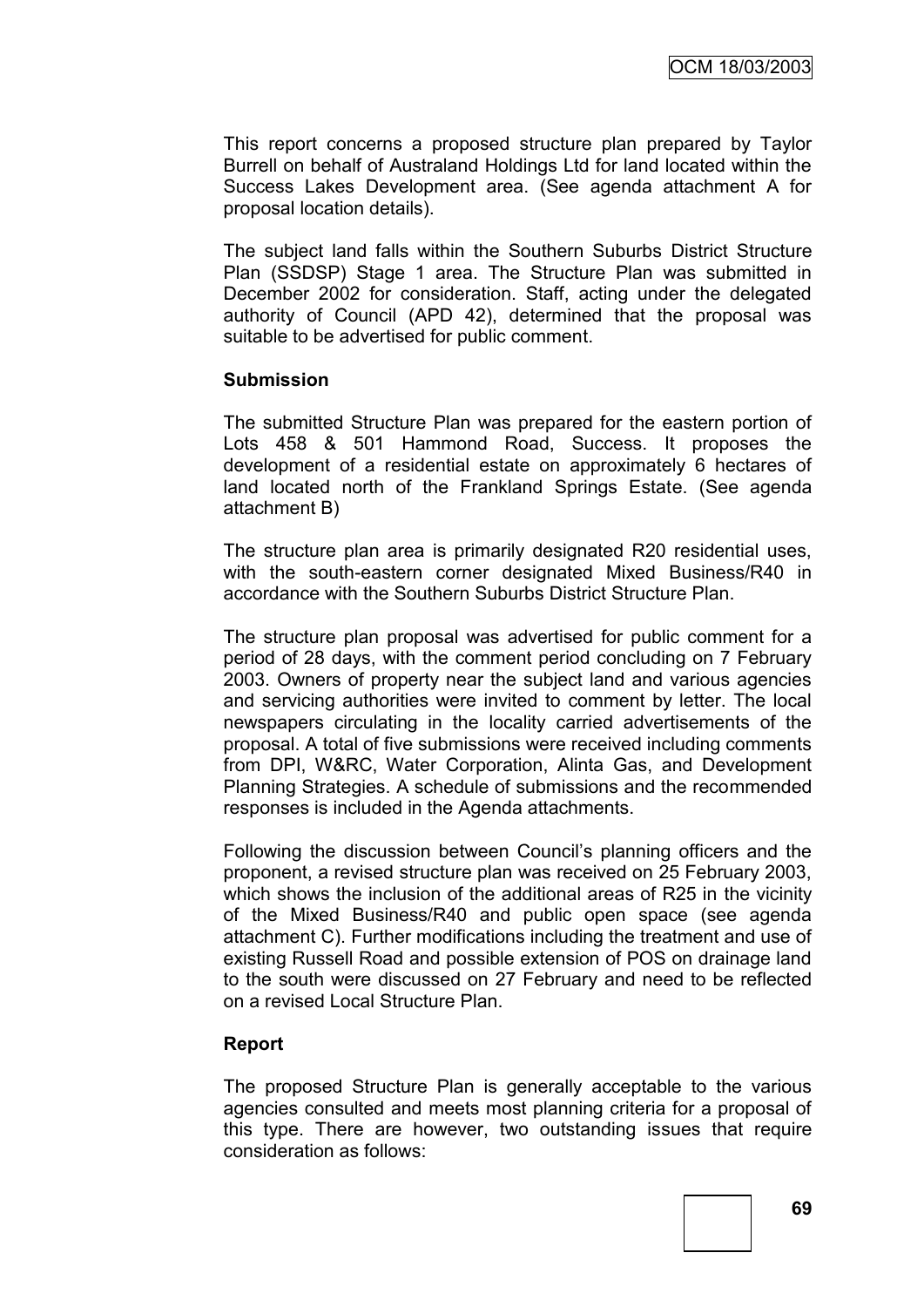#### Public Open Space Provision

The proposal provides 0.507 hectares of parkland adjacent to Council"s existing drainage reserve in the south-western portion of the site, which equates to 8% of the nett subdividable area. The 8% POS provision is below Council"s traditional requirement for 10% POS provision, which has been applied to the development of the adjoining sites (eg. Parkwind and Frankland Structure Plans) and other Council"s development areas.

In the letter dated 25/02/2003, the applicant however indicated that it is prepared to contribute the additional 2% POS as cash in lieu with the funds contributing towards the development of the drainage reserve adjacent to the POS. The City considered this arrangement is acceptable given that there is a possibility to rationalise the required POS provision by incorporating portion of the drainage reserve as part of POS, and revest the remaining portion for Recreation purposes. Developing and upgrading the DOLA drainage reserve will optimise an opportunity to develop an integrated and high standard POS area at the corner of the future Hammond Road and Russell Road by incorporating the POS provided under the subject proposal, the drainage reserve 2054 and the proposed POS as shown in the adopted Frankland Spring Structure Plan. The City has conveyed its consideration to the proponent at the meeting held on 27 February 2003 and has requested the proponent further explore the opportunity to achieve a rationalized POS provision and development layout in consultation with the Council.

#### Existing Russell Road

The advertised structure plan shows service road adjacent to the existing Russell Road to provide access to the future subdivision. This is based on the proponent's consideration of the current controlled access to the existing Russell Road, as the alignment and construction of the future Russell Road realignment is yet to be determined. Although Council officers support the controlled access to the existing Russell Road before realignment is constructed, it is strongly recommended that as a long term planning solution, the existing Russell Road be incorporated as part of the road network to provide a more rational movement network and land use plan. It should also be noted that the high voltage power lines along the road reserve restrict the chances of converting the existing Russell Road into other land uses in the future. It is therefore recommended the road layout be modified to eliminate the service road and, as the short term solution, the proposed north-south direction roads be extended to the existing Russell Road reserve and be closed as temporary culs-de-sac to provide the direct access to future subdivision. Appropriate landscaping and uniform fencing along the proposed lot boundaries abutting the existing Russell Road shall be provided as conditions during the subdivision process, to control the direct access to the existing Russell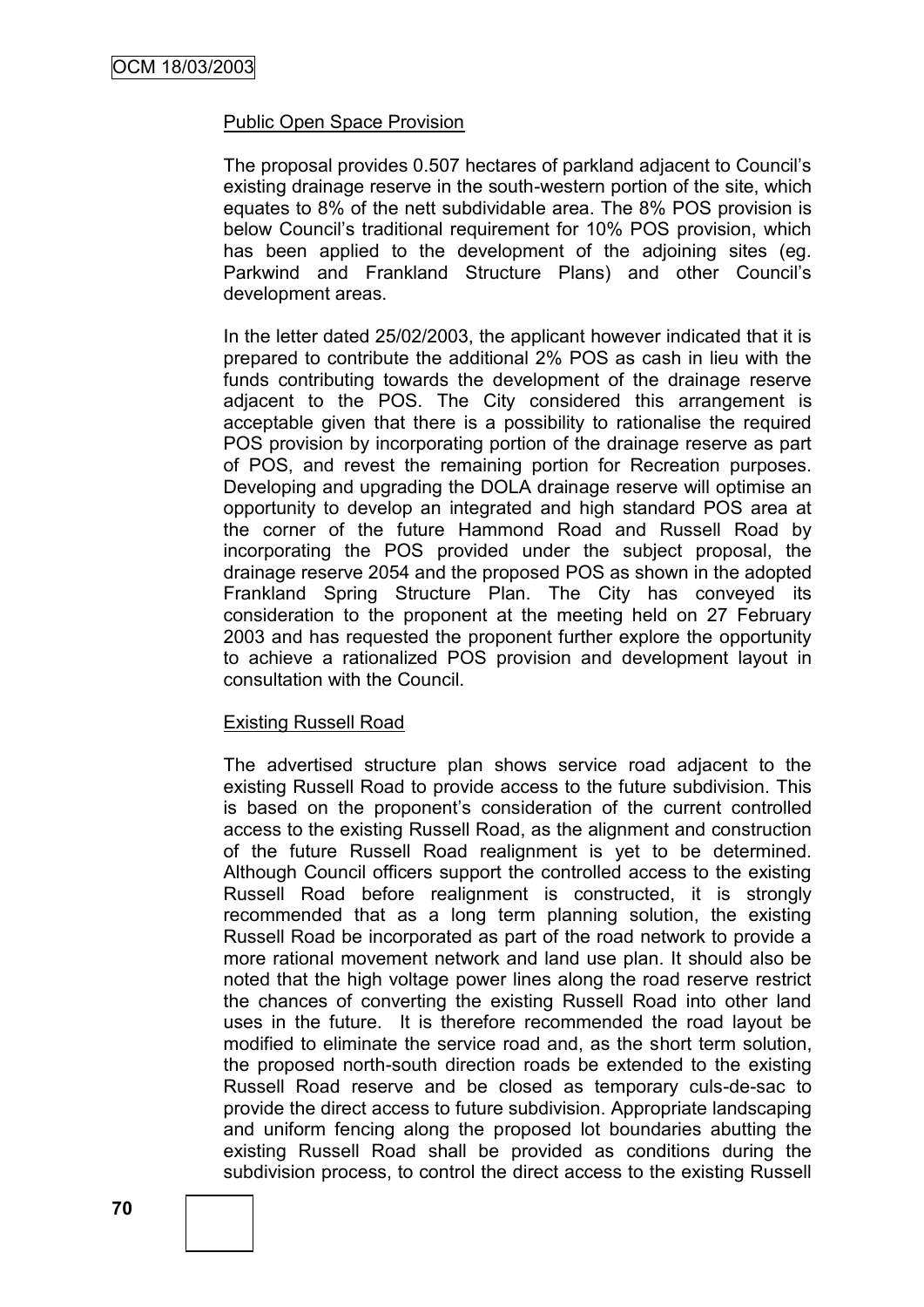Road. In the event that the future Russell Road being constructed, the existing Russell Road can then be incorporated into the movement network and provides direct access to the development area.

It is recommended that Council approve the subject Structure Plan with appropriate conditions related to the POS provision and service road issues detailed above.

#### **Strategic Plan/Policy Implications**

The Corporate Strategic Plan Key Result Areas which apply to this item are:-

- 2. Planning Your City
	- *"To ensure that the planning of the City is based on an approach which has the potential to achieve high levels of convenience for its citizens."*
	- *"To ensure that the development will enhance the levels of amenity currently enjoyed by the community."*
	- *"To foster a sense of community within the district generally and neighbourhoods in particular."*
- 3. Conserving and Improving Your Environment
	- *"To conserve the quality, extent and uniqueness of the natural environment that exists within the district."*
	- *To ensure that the development of the district is undertaken in such a way that the balance between the natural and human environment is maintained."*
- 5. Maintaining Your Community Facilities
	- *"To construct and maintain roads, which are the responsibility of the Council, in accordance with recognised standards, and are convenient and safe for use by vehicles, cyclists and pedestrians."*
	- *"To construct and maintain parks which are owned or vested in the Council, in accordance with recognised standards and are convenient and safe for public use."*

The Planning Policies which apply to this item are:-

- SPD4 'Liveable Neighbourhoods'
- APD4 Public Open Space
- APD20 Design Principles for Incorporating Natural Management Areas Including Wetlands and Bushlands in Open Space and / or Drainage Areas
- APD28 Public Open Space Credit Calculations
- APD30 Road Reserve and Pavement Standards
- APD31 Detailed Area Plans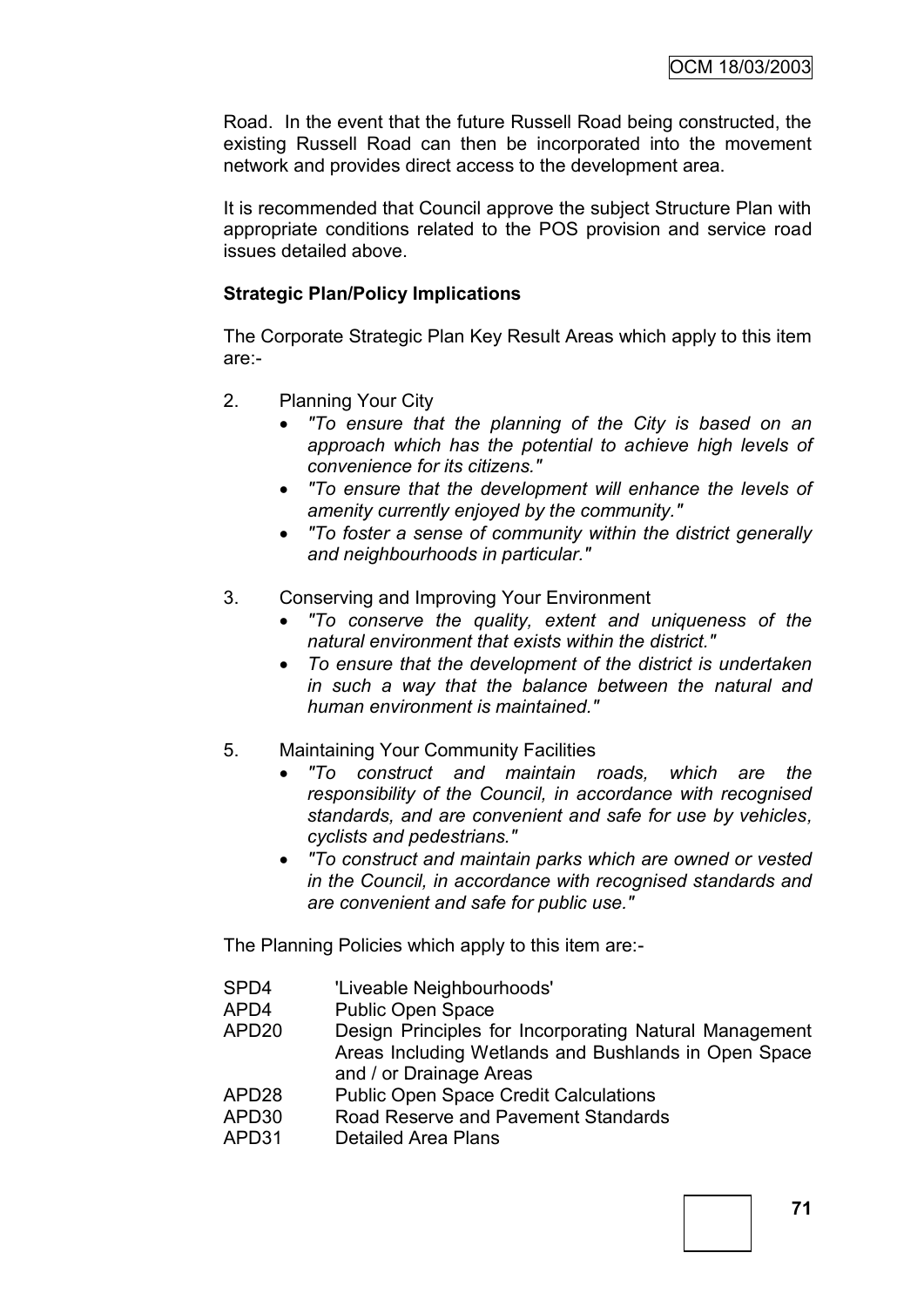## **Budget/Financial Implications**

N/A

## **Legal Implications**

Nil.

## **Community Consultation**

Advertised for public comment from 9 January 2003 to 7 February 2003 in local papers and adjoining owners and relevant authorities were sent letters advising the proposal.

#### **Implications of Section 3.18(3) Local Government Act, 1995**

Nil.

## **15. FINANCE AND CORPORATE SERVICES DIVISION ISSUES**

## **15.1 (MINUTE NO 1958) (OCM 18/03/2003) - LIST OF CREDITORS PAID (5605) (KL) (ATTACH)**

#### **RECOMMENDATION**

That Council receive the List of Creditors Paid for February 2003, as attached to the Agenda.

#### **COUNCIL DECISION**

MOVED Clr L Humphreys SECONDED Clr M Reeve-Fowkes that the recommendation be adopted.

**CARRIED 8/0**

#### **Background**

It is a requirement of the Local Government (Financial Management) Regulations 1996, that a List of Creditors be compiled each month and provided to Council.

#### **Submission**

N/A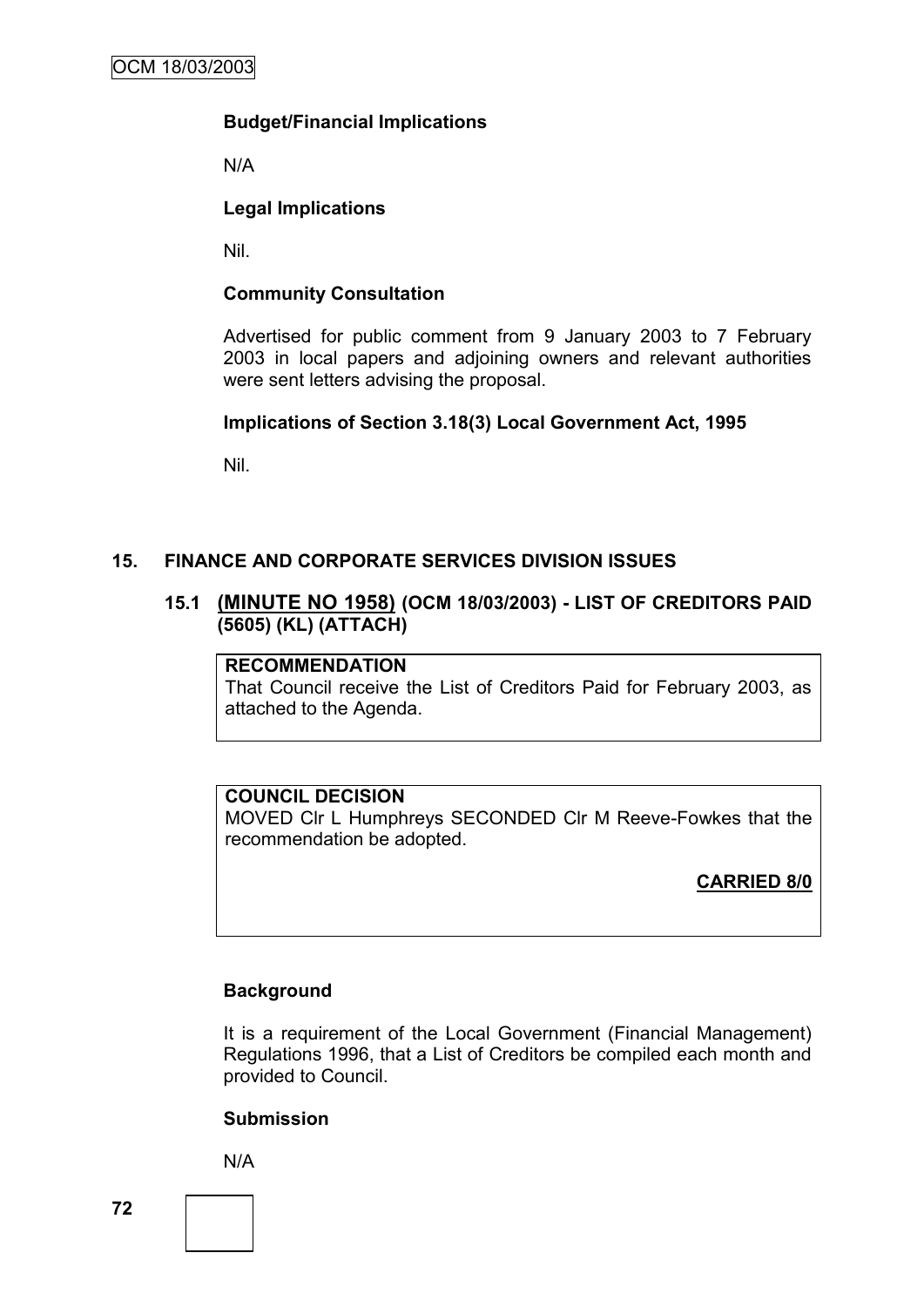### **Report**

N/A

**Strategic Plan/Policy Implications**

N/A

**Budget/Financial Implications**

N/A

**Legal Implications**

N/A

**Community Consultation**

N/A

**Implications of Section 3.18(3) Local Government Act, 1995**

Nil.

## **15.2 (MINUTE NO 1959) (OCM 18/03/2003) - VARIOUS DEBTS - WRITE OFF (5651) (KL)**

## **RECOMMENDATION** That Council write off the following debts:

- (1) owed by West Coast Down Under Horizontal Boring, the sum of \$392.00; and
- (2) owed by Andrew Metes, the sum of \$685.20.

**TO BE CARRIED BY AN ABSOLUTE MAJORITY OF COUNCIL**

## **COUNCIL DECISION**

MOVED Clr A Tilbury SECONDED Clr L Humphreys that the recommendation be adopted.

# **CARRIED BY ABSOLUTE MAJORITY OF COUNCIL 8/0**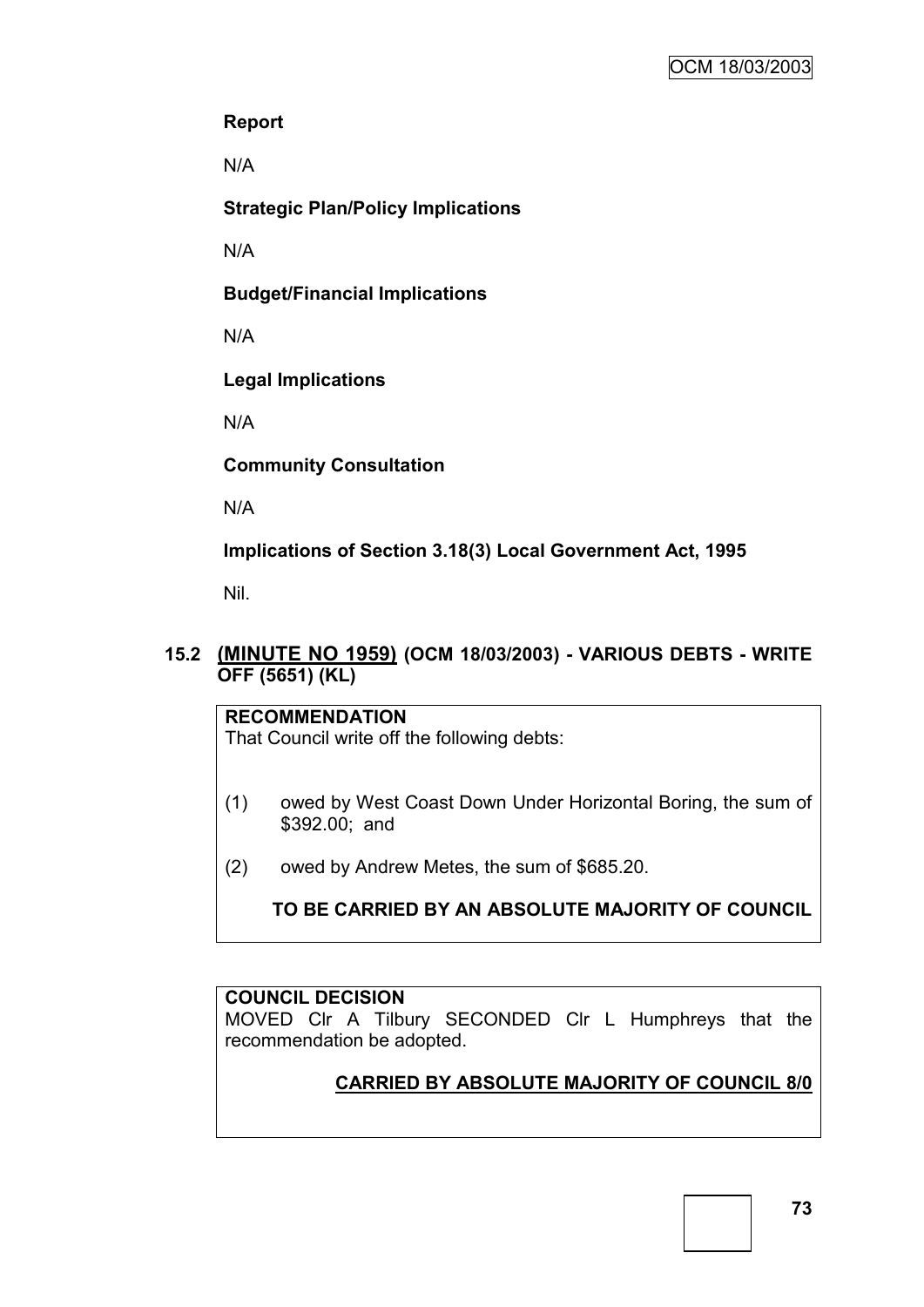## **Background**

Council's Auditors have, in the past, suggested that where all avenues for the recovery of outstanding debts have been fully examined and exhausted that those debts be removed from the Debtors Ledger.

#### **Submission**

N/A

#### **Report**

#### West Coast Down Under Horizontal Boring

This debt relates to private works undertaken on request of the company to carry out concrete and bitumen reinstatements in Hamilton Hill. When the debt became overdue, the Debtor's Clerk was informed that the company was in liquidation under the administration of Clout and Associates.

A conversation with the liquidator revealed that they had resolved to wind the business up and no pay-outs would be received by the Creditors. Given that there is no chance of the money being recovered, the debt owing of \$392.00 should be written off.

#### Andrew Metes

The debt incurred relates to Centenary Hall hire expenses from the month of June 2002 to September 2002, when Mr Metes finished using the Centenary Hall. He commenced usage of the hall in April 2002.

A letter was sent to Mr Metes giving him the City of Cockburn's bank account details so that he could deposit the money directly into Council's account, regardless of his location. The first and only payment received was on 12 September 2002, when he arranged for a total of \$300.00 to be deposited into the City of Cockburn's bank account.

When further attempts to chase payment from Mr Metes by phone calls and letters failed, the matter was forwarded to Dunn and Bradstreet. Their efforts to date have also been unsuccessful.

What makes this debt unlikely to be able to be recovered, is that the only contact telephone number available was Mr Metes" mobile number, which has now been disconnected. His service address was a post office box and there is no phone listing for him in the white pages, making it impossible to contact or trace him.

A total of \$150.00 which Mr Metes paid as a bond for use of the hall has been forfeited to the City of Cockburn.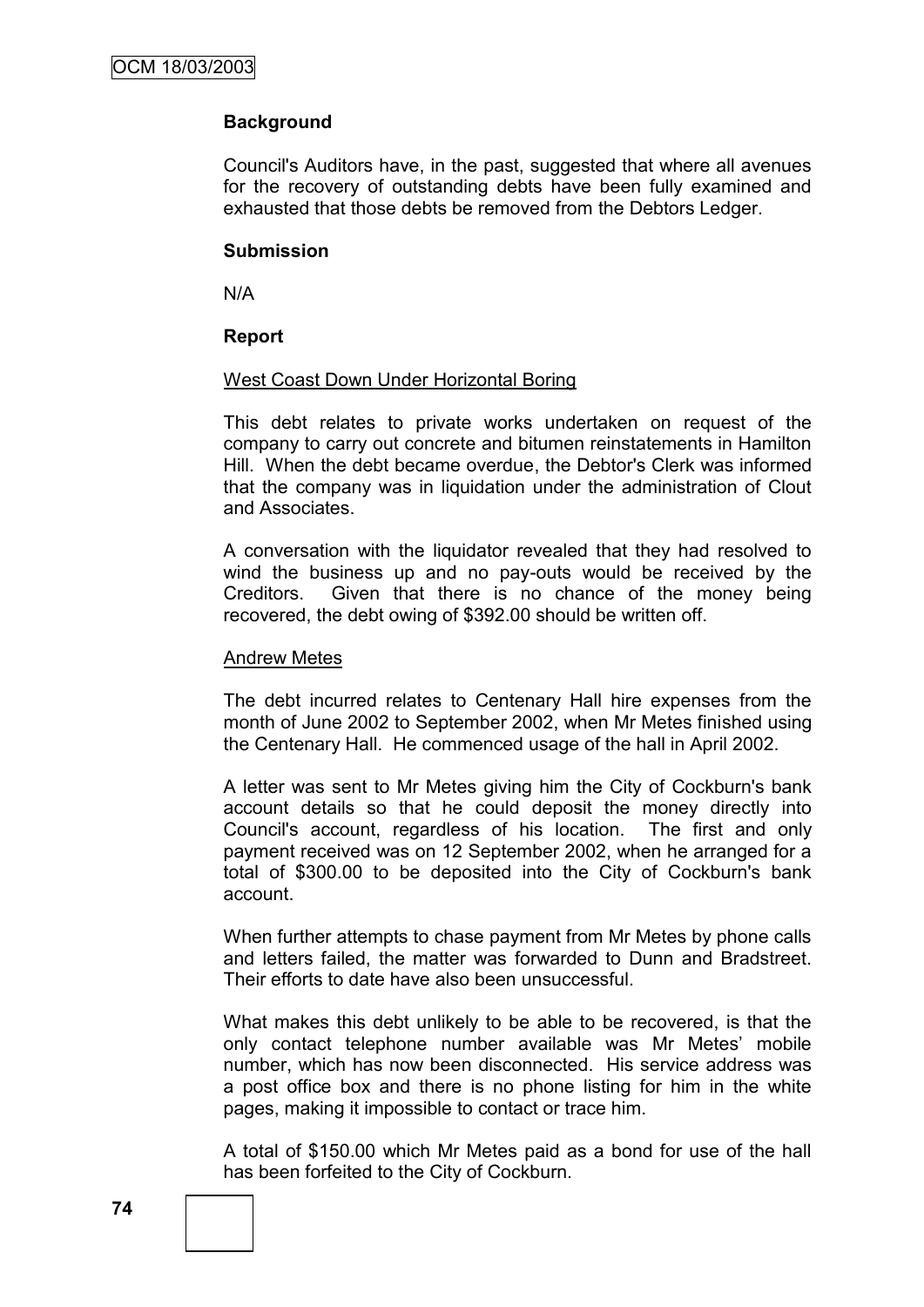The current arrangement for regular users of Council Halls is for invoicing to be done monthly. Regular users tend to be Community Groups or individuals offering a specific service such as Karate lessons. A flexible attitude is taken with user payments to minimise inconvenience and punitive action. A change to this arrangement will undoubtedly result in the number of community organisations and individuals having their rights to the use of halls revoked. There are numerous users of Council Halls and regularity of payments is closely monitored.

## **Strategic Plan/Policy Implications**

1. Managing the City *Managing the City in a competitive, open and accountable manner.*

## **Budget/Financial Implications**

Outstanding debts to Council totalling \$1,077.20.

#### **Legal Implications**

Debts which are non-recoverable require Council's authorisation under the provisions of the Local Government Act, Section 6.12(1)(c).

## **Community Consultation**

N/A

## **Implications of Section 3.18(3) Local Government Act, 1995**

Nil.

## **16. ENGINEERING AND WORKS DIVISION ISSUES**

**16.1 (MINUTE NO 1960) (OCM 18/03/2003) - ENTRY STATEMENT SIGNAGE/ARTWORK - PHOENIX ROAD, SPEARWOOD (2201177; 450005) (AC) (ATTACH)**

# **RECOMMENDATION**

That Council:-

(1) re-allocate \$33,670 (Account Number 5026) set-aside in the 2002/2003 financial year Budget, for the purpose of establishing reticulation in the median strip of Phoenix Road, to establishment of an Entry Statement sign/artwork in Phoenix Road, west of Stock Road, identifying the locality of Spearwood;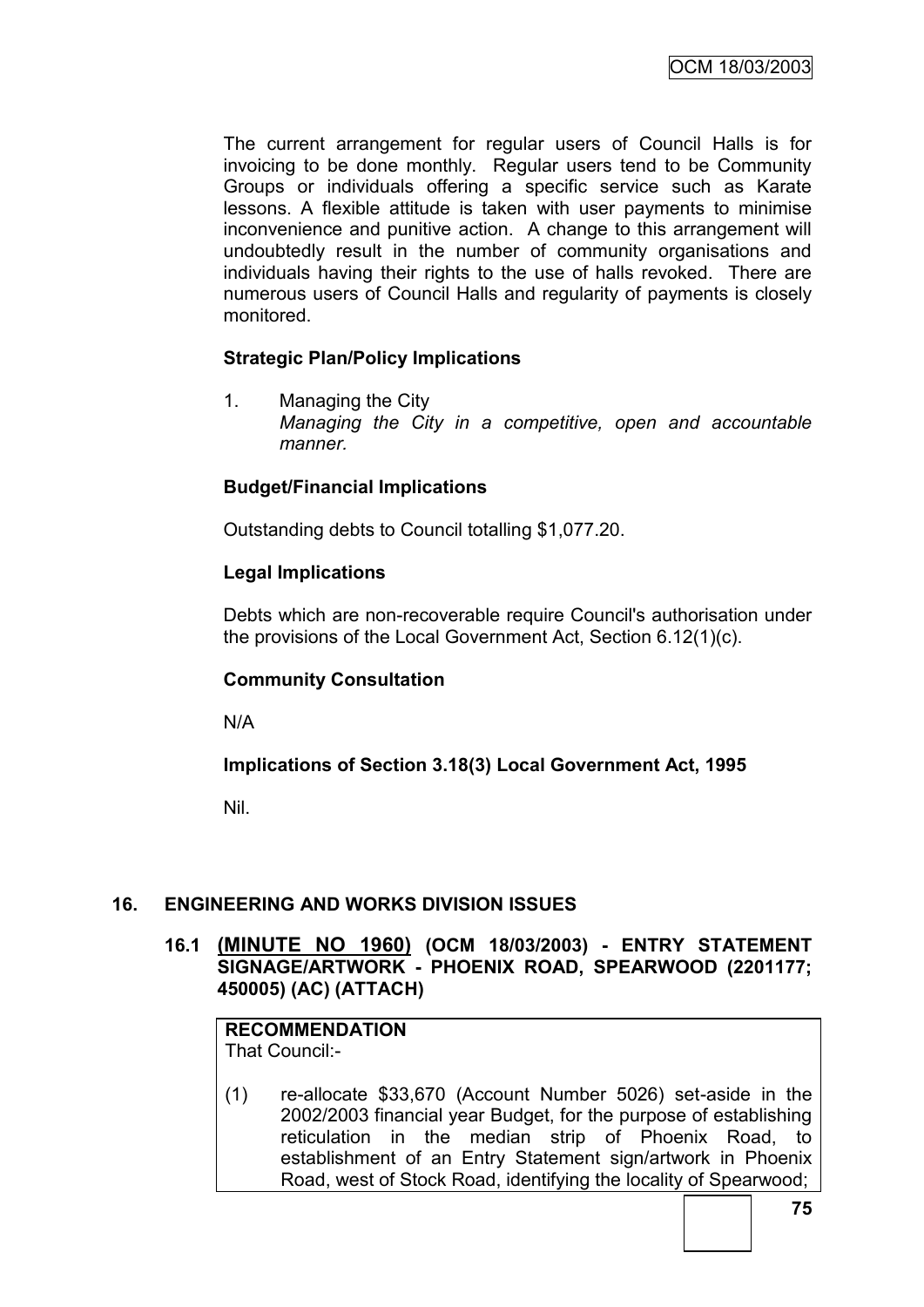- (2) establish a contract between the City of Cockburn and the School of Art and Design Central Metropolitan College of TAFE to develop the design and install the selected design at the nominated site; and
- (3) nominate the Cultural Advisory Committee to recommend the sign of the entry statement.

## **TO BE CARRIED BY ABSOLUTE MAJORITY OF COUNCIL**

## **COUNCIL DECISION**

MOVED Clr L Humphreys SECONDED Clr I Whitfield that Council:-

- (1) re-allocate \$33,670 (Account Number 5026) set-aside in the 2002/2003 financial year Budget, for the purpose of establishing reticulation in Phoenix Road, to establishment of an Entry Statement sign/artwork in Phoenix Road, west of Stock Road, identifying the locality of Spearwood;
- (2) establish a contract between the City of Cockburn and the School of Art and Design Central Metropolitan College of TAFE to develop the design and install the selected design at the nominated site; and
- (3) nominate the Cultural Advisory Committee to recommend the sign of the entry statement.

## **CARRIED BY ABSOLUTE MAJORITY OF COUNCIL 8/0**

#### **Explanation**

By not restricting the placement to just the median strip, allows staff the option to put the reticulation on the verge if necessary.

#### **Background**

At the time of budget preparation for the 2001/2002 Financial Year, \$40,000 was approved for the provision of a water source, irrigation and grassing to the median island of Phoenix Road from Stock Road to Rockingham Road. Subsequent investigation and preliminary planning for the project indicated that these funds would be insufficient for the purpose.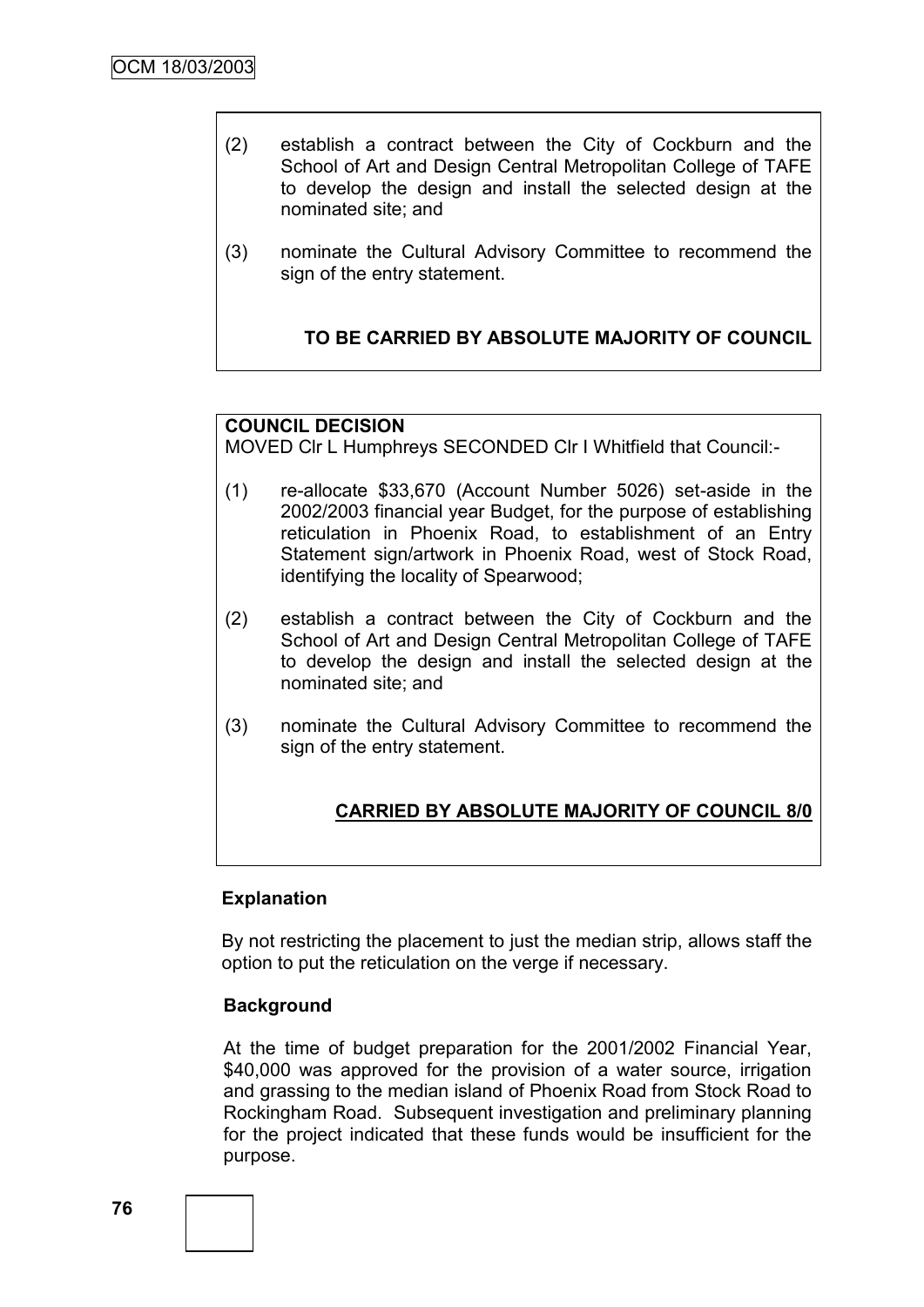At the budget discussion workshop, there was a view expressed that an entry statement could be installed at the Stock Road/Phoenix Road intersection.

Construction of the entry statement artwork at the intersection of Stock Road and Phoenix Road was dependent upon approval being granted from Main Roads Western Australia, the authority that has jurisdiction over land at this location. On 12 November 2002, Main Roads Western Australia formally advised the City that its application to display artwork within the road reserve was declined.

Reasons given for declining the application were:

- 1. Stock Road is a high speed control access road with a large volume of traffic.
- 2. Artwork would distract motorists and also cause the vehicles to stop to allow pedestrians to walk around.
- 3. The art works do not appear to be frangible, the bricks may give way but the steel pipe bolted to the concrete footing appears to be a solid object.
- 4. The City of Cockburn already has an entry statement located in the road reserve at the intersection of Stock and Winterfold Road.

#### **Submission**

N/A

## **Report**

As a consequence of Main Roads Western Australia declining to approve installation of the entry statement artwork at the intersection of Stock and Phoenix Roads, Officers from the City investigated alternative locations within the vicinity of the intersection that may be suitable. A site in the central median of Phoenix Road, approximately 100 metres west of the intersection with Stock Road, has been identified as a potentially suitable site for an entry statement sign/ artwork. However, of importance to note is that the concept design for the original location is not suitable for installation at this site, because the land rapidly slopes away to the south.

Coincidentally, Mr. Tony Jones, a lecturer at the School of Art and Design Central Metropolitan College of TAFE, contacted the City during November 2002 and again in January 2003, seeking an opportunity for students to undertake a design and construct public art project as a part of their course study.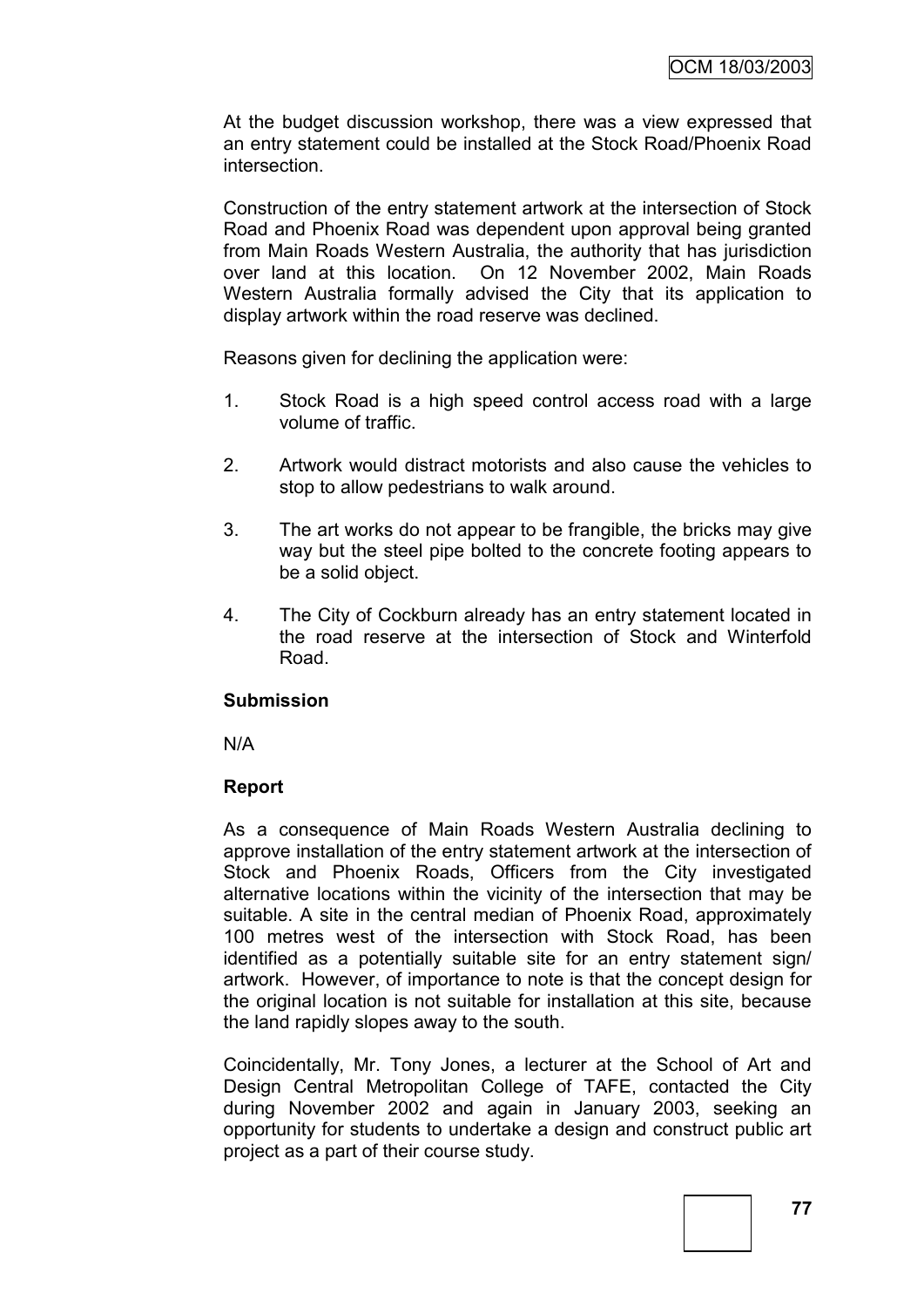Mr. Jones proposes that a contract is established between the City of Cockburn and the School of Art and Design Central Metropolitan College of TAFE, for an Advanced Diploma group of students under his direction, in association with other staff experienced in public art, to have students:

- 1. Undertake research of Spearwood for the purpose of entry statement/signage background information.
- 2. Prepare a selection of designs based on a brief prepared by the City of Cockburn, which includes such things as budgets, project timelines, location in which the work is to be constructed, safety requirements, protection from vandalism, insurance, engineering requirements etc.
- 3. Make scale models of their designs.
- 4. Prepare presentation documents and make formal presentations of their designs in person (not more than five designs) to a selection panel nominated by the City.
- 5. Construct a single design selected by the City of Cockburn.
- 6. Install the selected design at the nominated site.

The proposal put forward by Mr. Jones affords an opportunity for the Council to choose a design from among a variety of presentations, assist students of public art in their educational pursuits and obtain a piece of public art for the cost of materials only.

Officers from the City support the proposal from Mr. Tony Jones, based on the Council"s previous experience with his work. Mr. Jones is the artist that designed, constructed and installed the C.Y O"Connor statue at Point Catherine. In addition, the School of Art and Design Central Metropolitan College of TAFE has successfully undertaken similar projects for the City of Rockingham, Kings Park Board and the Shire of Wongan Ballidu, within the past three years. Telephone reference checks with these authorities indicated that they were satisfied with the outcomes achieved.

#### **Strategic Plan/Policy Implications**

The proposal meets at least two objectives of the City"s Strategic Plan.

Planning your City

To foster a sense of community within the district generally and neighbourhoods in particular

Conserving and Improving Your Environment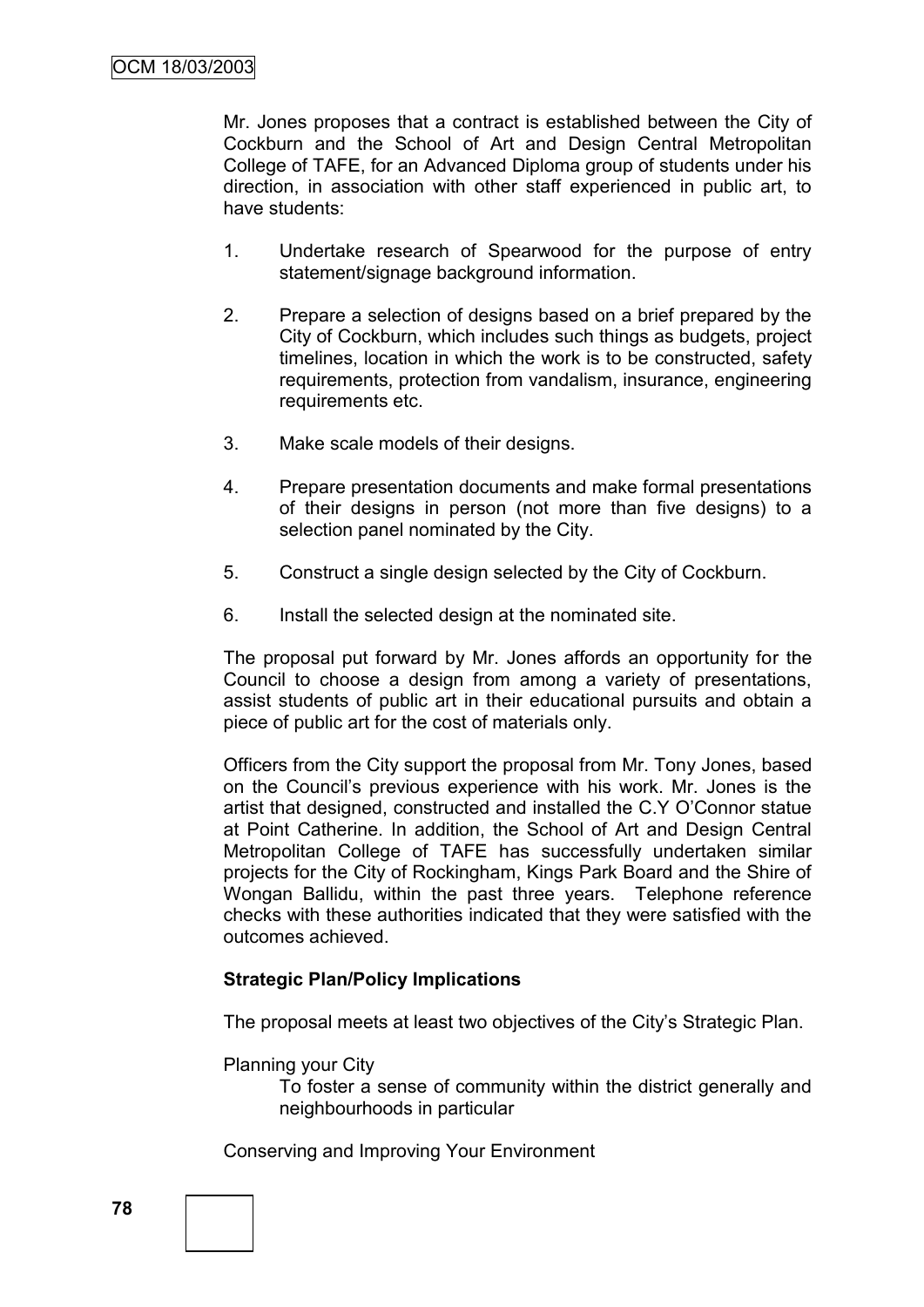To conserve the character and historic value of the human and built environment

## **Budget/Financial Implications**

The cost of the entry statement can be accommodated within the remaining funds of \$33,670 on the budget.

#### **Legal Implications**

Nil.

## **Community Consultation**

N/A

## **Implications of Section 3.18(3) Local Government Act, 1995**

Nil.

## **16.2 (MINUTE NO 1961) (OCM 18/03/2003) - TENDER NO. 01/2003 - PURCHASE OF THREE (3) 6 X 4 SIDE LOADING 23M3 REFUSE COMPACTOR TRUCKS (4408) (GG) (ATTACH)**

#### **RECOMMENDATION**

That Council, for Tender No. 01/2003 – Purchase of Three (3) 6x4 Side Loading 23m<sup>3</sup> Refuse Compactor Trucks,

- (1) accept the tender from Skipper Trucks, for the outright purchase of three (3) Acco F2350G/250 6x4 trucks with Wastemaster side-loading refuse compactor bodies, for a total price to Council of \$885,357 including GST, fitted with the options of,
	- (a) "Hendricks" HAS461C air bag suspension in lieu of 6 rod suspension with compatible weighing system for \$5,400 (incl GST), and
	- (b) third LCD camera for \$13,022 (incl GST);
- (2) accept the tender from W & P Truck and Machinery Sales for the outright sale of trade-in vehicles 7501, 7511 and 7531 for \$154,833 including GST; and
- (3) remove Plant Nos. 7501, 7511 and 7531 from the Assets Register.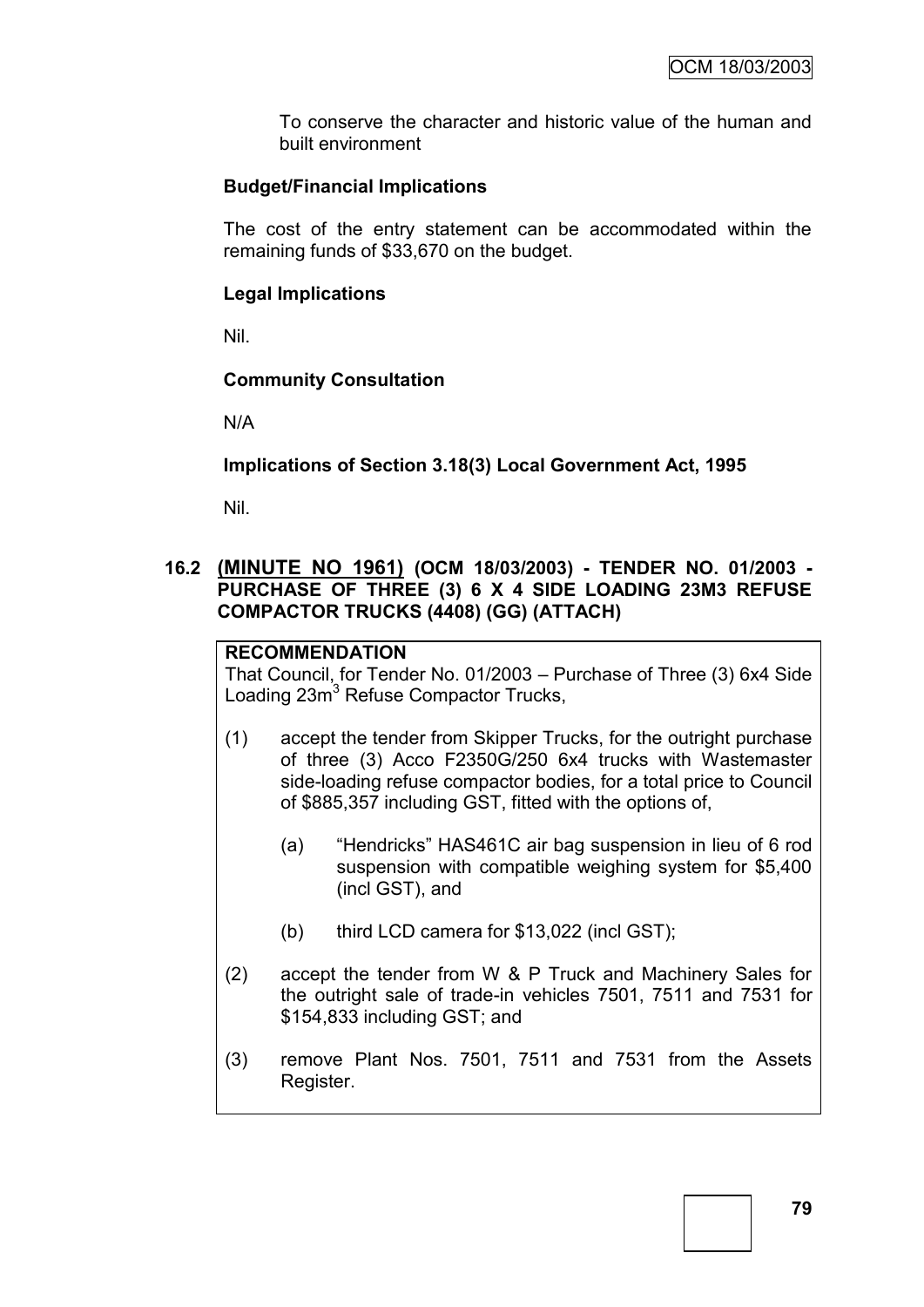#### **COUNCIL DECISION**

MOVED Clr I Whitfield SECONDED Clr M Reeve-Fowkes that that the recommendation be adopted.

**CARRIED 8/0**

## **Background**

In the Major Plant Budget, there is a requirement to replace four (4) of Council"s Waste Collection 4x2 side loading refuse compactors and the outright purchase of one (1) 6x4 side loading refuse compactor. With Council"s decision to dispose of domestic waste at the new Resource Recovery Centre in Bannister Road, Canning Vale in July 2003, operational needs will require larger capacity trucks due to lead times and additional travelling distances involved.

It is recommended, rather than replacing the existing 4x2 side loading refuse compactors with same, to replace with three (3) 6x4 side loading refuse compactors, which will enable a larger carrying capacity. This will therefore provide a more efficient collection and disposal service. The fourth 4x2 side loading refuse compactor is not required to be replaced at this time.

Accordingly tenders were called.

#### **Submission**

At close of tender period, eight (8) submissions were received with various options as detailed in the summary table attached to the Agenda. Three of the submissions did not comply with the specifications. Two submissions were for outright purchase of trade-in vehicles.

#### **Report**

The most advantageous purchase to Council at this time, is from Skipper Trucks with the Wastemaster side loading refuse compactor with stated options at a total purchase price of \$903,779 including GST.

A weighted evaluation was carried out as per qualitative criteria in the tender. This involved Council's Fleet Consultant, Waste Services and Plant Departments to evaluate the whole of life costs, technical specifications, serviceability and operator suitability.

The top 3 collective weightings of the complying tenders are as follows: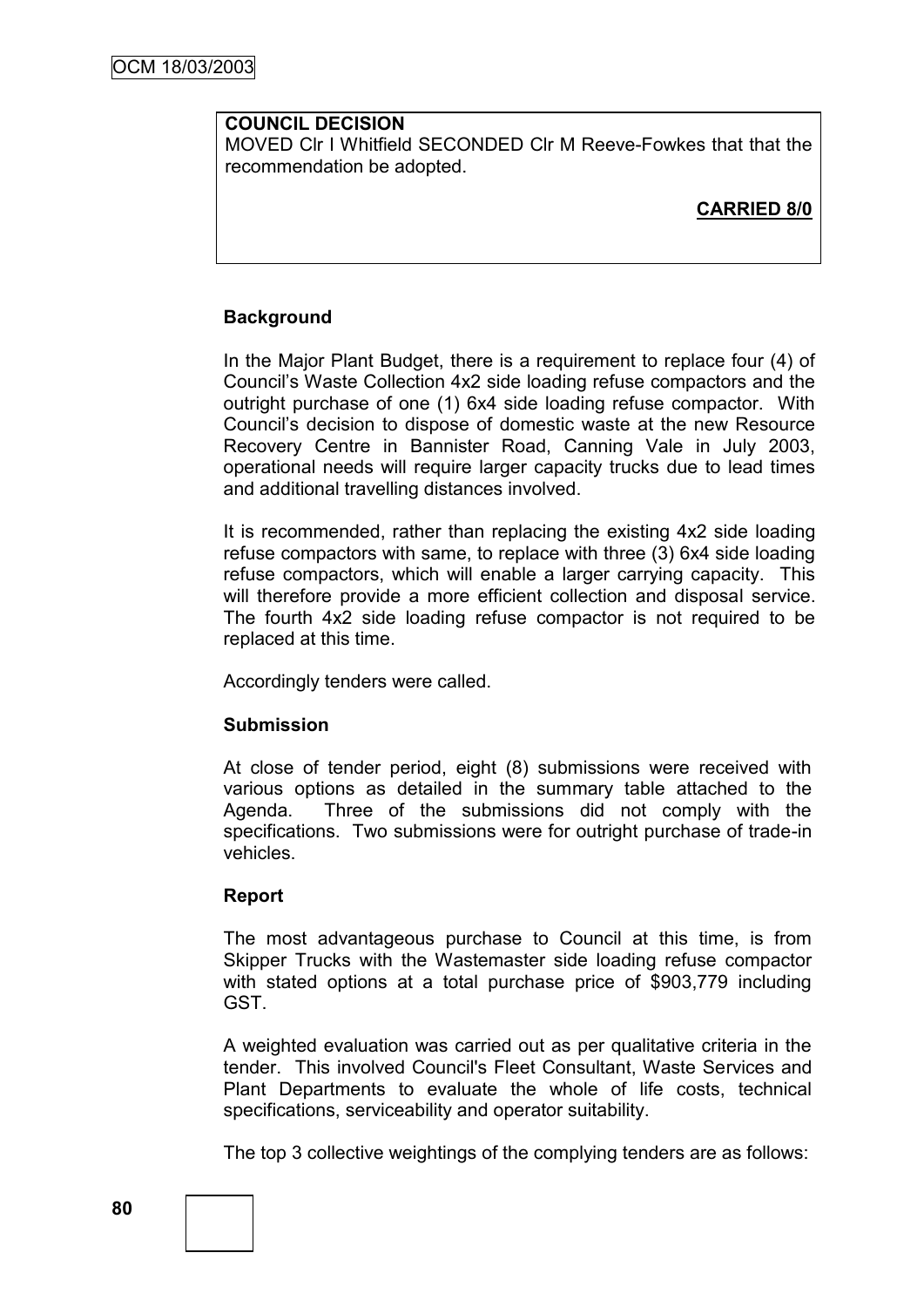| <b>Skipper Trucks</b><br>(MacDonald Johnston<br>body) | <b>Skipper Trucks</b><br>(Wastemaster body) | <b>Major Motors</b><br>(MacDonald Johnston<br>Body) |
|-------------------------------------------------------|---------------------------------------------|-----------------------------------------------------|
| 83%                                                   | 85%                                         | 72%                                                 |

The air bag suspension with the weighing system is recommended to maximize payload, reduce the liability of overloading, reduce maintenance costs and provide a better operator/driver comfort.

The additional camera is required as a health and safety issue, as it allows drivers to focus attention forward rather than turning their head to locate bins.

The most advantageous outcome for all three (3) trade-in vehicles is as an outright sale to W & P Truck Machinery, at a total credit to Council of \$154,833, including GST.

## **Strategic Plan/Policy Implications**

To manage a fleet of plant and vehicles that contribute to the efficient operation of Council"s services.

#### **Budget/Financial Implications**

The replacement purchases as recommended can be accommodated within the current Major Plant Budget.

## **Legal Implications**

Nil.

#### **Community Consultation**

N/A

## **Implications of Section 3.18(3) Local Government Act, 1995**

Nil.

### **16.3 (MINUTE NO 1962) (OCM 18/03/2003) - STOCK ROAD TRAFFIC LIGHTS FILTER ARROWS - ANNUAL GENERAL MEETING OF ELECTORS (1247) (JR)**

**RECOMMENDATION** That Council notes:- (1) filter turn treatments to the Stock Road intersections with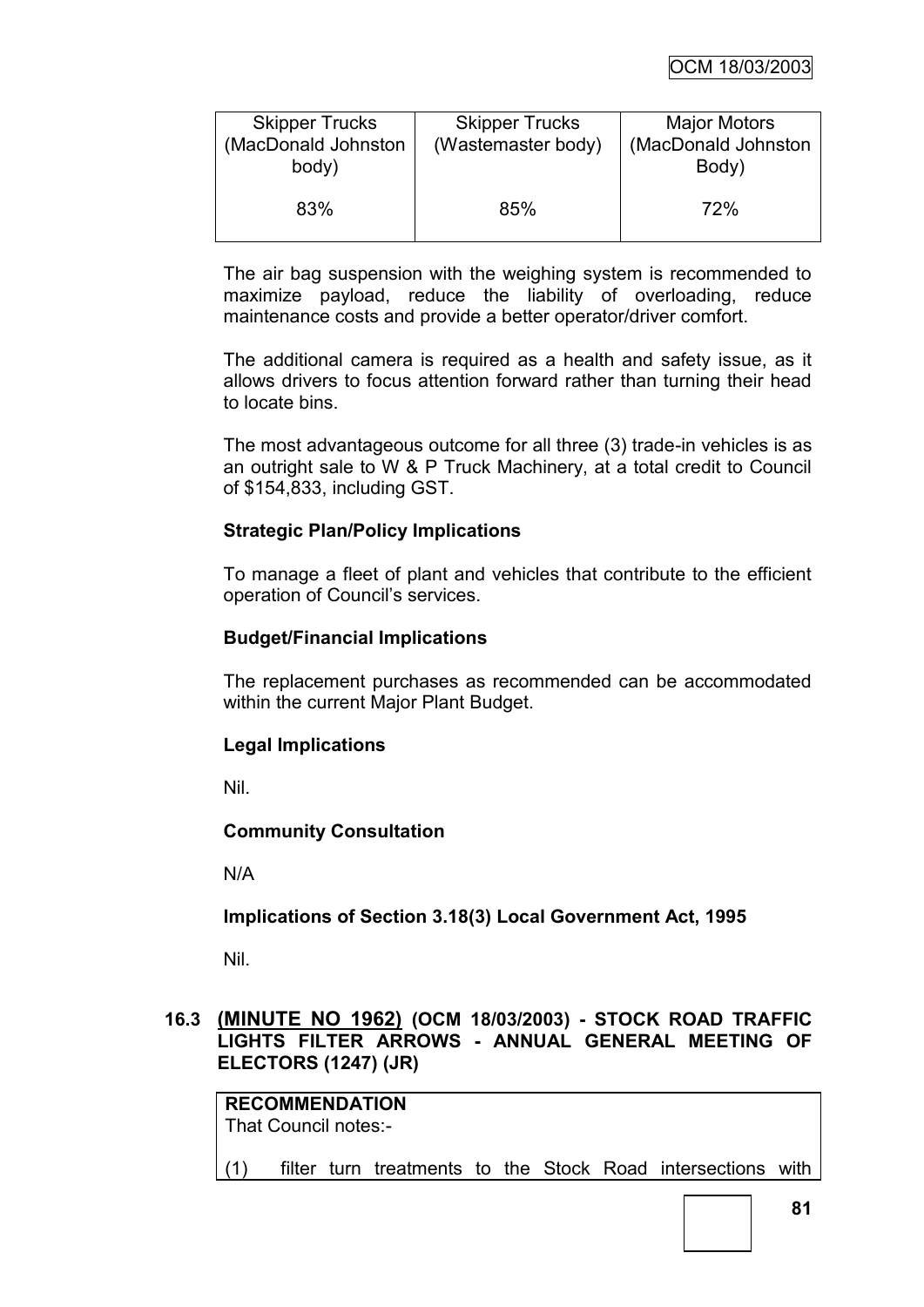Spearwood Avenue and Yangebup Road by Main Roads WA as part of the National Blackspot Program are planned to be installed by 30 June 2003; and

(2) Main Roads WA will be re-assessing the filter turn requirements of the Stock Road/Forrest Road intersection.

#### **COUNCIL DECISION**

MOVED Clr I Whitfield SECONDED Clr M Reeve-Fowkes that the recommendation be adopted.

**CARRIED 8/0**

## **Background**

The Annual General Meeting of Electors (AGM) was conducted on 4 February 2003.

#### **Submission**

At the AGM, the following resolution was carried:-

"*That Council meet with Main Roads as a matter of urgency to pursue the installation of filter arrows to the traffic lights at the intersections of Stock Road and Spearwood Avenue, Stock and Yangebup Roads and Stock and Forrest Roads."*

Council notes the proposed signal modification works and reassessment planned by Main Roads WA at the Stock Road intersections with Spearwood Avenue, Yangebup Road and Forrest Road.

#### **Report**

Main Roads WA have been contacted with regard to the resolution of the Electors Meeting and advised as follows:

- 1. The installation of right turn signal arrows on the eastern approach to the Stock Road/Spearwood Avenue intersection is programmed to be installed in May 2003 as part of the National Blackspot Program.
- 2. The installation of right turn signal arrows on the western approach to the Stock Road/Yangebup Road intersection is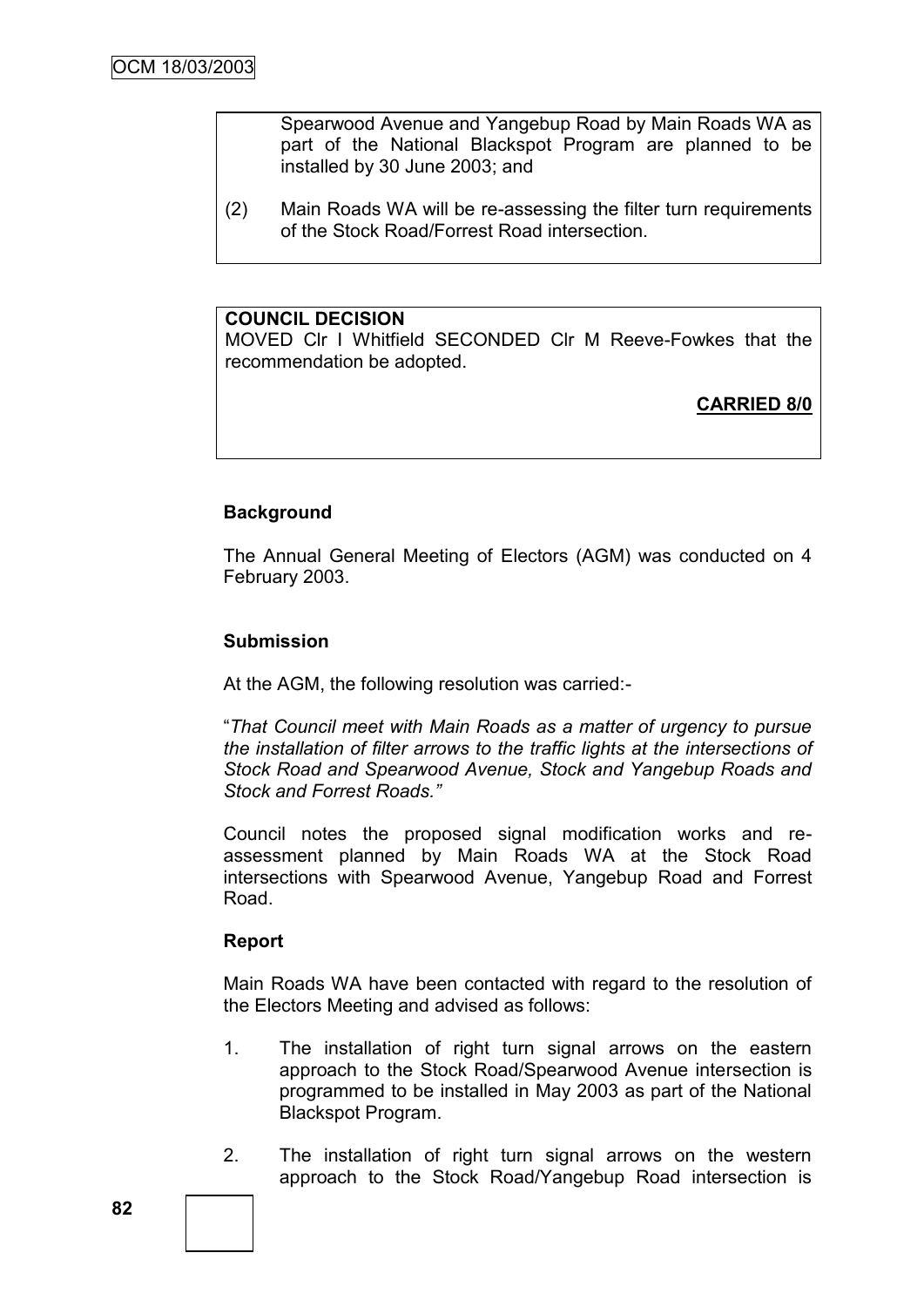programmed to be installed in June 2003 as part of the National Blackspot Program.

3. There are already right turn signal arrows for Stock Road traffic at the Stock Road/Forrest Road intersection. The introduction of right turn signal arrows for Forrest Road traffic will unacceptably reduce the level of service of the intersection in its current configuration. Notwithstanding this, Main Roads will be reassessing the intersection to optimise the traffic signal operation and address safety issues.

## **Strategic Plan/Policy Implications**

N/A

## **Budget/Financial Implications**

N/A

## **Legal Implications**

Section 5.33 of the Local Government Act, 1995, requires decisions made at Electors meetings to be formally considered by Council.

#### **Community Consultation**

N/A

#### **Implications of Section 3.18(3) Local Government Act, 1995**

Nil.

## **16.4 (MINUTE NO 1963) (OCM 18/03/2003) - FRESHWATER PARK PLAYGROUND PROPOSAL (JS) (517953) (ATTACH)**

#### **RECOMMENDATION**

That Council proceed with the design and installation of a playground at Freshwater Park Atwell.

### **COUNCIL DECISION**

MOVED Clr I Whitfield SECONDED Clr M Reeve-Fowkes that the recommendation be adopted.

# **CARRIED 8/0**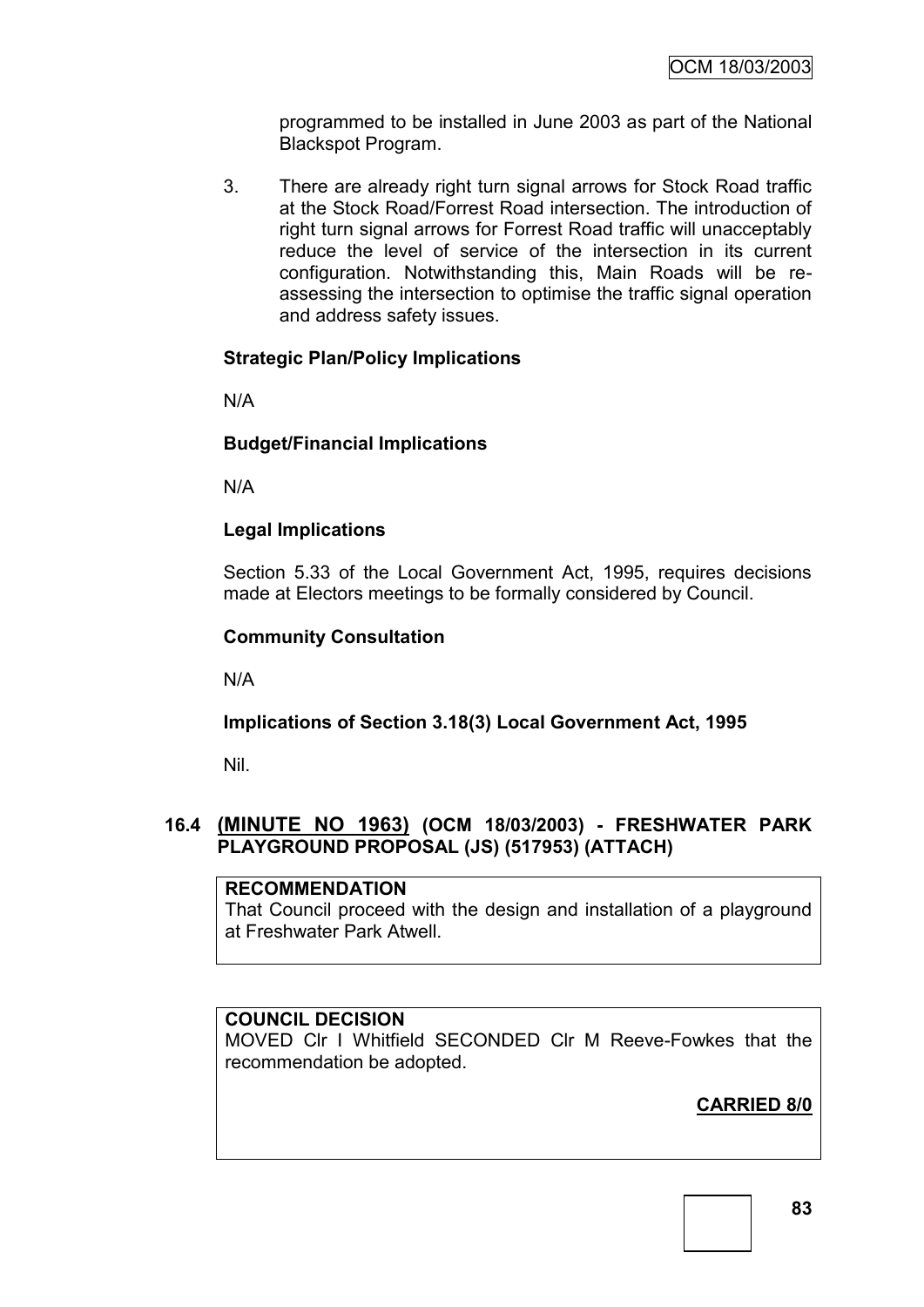#### **Background**

Council allocated an amount of \$20,000 on the 2002/03 Municipal Budget for the establishment of a playground at Freshwater Park, bounded by Hawkesbury Retreat, Lydon Boulevard, Paradise Green and Claire Gardens, Atwell. During question time at the Ordinary Council Meeting of 17 December 2002, a petition was presented with some 41 signatories objecting to the installation of playground equipment at Freshwater Park, Atwell and requesting for it to be maintained as a nature reserve with uninterrupted open space.

On 20 January 2003, the City issued a letter and survey form to 358 residents within a 400 metre walking distance of Freshwater Park, requesting comment and an indication of support of or objection to the proposal for a playground at the recreation reserve. (See Attachment 2)

#### **Submission**

Of the 358 letters, the City received 95 (26.7%) responses. Of the 95 responses, 70 (73.7%) supported the proposal and 25 (26.3%) did not. Many of the response proformas were supported with detailed comments and letters. The following tables show the number and types of comments received.

| <b>SUPPORTIVE COMMENTS</b>                                                                               |               |                                                                       |  |  |
|----------------------------------------------------------------------------------------------------------|---------------|-----------------------------------------------------------------------|--|--|
| <b>COMMENT</b>                                                                                           | <b>Number</b> | <b>OFFICER RESPONSE</b>                                               |  |  |
| Many small children in close proximity to the<br>Park                                                    | 29            | See Attachment 1                                                      |  |  |
| rubber/synthetic turf under<br>Suggested<br>surfacing to reduce potential risk from sharp<br>objects     | 8             | Not accommodated in<br>current 2002/03 Capital<br><b>Works Budget</b> |  |  |
| Vandalism and unsavoury behaviour is not a<br>significant<br>reason to not<br>have<br>the<br>playground. | 5             | Staff are alerted to monitor<br>this location                         |  |  |
| Can have a playground at no detriment to<br>the bushland                                                 | 5             | Achievable under current<br>management practices                      |  |  |
| Suggested items of equipment                                                                             | 4             | Considered within design                                              |  |  |
| Install practice goal posts and basketball ring                                                          | 3             | May be more suitable for<br>another larger level location<br>nearby   |  |  |
| Install lighting to deter night time activity                                                            | 1             | Not warranted at this time                                            |  |  |
| Locate closer to Lydon Boulevard                                                                         | 1             | Not supported given traffic<br>speeds on Lydon Blvd.                  |  |  |
|                                                                                                          |               |                                                                       |  |  |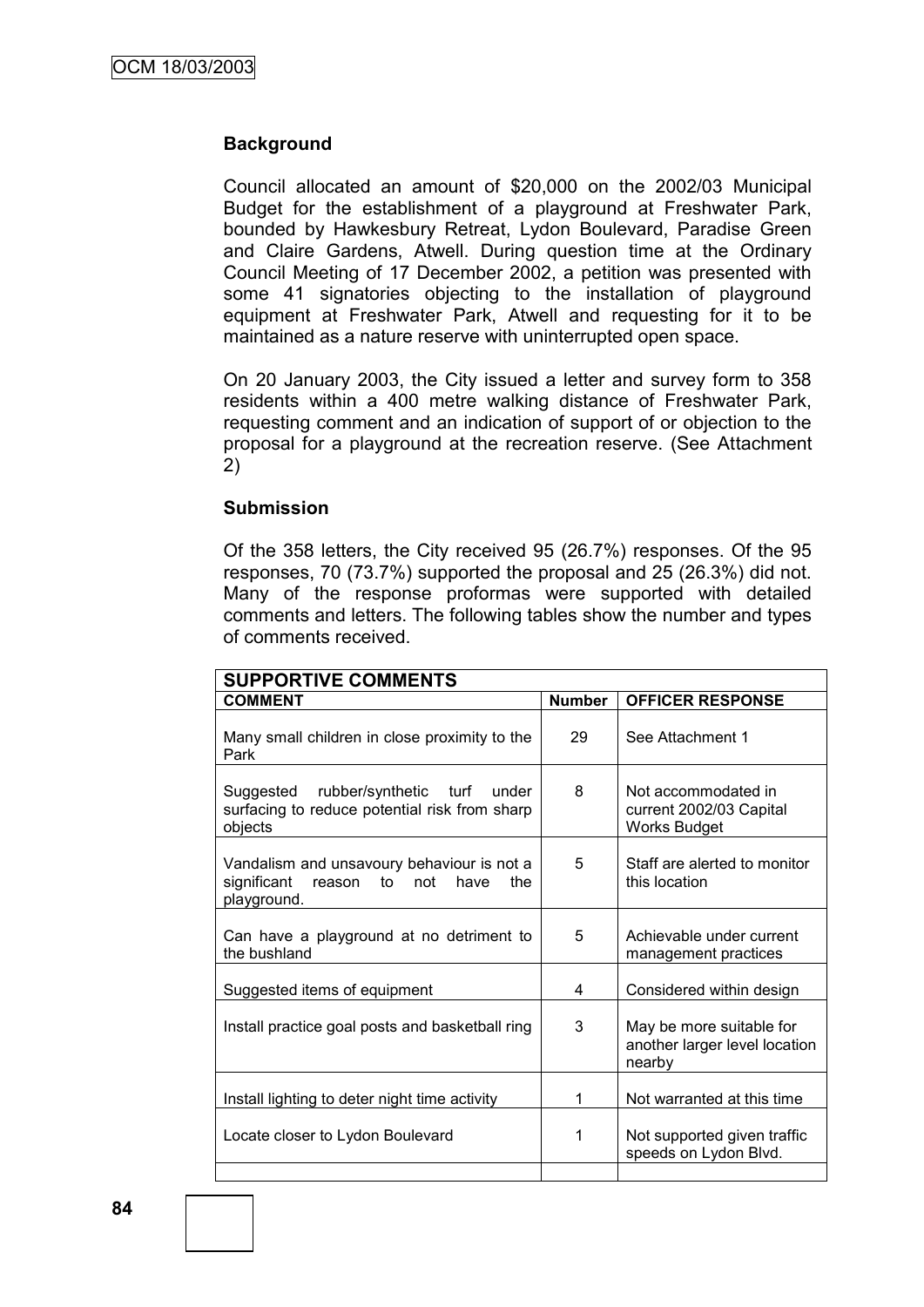| Use materials sympathetic with the bushland<br>setting |   | Achievable in current<br>budget allocation                            |
|--------------------------------------------------------|---|-----------------------------------------------------------------------|
| Install 'no parking' signs                             | 1 | Not warranted at this<br>location                                     |
| Install shade structure over the playground            | 1 | Not accommodated in<br>current 2002/03 Capital<br><b>Works Budget</b> |
| Request for a dog poo bin                              | 1 | Not warranted at this<br>location                                     |

| <b>NON SUPPORTIVE COMMENTS</b>                                              |               |                                                           |  |  |  |
|-----------------------------------------------------------------------------|---------------|-----------------------------------------------------------|--|--|--|
| <b>COMMENT</b>                                                              | <b>Number</b> | <b>CITY'S RESPONSE</b>                                    |  |  |  |
| Concern for night time activity                                             | 9             | See Attachment 1                                          |  |  |  |
| Spend the funds elsewhere<br>(Lydon<br>Boulevard POS or for older children) | 9             | Subject to a<br>recommendation for<br>Council endorsement |  |  |  |
| sufficiently<br>with<br>Locality<br>provided<br>playgrounds                 | 8             | See Attachment 1                                          |  |  |  |
| Increased threat to conservation area                                       | 5             | See Attachment 1                                          |  |  |  |
| Parking facilities required                                                 | 1             | See Attachment 1                                          |  |  |  |
| Risk of flooding                                                            | 1             | Data does not indicate a<br>risk                          |  |  |  |
| Road safety issues may be exacerbated                                       | 1             | See Attachment 1                                          |  |  |  |
| Desire to retain uninterrupted views of the<br>bushland                     | 1             | See Attachment 1                                          |  |  |  |

Seventeen (17) of the 25 objectors to the proposal live directly opposite the park on Paradise Green (7), Lydon Boulevard (5), Saint Claire Gardens (4) and Hawkesbury Retreat (1). The remaining 8 objectors reside in streets leading directly to (3) or set back two or three streets from (5) the park.

## **Report**

A 26.7% response to the survey is considered a good representative sample of the sample population. The Australian Bureau of Statistics recommend a 3-4% response as sufficient. Therefore, support for the playground is considered a majority (73.7%) response. To address some of the objectors concerns, it is recommended that the following be considered:

• The playground is installed at the optimum location within the park to reduce obstruction of residents' views, proximity to the roads and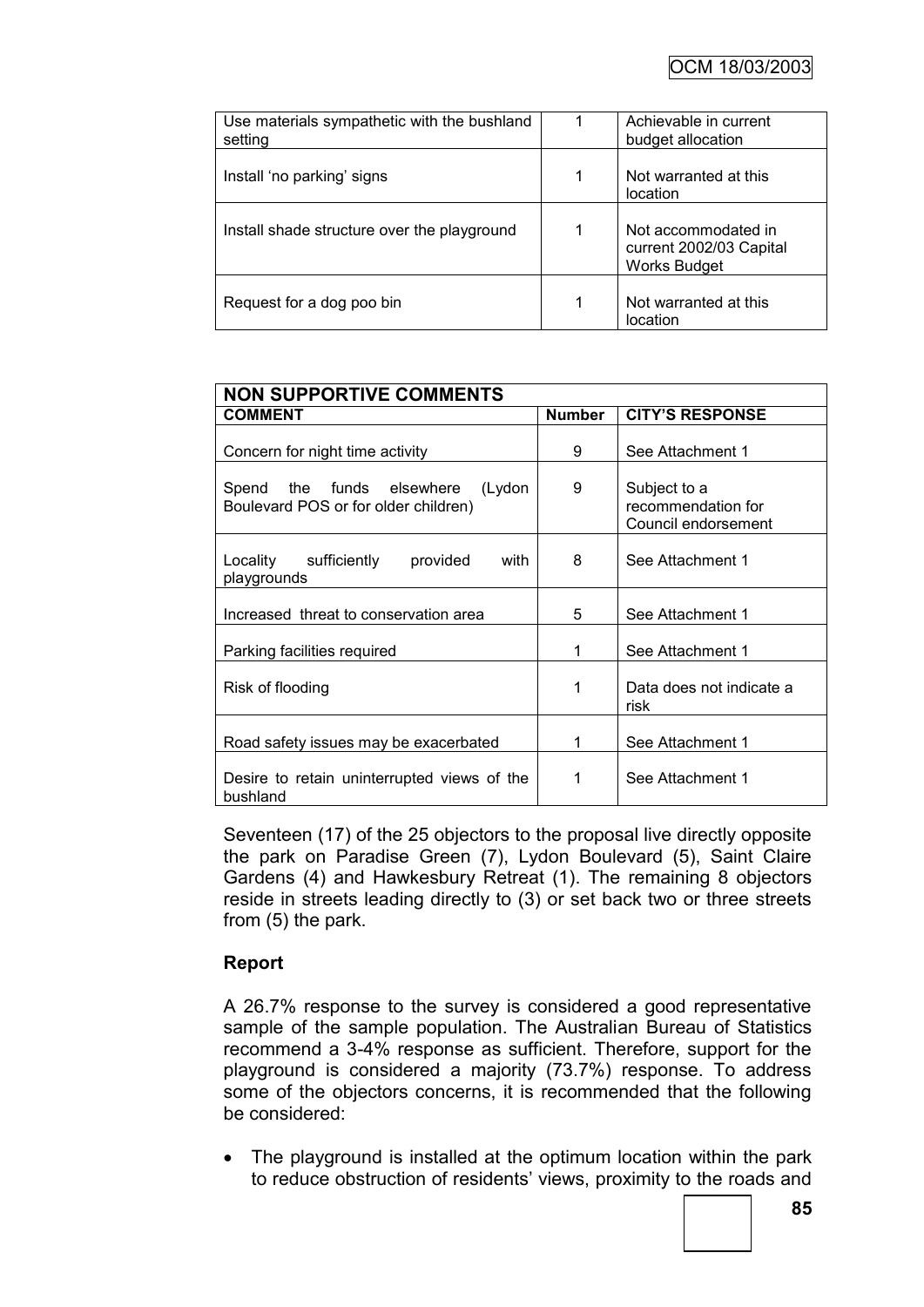proximity to the bushland, whilst under surveillance from a number of residences. This is most likely to be achieved at the north eastern end near the corner of Paradise Green and Saint Claire Gardens, within a low open grass area. It is usual practice for the City to install an advisory sign at the site of the proposed playground allowing residents to provide feedback to the City regarding the appropriateness of the location and any design considerations.

 The Rangers and Parks Field Staff are alerted to monitor and report all incidences of vandalism and unsavoury behaviour, in order to deter events and ameliorate resident concerns.

#### **Strategic Plan/Policy Implications**

The Corporate Strategic Plan Key Result Areas which apply to this item are:-

- 5. Maintaining Your Community Facilities
	- *"To construct and maintain parks which are owned or vested in the Council, in accordance with recognised standards and convenient and safe for public use."*

#### **Budget/Financial Implications**

\$20,000 allocated on 2002/03 Municipal Budget for the establishment of a playground at Freshwater Park.

#### **Legal Implications**

Nil.

#### **Community Consultation**

Surrounding owners contacted by letter 20 January 2003 and asked for comments regarding this proposal.

#### **Implications of Section 3.18(3) Local Government Act, 1995**

Nil.

#### **16.5 (MINUTE NO 1964) (OCM 18/03/2003) - PROPOSED TRAFFIC TREATMENT AT PROGRESS DRIVE, NORTH LAKE (450691) (SL) (ATTACH)**

**RECOMMENDATION** That Council:

(1) not proceed with the proposed budgeted traffic treatment at Progress Drive between Hope Road and Farrington Road, North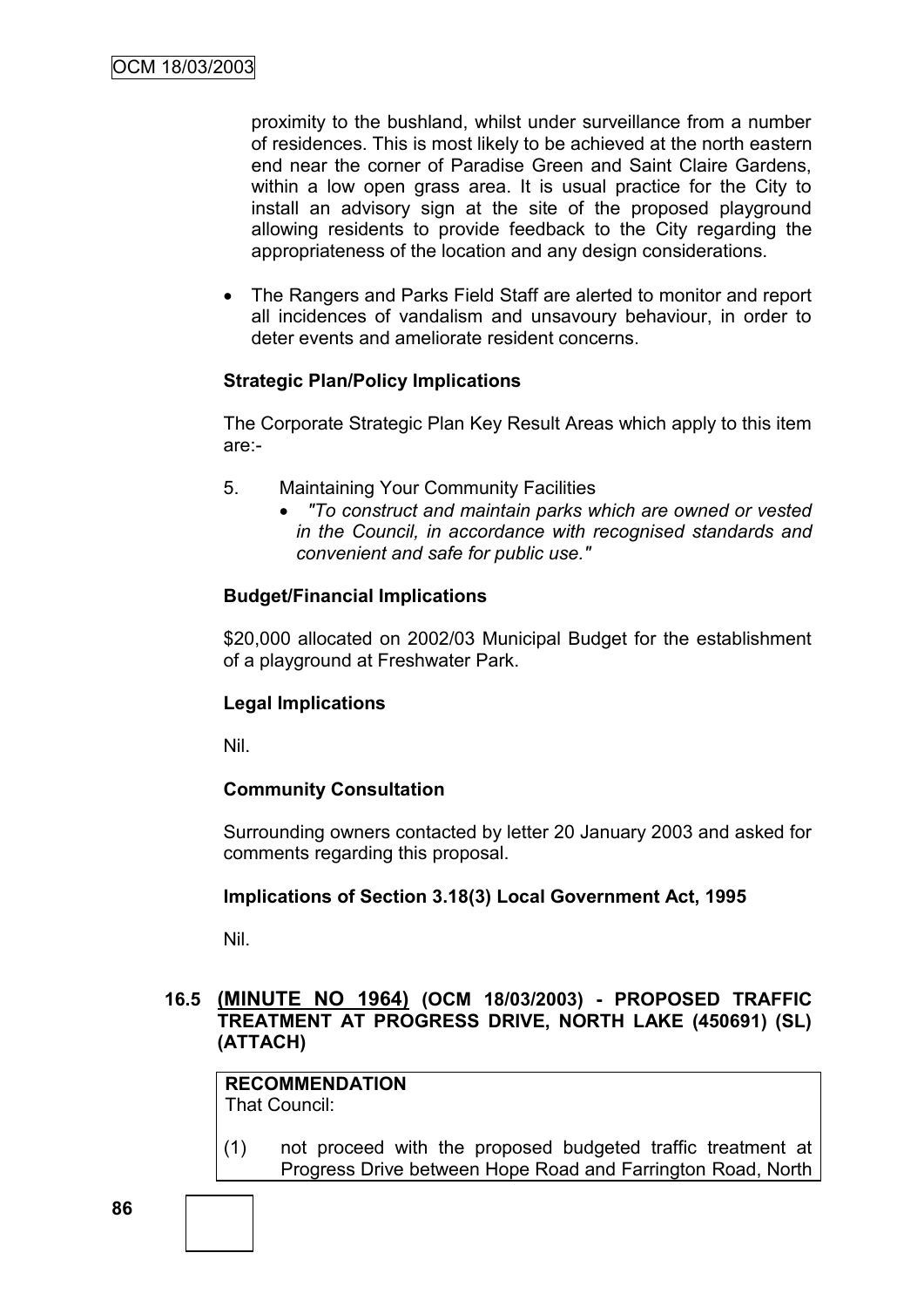Lake;

- (2) consider in the 2003/04 budget, the installation of a footpath on the western side of Progress Drive between Hope Road and Farrington Road;
- (3) not proceed with the partial or full closure of Progress Drive near Hope Road; and
- (4) advise the respondents to the community consultation of Council"s decisions.

#### **COUNCIL DECISION**

MOVED Clr A Tilbury SECONDED Clr V Oliver that this matter be deferred until the April 2003 Council Meeting to enable further consideration of this matter by Elected Members.

**CARRIED 8/0**

#### **Explanation**

The North Lake Residents Association has approached Elected Members seeking a deferral of the item to enable further consultation to be undertaken.

#### **Background**

Funds are available in the 2002/03 Budget for the installation of traffic measures in Progress Drive between Hope Road and Farrington Road. This is due to residents' requests and the prevailing traffic speed remaining high at 68km/h.

A proposal involving modifying the existing traffic calming devices was developed. The North Lake residents were consulted on the proposal.

The consultation involved:

- sending an explanatory covering letter, plans and questionnaires to the residents and owners of properties on Progress Drive;
- the same letter and plans were also displayed at the Spearwood and Coolbellup Libraries, and on Council"s website; and
- information signs were erected on Progress Drive and the adjoining roads to alert motorists of the proposed modifications.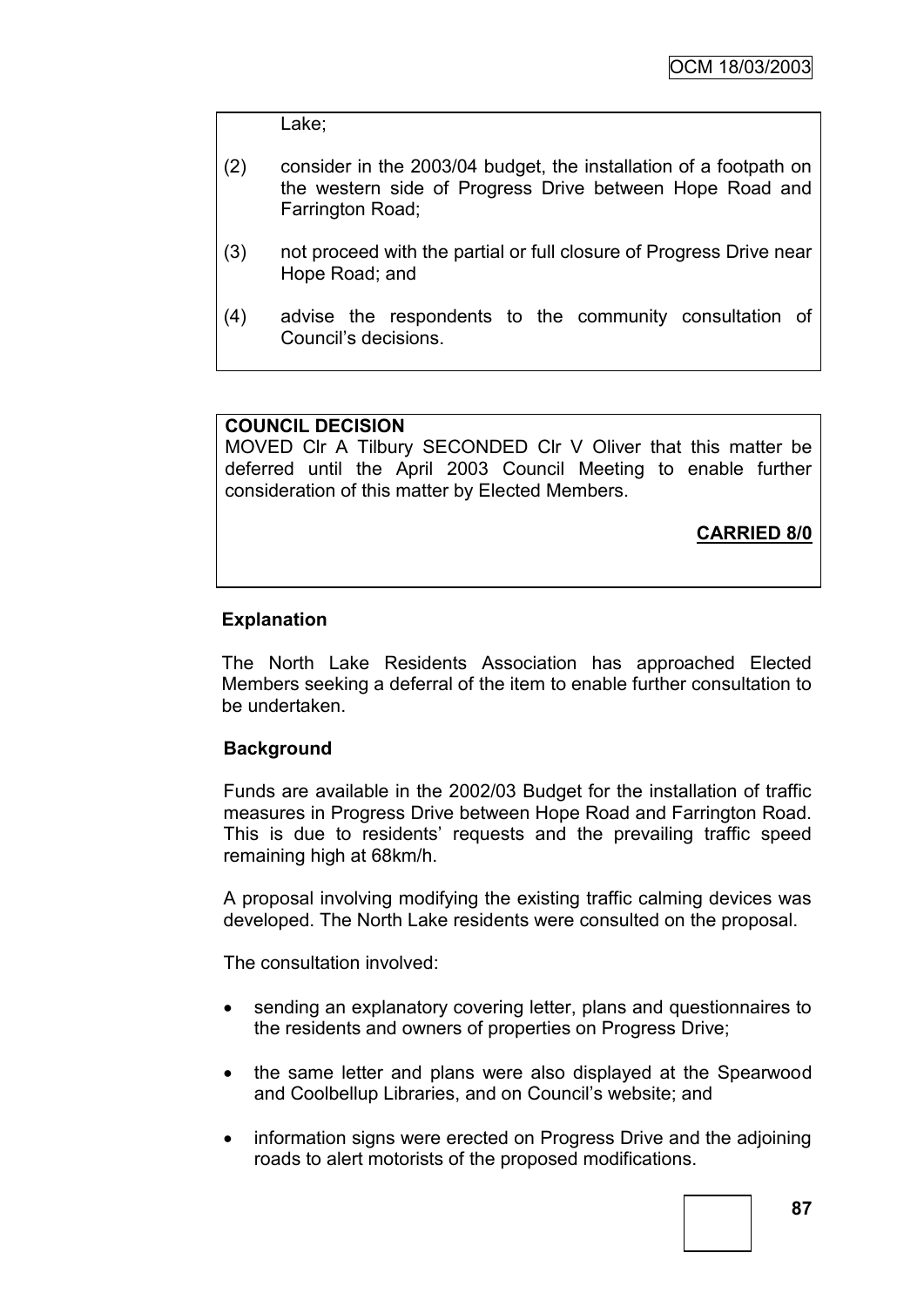## **Submission**

N/A

#### **Report**

A good response to the consultation was received. Many people telephoned, emailed and came to the Council Offices to request further information or to voice their opinions.

The results of Council"s community consultation are as follows:

- A total of twenty-six (26) submissions were received from the suburb of North Lake - 9 in favour and 19 against.
- 12 out of the 19 not in support of the proposal requested that Progress Drive be fully or partially closed at the Hope Road roundabout.
- Half of the total submissions came from the householders in Progress Drive, in which 3 are in favour of the proposal and 10 against.
- The North Lake Residents' Association was in support of the proposal. In addition, it proposed to cul-de-sac Progress Drive and/or Hope Road and the provision of further dual used paths in Progress Drive.

A member of the North Lake Residence (sic) Support Group (NLRSG) (not the North Lake Residents Association), delivered leaflets to all residents of North Lake and arranged a meeting to discuss the "pros and cons" of the proposal. Council Officers were not made aware of or invited to attend this meeting. Following this meeting, a questionnaire was distributed to all North Lake residents by NLRSG. The City was not made aware of this until a few days after the distribution.

The results of the NLRSG"s survey are that:

- A total of 21 responses were sent to Council instead of NLRSG, as no return address was specified in the survey – 8 in favour of the proposed traffic treatment and 13 against.
- 5 out of the 13 who are not in support of the proposal, requested that as an alternative treatment, Progress Drive be fully or partially closed at the Hope Road roundabout.

There are 26 submissions to Council"s community consultation and the NLRSG"s survey requesting the installation of a footpath on the western side of Progress Drive.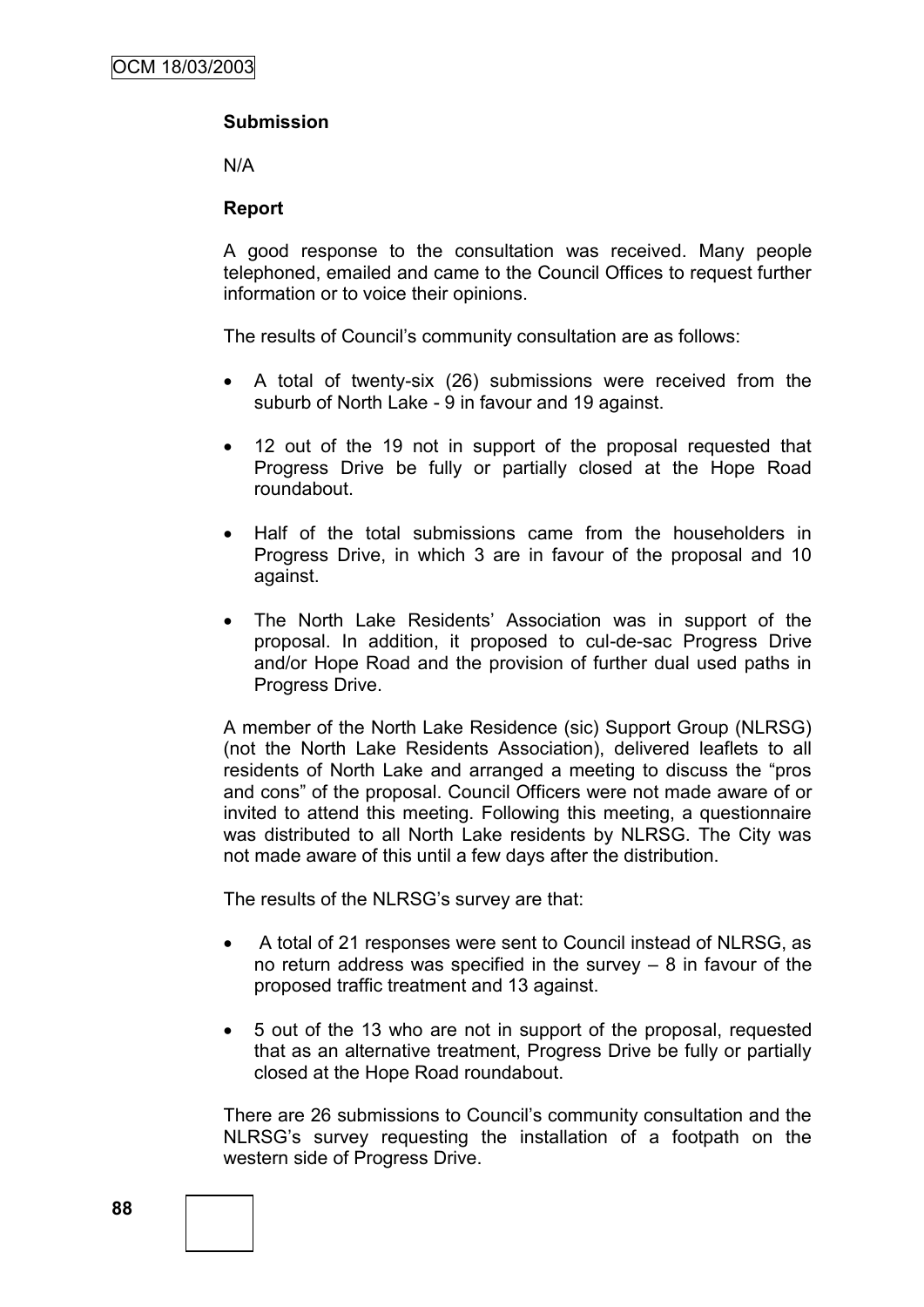It is concluded that the majority of respondents:

- Do not support the proposed modifications/improvement to the existing traffic treatment in Progress Drive;
- Consider a more effective treatment would be to partially or completely close Progress Drive at the Hope Road roundabout; and
- Would like a footpath to be installed on the western side of Progress Drive, starting from Rossetti Court and linking to the bus stop in Farrington Road.

Despite there being 18 submissions to suggest a partial or full closure of Progress Drive at the Hope Road end, this cannot be interpreted as the wishes of the North Lake residents, as the City has not consulted the North Lake residents on this issue. Many residents rang to express their concerns about the closure of Progress Drive. They were assured that the City only consulted them on the proposed traffic calming treatment and not on the closure of Progress Drive, as the City has not recommended it.

Progress Drive is a scenic route. It should be kept open for all people to enjoy. Traffic calming measures should be used to encourage the general compliance with the speed limit, not road closure. Road closure does not solve the speeding problems as they occur along Progress Drive,not at the Hope Road roundabout. Furthermore, the elimination of through traffic does not guarantee the reduction of high prevailing speeds in Progress Drive.

#### **Strategic Plan/Policy Implications**

The Corporate Strategic Plan Key Result Areas which apply to this item are:-

- 1. Managing Your City
	- *"To deliver services and to manage resources in a way that is cost competitive without compromising quality."*
	- *"To conduct Council business in open public forums and to manage Council affairs by employing publicly accountable practices."*
- 2. Facilitating the needs of Your Community
	- *"To identify current community needs, aspirations, expectations and priorities of the services provided by the Council."*
- 3. Maintaining Your Community Facilities
	- *"To construct and maintain roads, which are the responsibility of the Council, in accordance with recognised*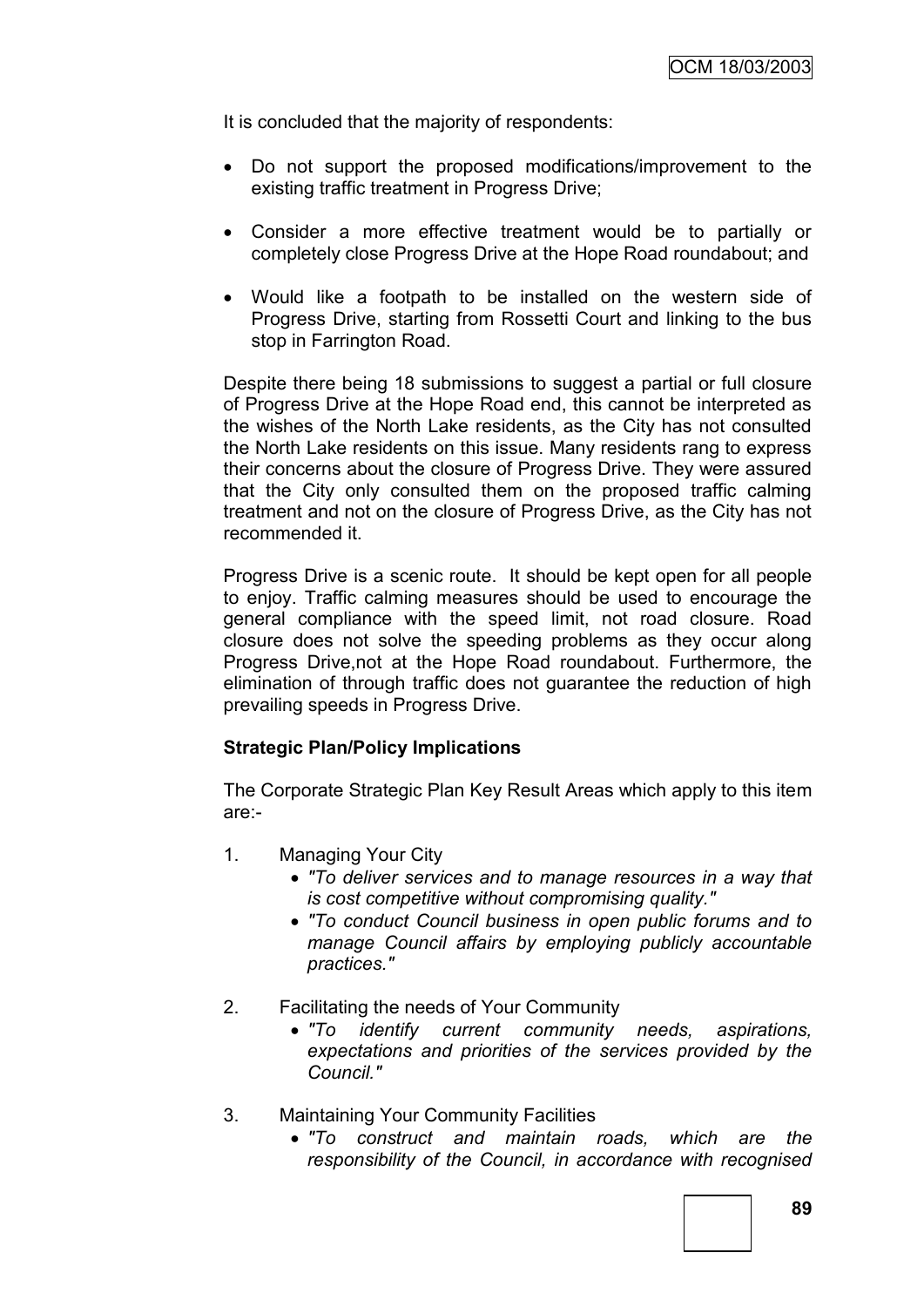*standards, and are convenient and safe for use by vehicles, cyclists and pedestrians."*

#### **Budget/Financial Implications**

There is \$50,000 in the current Budget for the capital work (CW2037). Should the project be cancelled, funds can be transferred to other projects. This could be considered during the next Budget Rview.

## **Legal Implications**

Nil.

## **Community Consultation**

Residents in Progress Drive, North Lake were consulted on the proposal. Plans were also displayed at the Spearwood and Coolbellup Libraries and on Council"s website and information signs were erected on Progress Drive and the adjoining roads to alert motorists of the proposed modifications.

## **Implications of Section 3.18(3) Local Government Act, 1995**

Nil.

## **17. COMMUNITY SERVICES DIVISION ISSUES**

## **17.1 (MINUTE NO 1965) (OCM 18/03/2003) - RECREATION ADVISORY COMMITTEE MEMBERSHIP (8162) (AJ)**

# **RECOMMENDATION**

That Council:

- (1) in accordance with Section 5.10 of the Local Government Act, appoint the following individuals as members of the Recreation Advisory Committee:
	- Elected Members: Clr Alistair Edwards and Clr Ian Whitfield
	- Recreation Services Coordinator: Adrian Jarvis (Advisor)
	- Sporting Representatives: Bret Gabrielson and Jack Monaco
	- Recreation Representatives: Andrea Morgan and Steven French
	- Community Representatives: Bill Wallington and Val Ellement
	- Aged/Disability Representative: David Troup
	- Youth Representative: Paul Bridle
	- Business Representative: No delegate appointed.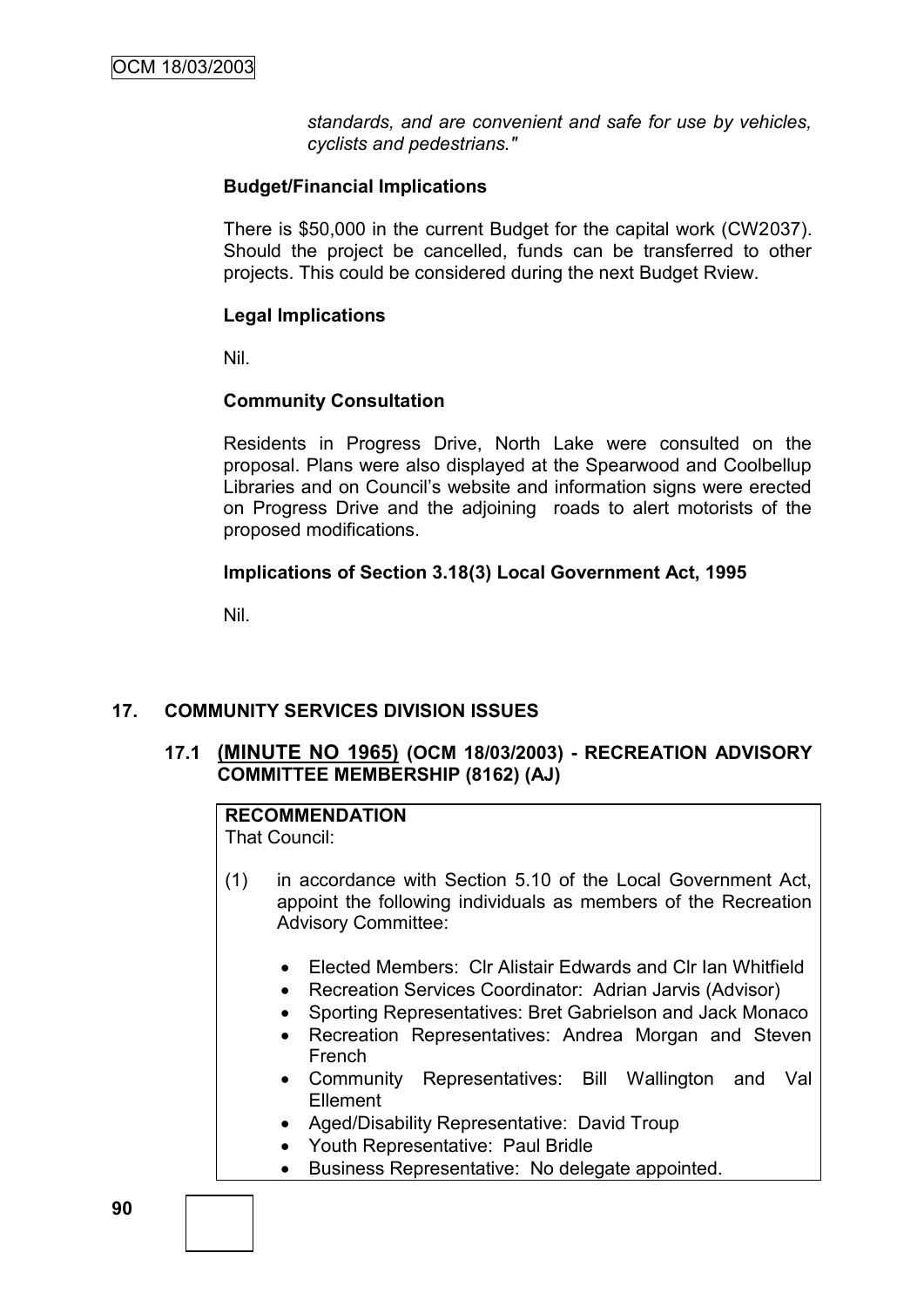# **TO BE CARRIED BY ABSOLUTE MAJORITY OF COUNCIL**

#### **COUNCIL DECISION**

MOVED Clr L Humphreys SECONDED Clr A Tilbury that the recommendation be adopted.

## **CARRIED BY ABSOLUTE MAJORITY OF COUNCIL 8/0**

#### **Background**

At the Ordinary Council Meeting of 15 January 2003, a new membership structure for the Recreation Advisory Committee was established to broaden the advisory capacity of the Committee.

#### **Submission**

The new structure is proposed as follows:

- Two (2) Elected Members
- Recreation Services Coordinator (Advisor)
- Two (2) Sporting Representatives
- Two (2) Community Representatives
- Two (2) Recreation Representatives
- One (1) Business Representative
- One (1) Youth Representative
- One (1) Aged/Disabled Representative

#### **Report**

All positions on the Recreation Advisory Committee (other than those of Elected Members) were advertised on 5 February 2002. Incumbent members were encouraged to apply. At the Ordinary Council Meeting of 15 January 2002, Clr Ian Whitfield and Clr Alistair Edwards" positions on the committee were confirmed.

At this stage, despite efforts by the committee, the Business Representative position remains vacant.

As a Business Representative has not been found to date, it has been decided to proceed in accordance with Section 5.10 of the Local Government Act 1995.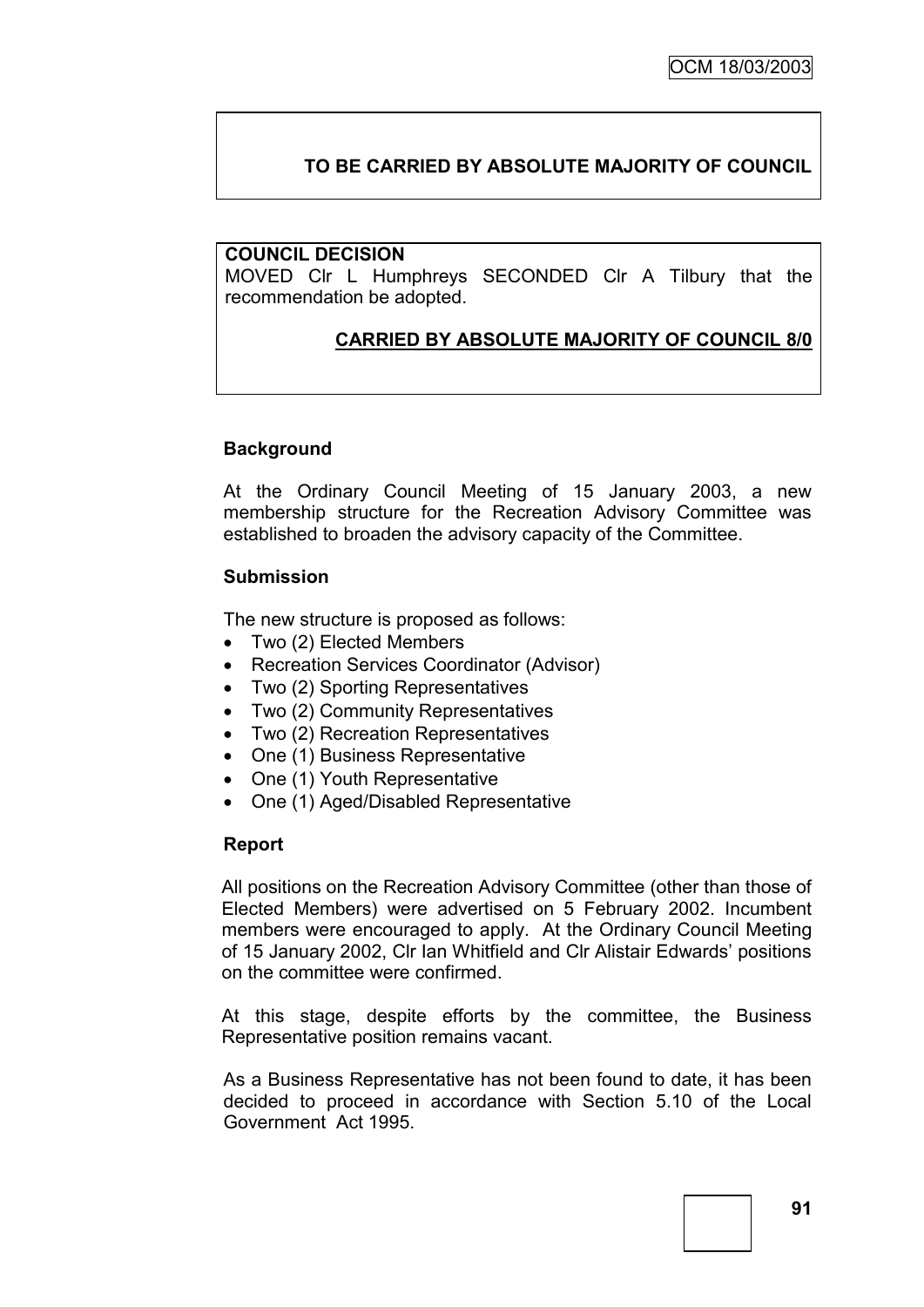## **Strategic Plan/Policy Implications**

Key Result Areas "Facilitating the needs of your community" refer.

#### **Budget/Financial Implications**

N/A

## **Legal Implications**

N/A

## **Community Consultation**

The positions for the Recreation Advisory Committee were publicly advertised and open to all members of the public.

## **Implications of Section 3.18(3) Local Government Act, 1995**

Nil

## **DECLARATION OF FINANCIAL INTEREST**

**Clr Waters and Clr Whitfield** declared a financial interest in Agenda Item 17.2. The nature being that they are employed by the Education Department of Western Australia (closely associated person) and property acquisition negotiations between Council and the Department are proposed in this item.

AT THIS POINT THE TIME BEING 8.29PM, CLR WATERS AND CLR WHITFIFLD LEFT THE MEETING.

## **17.2 (MINUTE NO 1966) (OCM 18/03/2003) - SOUTH LAKE LEISURE CENTRE OPERATING COST REPORT (8143) (SH)**

## **RECOMMENDATION**

That Council:

- (1) reduce the current operating hours of the centre on weekends from 7.00am-6.00pm during the off peak season (April to October) to 7.00am-5.00pm;
- (2) reduce the current operating hours of the centre from 8.00am-7.00pm on selected public holidays from10.00am-5.00pm;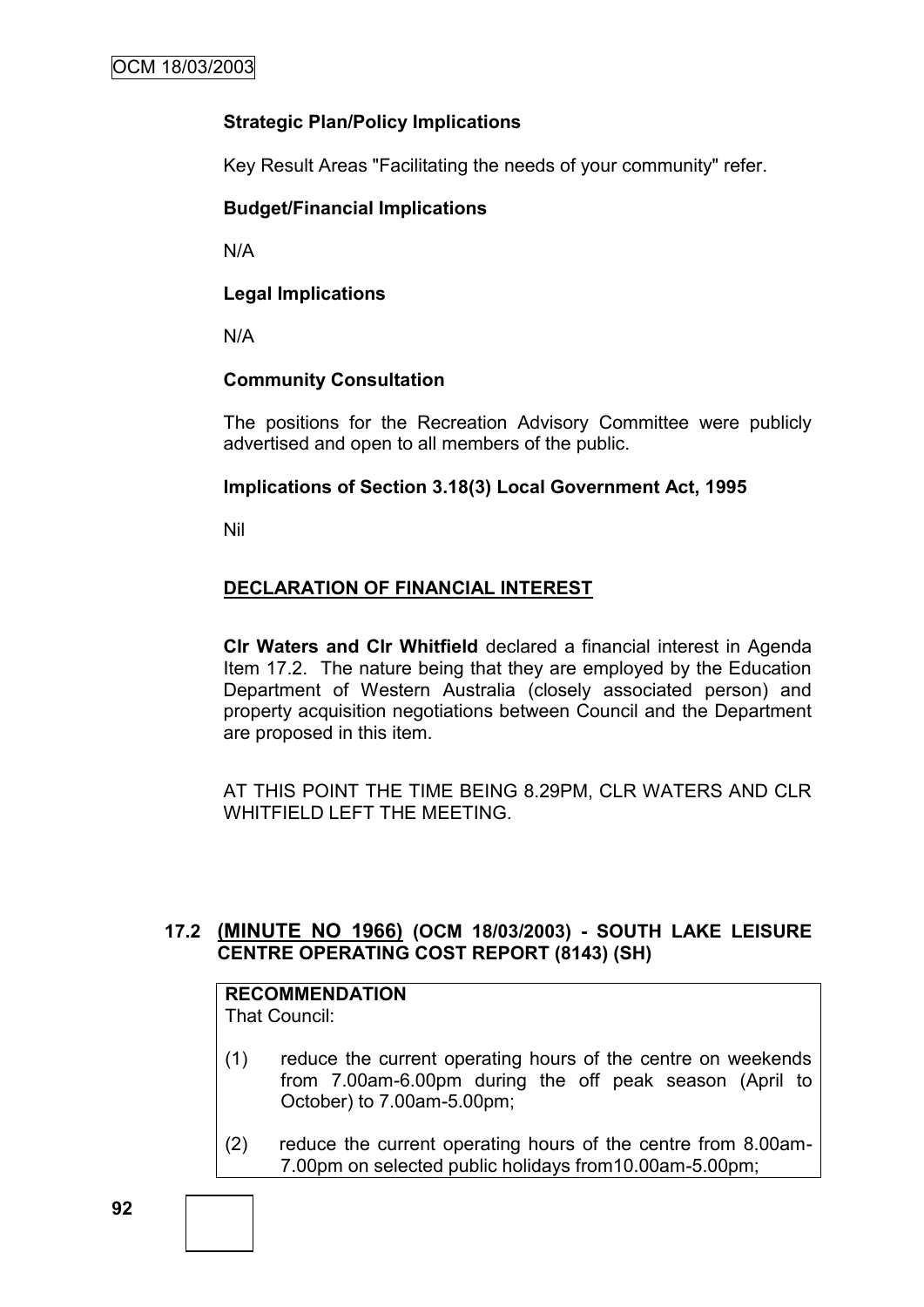- (3) Undertake an Energy Audit at the South Lake Leisure Centre to determine viable energy saving measures at the Centre;
- (4) seek to negotiate an Enterprise Bargaining Agreement for the South Lake Leisure Centre, which reflects the organisational requirements of the centre; and
- (5) consider in its future forward plans, funds to expand the gymnasium within the South Lake Leisure Centre through the acquisition of internal space currently shared with the Education Department.

## **COUNCIL DECISION**

MOVED Deputy Mayor R Graham SECONDED Clr M Reeve-Fowkes that Council:-

- (1) reduce the current operating hours of the centre on weekends from 7.00am-6.00pm during the off peak season (April to October) to 7.00am-5.00pm;
- (2) reduce the current operating hours of the Centre from 8.00am-7.00pm on selected public holidays to 10.00am-5:00pm;
- (3) undertake an Energy Audit at the South Lake Leisure Centre to determine viable energy saving measures at the Centre;
- (4) seek to negotiate an Enterprise Bargaining Agreement for the South Lake Leisure Centre, which reflects the organisational requirements of the centre;
- (5) require the Chief Executive Officer to:
	- a) direct appropriate staff to commence negotiations with EDWA on the acquisition of shared internal space, to facilitate future expansion of the Centre's Gym;
	- b) ensure Elected Members are updated on the progress of negotiations referred to in 5(a) through *Elected Members' Information*;
	- c) consider funding future expansion of the Centre"s Gym after negotiations referred to in 5(a) have been commenced.

## **CARRIED 6/0**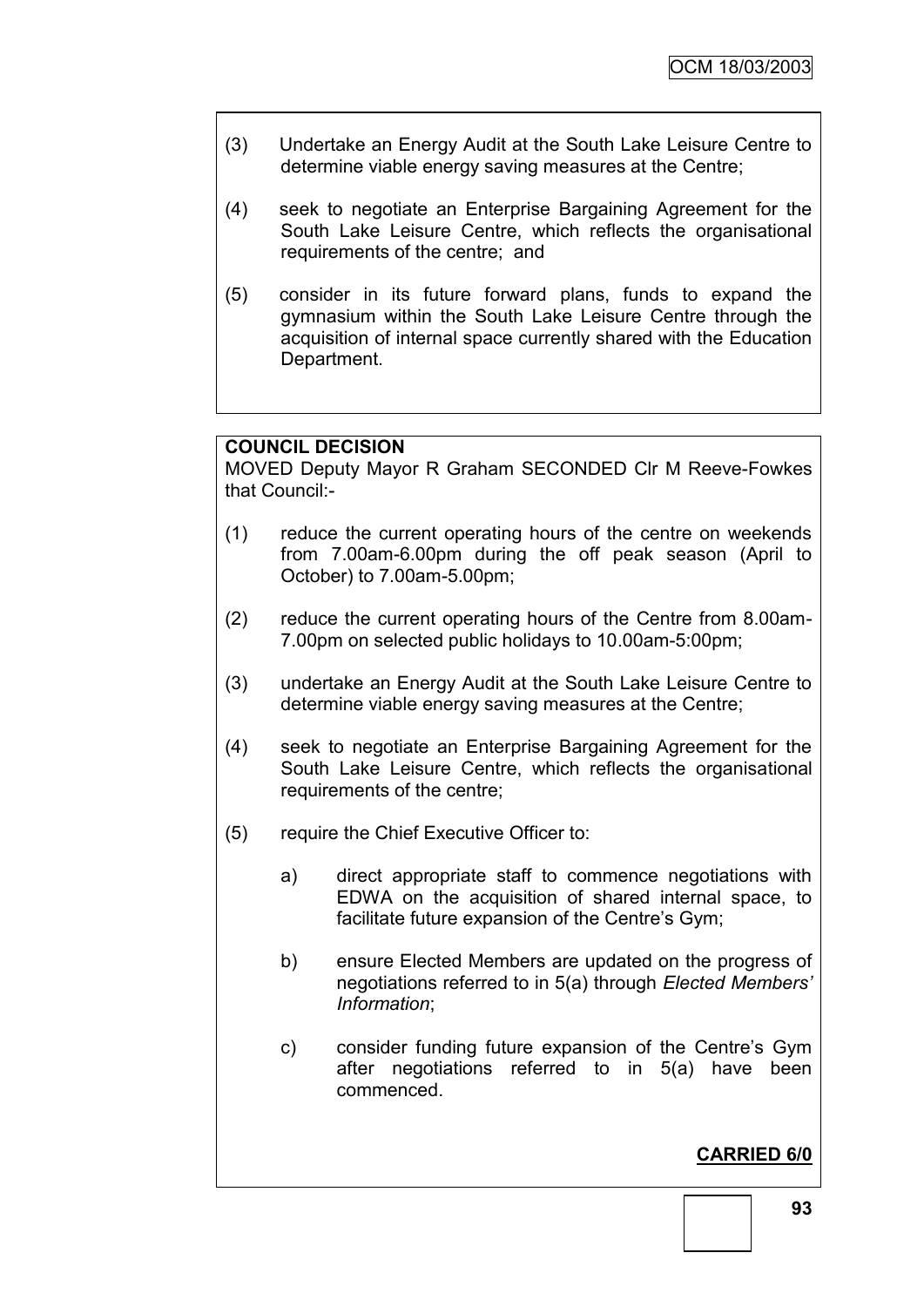#### **Explanation**

Clause (2) corrects a typing error. Clause (5) outlines a logical process for expansion of the Centre's Gym.

#### **Background**

At the Ordinary Meeting of Council held on 19 November 2002, Deputy Mayor Graham requested that a report be prepared outlining options available to Council to reduce the South Lake Leisure Centre"s annual budget deficit. The report should:

- (a) include background information on the budget deficit;
- (b) group options as short, medium and long term; and
- (c) indicate the budgetary positions of leisure centres operated by comparative metropolitan local governments.

#### **Submission**

N/A

#### **Report**

As with all aquatic leisure facilities operated by local authorities, the South Lake Leisure Centre's operating expenses are subsidized. The following table demonstrates the actual financial position of the South Lake Leisure Centre over the past five years.

| <b>Area</b>       | 97/98   | 98/99   | 99/00   | 00/01   | 01/02   |
|-------------------|---------|---------|---------|---------|---------|
| <b>Income</b>     |         |         |         |         |         |
| Overhead          | 76258   | 64143   | 63619   | 74302   | 76650   |
| Aquatic           | 299830  | 303566  | 281529  | 308095  | 302599  |
| Swim              | 238759  | 245290  | 273855  | 319628  | 301070  |
| School            |         |         |         |         |         |
| <b>Fitness</b>    | 205404  | 269271  | 329403  | 303495  | 329260  |
| Program           | 239728  | 247812  | 270896  | 285694  | 257276  |
| <b>Kiosk</b>      | 298396  | 323929  | 327903  | 291757  | 297316  |
| <b>Total Inc.</b> | 1358375 | 1454011 | 1547205 | 1582971 | 1564171 |
|                   |         |         |         |         |         |
| <b>Expenses</b>   |         |         |         |         |         |
| Staff Exp.        | 871284  | 949164  | 1086488 | 1134015 | 1110044 |
| <b>Utilities</b>  | 212263  | 192267  | 166286  | 175797  | 199621  |
| Office            | 40743   | 46339   | 49832   | 56812   | 60887   |
| <b>Building</b>   | 173956  | 180458  | 183829  | 194541  | 221650  |
| Other             | 89250   | 82381   | 111354  | 105014  | 74299   |
| <b>Kiosk</b>      | 156159  | 169840  | 170428  | 158372  | 154881  |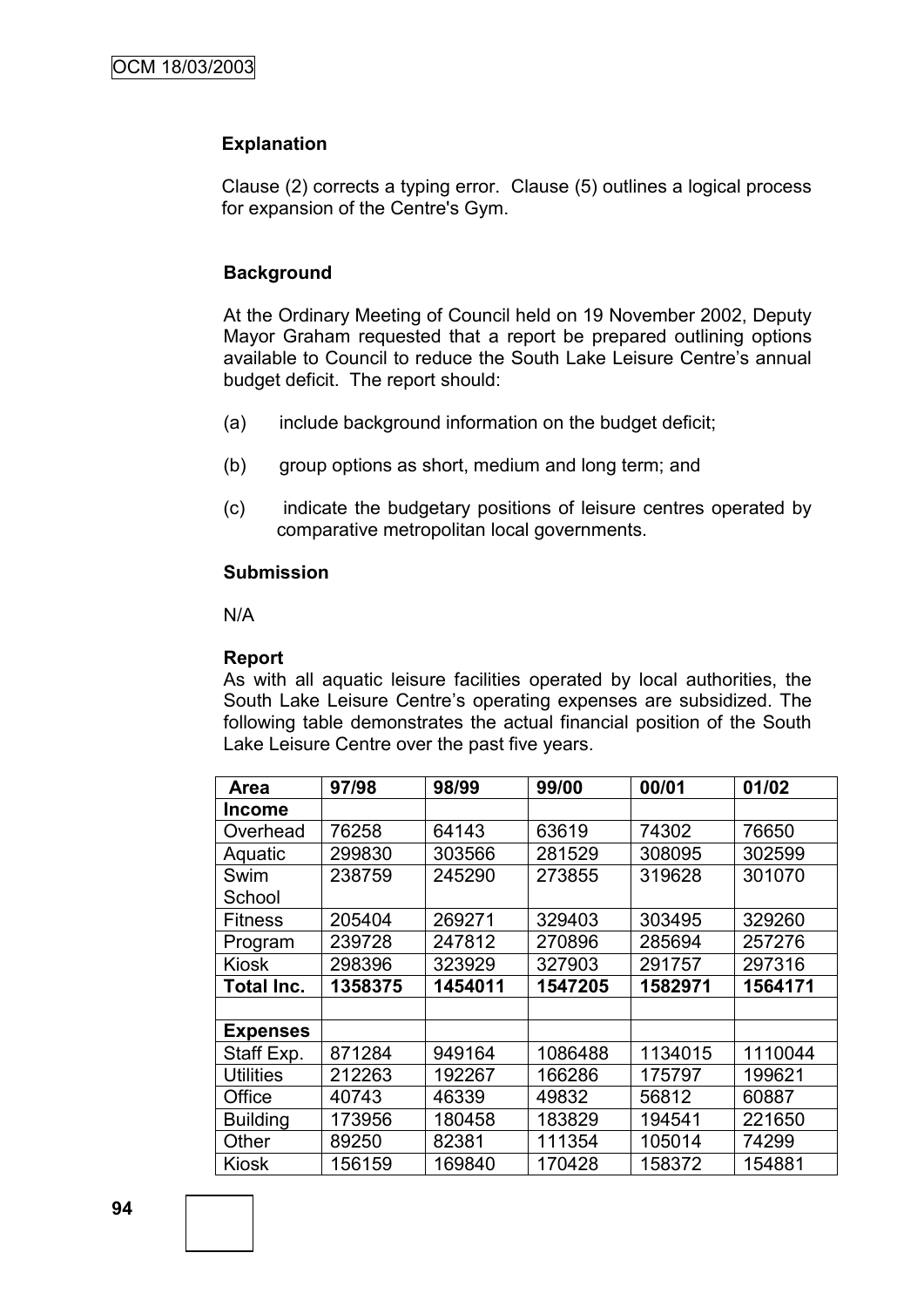| Total Exp.   1543655 |         | 1620449   | 1768217 | 1824551 | 1821382 |
|----------------------|---------|-----------|---------|---------|---------|
| <b>Op.Loss</b>       | -185280 | $-166438$ | -221012 | -241580 | -257211 |

The above table reflects the operating income and expenses of the South Lake Leisure Centre and is exclusive of depreciation, service provider and management charges. The donation to the Swim Club of \$100,000 per annum is included in the income. It is understood that most swim clubs operating from municipal pools are also subsidised.

#### Income

From an income perspective, the Centre has seen an income increase of 15% (\$205,796) over the 5 years. Significant income increases have come from the areas of Fitness (60% increase) and Swim School (26% increase) over the same period. All other areas have tended to remain stable across the five-year period.

The stability of the Aquatic area reflects the casual nature of much of the income generated in this area. Income is largely weather dependant and increasing competition from the development of new and larger centres has meant that income increases have not resulted despite price increases each year.

As can be noted in the Program area, income has fluctuated over the period. This is due to various activities the Centre has undertaken, some of which cost more in wages than the income generated and were subsequently dropped.

The Kiosk is dependant on the core activity areas of the Centre for attracting customers to the venue. Consequently, the Kiosk income tends to be a reflection on the usage of the South Lake Leisure Centre.

An important factor when considering income, is the introduction of the GST in July 2000. This has had an adverse affect on increasing income trends as people find themselves paying significantly more for the same service. The Centre has seen that where people used to undertake more than one activity, they now participate in only one. The secondary spending has also been affected with fewer people willing to spend money at the kiosk or spending the same amount of money that is then reduced by the GST component.

#### **Expenses**

The South Lake Leisure Centre has seen an increase in expenses of 18% (\$277,727). This has almost exclusively come from 2 areas, Staff Expenses and Building.

Staff expenses have increased by 27% (\$238,760) over the five-year period. This is a reflection of increases in staff wages, superannuation, workers compensation costs and the labour intensive nature of the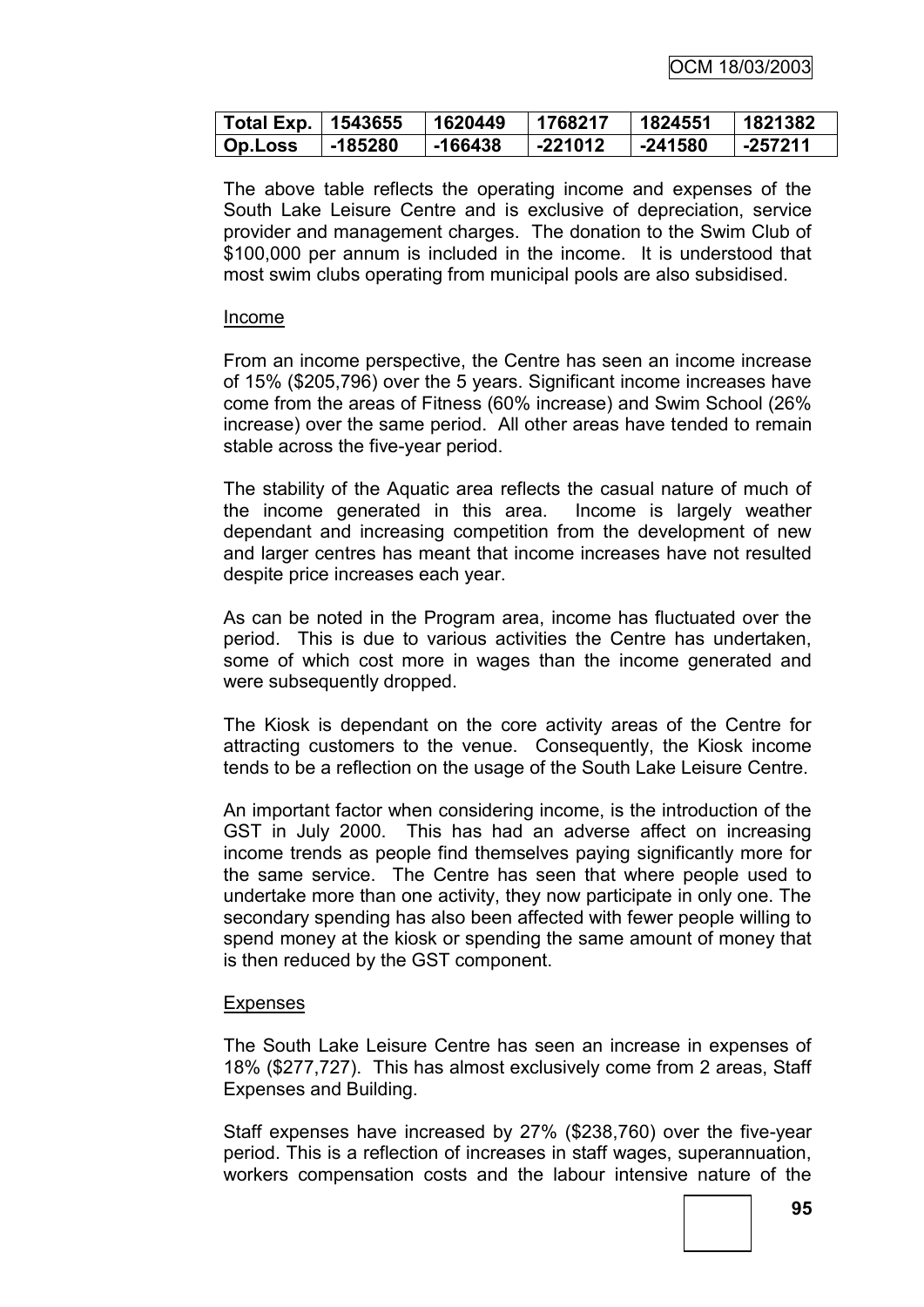Leisure Centre. A staff restructure in 2001/2002 resulted in a decrease in Staff Expenses on the previous year despite EBA pay increases and additional superannuation contributions by Council.

Increases in Building Expenses have resulted primarily from increases in building maintenance and insurance. It is anticipated building maintenance costs will only increase in the coming years, as the Centre ages and more significant maintenance is required.

The stability of other expense areas demonstrates the regular reviews undertaken of the Centre"s requirements and the best way to meet these requirements in the most cost effective manner.

#### Financial Performance of Other Leisure Facilities

The below table identifies four facilities and their respective financial performance last financial year. Other facilities were contacted but were not forthcoming with information. Figures are rounded to the nearest thousand. Expense figures are exclusive of depreciation and council allocated charges. A brief description of each facility follows the table.

|                     | Altone<br>(Beechboro) | <b>Terry</b><br>Tyzack<br>Centre,<br>Inglewood | Gosnells   | Swan       | Cockburn   |
|---------------------|-----------------------|------------------------------------------------|------------|------------|------------|
| Income              | 1,200,000             | 2,100,000                                      | 1,380,000  | 1,314,000  | 1,564,171  |
| <b>Staff</b><br>exp | 980,000               | 1,370,000                                      | 1,200,000  | 1,060,000  | 1,110,044  |
| Power<br>& Gas      | 191,000               | 500,000                                        | 174,000    | 139,000    | 199,621    |
| Other<br>Exp        | 354,000               | 500,000                                        | 394,000    | 545,000    | 282,537    |
| Total<br>Op Exp     | 1,525,000             | 2,370,000                                      | 1,768,000  | 1,744,000  | 1,821,382  |
| Profit/<br>Loss     | $-325,000$            | $-270,000$                                     | $-388,000$ | $-430,000$ | $-257,211$ |

Financial Performance 2001/02

Altone Park: Is a large multi use facility in the north eastern suburbs of Perth. The Centre has an indoor 6 lane 25m swimming pool, leisure pool space, spa & sauna, 3 stadium courts, 1 rebound court, gymnasium, aerobics studio, large function room with dance floor plus other multi purpose rooms.

Terry Tyzack Aquatic Centre: Is located in Inglewood. The Centre has an indoor 8 lane 25m pool, separate leisure pool, spa & sauna, outdoor 50m pool and leisure pools, large gymnasium, aerobics room and a function room with full kitchen facilities.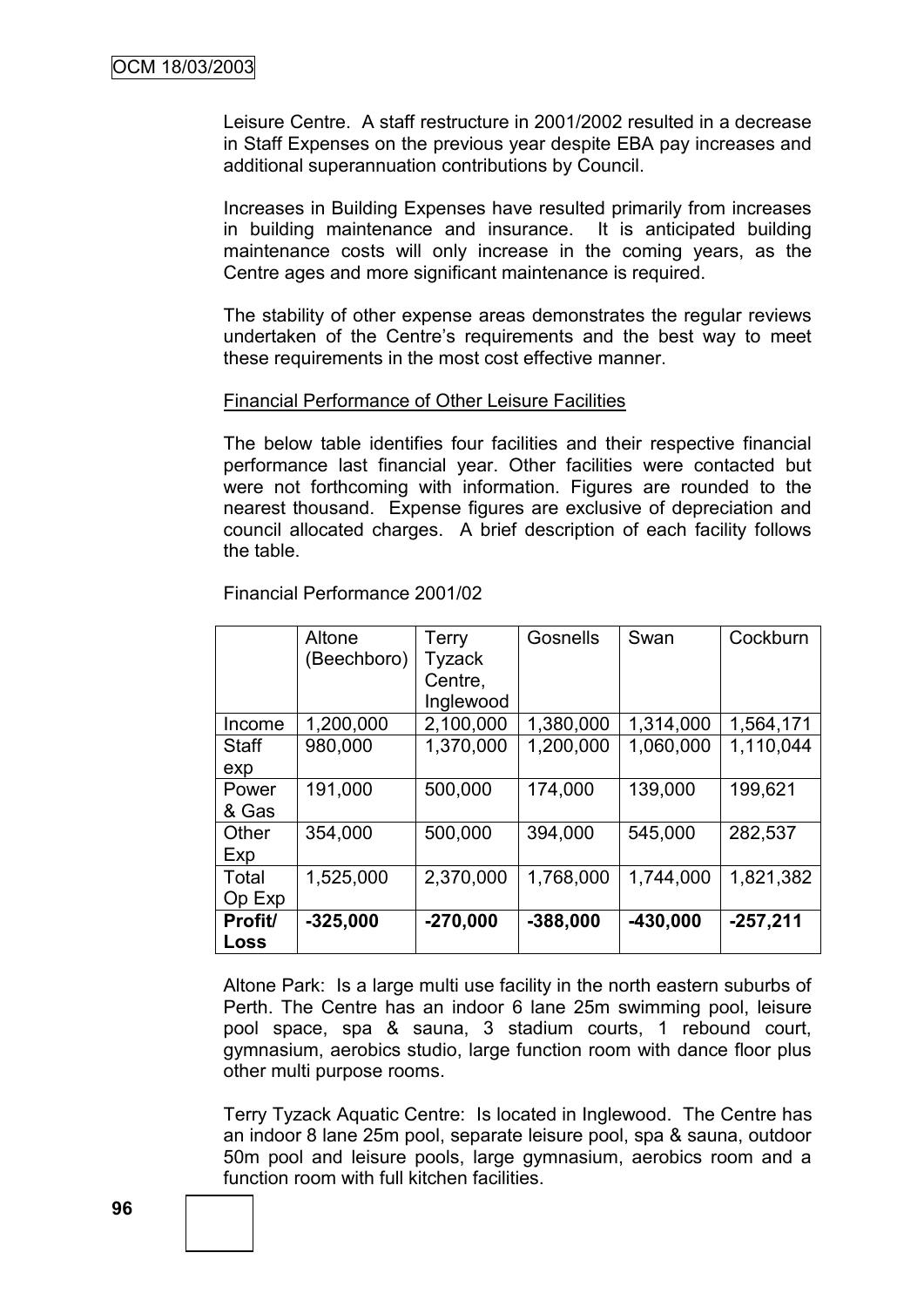Gosnells Leisure World: Features an 8 lane 25m pool, common water leisure pool, indoor slides, spa, sauna and steam room. The facility also houses a small fitness area and aerobics studio.

Swan Park Recreation Centre: Features two separate swimming pools. The lap pool is an 8-lane 2m deep competition pool kept at 26 degrees all year round. The leisure pool is used for a variety of aquatic activities that require the use of warmer water. The Centre includes a sports stadium with four multi use courts and a meeting room that is available for functions. The Centre also has a large tiled spa and sauna.

As can be seen from the table, the South Lake Leisure Centre has an operating deficit lower than all of the centres identified above.

It is acknowledged that it would be of benefit to have the number of entries per year for each centre to allow for a calculation of the level of subsidy per centre. Unfortunately other centres are either not prepared to provide this information or are only able or prepared to give an estimate of the number of entries per year. Any calculations made on this level of information is likely to be misleading and of little benefit.

#### **Options for Reducing the Budget Deficit**

The Centre has only limited options for addressing the budget deficit. Recent staff restructures, renegotiation of maintenance contracts and renegotiation of gas tariffs have all led to more cost effective operation.

Options available to the Centre should be looked at from the perspective of increasing income and controlling expenses.

#### Short Term

In the short term, the Centre can attempt to increase income generation by raising its fees for use of the facility. However, it must be noted that the Centre can only increase its fees by a nominal amount not likely to exceed 5% of the current service price, in order not to alienate its customers. Any increase will then only be in line with inflation increases and even then, given the increased competition in the market, is likely to reduce the patronage and only maintain income levels.

A second option would be to modify the Centre's opening hours, particularly on weekends and public holidays. It is recommended that for the majority of public holidays, the Centre reduce its opening hours to 10am – 5pm. This will see reductions in wage costs on heavily penalty-loaded days. Additionally, in the off-season for the facility (April to October), the Centre could change its weekend opening hours to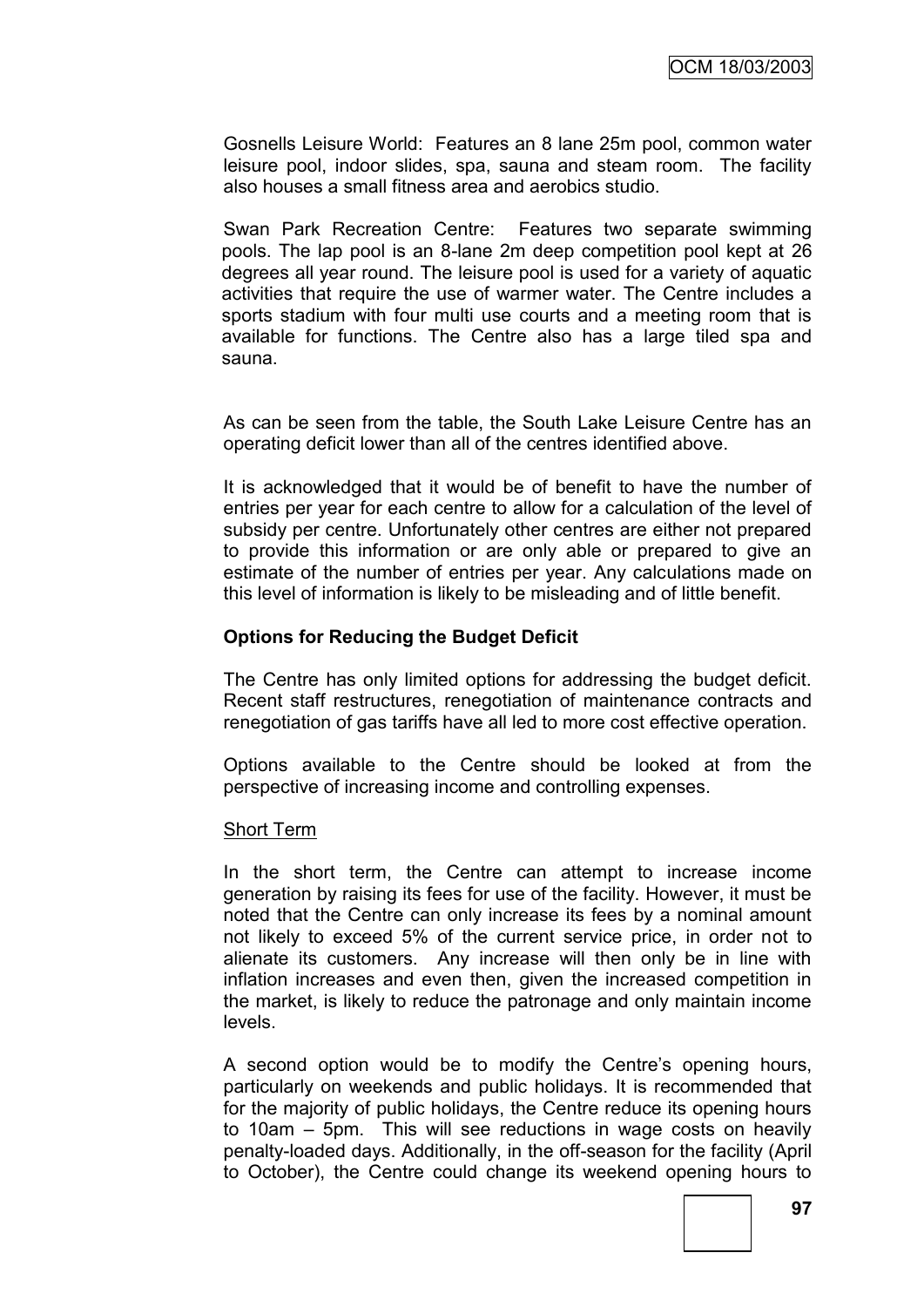7am – 5pm, as the Centre experiences only very low usage after 5.00pm. These changes could be expected to save the Centre \$4,000 per annum which comprises savings in staff wages. In a test two month period during the off peak season, only one member regularly used the facilities and would be affected by the proposed change to off peak hours.

A final short-term initiative could be to remove the South Lake Skate Park and all associated costs, from the South Lake Leisure Centre budgets. This would result in a saving of up to \$7,000 per year in maintenance and vandalism expenses.

It should be commented that increasing income in areas such as Swim School and Programs is not viable to put forth as an option. Increases in income in these areas will only result from an increased market size and gradual program growth. This will happen naturally as the developments down the length of the Freeway increase the Centre catchment population, and improvement in the demographics of the area result in more people with discretionary money to spend on the services offered by the South Lake Leisure Centre.

The replacement of the pool bowl will generate and estimated \$40,000 in savings in a full year due to a significant reduction in water loss and the saving on the cost associated with the heating and treatment of the additional water.

#### Medium Term

The South Lake Leisure Centre has three medium term options for reducing the budget deficit.

Firstly, there is an increasing market for gym and fitness facilities in the area. The option exists for the City of Cockburn to negotiate with the Education Department to acquire the Health Education room currently shared by both the Centre and the School. This area could then be used to expand the Gymnasium. The Centre predicts that, in time, it would be able to increase the membership base by 600 people with the additional space available. This would equate to an increase in income of over \$220,000 per year. Naturally, operating expenses would increase but only by an estimated \$35,000 per year. It is estimated that the capital costs for acquiring the room, modifying the space and purchasing the equipment would be \$350,000. In real terms, this is less than a two-year payback once the membership numbers have been realised.

Secondly, there is still potential to achieve energy reductions at the Centre. The City of Cockburn could conduct an energy audit of the South Lake Leisure Centre and identify energy saving options for consideration. Further to this, items with a 3-year pay back or less could be adopted depending on financial viability.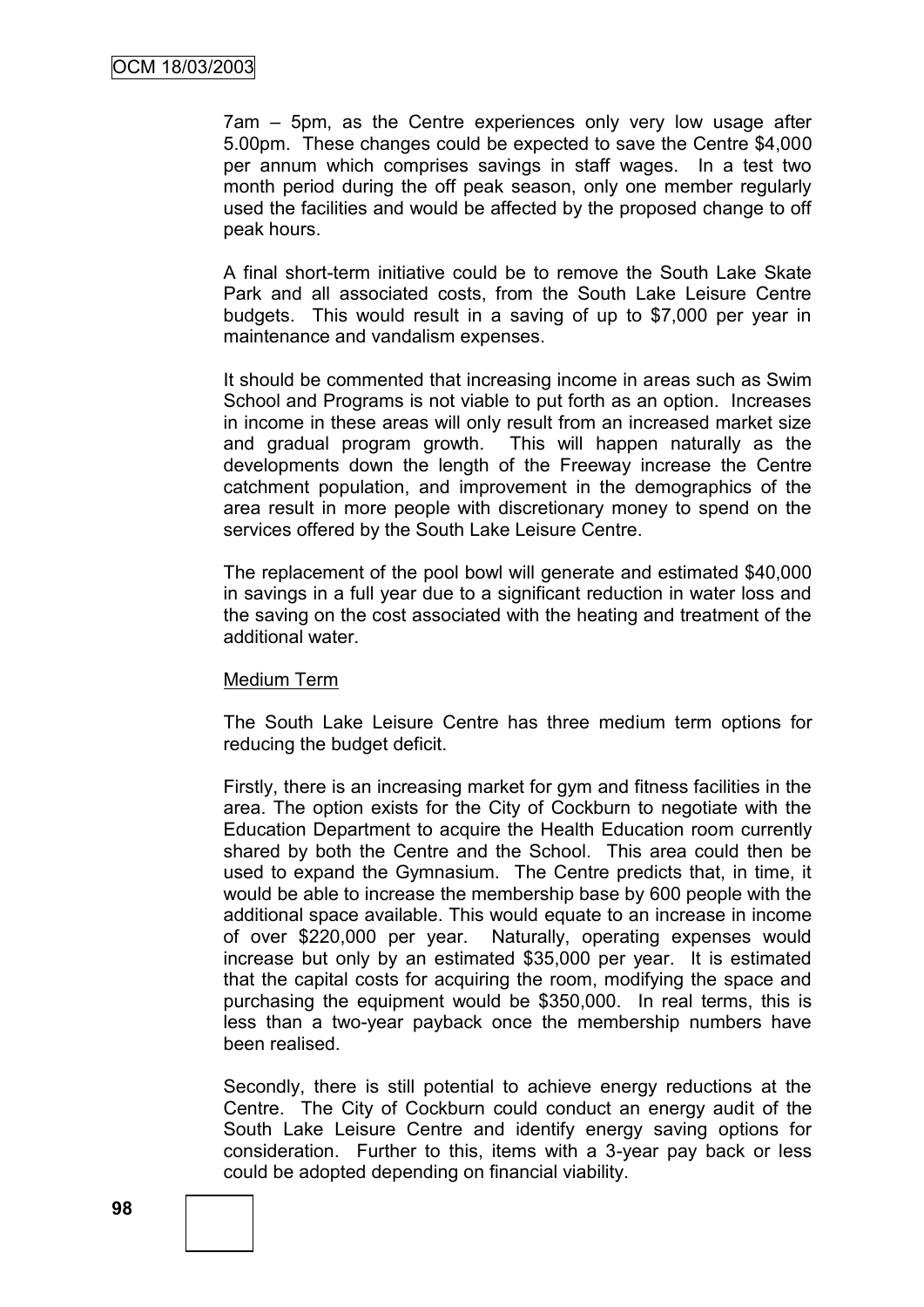Finally, the staffing of the South Lake Leisure Centre sees the staff employed under a variety of award agreements and negotiated rates. Staff are currently employed under the LGO award, MEU award, Tea Rooms and Restaurants award. Additionally, separate negotiated rates are in place for Swim Teachers, Course Instructors, Fitness Instructors, Gym Attendants, Cleaners and Umpires.

The above arrangements see some staff paid loading rates for weekends and work after 7pm, while other staff are not entitled. Currently, weekend reception staff can be paid more than \$28 per hour while Coordinators who are in charge of the facility may only be paid less than \$22 an hour.

Given that the Leisure Centre"s opening hours are from 5.30am – 10.30pm on weekdays and that the facility is open seven days a week, conventional Council Awards lead to inequity in staff wages and have resulted in greatly inflated staff costs. People choosing to work in the Leisure Industry are aware of the working times when approaching positions and should not receive greatly inflated hourly rates for working in their chosen area.

There is the potential for a Centre based award or agreement to be developed that will bring equity to staff pay rates and ensure that all staff are paid suitable rates for the work being done, rather than greatly inflated rates for working the standard operating hours of a leisure facility. The development of this award will allow all Centre Staff to be covered under a recognised agreement and will pay people according to the work they do and the responsibility their position requires.

#### Long Term

It must be realised that the South Lake Leisure Centre has a finite lifespan. Given that the facility has been built on Education Department land, it is unable to expand outside the existing building structure.

The population in the South Lake Leisure Centre's key catchment areas is increasing at 7.7% per year. Considering this, the City of Cockburn needs to examine the long-term ability of the Centre to adequately meet its resident's needs. It is unlikely that in 10 years time, the South Lake Leisure Centre will be able to suitably meet the needs of the City of Cockburn given the current Recreation and Leisure facilities in the City.

It is recommended to not extend the facility any further than the scheduled pool redevelopment and suggested gym redevelopment. Both of these measures are designed to allow the South Lake Leisure Centre to meet the current demands and needs of the City in the next five years, as well as improve the financial performance of the facility.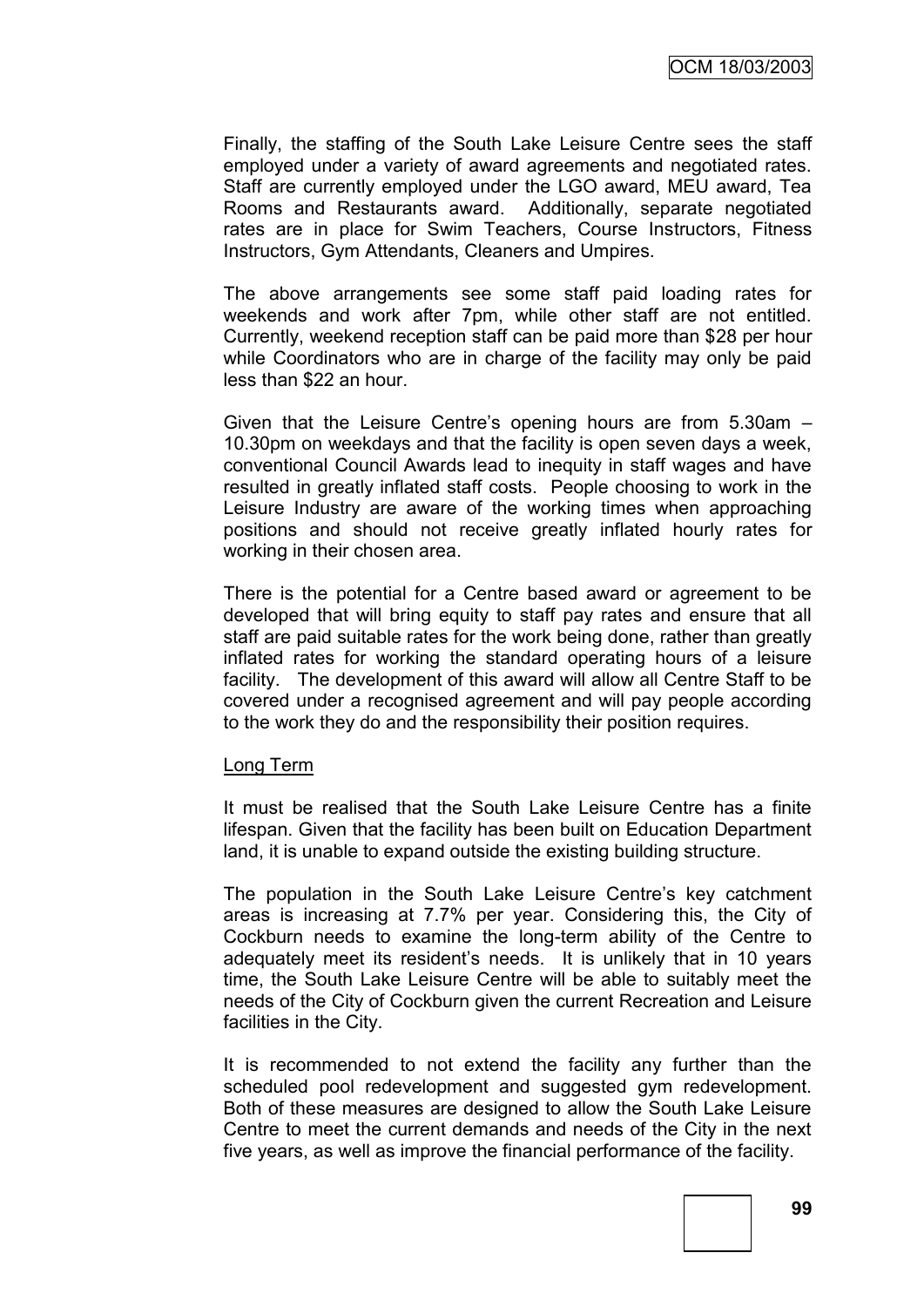## **Strategic Plan/Policy Implications**

The report has sought to balance the following strategic objectives:

- To deliver services and to manage resources in a way that is cost effective without compromising quality.
- To facilitate and provide an optimum range of community services.

#### **Budget/Financial Implications**

Details included in the body of the report.

## **Legal Implications**

N/A

## **Community Consultation**

Proposed changes impacting on the community will be publicly notified on a widespread basis prior to being implemented.

## **Implications of Section 3.18(3) Local Government Act, 1995**

Council has previously resolved to provide and operate the South Lake Leisure Centre facilities. The facility is subject to competition from both private and publicly owned and operated facilities throughout the metropolitan area.

AT THIS POINT THE TIME BEING 8.30PM, CLR WATERS AND CLR WHITFIELD RETURNED TO THE MEETING.

#### **18. EXECUTIVE DIVISION ISSUES**

Nil

## **19. MOTIONS OF WHICH PREVIOUS NOTICE HAS BEEN GIVEN**

Nil

## **20. NOTICES OF MOTION GIVEN AT THE MEETING FOR CONSIDERATION AT NEXT MEETING**

Nil

**100**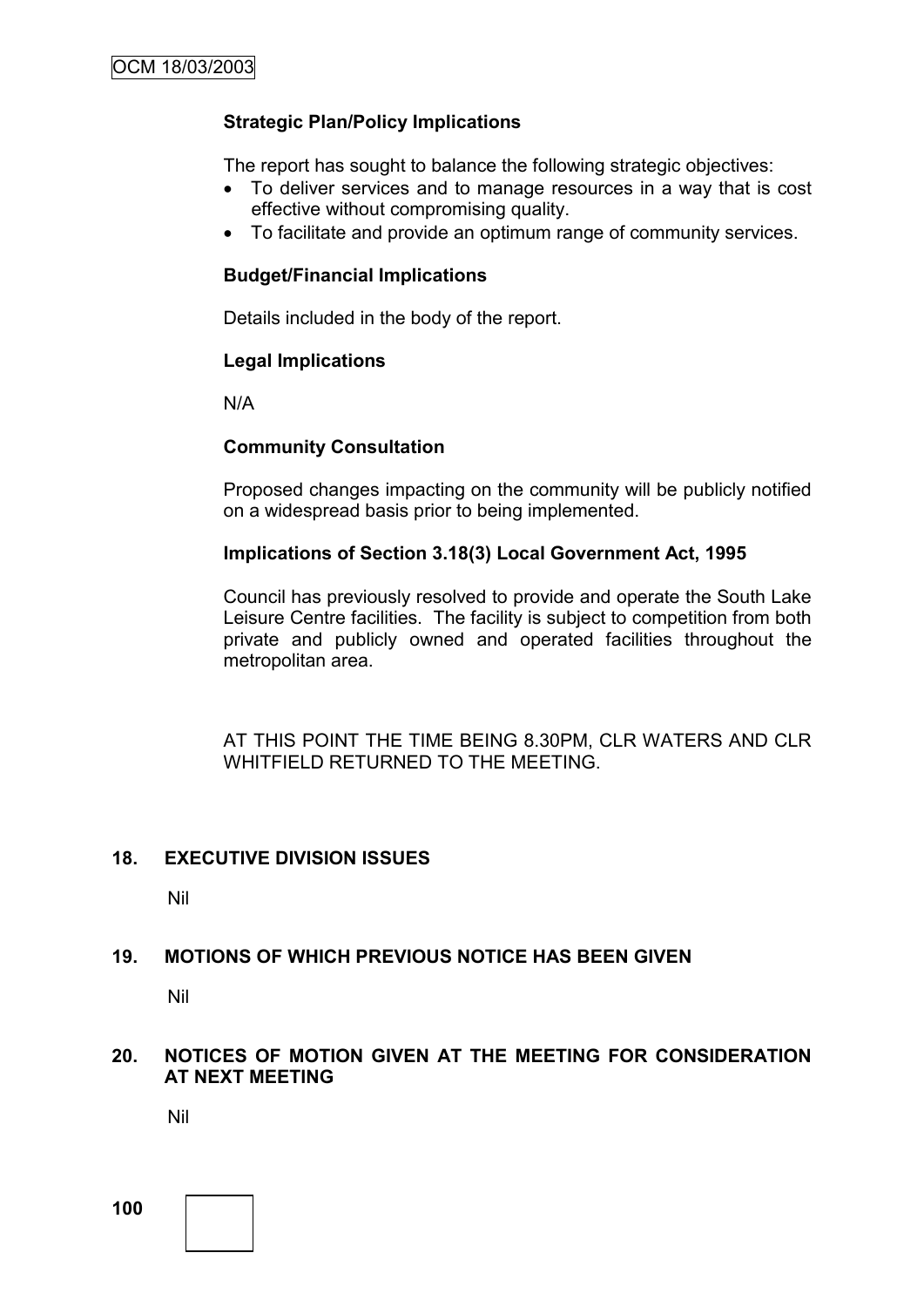#### **21. NEW BUSINESS OF AN URGENT NATURE INTRODUCED BY DECISION OF MEETING BY COUNCILLORS OR OFFICERS**

#### **21.1 (MINUTE NO 1967) (OCM 18/03/2003) - COOGEE BEACH - ESTABLISHMENT OF CAFE/KIOSK - RESERVE 46664 APPOINTMENT OF A PROJECT MANAGER (3319158)**

#### **COUNCIL DECISION**

MOVED Clr A Edwards SECONDED Clr I Whitfield that Council:-

- (1) call for tenders from suitably qualified and experienced Project Managers to manage the Coogee Café/Kiosk project in the Powell Road Reserve Coogee on a phased basis;
- (2) authorise the Chief Executive Officer to assess and appoint a suitably qualified and experienced Project Manager for the Coogee Café/Kiosk project; and
- (3) request the Chief Executive Officer provide a written report at the end of each phase to Council.

# **CARRIED BY ABSOLUTE MAJORITY OF COUNCIL 8/0**

## **Explanation**

Council, at its meeting of 18 February 2003, resolved to proceed with the planning and development of the Coogee Café/Kiosk. Having reviewed the time and work program and having regard to Council's resources, it is considered appropriate that the project be managed by a suitably qualified and experienced Project Manager. Given that there are a number of phases in the program and the need for Council's determination to proceed at each of these points, the appointment of the Project Manager should be on a phased basis and progress reports provided to Council.

## **22. MATTERS TO BE NOTED FOR INVESTIGATION, WITHOUT DEBATE**

Nil

#### **23. CONFIDENTIAL BUSINESS**

Nil